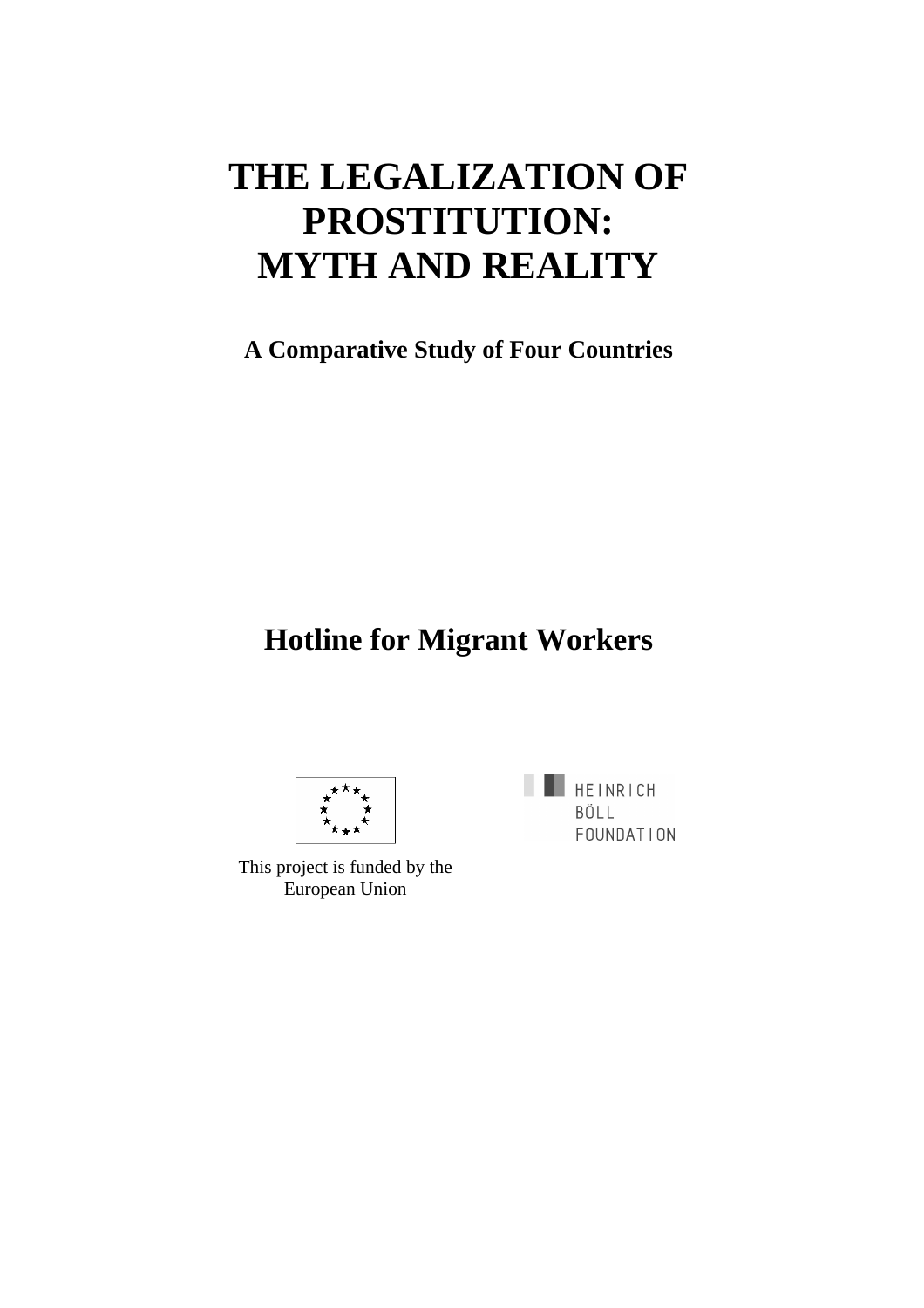**Text**: Nomi Levenkron

**Editor**: Ella Keren

**Cover design**: Ayelet Gazit

**Translation, English Text**: Shaul Vardi

**The Hotline for Migrant Workers** (HMW) is a non-partisan, non-profit organization dedicated to protecting the rights of migrant workers and refugees and eliminating trafficking in persons in Israel. We aim to build a more just, equitable and democratic society where the human rights of all those residing within its borders are paramount civic and political values. Our main activities include providing information, offering consultation and legal representation, increasing public knowledge and promoting public policy aimed at eliminating modern day slavery in Israel. The HMW carries out its activities with the assistance of volunteers and due to the generous support of private individuals and foundations, including the New Israel Fund.

#### **Hotline for Migrant Workers**

75 Nahlat Benjamin St., Tel Aviv 65154

Tel: 972.3.5602530 Fax: 972.3.5605175

E-mail: info@hotline.org.il Website: http://www.hotline.org.il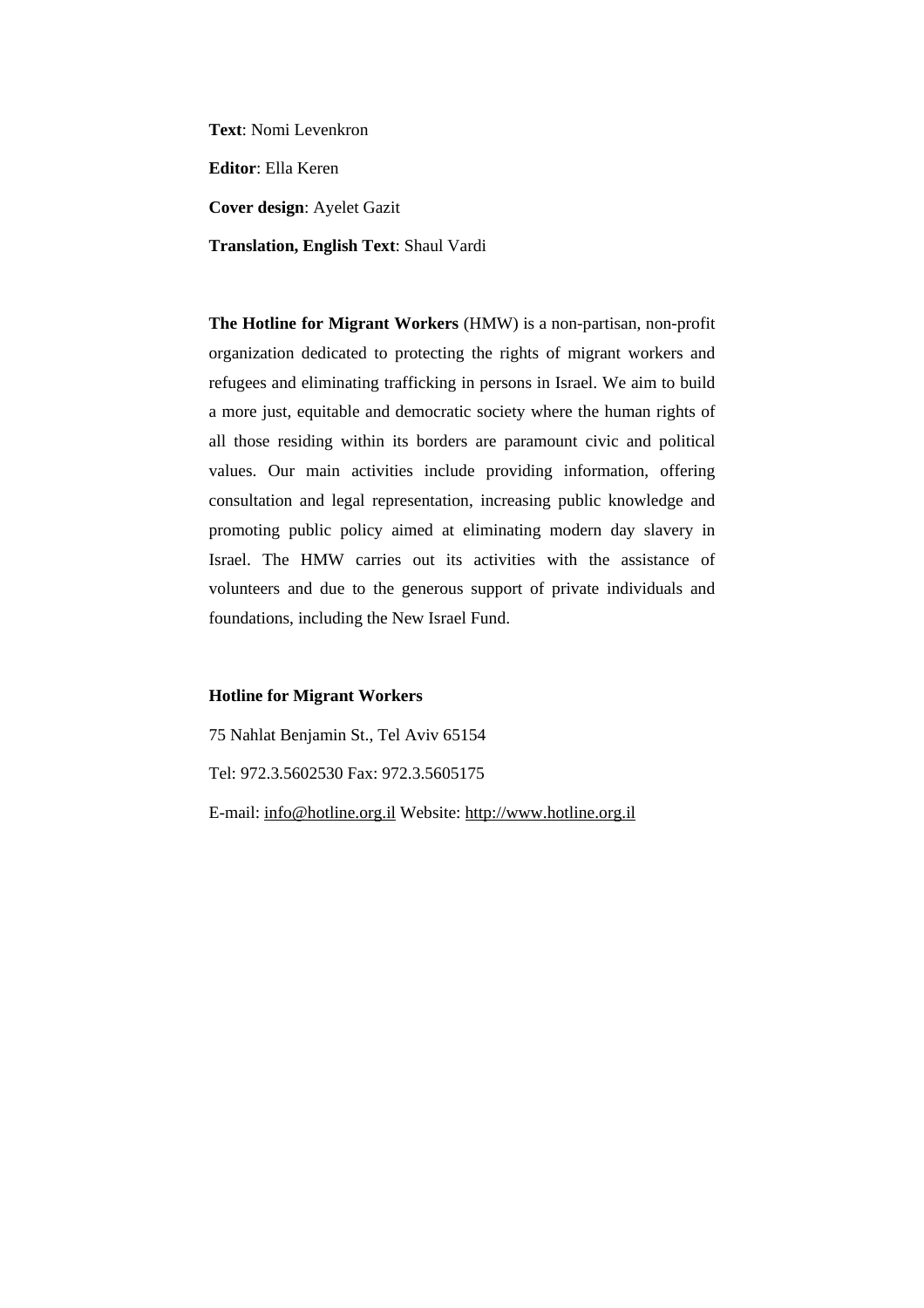### **CONTENTS**

#### **PROSTITUTION AND TRAFFICKING IN WOMEN IN ISRAEL: LAW**

| "SHE NEEDS A ROOM, A SHOWER, AND TOWELS" - THE DEBATE ON THE |
|--------------------------------------------------------------|
|                                                              |

#### **LEARNING FROM EXPERIENCE: FOUR COUNTRIES THAT HAVE**

#### **THE LEGALIZATION OF PROSTITUTION: IS IT THE SOLUTION?. 82**

| CAN LEGALIZATION OF PROSTITUTION BE A SOLUTION IN ISRAEL? IF SO – FOR |  |
|-----------------------------------------------------------------------|--|
|                                                                       |  |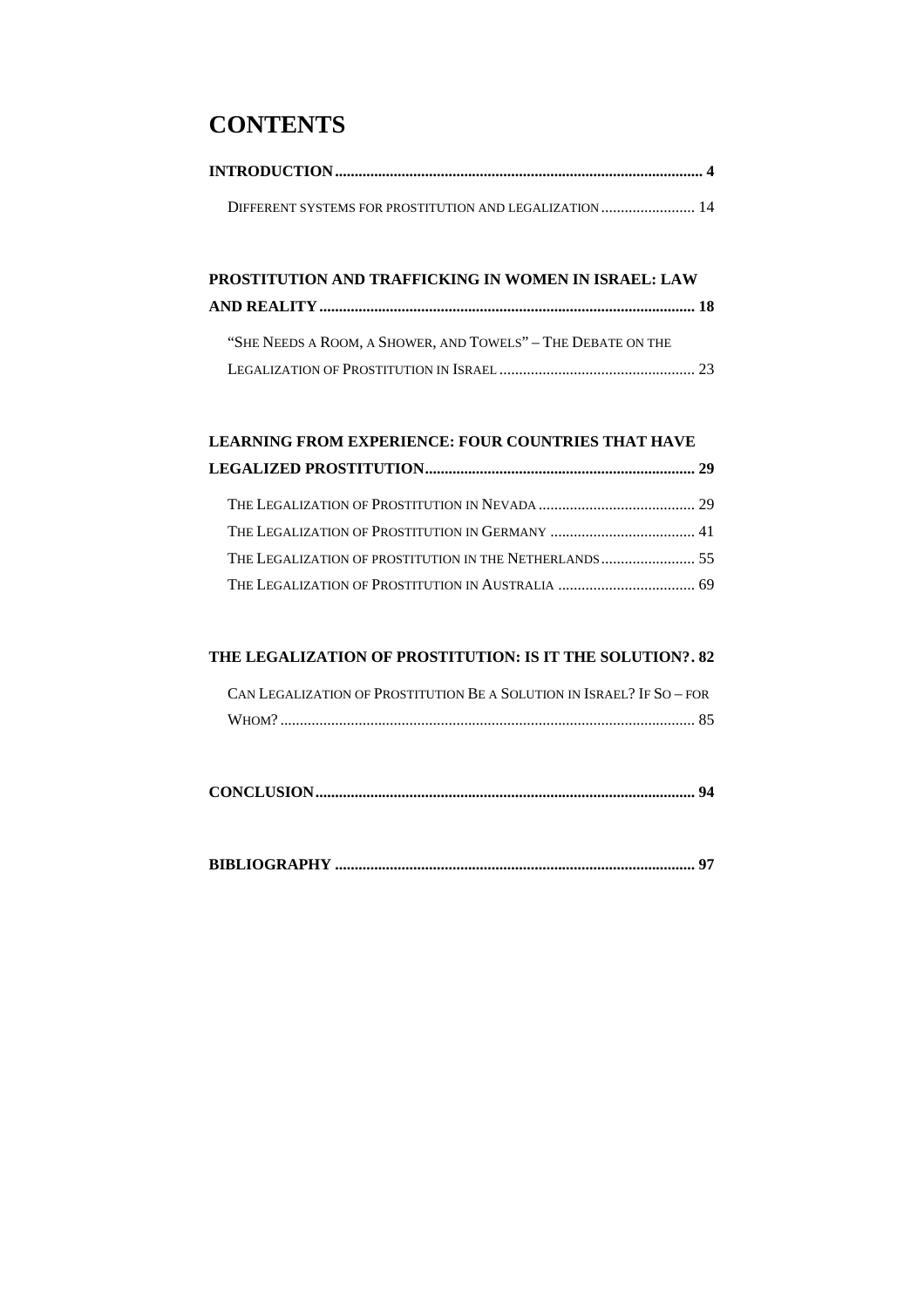### **Acknowledgements**

This policy study was prepared with funding from the Heinrich Böll Foundation and the European Union. We wish to thank the Heinrich Böll Foundation for its extensive assistance in translating documents and initiating contacts with organizations in Germany.

I am grateful to all those who provided advice and support as I prepared this report; all errors of fact and judgment are mine. Thanks to Jan Tresman, Aviva Koby, Ruti Hostovsky, Adi Hadar, Lisa Richlen, Nadav Levinton, Gali Cochavi Ronen, Natalie Smith, Alice Nagele, Adva Cohen, Mina Psheticki, Gal Sever, Werner Haberzettl, Richard Warding, Dr. Norma Tarrow, Katharina Kötke, Ralph Amelan, Uri Sadeh.

Thanks to Hila Shamir for her help on the conceptual level in eradicating outmoded perceptions. Thanks to Dr. Merav Shmueli, Idan Halili, Adi Willinger, Efrat Rotem, and Shevy Korzen for their productive comments. Hotline for Migrant Workers volunteers and students at the Clinic for Combating Trafficking in Women at the Hebrew University have worked tirelessly to promote the rights of victims of trafficking in persons.

*This document has been produced with the financial assistance of the European Union. The contents of this document are the sole responsibility of the Hotline for Migrant Workers and can under no circumstances be regarded as reflecting the position of the European Union.* 

#### ISBN 978-965-7422-07-6

© All rights reserved by The Hotline for Migrant Workers. Printed in 2007 by Top Print.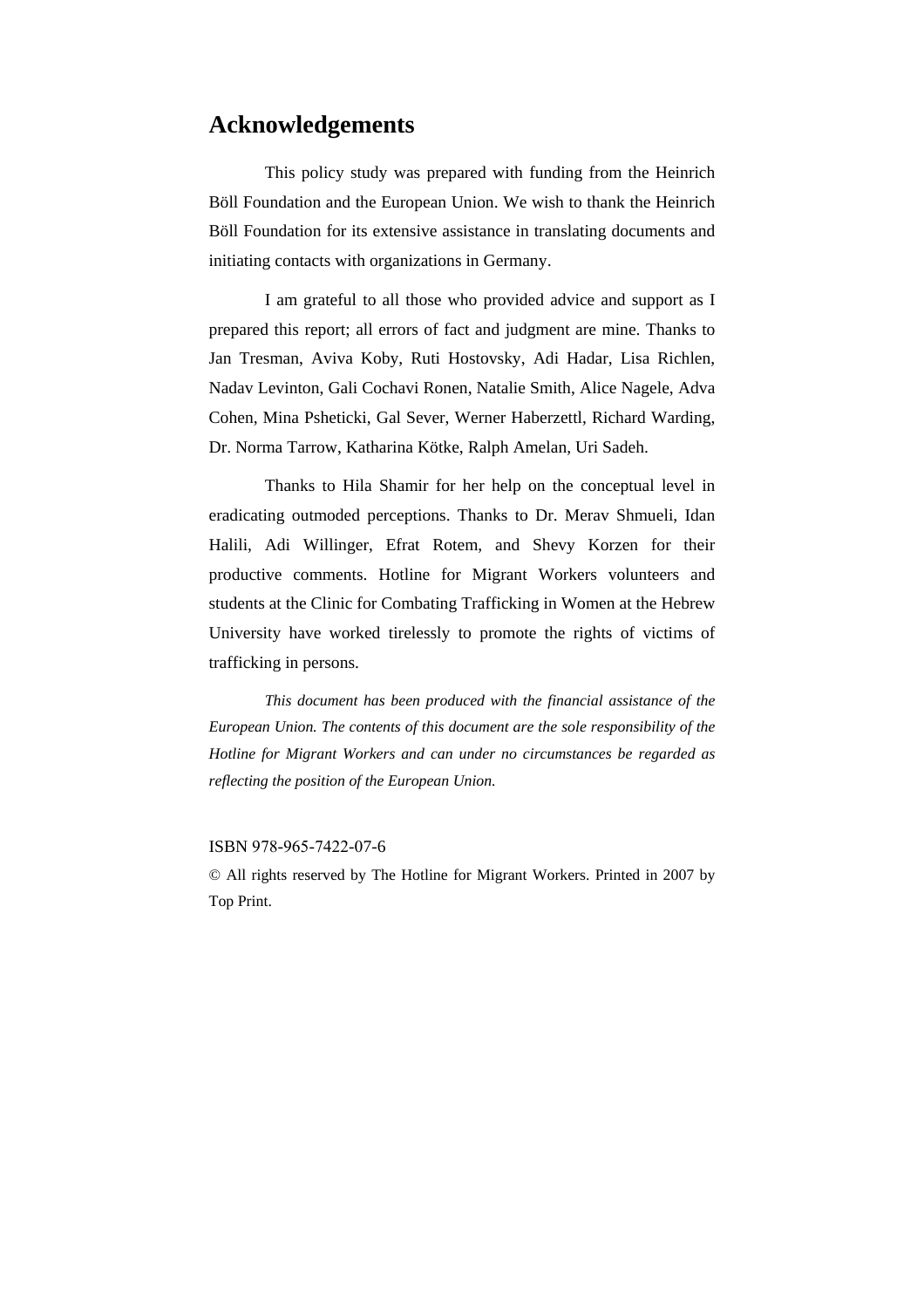### **INTRODUCTION**

During the course of almost any discussion on the subject of prostitution and trafficking in women, one or more of those involved argues that the solution is to legalize prostitution. Those who support this approach claim that legalization will enable criminal elements to be identified and removed from the sex industry; will protect women's rights; and will prevent a public nuisance. It is also claimed that the state will benefit from the taxation of the sex industry. Since a number of countries have gained practical experience in the legalization of prostitution, public debate on this question in Israel should be informed by this experience. As our study shows, the "legalization of prostitution" should not be seen as a homogenous concept. Different countries have introduced widely divergent arrangements or systems of legalization reflecting diverse approaches to prostitution. After presenting the principal features of the debate on the approach to be taken to prostitution and its institutionalization, we shall review the situation in Israel. Thereafter, we shall examine the arrangements for legalization as introduced in four countries, focusing on a number of aspects: The factors leading the country to legalize prostitution; the nature of the institutionalizing legislation; and the ways in which the process of legalization influenced all those involved – the victims of human trafficking and women engaged in prostitution, pimps and traders, and the position of state, particularly in economic terms. Lastly, we shall examine the ramifications of our study for Israel. Should the current policy be left intact or should it be changed; and if so – how? Can the legalization of prostitution provide a solution for the situation in Israel?

5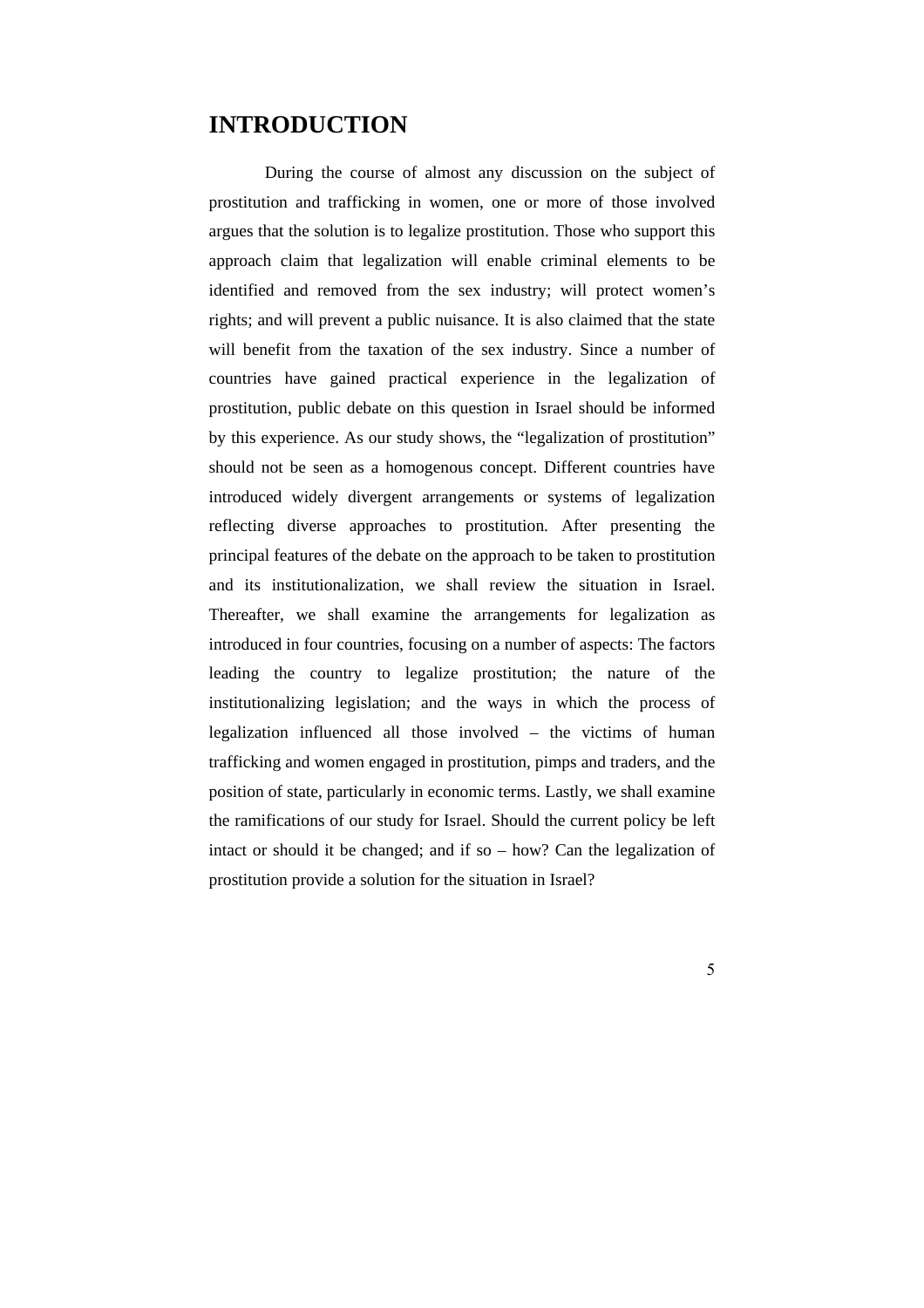The present study is unique in terms of the diversity of the sources on which it is based. In additional to theoretical literature, empirical and updated information that was collected from reports issued by governmental authorities and NGOs in the Netherlands, Germany, Australia, and the state of Nevada in the USA. The comparison between these different countries aimed to enable a thorough examination of the systems introduced to legalize prostitution in their local economic, political, and sociocultural contexts. The Netherlands and Germany are two adjacent nations; both are members of the European Union and both have a similar basic profile. This selection was balanced with countries from other continents with sharply different conditions, as reflected in the distinct systems they have adopted for the legalization of prostitution. The information collected for the study reflects a broad range of ideological positions on the subject of prostitution, from those who view it as a form of exploitation and humiliation of women to those who see prostitution as just another job. In each of the countries examined we contacted experts and relevant public bodies – the police, the prosecution service, the Special Rapporteur on trafficking in women, and human rights organizations that assist the victims of trafficking, as well as organizations that help women in the sex industry to claim their rights. We sent identical questionnaires to these sources in order to examine all aspects of the process of institutionalization. In addition to the abovementioned sources, the study is also based on the responses received from fifteen experts and organizations.

Numerous difficulties were encountered in the course of the study. Firstly, it is difficult to secure precise figures relating to the sex industry due to the inherent character of the phenomenon and the desire

6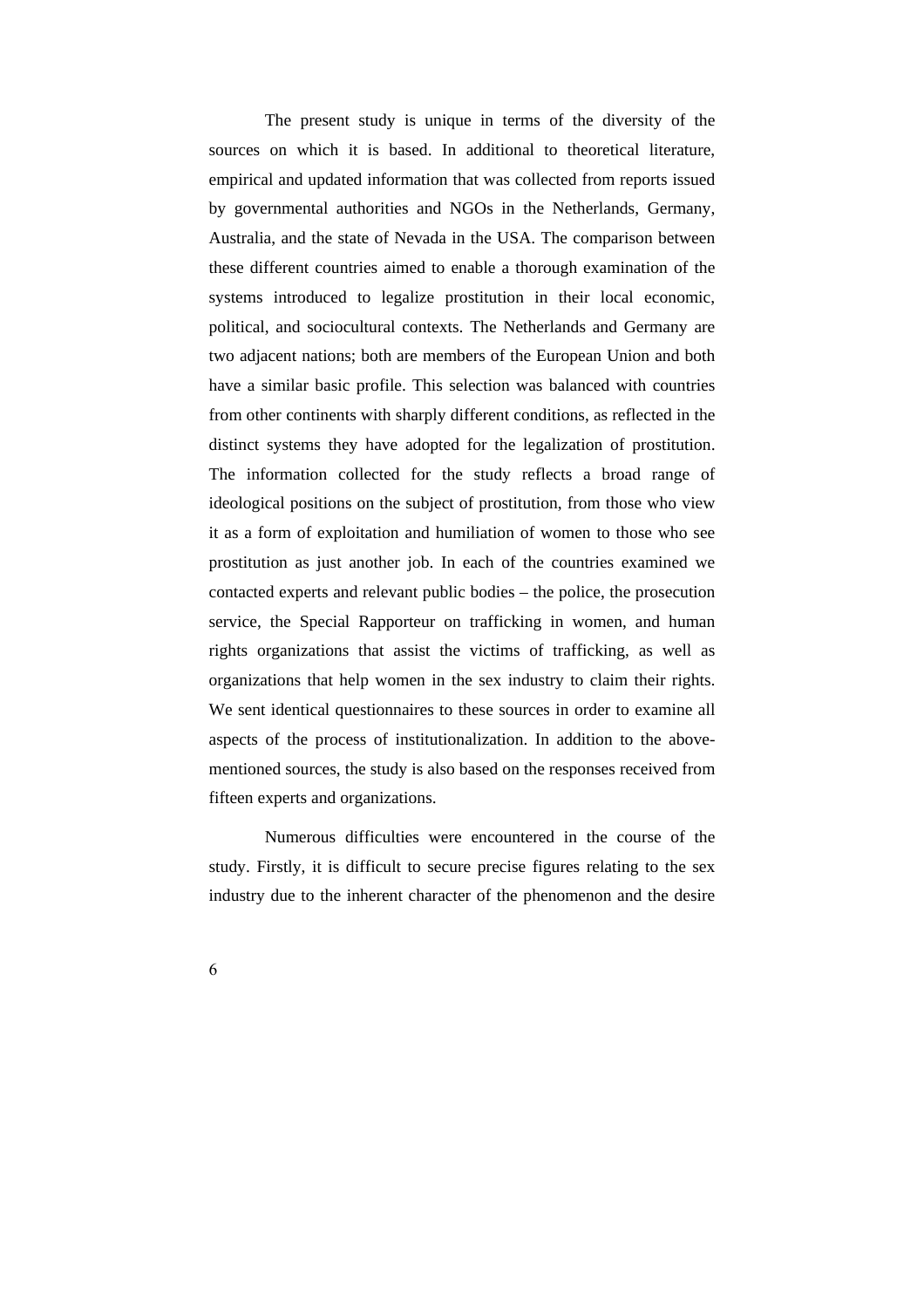of all those involved to minimize their own involvement. This difficulty was present even in countries in which prostitution has been legalized. For example, while governmental bodies tend to underestimate the scope of human trafficking within their territory, particularly due to the international interest in this subject, a converse argument was raised regarding the NGOs that assist the victims, who tend to emphasize the dimensions of human trafficking in order to raise public awareness and encourage the authorities to take action.<sup>1</sup> The numerical estimates included in the study take into account these reservations. Interpreting the existing data is also a far from straightforward task. An increase in the reported number of victims of trafficking during the years following the legalization of prostitution may be due to such factors as the enhanced professionalism of authorities and NGOs; heightened awareness of the issue; and the allocation of budgets.

A further difficulty encountered in the study was due to the fact that not all those we contacted provided responses. Moreover, some of the replies relating to the same country raised contradictions regarding the situation; sometimes it was difficult to separate facts from opinions. Two important issues were not included in the study since no information could be obtained. Although other studies have claimed that involvement in prostitution often has serious psychological consequences, the psychological condition of employees in the sex industry has not been the subject of serious study in the countries that have legalized prostitution. A further claim sometimes raised in debates on the legalization of prostitution is that legalization has a negative impact on women in

<sup>&</sup>lt;sup>1</sup> UNESCO, Statistical Commission and UN Economic Commission for Statisticians Europe, Working Paper No.16 , **Churning out Numbers: Trafficking and Statistics**, 2004. See: http://www.unece.org/stats/documents/2004/10/gender/wp.16.e.pdf

<sup>7</sup>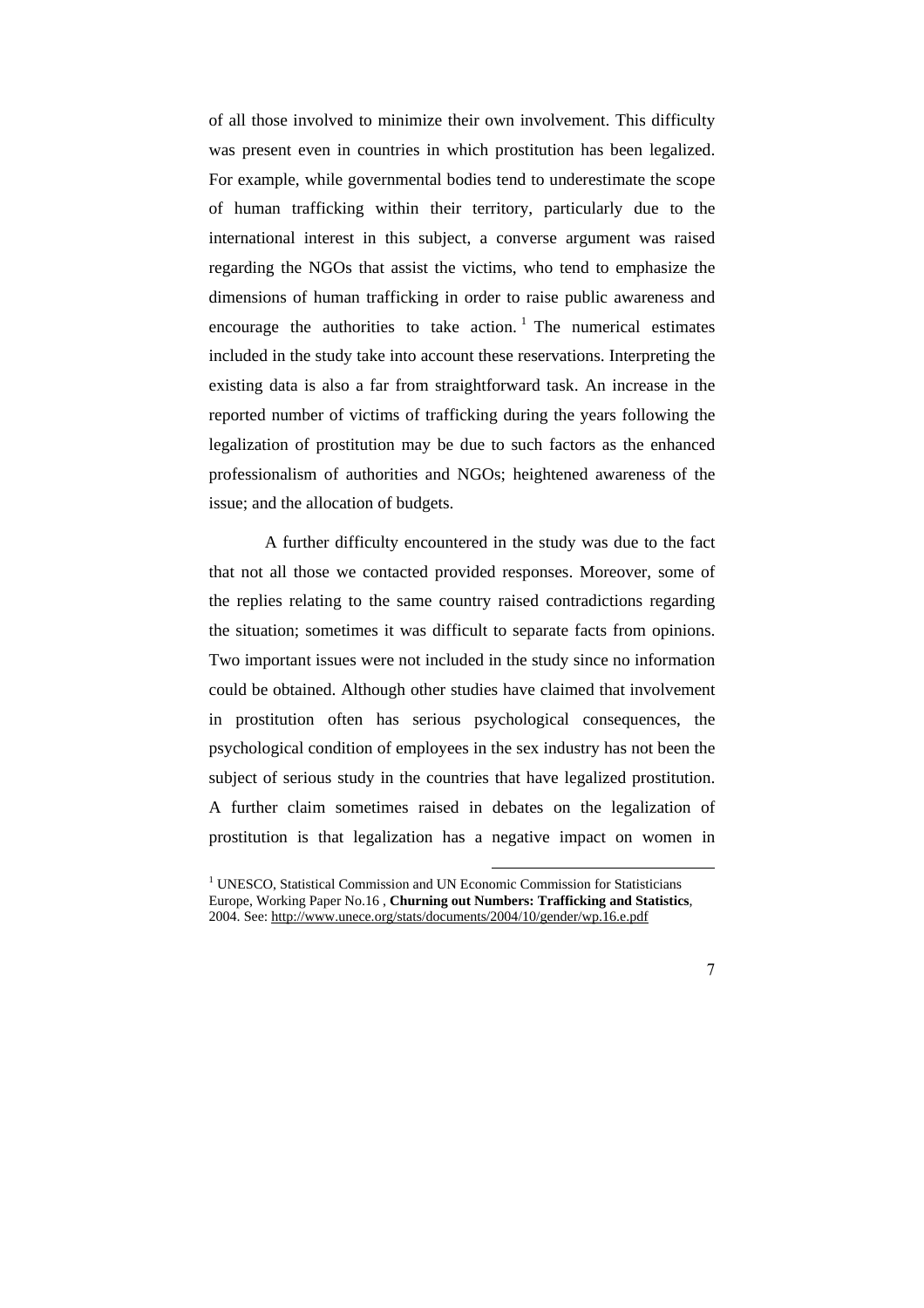general; the legitimization granted to prostitution, it is argued, also legitimizes sexual harassment and the objectification of women. Since the impact of the legalization of prostitution on such aspects cannot be isolated from other influences, the study did not examine these arguments.

The study also encountered difficulties due to the lack of agreement between different countries, legal systems, and even different feminist approaches regarding the definition of basic concepts. The term "victim of trafficking" is an example of this. According to the radical feminist approach, most women involved in prostitution are victims of trafficking since they did not choose prostitution but were coerced into it by various circumstances, and since they do not work independently but rather (in most cases) through a "mediating agent" or a trafficker in women.  ${}^{2}$ The other extreme of the spectrum is represented by organizations of sex workers, which argue that prostitution includes an element of choice, however restricted. These organizations argue that the inflation of estimates regarding the number of victims of trafficking is intended to create panic, while in practice many women wish to migrate for the purpose of prostitution but are prevented from doing so by draconian immigration laws.<sup>3</sup> The UN Protocol adopted an approach that

 2 A. Dworkin, "Prostitution and Male Supremacy," **Michigan J. of Gender & Law**, (1993), 1; K. Barry, **Female Sexual Slavery**, 1979; Idem, **The Prostitution of Sexuality***,* 1995; J. Raymond, "Ten Reasons for Not Legalizing Prostitution and a Legal Response to the Demand to Prostitution", in M. Farley ed. **Prostitution, Trafficking And Traumatic Stress**, 2003, p. 315-332.

<sup>3</sup> P. Alexander, "Feminism, Sex Workers, and Human Rights," in J. Nagle ed., **Whores and Other Feminists**, 1997, pp. 83-97; L. Agustin, "Migrants in the Mistress's House: Other Voices in the "Trafficking" Debate", **Social Politics: Int. Studies in Gender, State and Society***,* 2005, 96-117; **World Charter For Prostitutes'` Rights**, 2005, available at: http://www.walnet.org/csis/groups/icpr\_charter.html; D. Gallin, **Note on the International Sex Workers' Movement Global Labor Institute***,* 2003: http://www.global-labour.org/sex\_workers.htm

<sup>8</sup>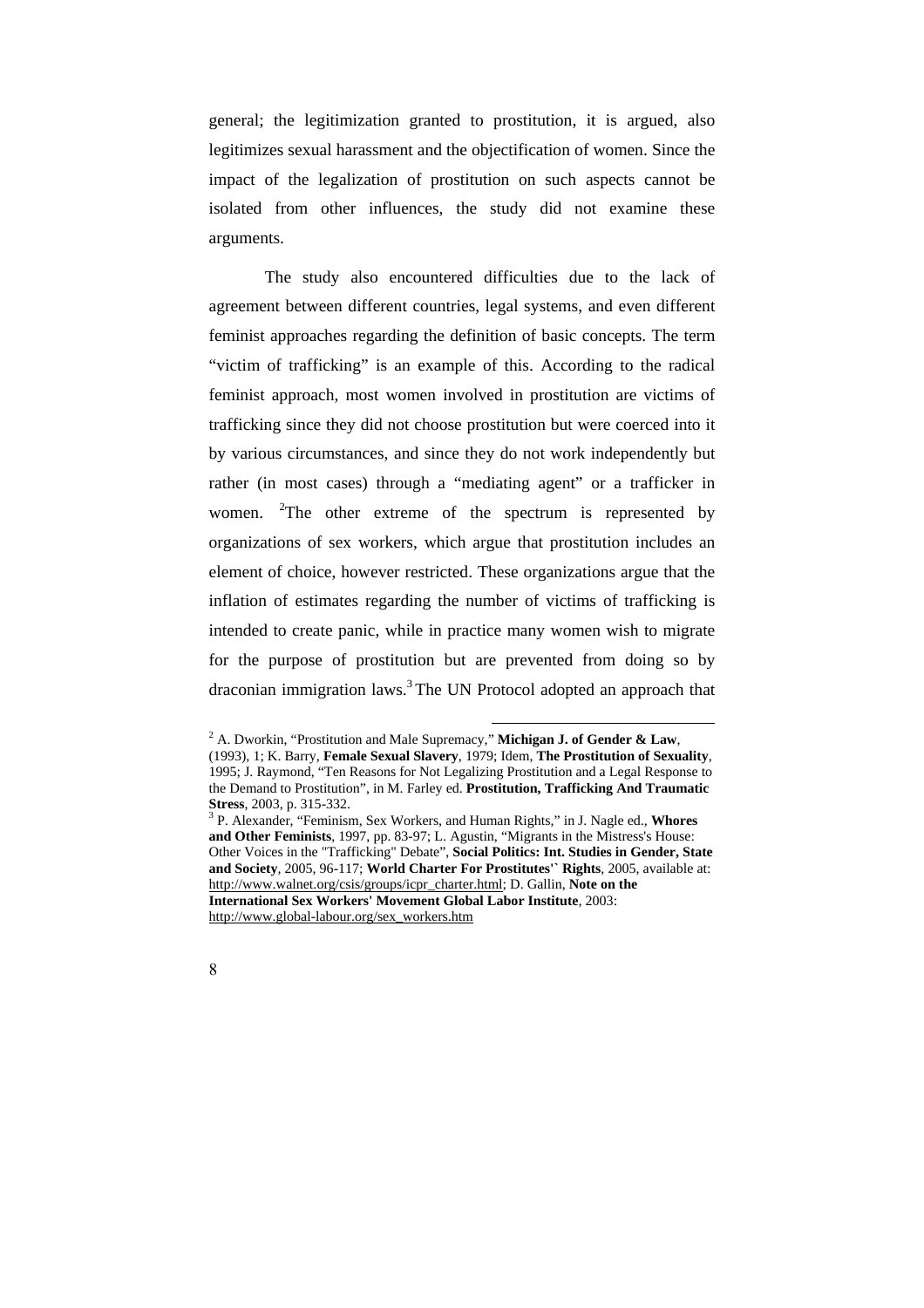is closer to the former of these two positions, establishing that the offense of human trafficking occurs even if the victim of trafficking agrees to be trafficked.<sup>4</sup> This study adopts the definition included in the UN Protocol, the principal document on this subject in international law.

The range of definitions of "human trafficking" reflects profound divergences in attitudes toward the phenomenon of prostitution. The underlying attitude to prostitution is highly significant, since it determines the approach each country chooses to adopt – whether and how to legalize prostitution; which laws to enact and which laws to enforce strictly, and so on. We shall now turn to a review of the principal underlying approaches.

The **religious or conservative approach** views prostitution as a moral problem and a harmful aberration; this approach is common in Israel. During a Knesset debate, the proposal by MK Poraz to permit prostitution in residential apartments met with the following response: "Are you not ashamed… what a disgrace you bring on the Jewish people."<sup>5</sup> This approach seeks to eliminate prostitution and will naturally oppose its institutionalization. As MK Benizri stated: "They came to Rabbi Yitzhak Arameh and told him, 'In any case there are prostitutes, maybe we should make a special building and there they can do the same thing in one place.' The rabbi's response was simple: 'We do not

<sup>4</sup> **Protocol to Prevent, Suppress and Punish Trafficking in Persons, Especially Women and Children; Supplementing the United Nation Convention against Transnational Organized Crime** (2000), article 3B. Israeli law has also adopted this definition, establishing the rule that even if a woman expressed the desire to leave her country in order to work in prostitution, she will still be considered a victim of trafficking. See Sundry Criminal Applications 291/01, **Rivai v State of Israel,** Pador (unpublished) 3(1)01, p. 3.

 $<sup>5</sup>$  MK Yosef Ba-Gad of the Moledet party, February 12, 1996, during discussion of the</sup> Proposed Penal Code (Amendment No. 54), 5756-1996 (First Reading), 13<sup>th</sup> Knesset, Session No. 413.

<sup>9</sup>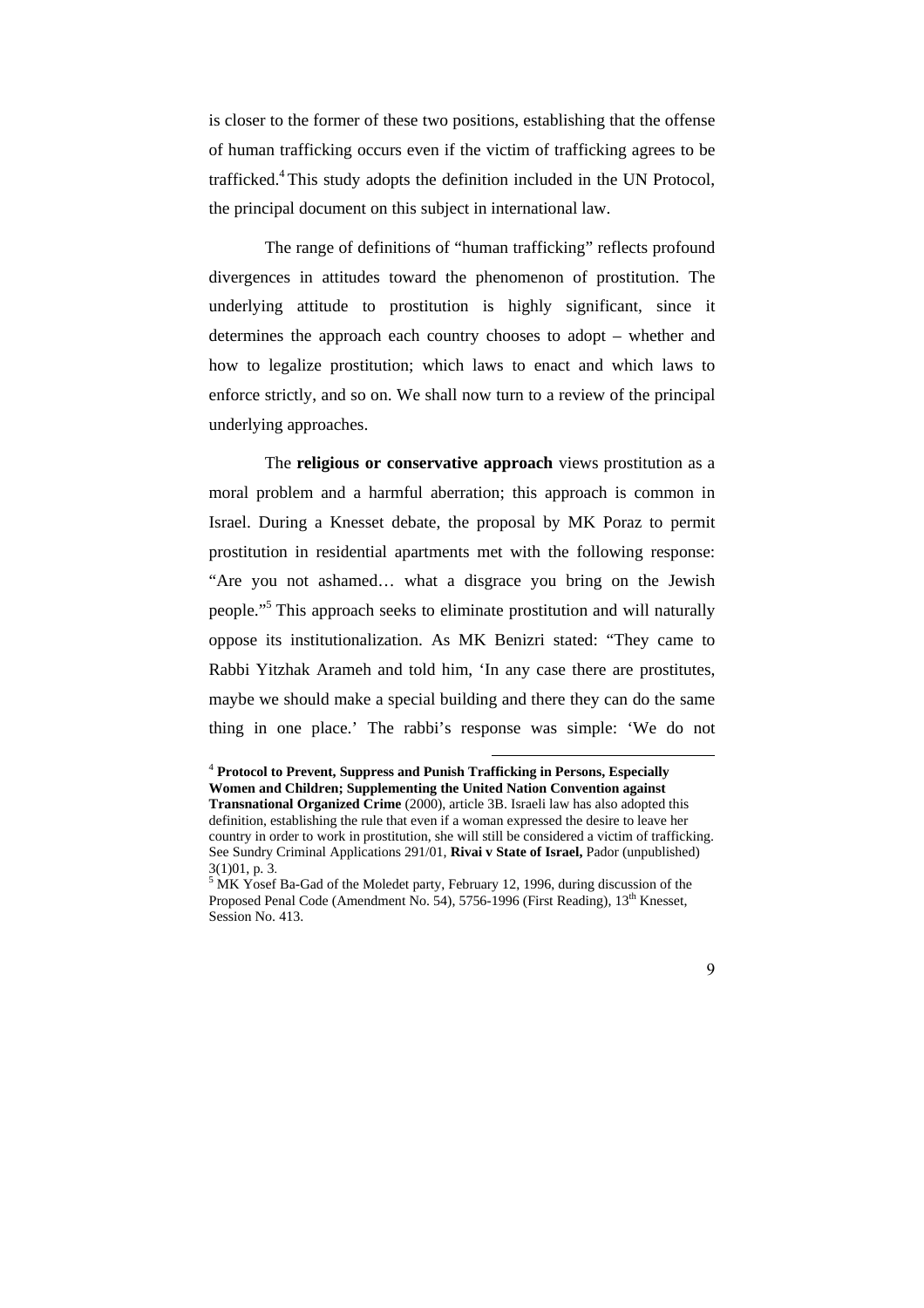introduce reforms for criminals."<sup>6</sup> The underlying assumption behind this approach is that it is possible to eradicate prostitution through uncompromising law enforcement; accordingly, this approach tends to support the criminalization of all those involved in the phenomenon. Such a policy may create the public impression of a forceful campaign against prostitution; however, it entails a substantial economic price and has not proved effective in eliminating the phenomenon in the long term.<sup>7</sup> Opponents of this approach argue that criminalization merely forces prostitution underground, exacerbating the conditions in which women work and exposing them to heightened exploitation. Underground prostitution also hampers efforts to locate and assist the victims of trafficking and other women in the sex industry suffering from exploitation.<sup>8</sup> The criminalization of women involved in prostitution prevents them from complaining to the authorities if they are the victims of offenses; contributes to their negative stigmatization; and further limits the possibility of helping women to free themselves from prostitution.

The **liberal approach** accepts prostitution as a legitimate part of life and emphasizes the right of women to choose to work in the "oldest profession in the world." This approach argues that it is impossible to combat prostitution, and criticizes the conservative approach for its hypocrisy and tendency to ignore the problem, which only exacerbates the coercion and exploitation that accompany prostitution. The liberal approach argues that legalization is intended to meet a natural need of men that should indeed be met, as long as this takes place without



<sup>6</sup> Ibid.

<sup>7</sup> H. Reynolds, **The Economics of Prostitution***,* 1986, p. 36.

<sup>8</sup> M. Kandel, "Whores in Court: Judicial Processing of Prostitutes in The Boston

Municipal Court in 1990," **Yale Journal of Law and Feminism***,* 4 (1992), pp. 329-352.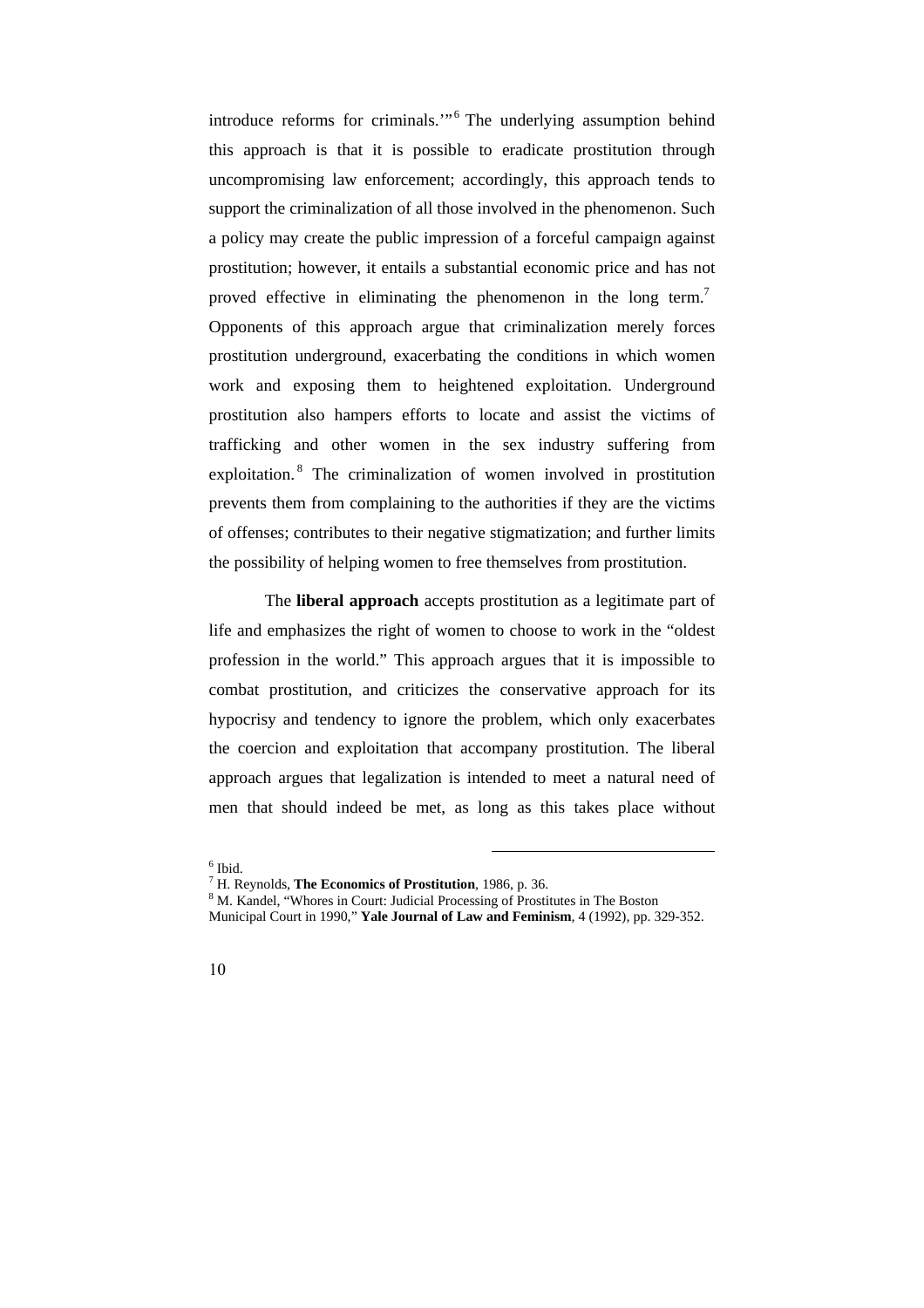coercion. The legalization of prostitution will lessen the harm involved in prostitution and offers a number of advantages: Those working in prostitution will be adults doing so of their own choice, without exploitation of minors and trafficking victims; the social stigma accompanying prostitution will be removed and the women involved will be able to live without shame; the state will receive income from taxes; public health will be better protected; prostitution will be circumscribed and will pose less of a nuisance to the general public; and the conditions in which women work will be improved. In Israel, the liberal call to regulate prostitution is supported by public figures such as former Member of Knesset Avraham Poraz; its supporters also include pimps and others active in the sex industry who are interested in securing legitimacy for their work and in freeing themselves of the fear of official persecution.<sup>9</sup>

The **radical feminist** approach also seeks to restrict the phenomenon of prostitution, though it focuses on the interests of the women involved. This approach views prostitution as a mechanism for social oppression and the exploitation of women. Most women, it is argued, do not enter prostitution of their own free will but due to a reality of poverty and limited opportunities. Numerous studies have shown that many of those involved in prostitution suffered abuse as children. Prostitution is one consequence of the trauma they have experienced, and it adds further physical and psychological damage.<sup>10</sup> This approach views

<sup>&</sup>lt;sup>10</sup> M. Farley and H. Barkan, "Prostitution, Violence Against Women and Posttraumatic Stress Disorder," **Women and Health**; 27 (1998), pp. 37-49; S. Hunter, "Prostitution is



<sup>9</sup> One brothel owner commented: "When a guy feels he needs to unload himself, he comes to an 'institute' (brothel). I don't see anything immoral in that… As long as there are a million clients a month… where is the immorality here?" A. Shavit, "The Bordello Is Over," **Ha'aretz,** November 2, 2001, p. 24.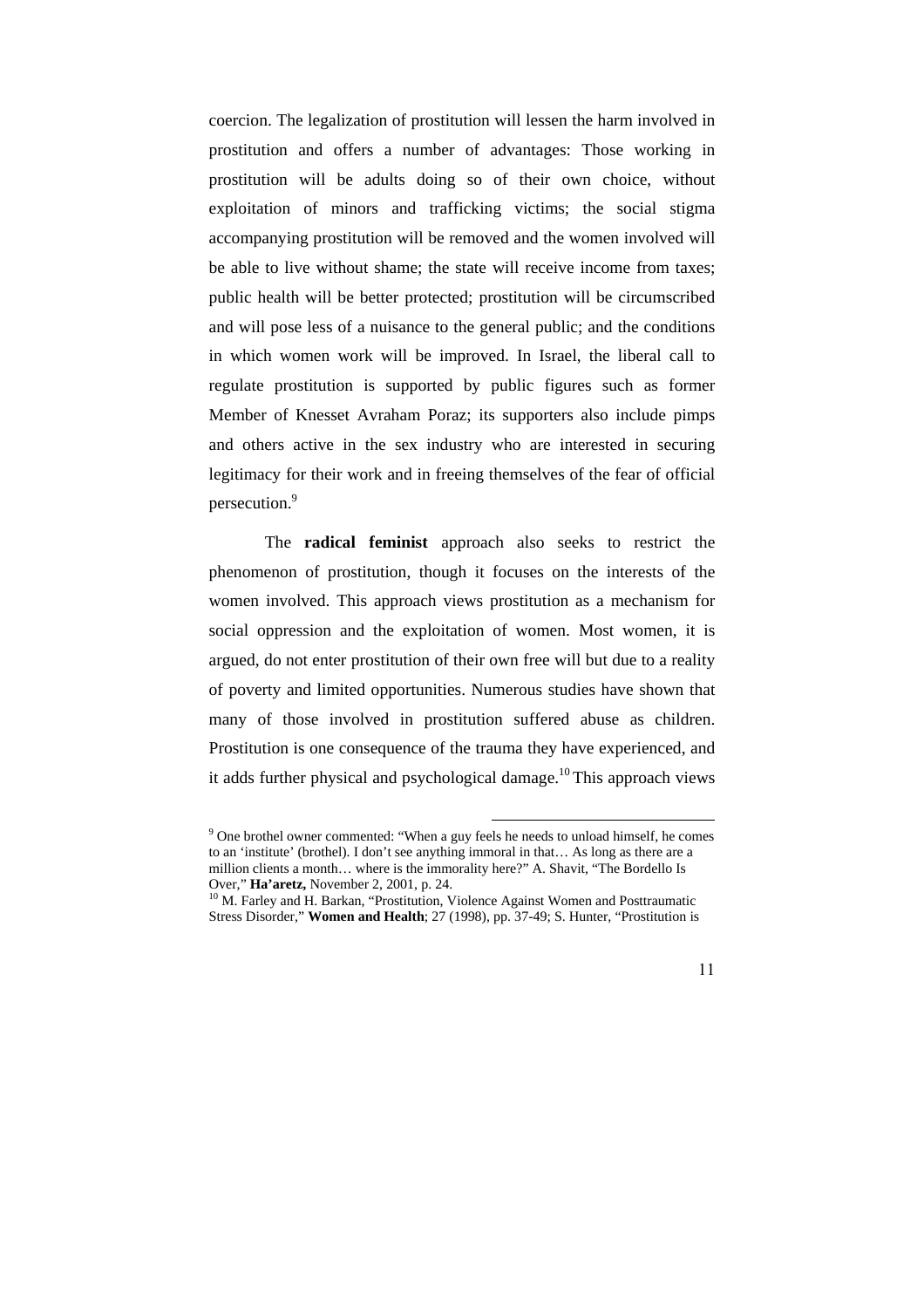prostitution as an institution that humiliates all women in society, preserves their image as sex objects, and perpetuates inequality between men and women. This approach opposes the criminalization of women involved in prostitution and advocates the criminalization of those who exploit them. It strongly opposes the legalization of prostitution, though for different reasons than those presented by the conservative approach. Radical feminists argue that the legalization of prostitution is analogous to the granting of a license to exploit women. Legalization will benefit men and weaken the status of women still further – particularly women employed in prostitution. It will drag more women and victims into the sex industry, weakening the motivation of the authorities to act to combat the human right violations that accompany prostitution. Legalization will not remove the stigma attached to prostitution, but merely remove it from the public eye, exacerbating the dangers to which women involved in prostitution are exposed. It will lead to the expansion of the sex industry, strengthening the status of pimps and clients at the expense of a struggle against the damages and victims of this phenomenon.<sup>11</sup> Just as no-one advocates institutionalizing other offensive phenomena such as pedophilia in order to "control" them, so there is no reason to legalize prostitution.

The **sex workers** approach supports the removal of legal restrictions relating to prostitution, but it emphasizes the rights of the

<sup>&</sup>lt;sup>11</sup> Raymond, "Ten Reasons," p. 325.



<u>.</u>

Cruelty and Abuse to Women and Children," **Michigan Journal of Gender and Law***,* 1 (1994), pp. 1-14; **Prostitution, Trafficking and Traumatic Stress, ed**. M. Farley, 2003; M. Silbert and A. Pines, "Early Sexual Exploitation as an Influence in Prostitution," **Social Work**, 28, 4 (1983), pp. 285-289.

A. Gur: "My pimp didn't have to teach me anything – my dad already taught me it all at home." "Incest as a Key Factor in the Decline of Women and Girls into Prostitution, Drugs, and Crime," **Critical and Clinical Perspectives on Incest**, eds. Z. Seligman and Z. Solomon, pp. 457-482.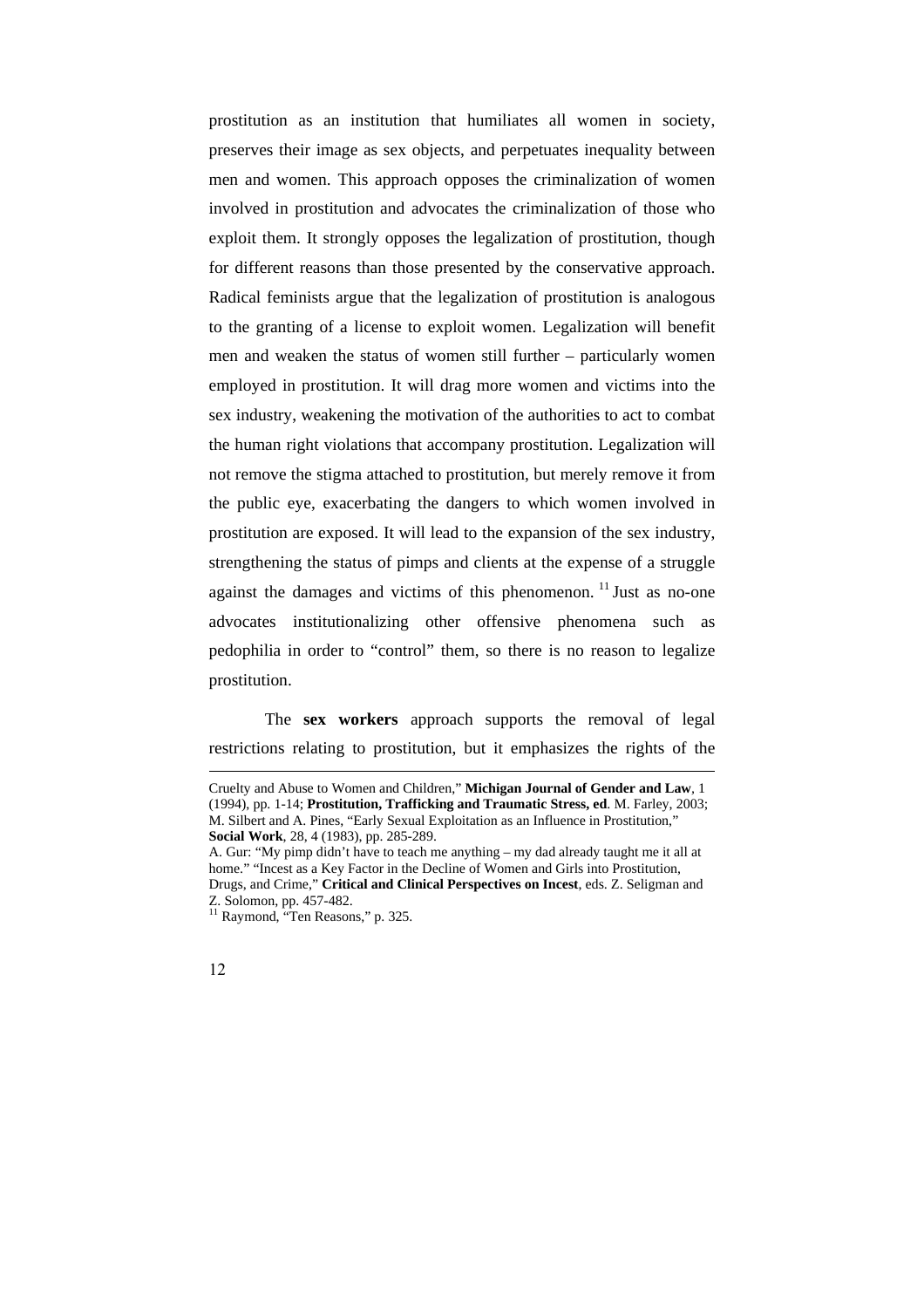women involved as workers, rather than the protection of clients or the profits of pimps. This approach argues that women's choice to work in prostitution should be respected even if it is due to limited opportunities, and prefers to see women who migrate to another country to work in the sex industry as migrants rather than necessarily the victims of trafficking.

 $12$  This approach argues that the women involved should be granted rights precisely because they are subject to violence and must be enabled to protect themselves.<sup>13</sup> Like radical feminists, sex workers are opposed to institutionalization, or at least to some of the restrictions it entails. For example, they may oppose the restriction of their activities to "tolerance zones," arguing that they should be free to decide where they wish to work.<sup>14</sup> The sex workers approach criticizes the radical feminist approach for what it considers a paternalistic attitude of victimization toward those involved in prostitution, ignoring the possibility that women may consciously and freely to choose to work in this profession. Even if such women constitute a minority, as radical feminists claim, this minority is still entitled to make its voice heard.

Discourse on prostitution tends to be polarized and intolerant; each approach negates the others without responding in depth to their arguments. The absence of meaningful discussion and the entrenchment of each approach prevents cooperation between radical feminists and sex workers – cooperation that is vital in order to illuminate the many intermediate shades between the poles of trafficking victims and the model of the adult sex worker choosing to work in prostitution. It should

 $\overline{a}$ 

<sup>14</sup> **World Charter For Prostitutes' Rights**, 2005:

 $12$  L. Agustin, "Migrants in the Mistress's House," pp. 96-117.

<sup>13</sup> P. Ostergren, **Sex workers Critique of Swedish Prostitution Policy**, 2004. available at: http://www.swop-usa.org/news/Swedish\_critique\_world\_news.html

http://www.walnet.org/csis/groups/icpr\_charter.html

<sup>13</sup>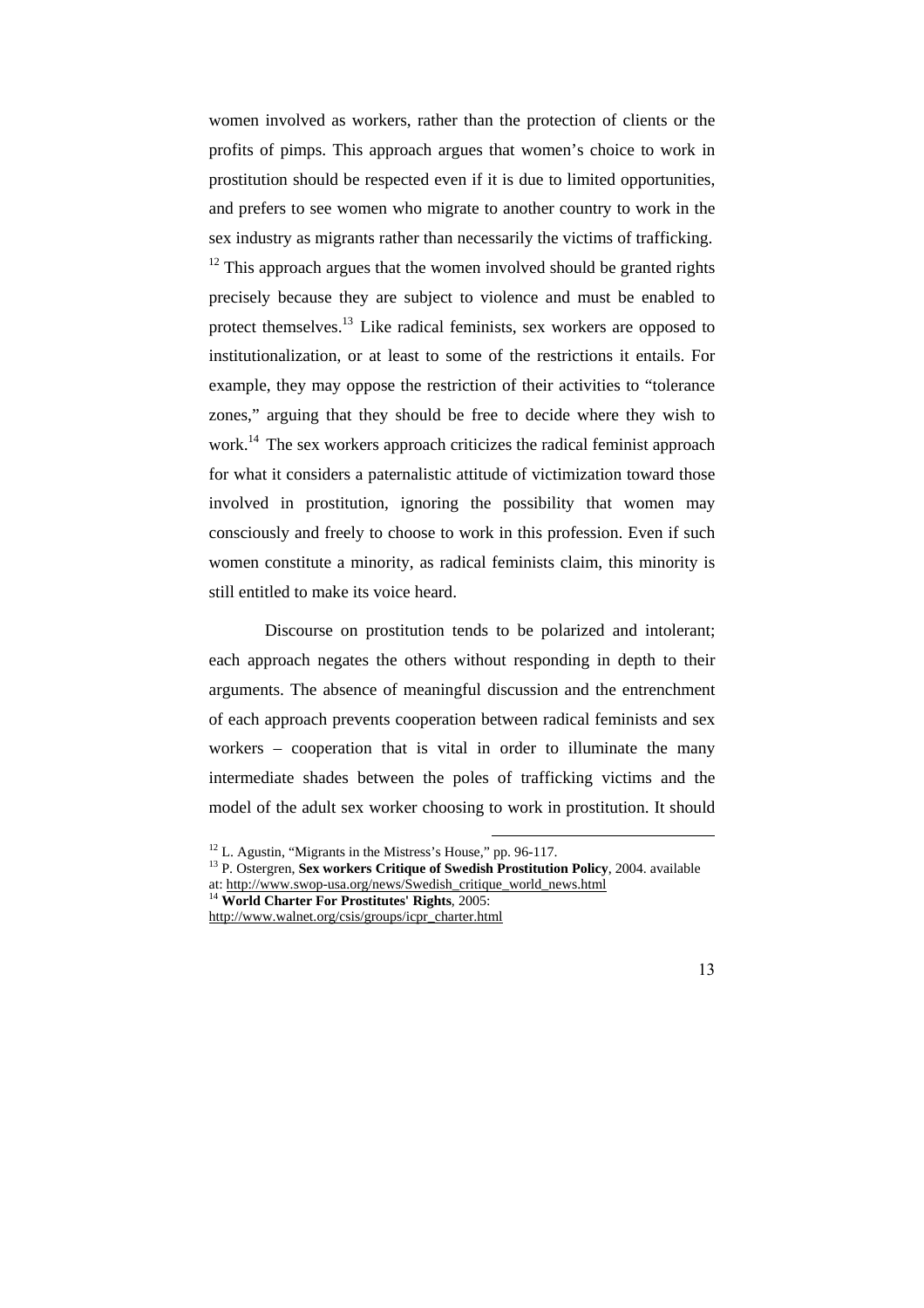be recalled that the situation in the field has become increasingly complex; no single approach can encompass all the existing nuances and variations. Prostitution itself, and the question of institutionalization, are multifaceted, and proposed changes to the status quo must be examined cautiously. Any change may have different and sometimes contradictory consequences for the different women involved in prostitution.

#### **DIFFERENT SYSTEMS FOR PROSTITUTION AND**

#### **LEGALIZATION**

Any policy on prostitution reflects one of the approaches discussed above and is influenced by local political, economic, and social factors. Policy comprises legislation and enforcement and may be seen as designed to serve those engaged in prostitution, in an effort to protect their rights; the public, out of concern for health and the prevention of nuisance; or the state, by procuring a portion of the profits of the sex industry. Focusing on legislation alone, a broad division can be seen between five different systems. Before presenting these systems, we should note that the way in which laws are enforced gives a better indication of the system than legislation alone. In most states in the USA, for example, all those involved in prostitution, including prostitutes and clients, are criminalized. In practice, however, the number of women prosecuted for prostitution is vastly greater than the number of clients, traffickers, and pimps combined.<sup>15</sup> Partial legalization criminalizes those involved in the sex industry, with the exception of women and clients; the latter will be criminalized only if they use the services of minors or, in



<sup>15</sup> S. Law, "Commercial Sex: Beyond Decriminalization," **California Law Rev***.*, 73 (2000), p. 527-610.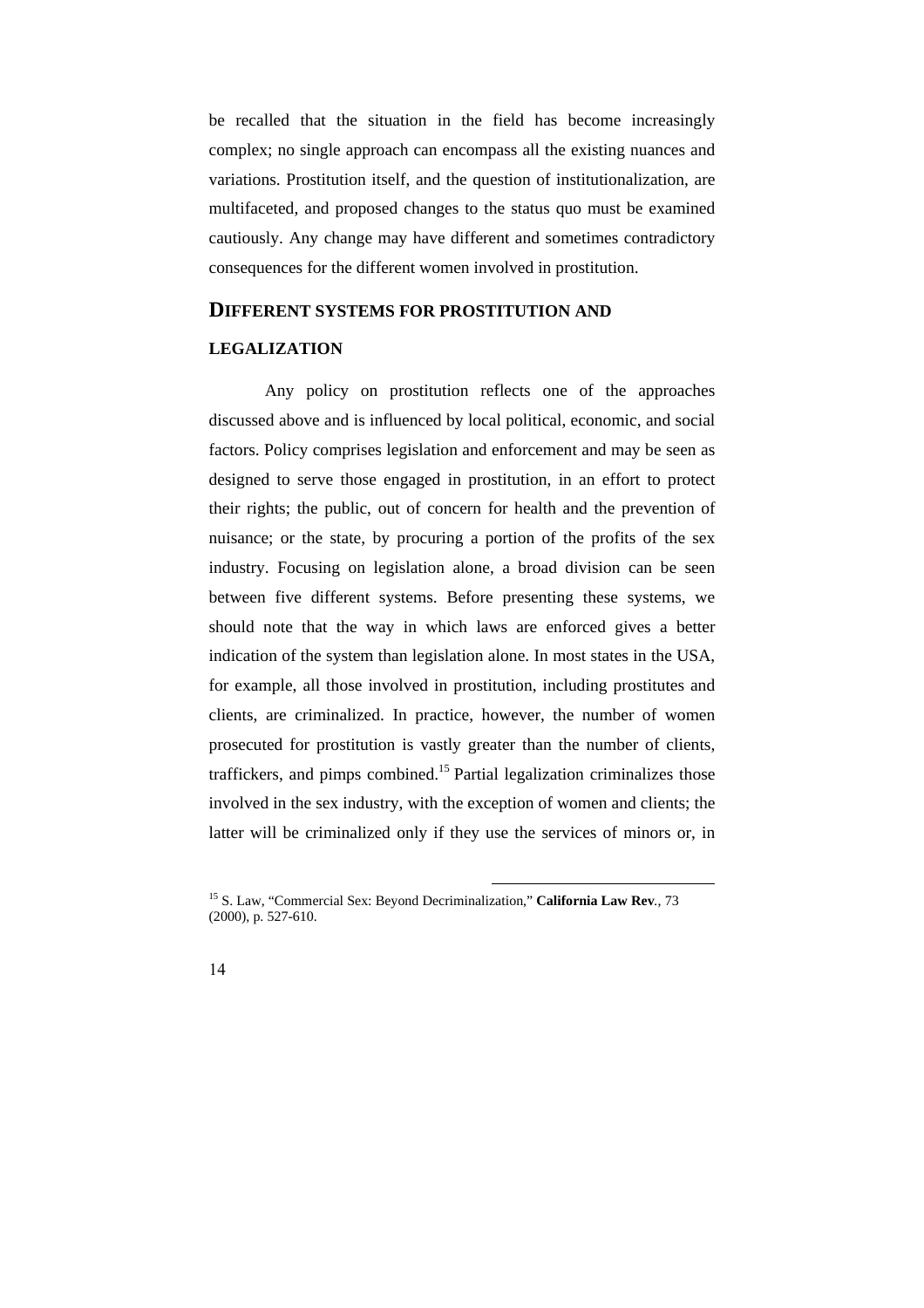some jurisdictions, trafficking victims. The legalization of the women only, criminalizes all those involved, including clients, but excluding women. This is the approach adopted in Sweden. In a full legalization system, none of those involved are criminalized. The only offenses relating to prostitution are those drawn from general criminal law, such as kidnapping and rape. This approach has been adopted, for example, in New South Wales, Australia.<sup>16</sup>

The legalization of prostitution restricts prostitution in accordance with rules imposed by the state. In reality, the term "legalization" is misleading, since it can refer to a wide range of arrangements. In order to understand how legalization operates in any given country, it must be analyzed within the appropriate social, political, and economic context. Legalization may be applied with varying measures of regulation and supervision, each of which has ramifications in terms of those involved in the sex industry. The minimalist end of the spectrum is represented by the legalization of prostitution without any additional arrangements. General legislation (labor and contract laws, and so forth) apply to the sex industry just as they do to any other occupation, without any additional requirements or supervision. Conversely, at the maximalist end of the spectrum, the state controls and closely supervises the sex industry. This model includes numerous demands, such as registration fees, inspection of the criminal record of brothel managers,

 $\overline{a}$ 

15

<sup>&</sup>lt;sup>16</sup> J. Freeman, "The Feminist Debate Over Prostitution Reform: Prostitute's Right Radical Groups, Radical Feminist and the (Im)possibility of Consent," **Berkley Women's Law J.** (1990), pp. 75-109; M. Jennings, "The Victim as Criminal: A Consideration of California's Prostitution Law," **California Law Rev***. (*1976), pp. 1235-1284; R. Miller and N. Haltiwanger, "Prostitution and Legalization/Decriminalization Debate," **Georgetown J. Gender & Law** (2004), pp. 207-42; J. Halley et al., "From the International to the Local in Feminist Legal Responses to Rape, Prostitution/Sex Work, and Sex Trafficking: Four Studies in Contemporary Governance Feminism," **Harvard J. of Law & Gender** (2006), p. 335-423.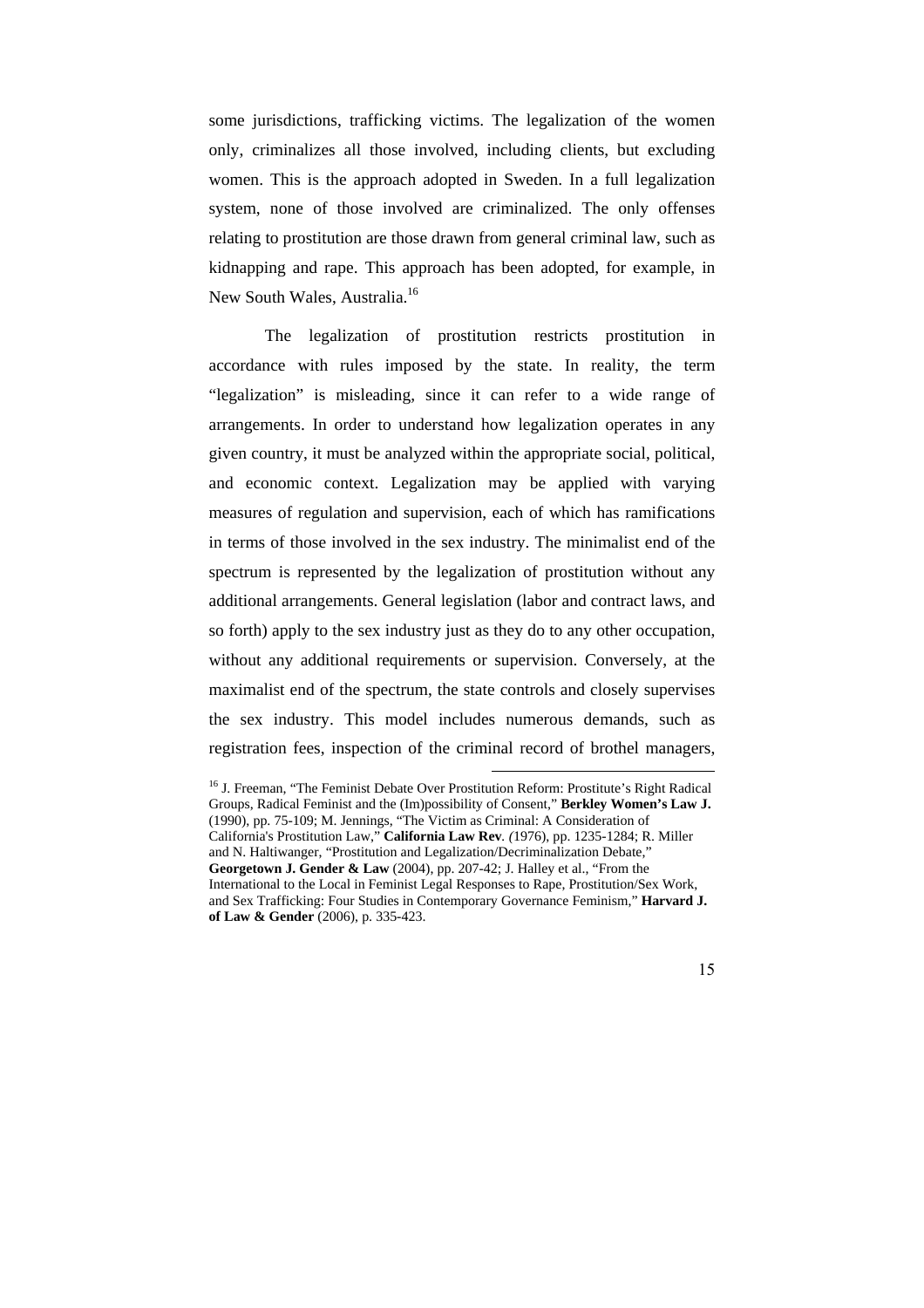restrictions on the area of operations, and so forth. We shall distinguish three main types of institutionalization: Legalization that focuses on the client; legalization that focuses on women's rights; and legalization that emphasizes the economic interest of the state. Most of the models are not "pure," however; as we shall see, they may serve more than one goal.

**"Military" legalization** focuses on the health of the clients and is often seen during wartime, when the state seeks to prevent injury to the fighting capabilities of its soldiers. In the best scenario, this model requires women to undergo medical examinations. In the worst cases, the "brothels" established are no more than rape camps. Women – usually from the enemy population – are kidnapped, imprisoned, and forced to undergo examinations and, in some cases, sterilization and abortions. During the Second World War, Japan developed this system of brothels in which most of the raped women were Korean.<sup>17</sup> This study will not relate to this form of institutionalization.

**Instrumentalist-capitalist legalization** focuses on the effort by the state to secure profits from the sex industry. This type of legalization will lead to the granting of licenses to brothels, rather than to prostitutes; prostitution will be legal only within these brothels. The state will not tend to interfere in the running of these institutions, assuming that those involved are adults who are parties to a business agreement. The state gains taxes and collects fees for such "services" as the granting of franchises to the brothel, the issuing and annual renewal of employee



<sup>17</sup> S. Jenkins-Vanderweert, "Seeking Justice for Comfort Women," **North Carolina Journal of International Law & Commercial Regulation**, 27 (2001), pp. 141-183; S. Park, "Broken Silence: Redressing the Mass Rape and Sexual Enslavement of Asian Women by the Japanese Government in an Appropriate Forum," **Asian-Pacific Law & Policy Journal**, 3, (2002), pp. 22-55.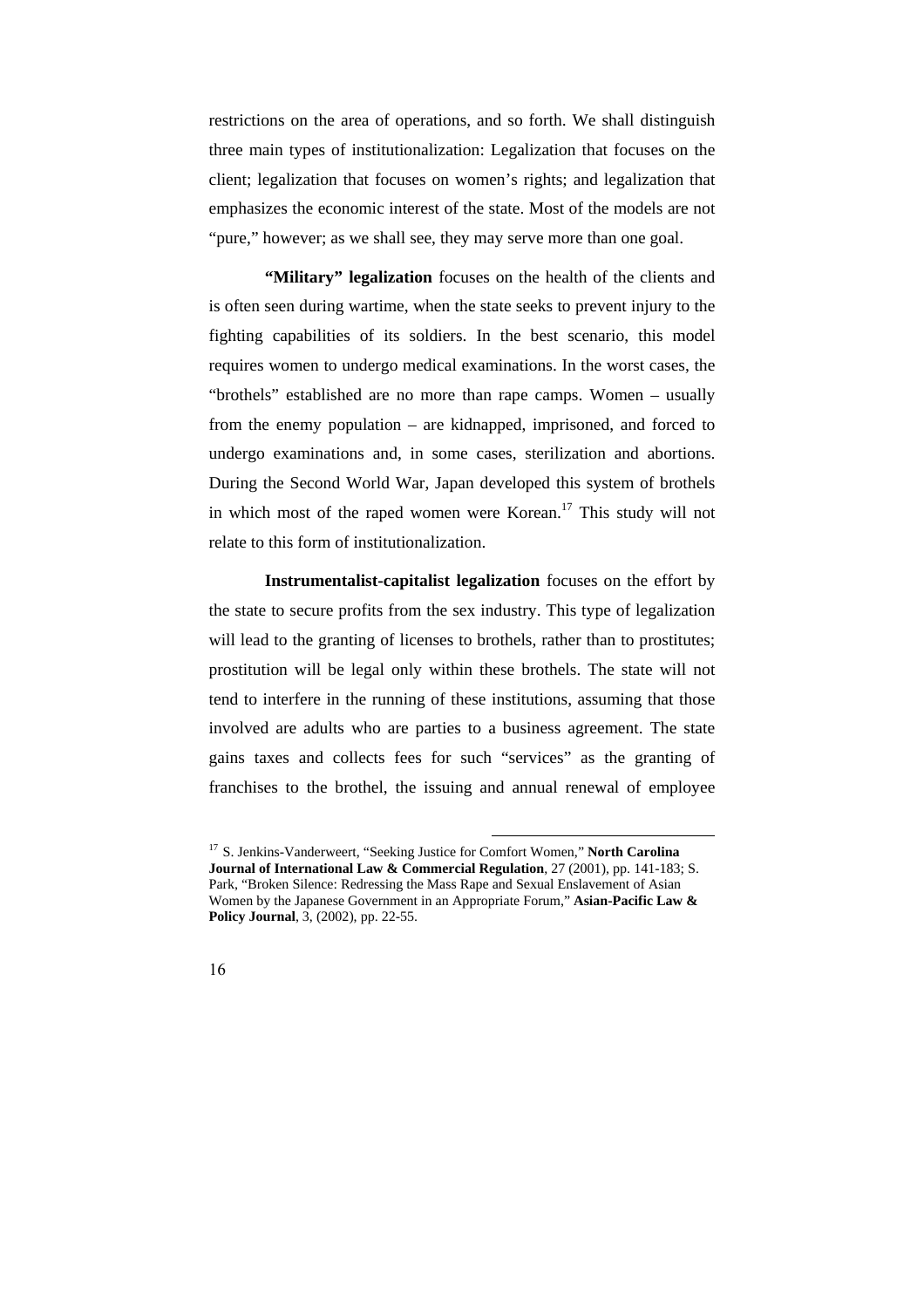cards, and so on. This form of legalization marginalizes women's rights while protecting the profits and property rights of the state and the brothel managers. In our study, Nevada and the state of Victoria in Australia represent this model of institutionalization.

**"Democratic" legalization** decriminalizes brothels and pimps and focuses on the rights of women involved in prostitution. The goal of this model is to ensure that women enjoy rights such as health insurance, dismissal compensation, and pensions. It is based on the assumption that prostitution can be combated and reduced, but not eradicated. This form of legalization does not regard prostitution as equivalent to any other job willingly undertaken; at the same time, it seeks to respect the decisions of the women involved and to protect their rights. The authorization to engage in prostitution is granted to the women themselves; the only requirement is that they must be above a given age and present lawfully in the country. This form of legalization imposes special restrictions that do not apply to other professions, particularly restriction to specific geographical areas and hours of work. This legalization is considered to offer various advantages, including: Removing the social stigma attached to prostitution; securing profits for the state; protecting public health; preventing a public nuisance; removing brothels from residential areas; and ensuring transparency to prevent criminals from becoming involved in the industry. It has also been argued that regular police inspections of brothels prevent coerced prostitution, prostitution of minors, and human trafficking. In our survey, democratic legalization is represented by the Netherlands and Germany and, to a limited extent, by Australia.

17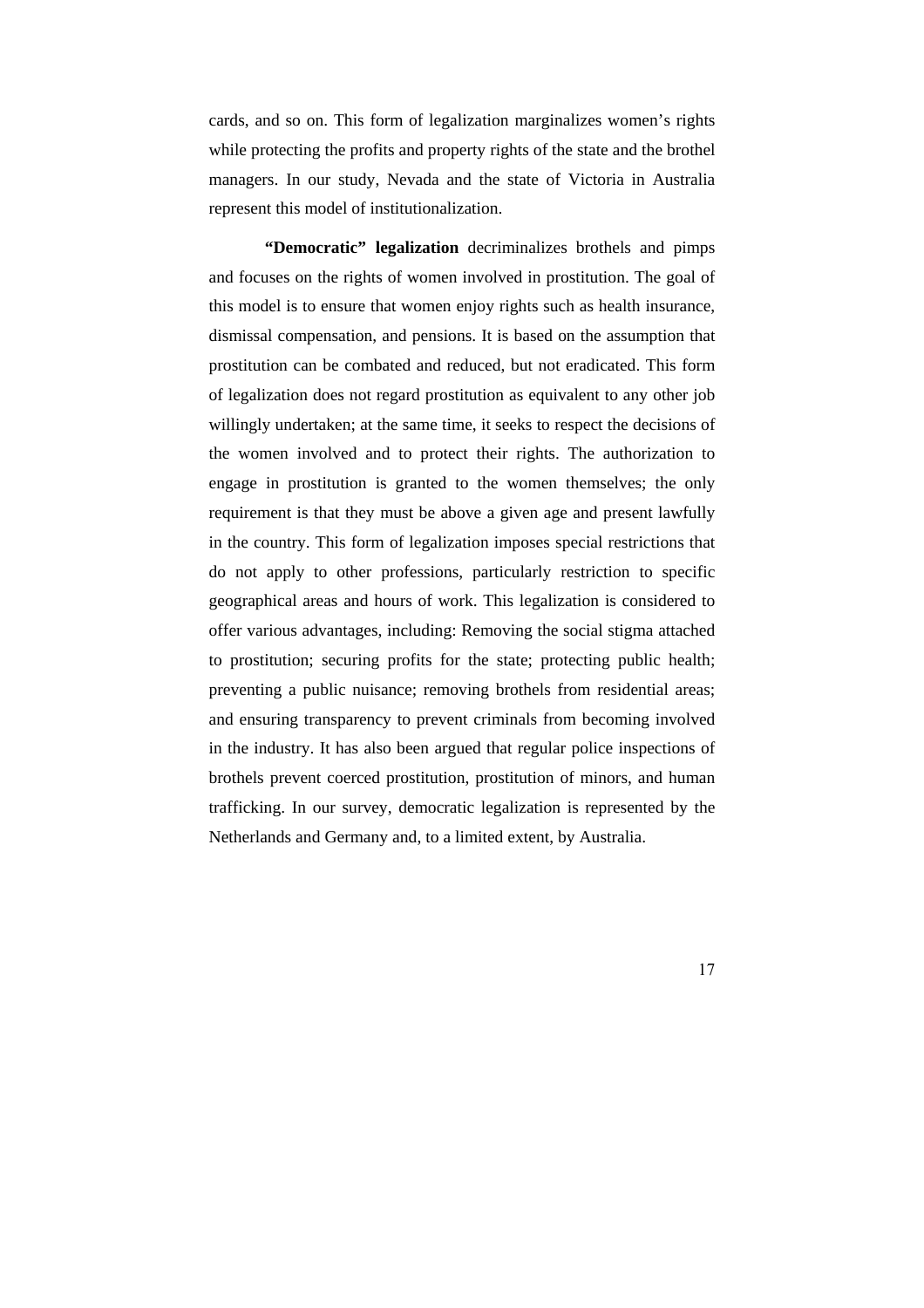### **PROSTITUTION AND TRAFFICKING IN WOMEN IN ISRAEL: LAW AND REALITY**

Israel inherited from the British Mandate a model based on the partial criminalization of the sex industry. Prostitution and its consumption were not criminalized (with the exception of the clients of minor prostitutes), and criminalization was applied only to pimps and brothel managers. The model that has emerged in reality is completely different. Israel has never developed a declarative policy on the issue but, on a de facto level, the police and the prosecution have implemented a policy of "turning a blind eye" to the phenomenon, preferring to divert resources to more "important" fields of crime. Their policy has been welcomed by criminal elements interested in ensuring industrial peace and quiet. Accordingly, the decisions of the prosecution service have had far-reaching consequences for the fate of thousands of women, although the policy created by these decisions has never been discussed by the public, by the Knesset, or by women's organizations. This policy may be considered tantamount to the de facto legalization of prostitution. The only serious public debate on the subject of prostitution took place in 1975, when a committee chaired by Judge Hadassah Ben Ito met to examine the issue in depth. The committee's report was published in 1977.<sup>18</sup> Most of its recommendations were not implemented, with the



<sup>18</sup> Ministry of Justice, **Report of the Committee for the Examination of the Problems of Prostitution**, 1977 (hereinafter – "the Ben Ito Report.") The committee assumed that prostitution is a necessary evil that cannot be eliminated from human society. The committee's recommendations focused on the question as to how young women can be prevented from entering prostitution, and how adult women who choose to work in the profession can do so without harming themselves or the public. For further details on the work of the committee, see: D. Amir and M. Amir, "The Politics of Prostitution and Trafficking of Women in Israel," J. Outshoorn ed, **The Politics of Prostitution –**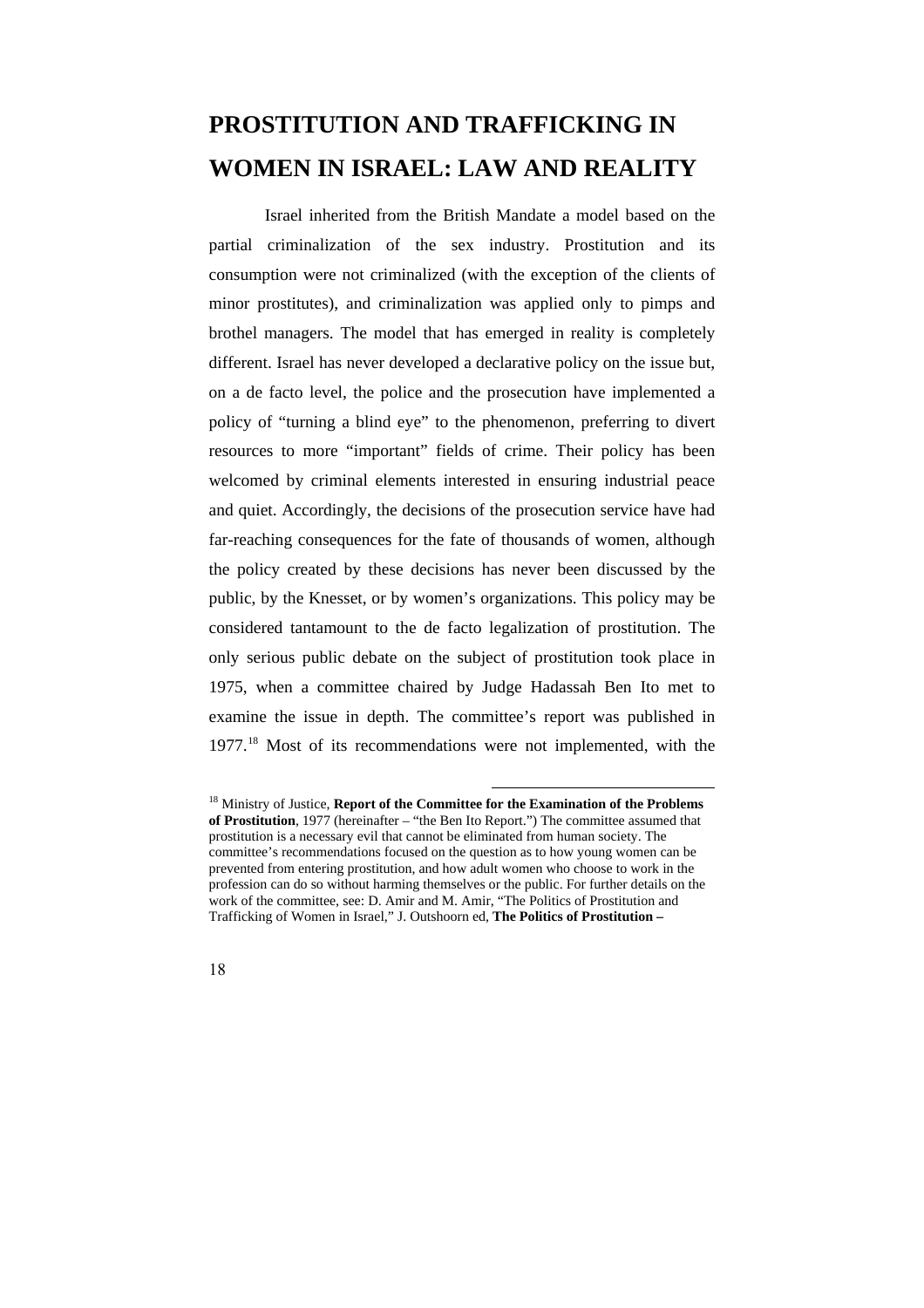exception of those that were consonant with the de facto policy, particularly the authorization of "tolerance zones." The unofficial legalization of prostitution was reinforced in guidelines issued by the State Prosecutor's Office in 1994, establishing that police investigations into offenses relating to prostitution should be instigated only when these involve minors, women who have been forced to enter prostitution, grave exploitation, violence, coercion, additional criminal activities, or nuisance to neighbors.<sup>19</sup>

The de facto policy that has emerged in recent decades has been manifested in various facets that combine to provide a picture of the nature of the unofficial legalization of prostitution. Firstly, from the time of its establishment the State of Israel imposed taxes on the sex industry.  $^{20}$ It has been estimated that this industry has a total annual turnover of approximately one billion shekels, although the tax authorities provide only partial information on this income.<sup>21</sup> More importantly, in the main

-

**Women's Movement, Democratic States and the Globalization of Sex Commerce**, 2004, pp. 144-164.

<sup>19</sup> Section 2.2 of the guidelines issued by the State Prosecutor's Office, **Policy for the Investigation and Prosecution of Offenses of Solicitation regarding the Provision of Escort Services and the Management of Massage Parlors**, 1994. The guidelines of the State Prosecutor's Office from 2006 establish similar provisions; however, under the influence of the interest shown by the USA in the subject of trafficking in women, they are phrased in more cautious terms and reflect a clear value judgment that prostitution is a manifestation of deprivation, and pimping exploits deprivation.

<sup>20</sup> AMH (TA-Jaffa District) 923/62, **Wasserman v Assessing Officer,** *Piskei Mehozi* 38, 377.

<sup>&</sup>lt;sup>21</sup> Minutes No. 2 of the Parliamentary Commission on the Subject of Trafficking in Women, January 18, 2005, on the subject "The Economic Struggle against Traffickers in Women: Should Tax Be Collected from Traffickers in Women? Will the Collection of Tax Grant Legal Legitimacy to the Criminal Actions of Traffickers in Women?" See also: Minutes No. 27, May 20, 2002, "The Economic Struggle against Trafficking in Women;" Minutes No. 9, November 26, 2003, "Financial Aspects of the Struggle to Eradicate the Phenomenon of Trafficking in Women – An Examination of Cooperation between the Israel Police and the Authority for the Prohibition of Money Laundering;" Minutes No. 12, February 17, 2004, "The Struggle by Law Enforcement Authorities against Organized Crime in General, and the Phenomenon of Trafficking in Women in Particular."

<sup>19</sup>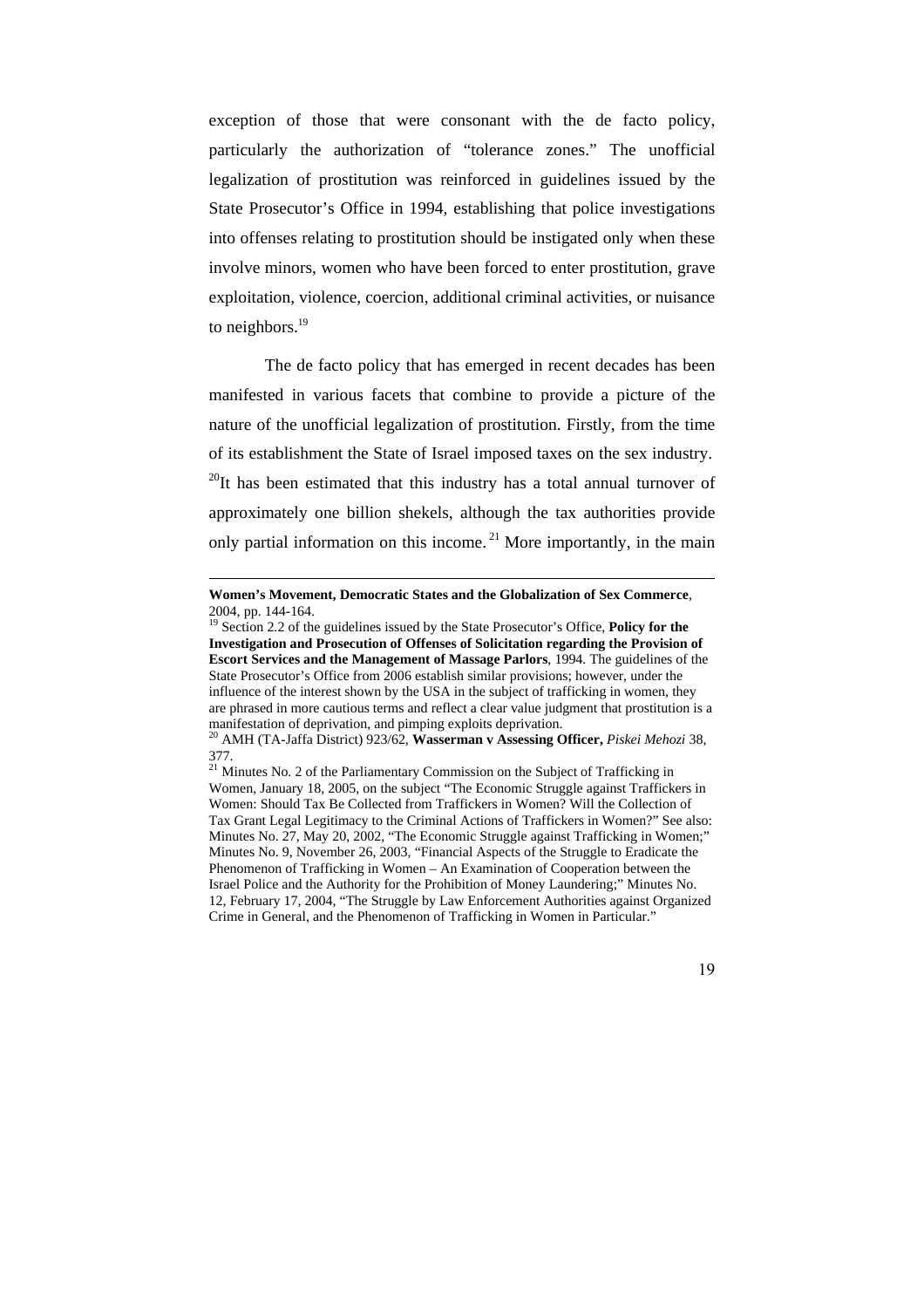cities "tolerance zones" have developed in which overt prostitution is concentrated. The areas involved are on the outskirts of cities, or in neglected areas; prostitution takes place in full view of the authorities, who simply turn the other way. The development of these areas may be attributed to the prohibition established by the legislator against the management of premises for the purpose of engaging in prostitution (as distinct from prostitution itself, which is not an offense). Judge Zussman and others have taken the position that a woman who engages in prostitution in the apartment in which she resides is not guilty of the offense of managing premises for the purpose of engaging in prostitution.<sup>22</sup> However, the Supreme Court judges disagreed, ruling that the legislator also intended to prohibit prostitution in the woman's own apartment.<sup>23</sup>

Since both prostitution in the woman's home and solicitation on the street are prohibited, the only remaining alternative is a brothel. By contrast to a woman engaging in prostitution in her home in an apartment block, and potentially causing a nuisance to her neighbors, the presence

<sup>22</sup> CA 361/63, **Belgali v Attorney-General**, 18(3) 61,64.

<sup>23</sup> CA 94/65, **Turgeman v Attorney-General**, 19(3) 57.



<u>.</u>

Responding to a request for information on income tax revenues in accordance with the Freedom of Information Law, Mr. Avi Cohen from the Planning and Economics Division in the Taxes Authority stated: "The procedure for the taxation of brothels does not differ from any other branch of the economy. The taxation of income in accordance with the Income Tax Ordinance does not distinguish between income of lawful origin and income whose origin is contrary to the existing law, such as brothels. Brothels are a business or vocation for any purpose, and accordingly the procedures for the taxation of this branch by the Taxes Authority are in accordance with section 2(1) of the Income Tax Ordinance (Revised), 5721-1961. Naturally, the fact of the taxation of this income is not tantamount to the legitimization of their unlawful operations… Brothels are not classified as a separate branch; accordingly, no information is available regarding the number of files or the tax charged… The policy regarding the taxation of internet sites offering escort services is identical to that adopted regarding other commercial internet sites, and in accordance with the Income Tax provisions." Letter dated February 25, 2007. At the meeting of the Committee on May 16, 2007, partial and limited data were presented on this subject.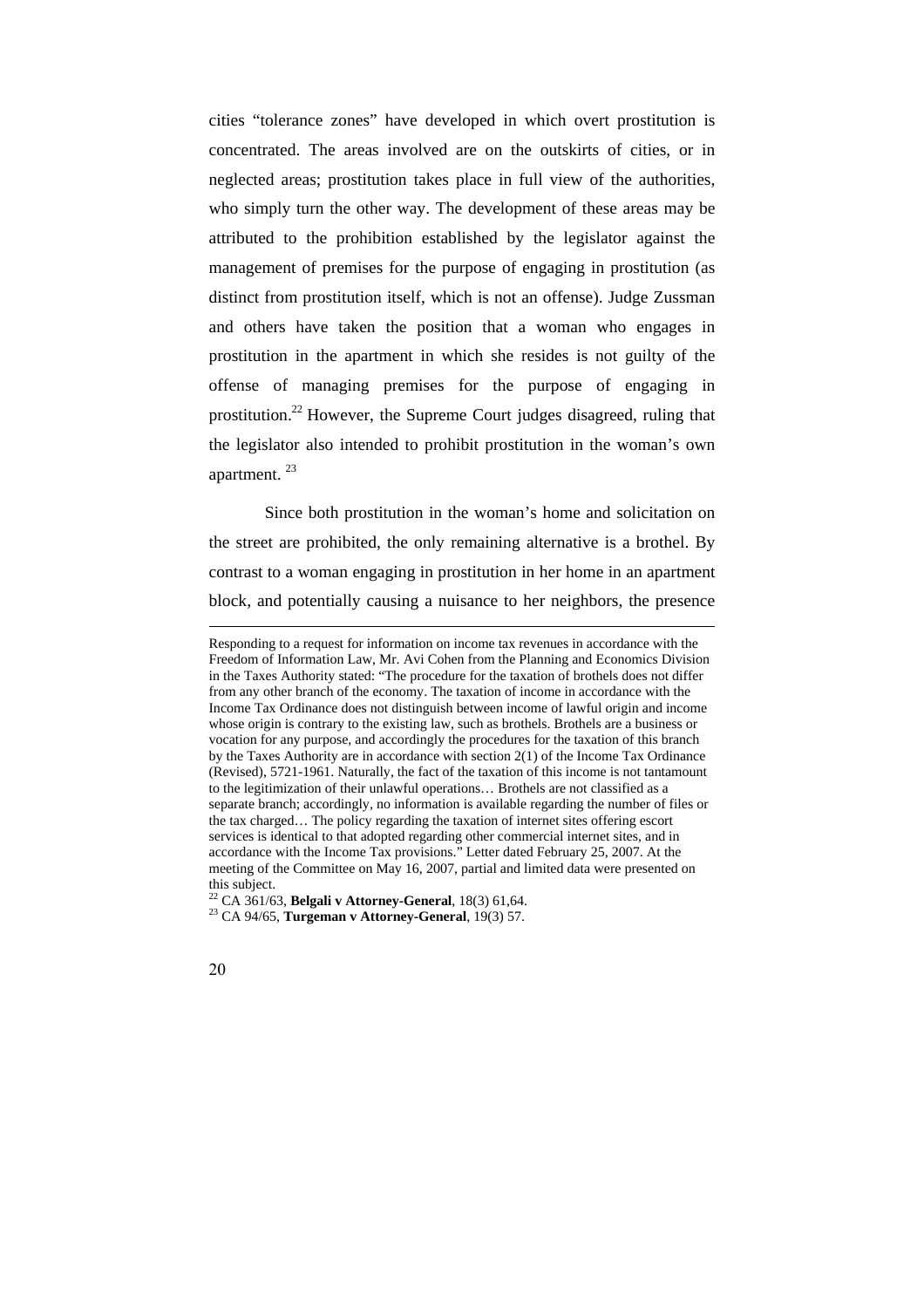of brothels in "tolerance zones" is not perceived as a problem, since the local population is too weak to demand their removal as a nuisance. The police is aware of these brothels, undertakes regular "inspections," and does not seek to close them. The "inspections" are no more than an opportunity to make the police presence felt and to inspect the women's papers. The existence of such "tolerance zones" is convenient for all those involved. Pimps are aware that the presence of overt prostitution in residential areas creates public hostility whereas in the "tolerance zones" police inspection is extremely  $\text{lax}^2$  Indeed, this inspection is so lax that for many years the police presence did not prevent the trafficking in women that took place in the brothels.<sup>25</sup> In recent years enforcement operations against trafficking and efforts to rehabilitate the victims have been expanded, although they are still far from adequate.<sup>26</sup> Thus, over the years, an attitude of tolerance has developed toward the sex industry, and particularly toward those who operate the industry – pimps and brothel managers.

Regarding the condition of women under the system of the unofficial legalization of prostitution, a number of aspects may be

 $26$ See the US TIP Report for 2006:

 $\overline{a}$  $^{24}$  Public opposition to prostitution may be gauged from the struggle by residents of a Tel Aviv neighborhood against a decision to establish a shelter for the victims of trafficking in the area. The neighbors organized an action committee and distributed leaflets stating: "The youth hostel will become a prison for young prostitutes. We will not permit such a scandal." The committee was evidently less concerned that these same women were currently incarcerated in brothels around the old central bus station in Tel Aviv; ironically, the public considered the establishment of the shelter an intolerable measure. <sup>25</sup>N. Levenkron and Y. Dahan, **Women as Commodities– Trafficking in Women in Israe***l*, Hotline for Migrant Workers, 2003.

http://www.state.gov/g/tip/rls/tiprpt/2006/65989.htm; T. Raviv and N. Levenkron, **Visas for the Victims of Human Trafficking in Israel: Vision and Reality,** Hotline for Migrant workers, 2006; H. Ben Israel and N. Levenkron, **The Missing Factor- Clients of Trafficked Women in Israel's Sex Industry**, Hotline for Migrant Workers and Hebrew University, 2005; Y. Livnat, **The Involvement of the State in Human Trafficking**, Kav La'oved, 2004.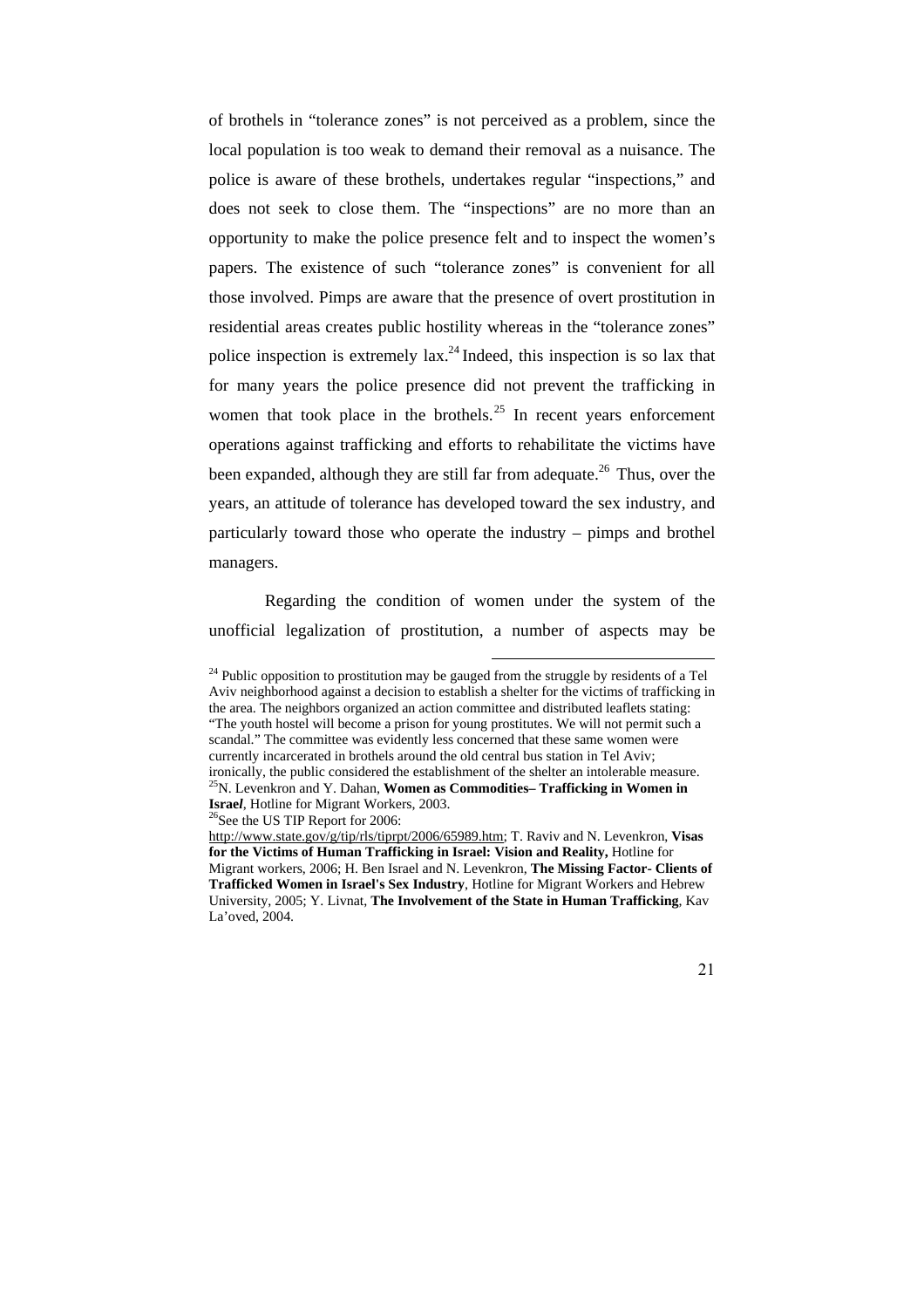examined. In terms of health insurance, Israeli citizens are entitled to receive medical treatment and services under the terms of the National Health Insurance Law. Unlike their peers in countries where prostitution is criminalized, women in Israel need not be afraid to report a sexually transmitted disease since prostitution is lawful. The Ministry of Health runs two STD clinics at which any person, even if they are present unlawfully in Israel, may undergo anonymous testing and receive free treatment for most  $STDs$ . The clinic staff also works in the field, examining, advising, and treating people from disadvantaged populations, including women employed in prostitution. As for women's rights as workers, the courts have ruled that women working in prostitution may receive the protection of labor laws.<sup>28</sup> In one case, the National Insurance Institute paid compensation to women employed in prostitution who suffered physical injury.<sup>29</sup> To the best of our knowledge, however, no **Israeli** woman employed in prostitution has ever sued her employers.<sup>30</sup> In 2006, the labor court recognized the right of a victim of trafficking to sue those who subjected her to trafficking.<sup>31</sup> However, this right has only been used in a small number of cases, and only by victims who have received legal advice and counseling regarding their rights. In general,

 $27$  For further details, see:

http://www.health.gov.il/pages/default.asp?maincat=50&catid=267&pageid=1982 <sup>28</sup> LC (Beersheva) 56 180-3, **Ben-Ammi v Galitzansky**, Piskei Din Avoda 37 755.

<sup>&</sup>lt;sup>29</sup> The case involved injuries caused when a number of men attacked a brothel in Beersheva on November 2, 2000, including an arson attack. One of the injured women was a citizen of Uzbekistan; she was recognized by the National Insurance Institute as the victim of a work-related accident.

<sup>&</sup>lt;sup>30</sup> In Galitzansky, the plaintiff argued that she was employed in the brothel as a cleaner, while the defendant who managed the brothel claimed that she worked as a prostitute. The court preferred the plaintiff's version; even if the defendant were right, however, and the plaintiff had indeed been engaged in prostitution, this would not have denied her the protection of labor law.

<sup>&</sup>lt;sup>1</sup> IA 4634/03, **Moldonova v Salsaravsky et al**. (ruling dated July 11, 2005). An appeal on this subject is pending before the National Labor Court. For an opposing position in another case, see IA 5307/04, **Raro v Cochik** (ruling dated January 8, 2007).

<sup>22</sup>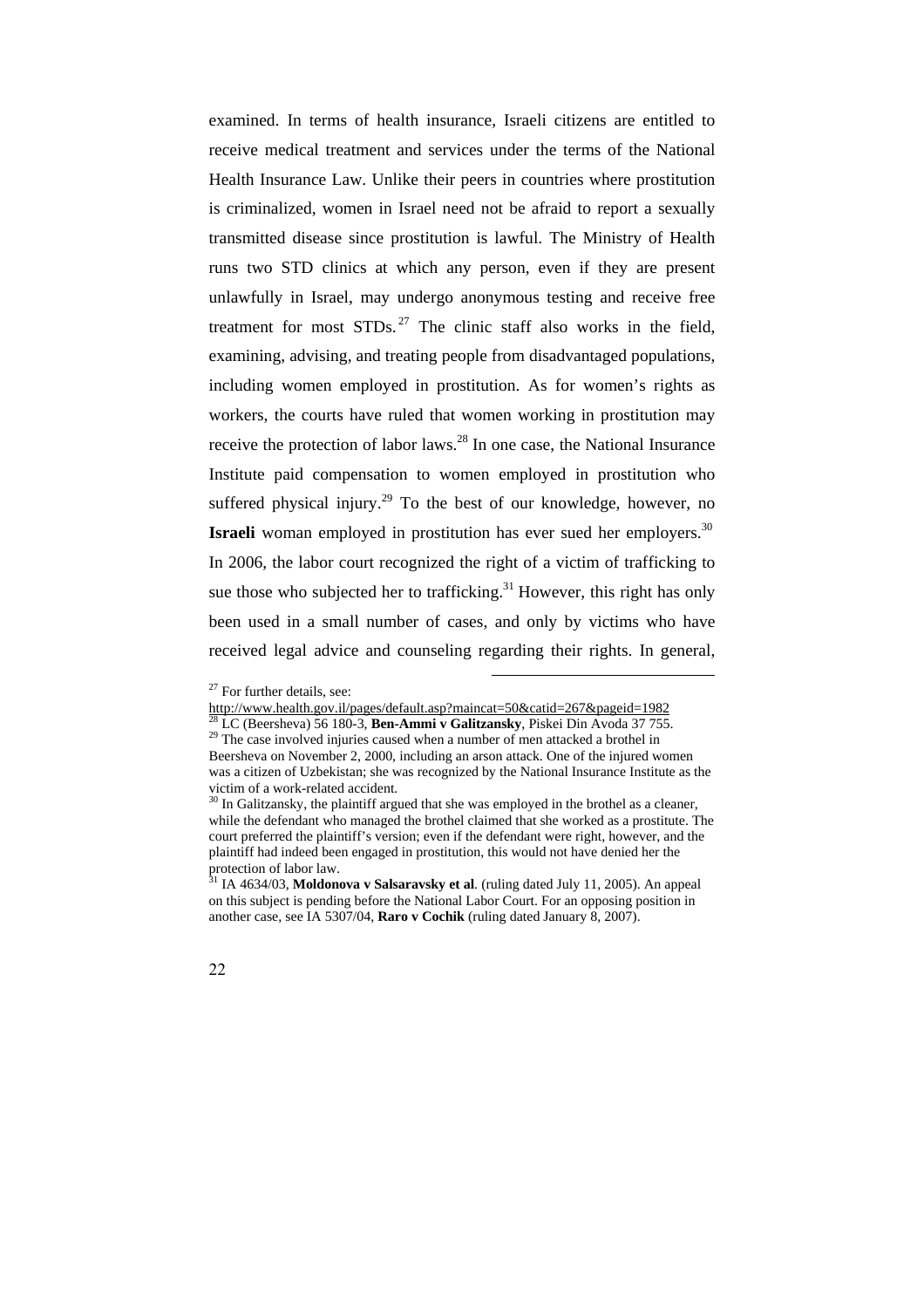since prostitution is not prohibited in Israel, women involved in prostitution can complain to the police of any offense committed against them, whether or not they are present in Israel lawfully. The main obstacle they face is the stigma that accompanies their profession; in practice, they are reluctant to file complaints, believing that they will not be believed and will be treated with derision.

### **"SHE NEEDS A ROOM, A SHOWER, AND TOWELS" – THE DEBATE ON THE LEGALIZATION OF PROSTITUTION IN ISRAEL**

Whenever the subject of prostitution is raised on the public agenda, legalization is raised as a magic solution that will solve the problems inherent in prostitution in general, and in human trafficking in particular. As we shall see, public discourse on the legalization of prostitution has hitherto been characterized by a tendency to avoid defining the term or considering the different methods of institutionalization. The Ben Ito Commission rejected the idea of institutionalizing prostitution for various reasons. Religious figures considered such a step sacrilege; feminists felt it injured the liberty of women; social workers argued that the official recognition of brothels would make it harder to prevent girls deteriorating into prostitution, since they would find it harder to understand why they should not choose a vocation that had been regulated by the legislator. It was also argued that restricting prostitution to brothels would make it easier for pimps to exploit women, and that registering women and obliging them to work in legalized brothels would be problematic for the women concerned. Women working in prostitution who met with the commission were also

23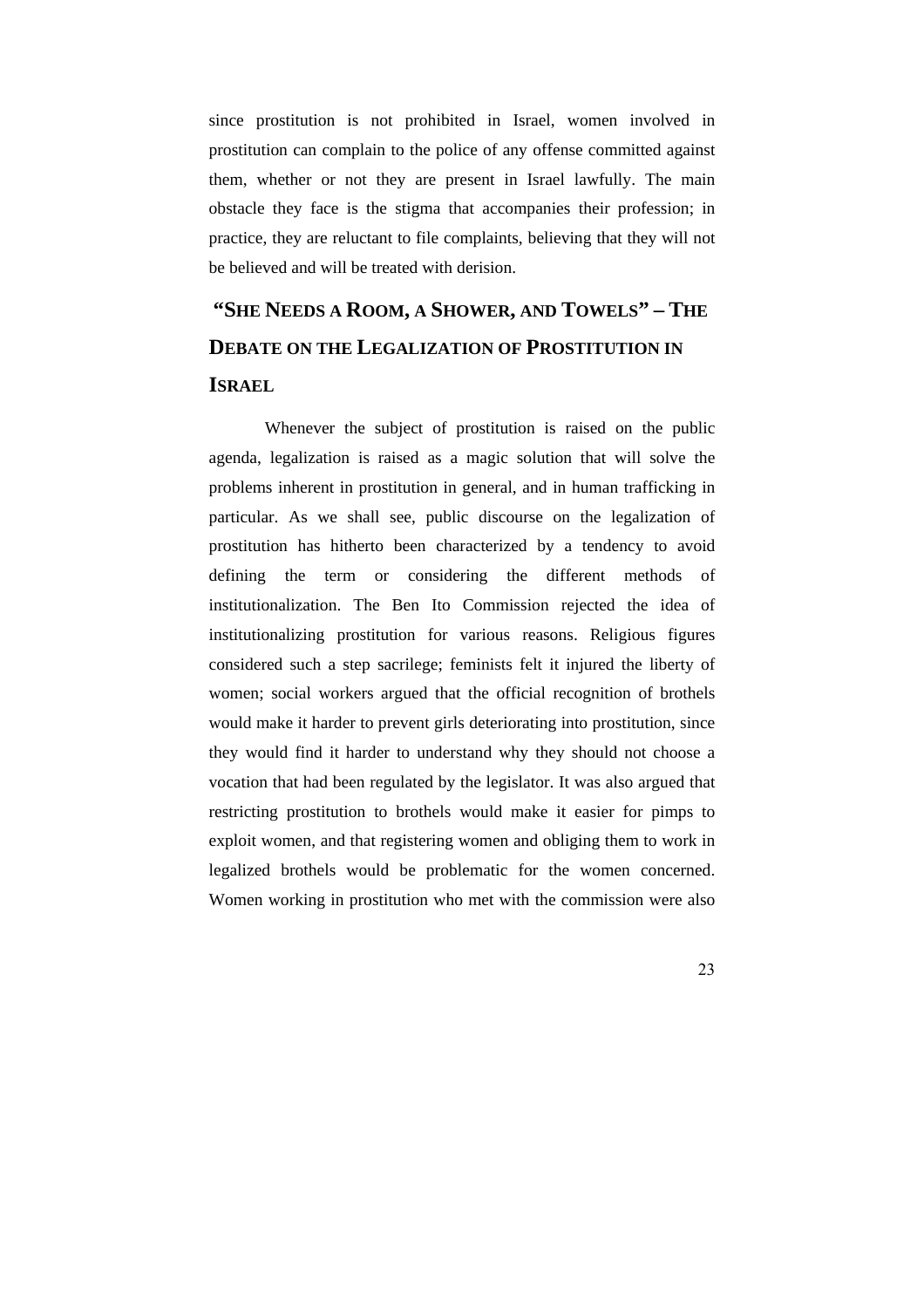opposed to institutionalization, partly because they believed that clients wishing to maintain their anonymity would be reluctant to attend legalized brothels, thus resulting in the emergence of underground prostitution and defeating the purpose of institutionalization. Some argued that concentrating brothels in a single location would create difficulties for the police and eliminate the practical benefits of institutionalization. Although legalization was rejected, however, it continues to be perceived as a miracle cure. Members of Knesset, police representatives, members of the general public, and even those involved in trafficking in women have also expressed their opinion on the subject, and almost all have argued passionately in favor of institutionalization, without explaining what they mean by the term. Even the courts have sometimes entered the fray, expressing an assumption that men have a need to be able to purchase sex, and even calling for the legalization of prostitution.<sup>32</sup>

Before presenting the public discourse on the subject, we wish to emphasize that in most countries that have introduce institutionalization, this was preceded by actions of women's organizations and organizations of sex workers supporting and promoting such change.<sup>33</sup> In Israel, women's organizations and organizations of those working in prostitution have never engaged in activities supporting institutionalization; the limited activities that have taken place have reflected solely the positions of radical feminism. In the early 1990s, a movement called "We Are Equal" was established to provide assistance for women working in prostitution. The movement published a journal and provided lectures on

<sup>33</sup> See: **The Politics of Prostitution**, ed. J. Outshoorn, 2004.



<sup>32</sup> See, for example, the position of (then) President Shamgar in CA 2885/93, **Tomer v State of Israel**, 48(1) 635, 638.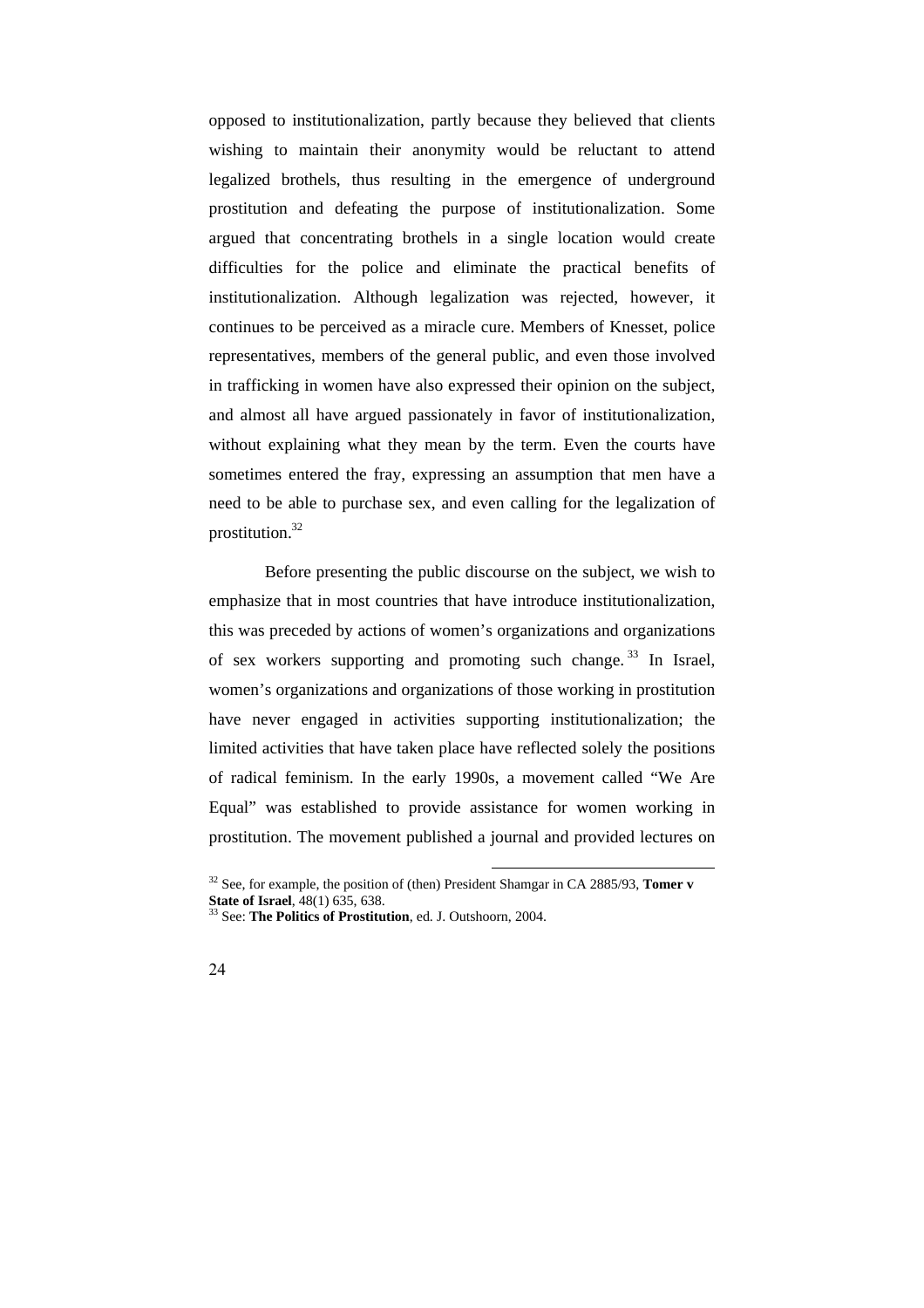the subject of prostitution.<sup>34</sup> This movement was an exception, however, and its activities had a restricted scope. It demanded that the women's voices be heard, but did not present any clear demands, apart from the call for its members to be involved in decisions of concern to them. The movement did not advocate the legalization of prostitution, and opposed the proposal by MK Avraham Poraz to pass a law permitting prostitution within private apartments.<sup>35</sup> The founder of the movement, Linda S., believed that prostitution is the product of deprivation; that it causes damage to the women involved; and that they should be helped to free themselves from this work. $36$  The only activist in Israel who represents the approach of prostitution as work is Liad Kantrowitz.<sup>37</sup>

All the discussions that have taken place in Israel regarding the legalization of prostitution were initiated by Members of Knesset, police officials, traffickers in women, or pimps. In the vast majority of cases, these discussions were characterized by a high level of ignorance regarding prostitution in general and trafficking in women in particular. For example, in a survey carried out by Dr. Mina Zemah in 2004, 82 percent of the respondents stated that prostitution is illegal in Israel, despite the fact that, as already explained, it has never been criminalized. Only 14 percent were aware that prostitution is legal in Israel.<sup>38</sup> As a

<sup>&</sup>lt;sup>34</sup> Interview with Esther Eilam, March 11, 2007.

 $35$  Ibid.

<sup>36</sup> Interview with Linda S., March 19, 2007.

<sup>37</sup> G. Wergaft, "Workers of the Sex Industry in Israel – Unite," **Ha'aretz**, June 30, 2002; L. Kantrowitz, "Wayward and Trafficked," epilogue to the Hebrew-language edition of Nicky Roberts, **Whores Making History**, 2006, pp. 408-423.

<sup>&</sup>lt;sup>38</sup> The survey was commissioned by the Knesset television channel. The findings of the survey were presented at a joint meeting of the Knesset Committee for the Struggle against Trafficking in Women and the Knesset Committee for Advancing the Status of Women held on July 19, 2005. The meeting discussed whether the legalization of prostitution in Israel would increase violence against women; Minutes No. 9 of the Committee.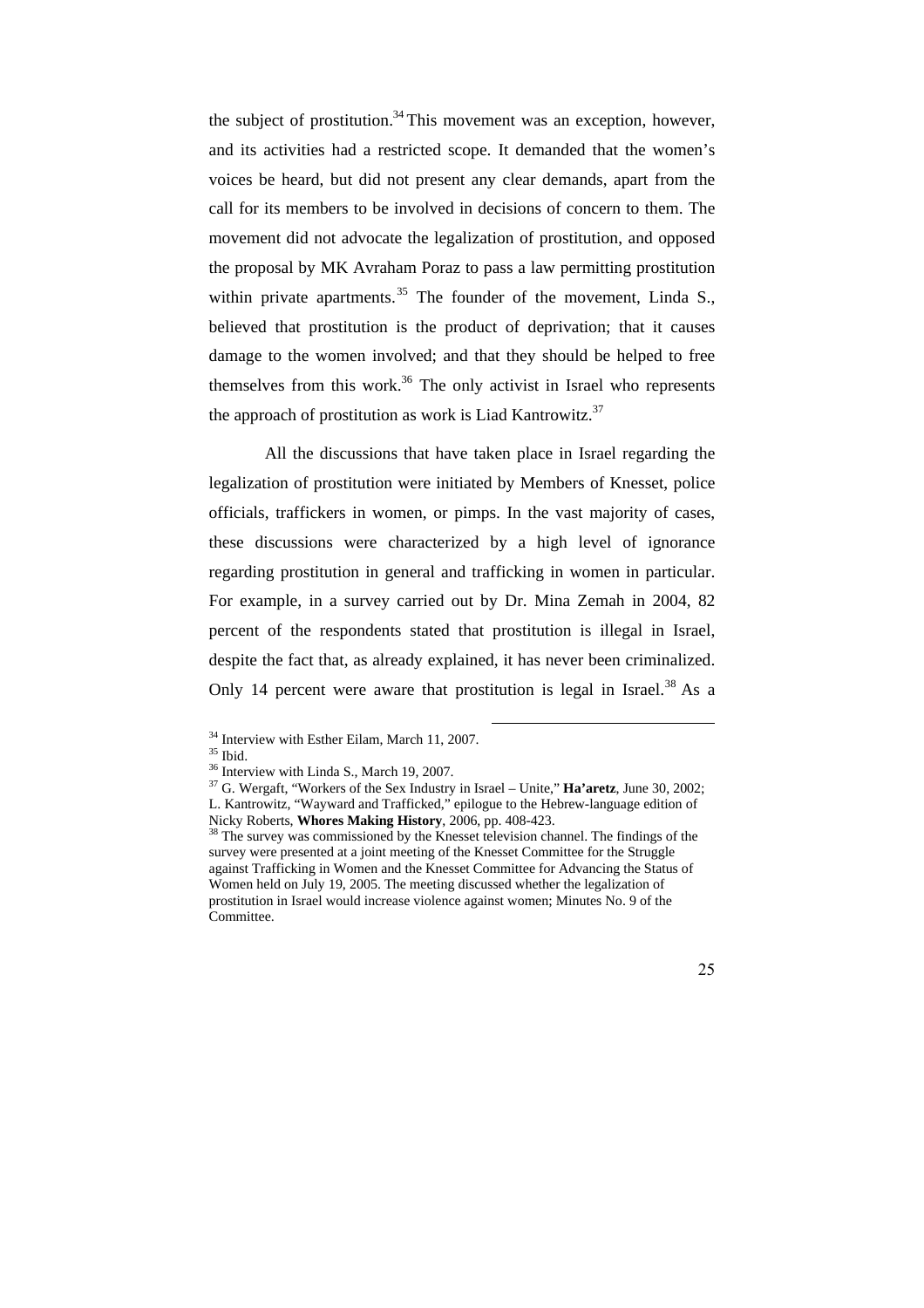result, discussion has mistakenly focused on the concept of making prostitution legal. The proposed solutions were the subject of fierce arguments among the Members of Knesset, but almost all were defeated. <sup>39</sup> During the sessions of the Parliamentary Commission of Enquiry into Trafficking in Women, MK Marina Solodkin expressed her support for the legalization of prostitution as a solution to the problem of trafficking in women. She did not clarify precisely what she meant by the term "institutionalization," but emphasized a number of aspects she considered important: "I want this area to be under police and medical supervision, and for prostitution to be a Jewish-only profession." 40 Similar views have occasionally been expressed by the police. For example, Deputy Commissioner Menachem Frank, in his position in the vice squad, stated: "My approach is that it is impossible to eradicate the phenomenon, but it must be legalized and brought under inspection."<sup>41</sup>

Traffickers in women also seek to improve the status quo from their perspective. A representative of traffickers in women who appeared before the Parliamentary Commission of Enquiry into Trafficking in Women, headed by MK Zahava Galon, claimed that his goal was the "regulation of prostitution." However, he too showed a total lack of knowledge regarding the legal situation: "I head a group of several people, some of them from the sex industry, who have set themselves the goal… I wouldn't say of legalizing prostitution, because that's something that rubs people the wrong way… but of regulating prostitution… The

<sup>41</sup> A. Shavit, "The Bordello Is Over," **Ha'aretz**, November 2, 2001, p.24.



 $39$  See, for example, the minutes of the 153<sup>rd</sup> session of the Twelfth Knesset on February 19, 1990; the minutes of the  $308<sup>th</sup>$  session of the Twelfth Knesset on June 12, 1991; and the minutes of the  $420<sup>th</sup>$  session of the Thirteenth Knesset on February 12, 1996. <sup>40</sup> Joint meeting of the Knesset Subcommittee on Trafficking in Women and the Committee for the Advancement of the Status of Women, July 19, 2005.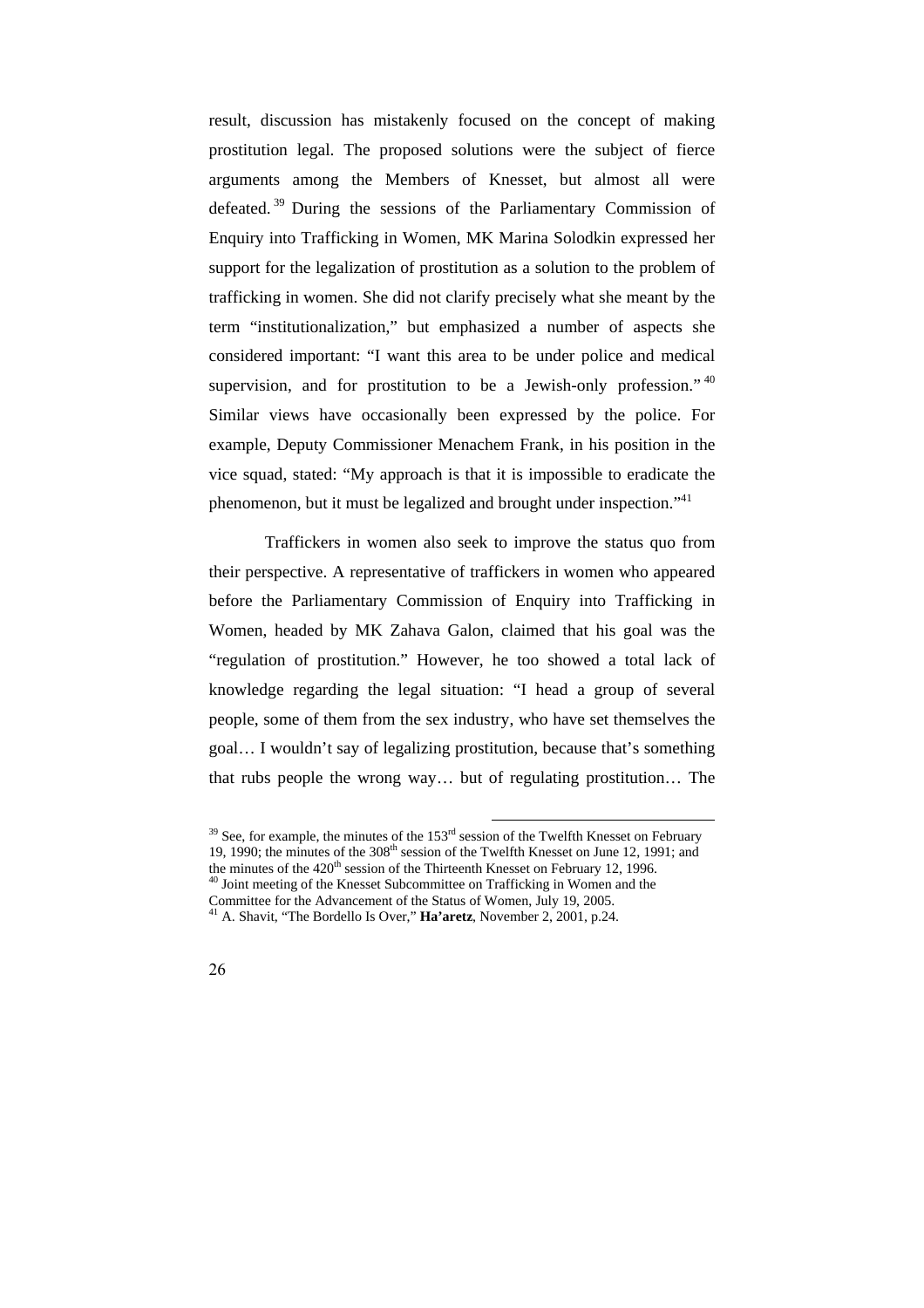goal is that within about five years prostitution should become legal in Israel."<sup>42</sup> A further group supporting the legalization of prostitution is attorneys who represent traffickers in women. One attorney stated in the Knesset that the trafficker in women he represents recognized "the importance of this important public commodity of prostitution. He wants to improve the standard of prostitution. He brings beautiful girls from Moldova to Israel in order to do his best for the consumers. You may laugh, but we accept the basic assumption that this is an important social commodity, so it is important that the service should be at a high standard. I could lecture for an hour on the issue of the legalization of prostitution."<sup>43</sup> Another attorney who represents traffickers in women stated: "From our perspective it is preferable that she should have a shower, a room, and towels; she should receive medical services and there should be someone who can inspect her. If the assumption is that she is going to do it anyway, then… At least let her do it in an organized and controlled way... We can call it legalization for lack of alternative." $44$ 

In addition to examining principled attitudes to prostitution, the study undertaken by Mina Zemah also related to various models of institutionalization. The model of supervision and licensing received the highest level of support –  $65$  percent.<sup>45</sup> Legalization that protects the rights of women as workers secured a slightly lower level of support – 60 percent,<sup>46</sup> and 54 percent supported legalization in the form of permitting

<sup>&</sup>lt;sup>42</sup> Minutes No. 29 of the Parliamentary Commission of Enquiry into Trafficking in Women, June 18, 2002.

<sup>&</sup>lt;sup>43</sup> Minutes No. 7 of the Parliamentary Commission of Enquiry into Trafficking in Women, June 5, 2001.

<sup>&</sup>lt;sup>44</sup> Minutes No. 29 of the Parliamentary Commission of Enquiry into Trafficking in Women, June 18, 2002.

 $45$  32 percent were opposed to this model; 3 percent did not reply.

<sup>46</sup> 32 percent were opposed.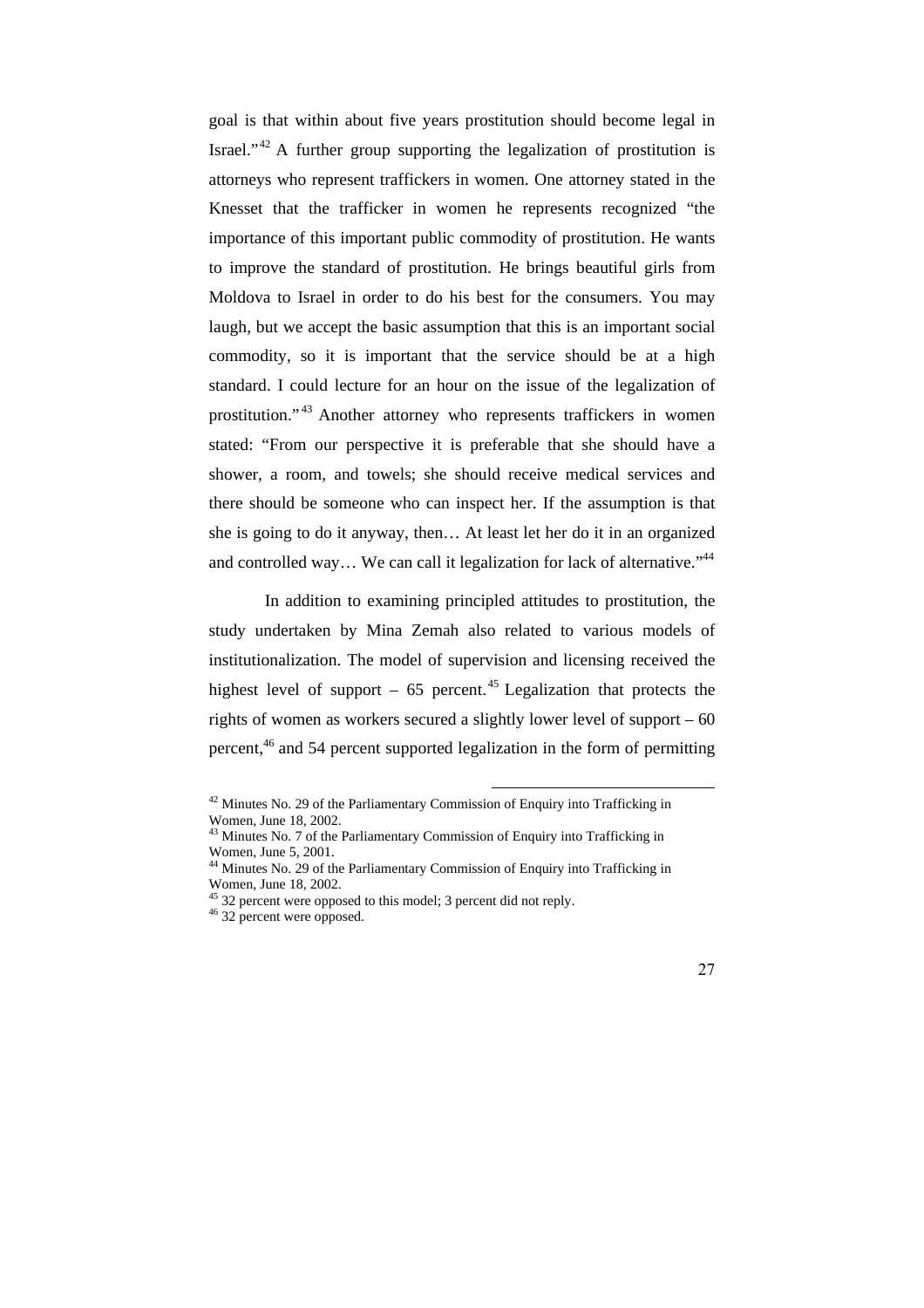women to engage in prostitution in their own homes.<sup>47</sup> These proposals, and many others, have been cast into the public arena over recent decades, fading away without any serious consideration, only to reemerge when the issue is again raised on the public agenda. This study seeks to break the vicious circle of hollow and misleading public discourse by offering an in-depth examination of the legalization of prostitution as it has been applied in four jurisdictions: The state of Nevada in the USA; Germany; the Netherlands; and certain states in Australia. The study examines the factors that were taken into consideration at the time of the decision to legalize prostitution; the nature of the legislation introduced for this purpose; the impact of legalization in terms of women engaged in prostitution and their pimps; whether legalization met the expectations; and whether it led to unexpected outcomes. Each of the following sections presents one of the above-mentioned jurisdictions, followed by a concluding discussion and an examination of the opportunities and risks presented by legalization in Israel.

<sup>&</sup>lt;sup>47</sup> 43 percent were opposed; 3 percent did not reply.

<sup>28</sup>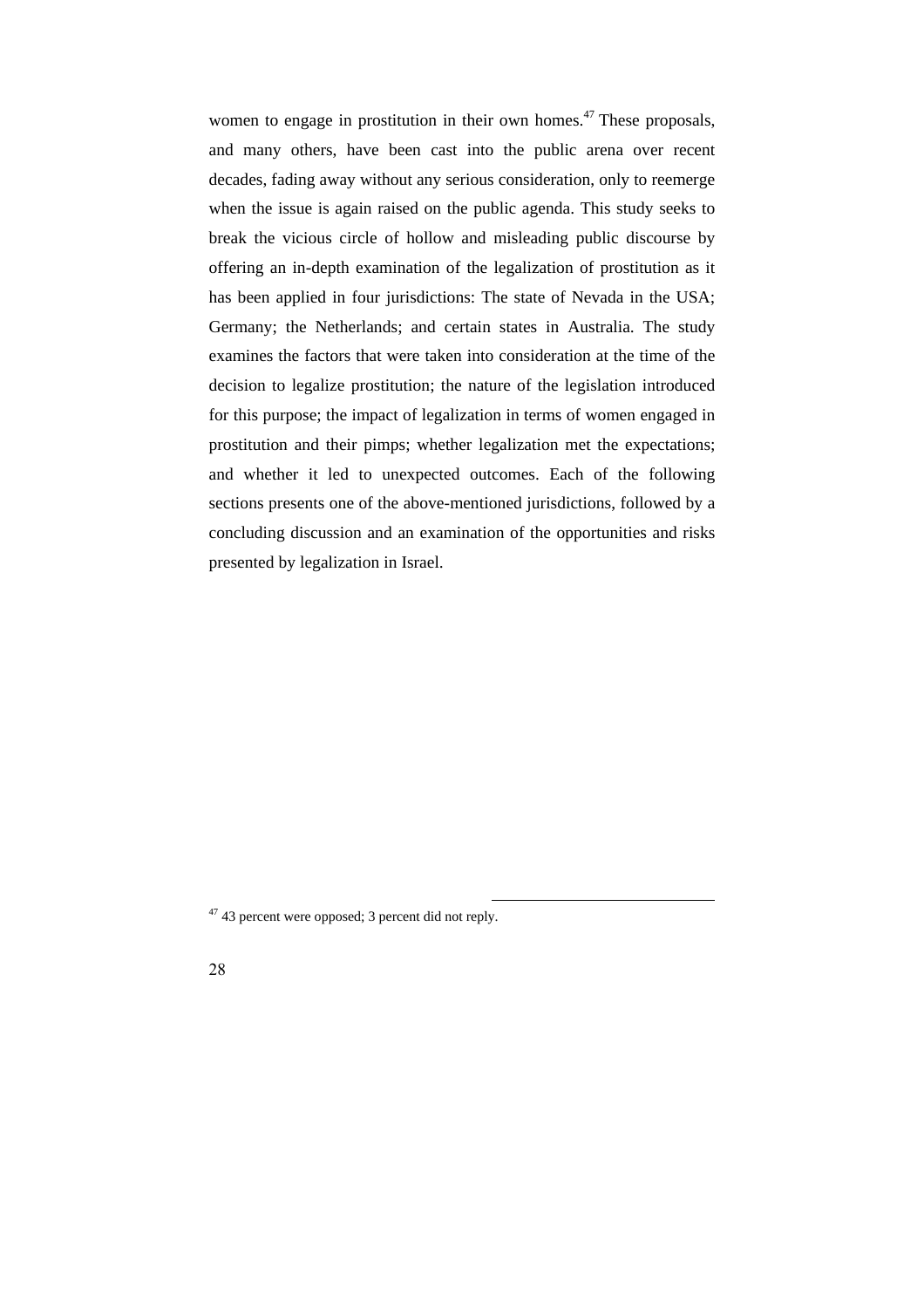# **LEARNING FROM EXPERIENCE: FOUR COUNTRIES THAT HAVE LEGALIZED PROSTITUTION**

#### **THE LEGALIZATION OF PROSTITUTION IN NEVADA**

The state of Nevada developed during the nineteenth century; during the Gold Rush, its population was disproportionately male.<sup>48</sup> Due to the dearth of women, prostitution was considered a "vital commodity" and a tolerant attitude developed to the presence of brothels. During the latter half of the twentieth century, various provisions were introduced restricting the operation of brothels (such as a minimum distance from schools or churches). The tolerant attitude toward brothels was often thought to be consonant with the fact that gambling and tourism form the economic basis of Nevada, alongside quarrying and agriculture.<sup>49</sup> In fact, however, the casino owners were actually opposed to the presence of brothels, arguing that these would give the state a bad reputation and deter tourists; they even organized a lobby to campaign for the closure of brothels. In 1971, the lobby managed to secure legislation prohibiting the granting of licenses for brothels in counties with a population of more than  $250,000$ .<sup>50</sup> This law was interpreted inversely, since it implicitly permits smaller counties to open brothels. In 1978, the Supreme Court of

<sup>48</sup> D. Sandowsky, "The Best Little Whorehouse Is Not in Texas: How Nevada's Prostitution Laws Serve Public Policy and How Those Laws May be Improved," **Nevada Law Rev. J***.*, 6 (2005), pp. 217-247.

<sup>49</sup> N. Bingham, "Nevada Sex Trade: a Gamble for the Workers," **Yale J. of Law and Feminism**, 10 (1998), pp. 69-99.

This figure was later raised to 400,000. Since there are only two counties in Nevada with a population greater than 400,000, the practical outcome is that almost all the counties are free to decide whether or not to permit brothels, and on what conditions.

<sup>29</sup>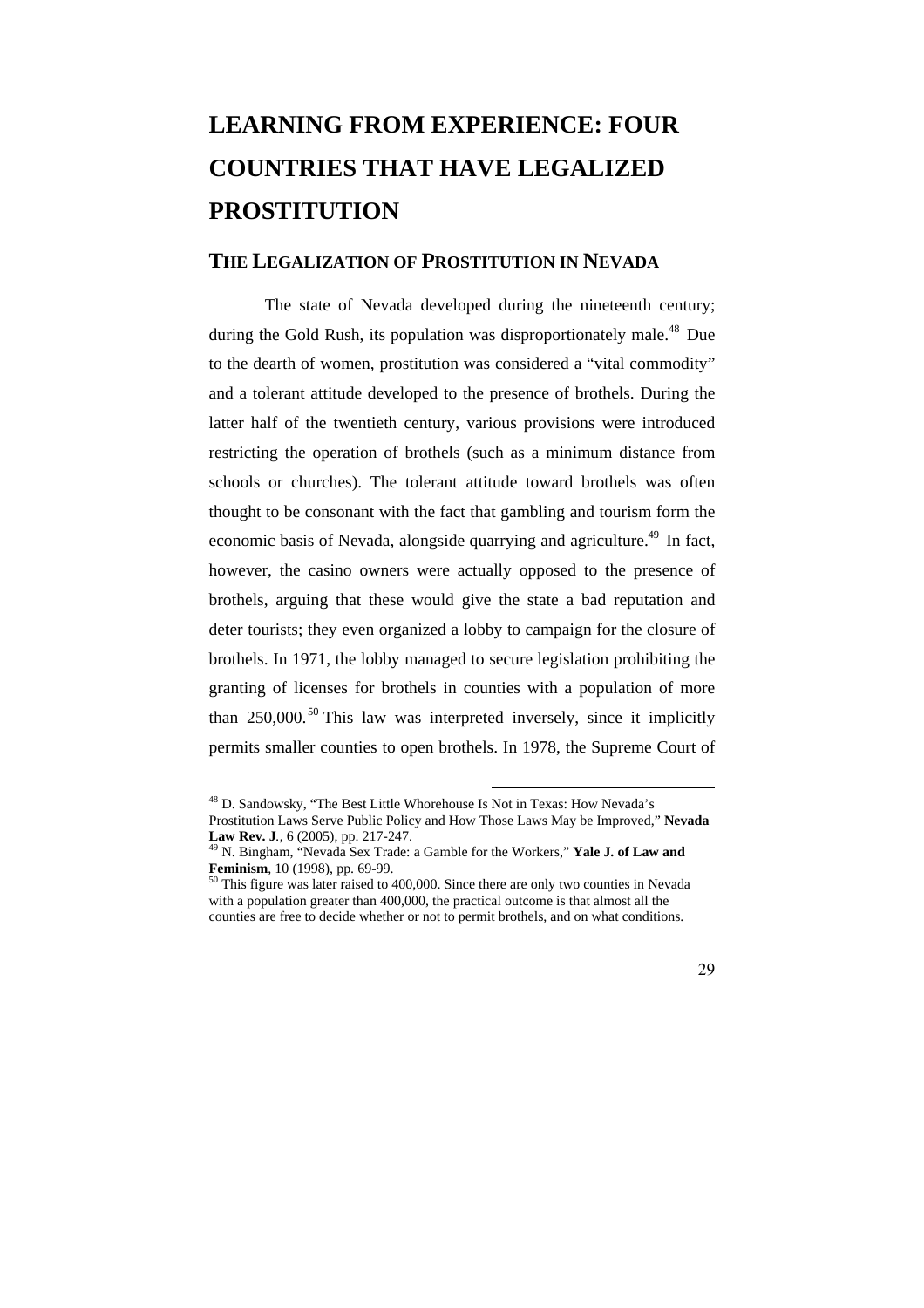Nevada confirmed this interpretation, although it defined brothels as a nuisance.<sup>51</sup> This combination of distaste and tolerance for brothels is also seen among the general public. A telephone poll carried out in 1986 showed that 66 percent of voters in northern Nevada believed that the residents of each county should be free to decide whether or not to permit brothels. In a referendum held in 2002, only one county favored amending the existing legislation on the issue.<sup>52</sup> There are currently  $36$ legal brothels in Nevada.

#### **Background to the Legalization of Prostitution**

Legalization prostitution in Nevada can be seen as the direct descendant of the prostitution that emerged when the first settlers arrived in the area. The perception of prostitution as an integral part of local history contributed to the development of a tolerant approach to the phenomenon.<sup>53</sup> Most of the residents of Nevada recall anecdotes from their childhood relating to brothels. One particularly common anecdote regards a brothel that operated closer to a school than is permitted by law; the local residents decided to move the school rather than the brothel. Another story claims that residents of a country held a fundraising event to rebuild a brothel that was destroyed in a fire. The status of brothels as part of the social and cultural landscape of Nevada is also reflected in folkloristic stories about "madams" and the women they employed. Many stories tell of weddings between prostitutes and local men, including former clients and even policemen.<sup>54</sup> Brothels are regarded rather like an eccentric family member who may cause some embarrassment but whose

 $54$  Ibid., p.  $100$ .



<sup>&</sup>lt;sup>51</sup> Miller and Haltiwanger, "Prostitution and Legalization," p. 235.

<sup>52</sup> A. Albert, **BROTHEL- Mustang Ranch and Its Women**, 2001, p. 176.

 $53$  Reynolds, p. 99.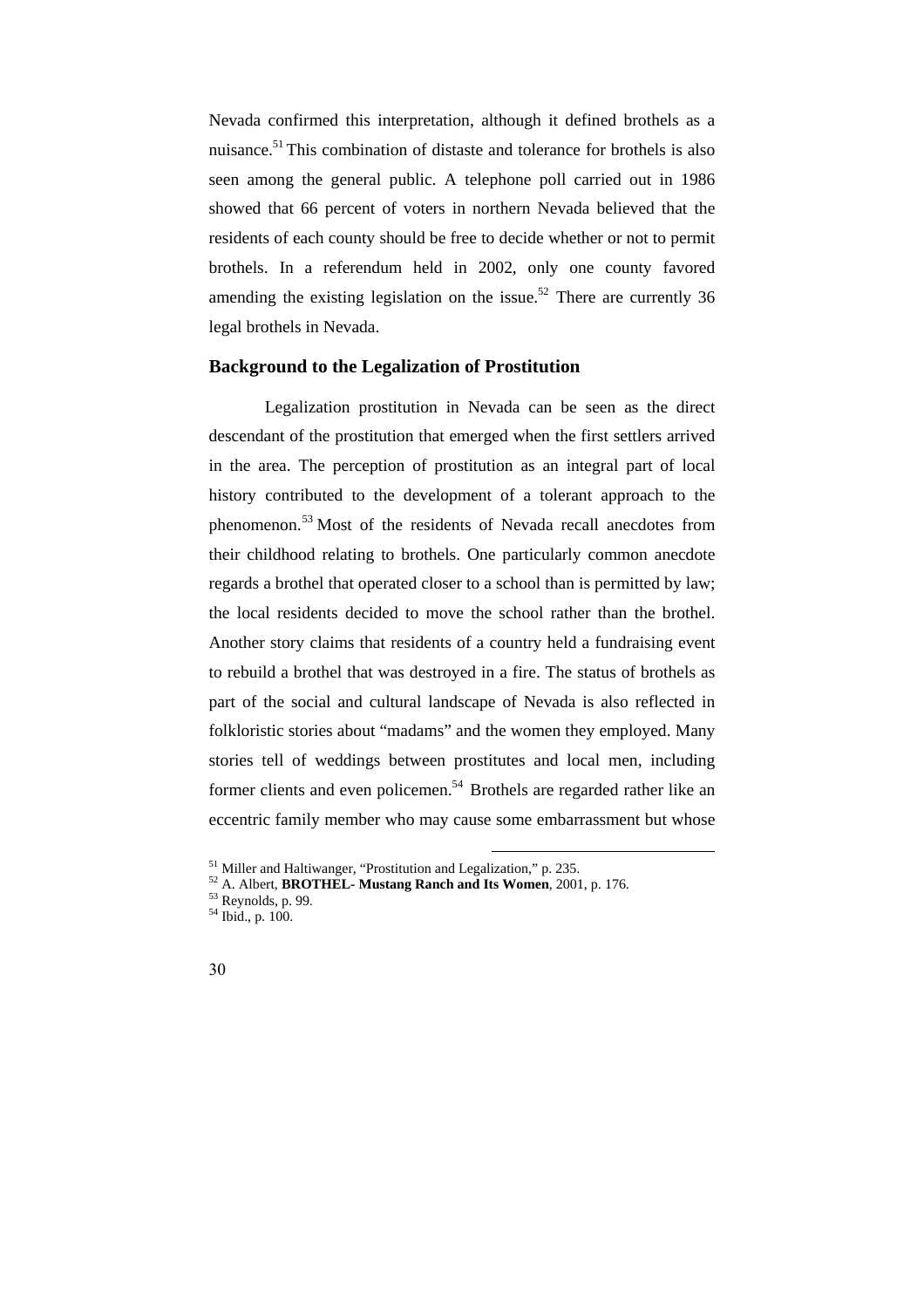presence must be tolerated. A further factor supporting the legalization of prostitution was concern that organized crime would take control of this industry, as was the case with the gambling business.<sup>55</sup> Legalization was seen as enabling supervision and control, preventing organized crime from gaining a foothold in the industry.

#### **Legislative Goals in the Legalization Process**

Nevada is the only state in the USA that has not passed legislating prohibiting prostitution. However, prostitution is limited to authorized brothels, and the prostitutes must be above the age of  $21^{56}$ Solicitation and pimping are also legal, provided they take place in accordance with the conditions established by law. Nevada comprises seventeen counties, each of which determines its own policy regarding prostitution, subject to the state legislation and provided that the county has a population of less than 400,000. Counties are permitted to hold a referendum to decide whether to allow license brothels. The basic assumption behind the legislation and the policy it establishes is that the existence of prostitution in legalized brothels is a privilege, not a right; accordingly, the community is entitled to restrict the phenomenon.<sup>57</sup> Nevada is a classic example of capitalist-instrumentalist institutionalization; accordingly, the license to engage in prostitution is granted to brothels and not to individual prostitutes. Women cannot legally work in prostitution outside the brothels; this reality influences their status and rights. This method is reminiscent of the manner of employment of migrant workers in Israel, whereby the work permit is not

<sup>55</sup> Bingham, p. 85.

<sup>&</sup>lt;sup>56</sup> Nevada Revised Statutes Section 201.354.

<sup>57</sup> B. Brents and K. Hausbeck, "State-Sanctioned Sex: Negotiating Formal and Informal Regulatory Practices in Nevada Brothels," **Sociological Perspectives**, 44 (2001), p. 311.

<sup>31</sup>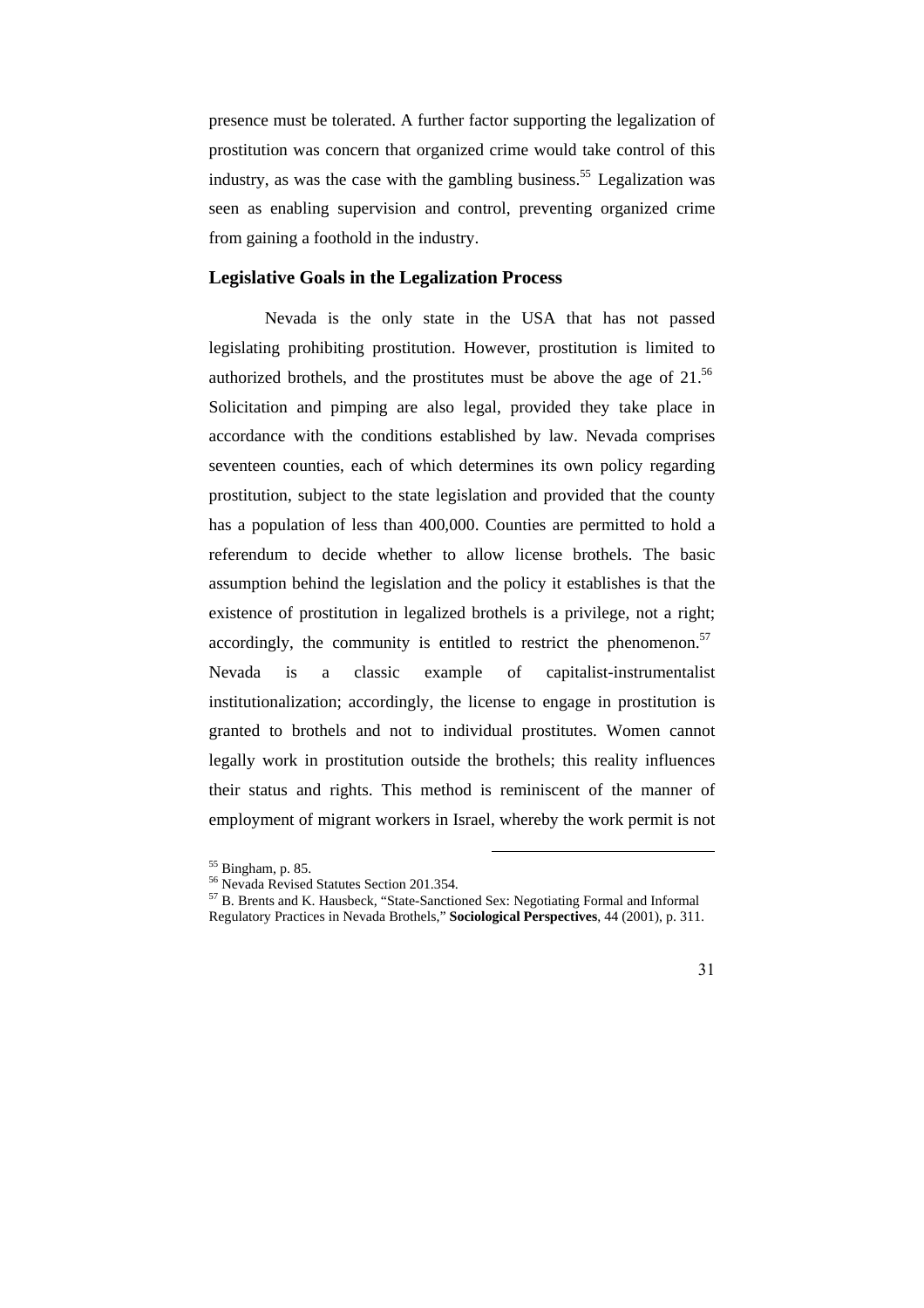granted to the workers themselves but to their employers or to personnel companies. The brothels and prostitutes in Nevada operate in accordance with a complex system of provisions derived from federal and state law, local legislation, and the rules established by local sheriffs or by the owner of the brothel. What is the nature of these rules and how do they influence the rights of women employed in prostitution in Nevada?

#### **The Impact of Rules of Legalization on Women's Rights**

A woman who wishes to engage in prostitution in Nevada must prove that a licensed brothel wishes to employ her, and must undergo a series of medical tests, including HIV and  $STDs$ <sup>58</sup>. The woman herself pays the cost of the tests, and will also be required to undergo regular tests after commencing work.<sup>59</sup> HIV carriers are prevented by criminal law from working as prostitutes; if an HIV test is positive, the result is sent to the brothel and to the local sheriff, and the license to engage in prostitution is revoked immediately. By contrast, clients are not required to undergo testing. $60$  During intake into the brothel, the women is usually required to waive medical confidentiality and provide the sheriff with full details of her past, including her criminal record. Some criminal offenses may prevent a woman being accepted by the brothel. The woman's fingerprints are taken and she is photographed. After all the tests are completed and the sheriff's approval is obtained, the women receives the

<sup>60</sup>It may be assumed that this situation has a negative impact in terms of the exposure of women to HIV and other STDs, since clients will feel that it is safe to have unprotected sex with the women on the assumption that they are healthy. This assumption has not yet been confirmed by research, however.



<sup>58</sup> Albert, p. 56; K. Hausbeck and B. Brents, "Inside Nevada's Brothel Industry," in R. Weitzer ed. **Sex for Sale: Prostitution, Pornography and the Sex Industry**, 2000, p. 227. Since 1986, legislation has determined that medical tests are a condition for receiving medical approval prior to receipt of a license.

<sup>&</sup>lt;sup>59</sup> A monthly test for syphilis and HIV is required, as well as a weekly test for gonorrhea and Chlamydia.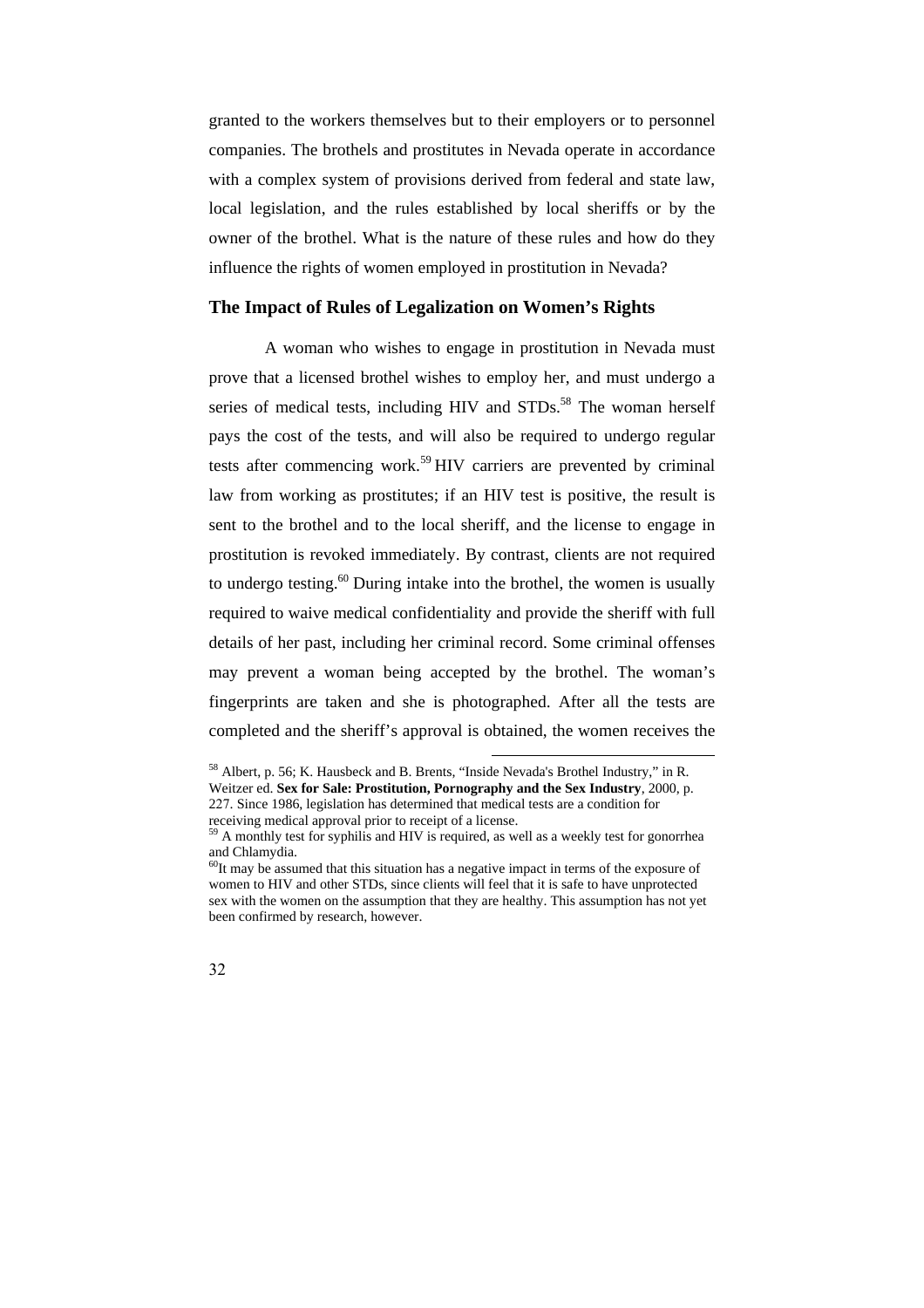status of an "authorized prostitute." She is issued a worker's card bearing the name of the brothel in which she is to work. The card is issued by the owner of the brothel in order to enable control by the brothel and the sheriff, despite the fact that the women are considered self-employed and not salaried workers. The women are not entitled to medical insurance, sick leave, pension, or any other benefit from the brothel. $61$ 

As noted, rules concerning the behavior of women working in brothels are determined not only by legislation, but also by the local sheriff, who is responsible for maintaining law and order, and by the brothel managers, whose objective is to maximize their profits.<sup>62</sup> The sheriff's instructions are forwarded in writing, while the rules of behavior in the brothel are explained to the women when they begin work. We shall note here some of the main provisions, although it is important to recall that rules vary considerably from one county to another, and even between brothels in the same county. The common feature of the rules is that they apply to all areas of life, from the number of hours the women may work to the public places in which they may be seen. The women work for three weeks out of every month, and rest for approximately one week. The average number of hours work a day ranges from twelve to fourteen. <sup>63</sup> After paying for their expenses (room, cleaning, contraceptives, laundry, tests, and medicine), the women give fifty percent of their takings to the brothel. The woman is required to inspect the client's penis in order to ascertain, as far as possible and on the basis of her knowledge, whether he is suffering from an STD. The brothels install emergency buttons that the women can press if they need

<sup>61</sup> Bingham, pp. 69-99.

<sup>62</sup> H. Reynolds, **The Economics of Prostitution***,* 1986, p. 94.

<sup>63</sup> Bingham, p. 94.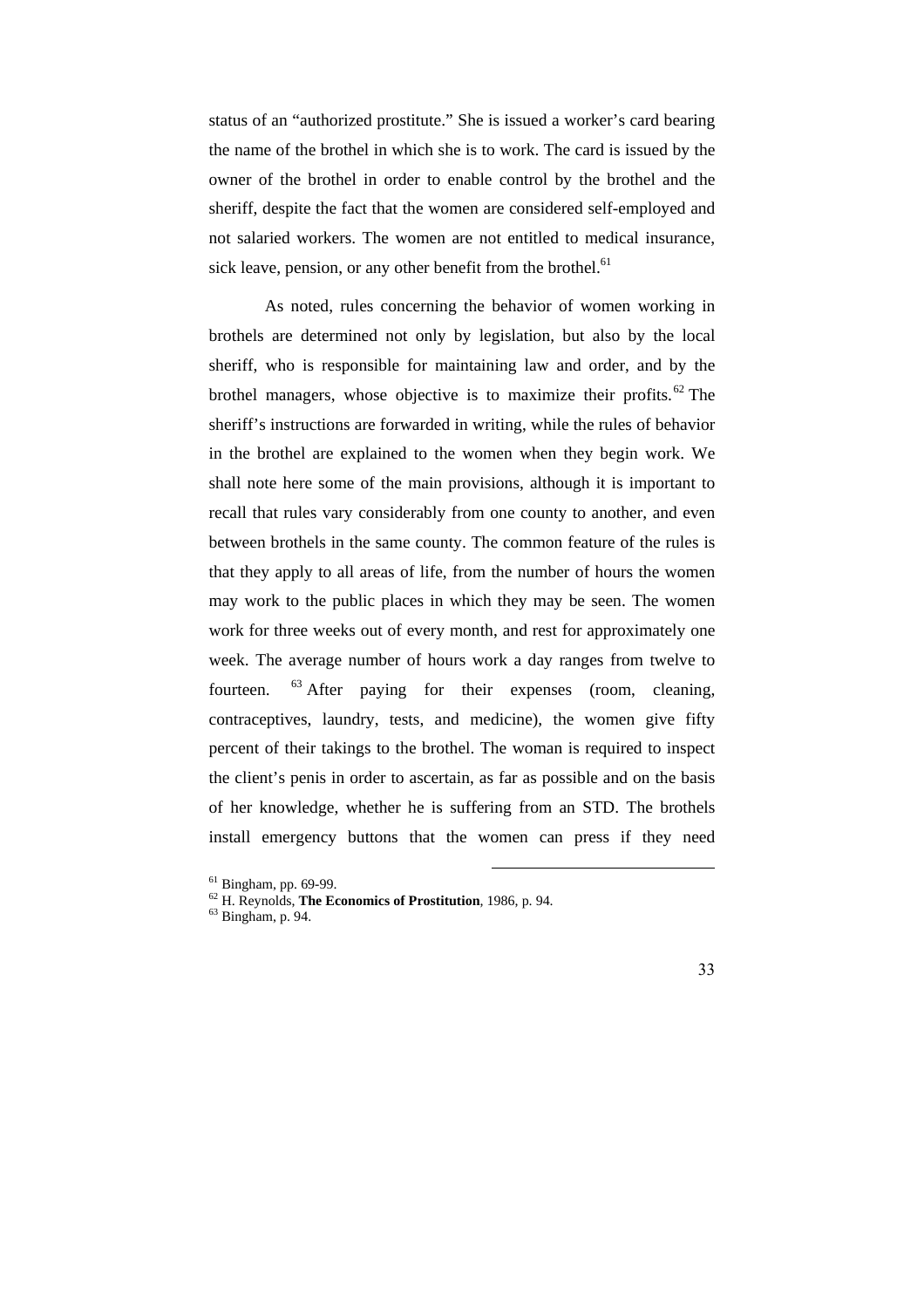assistance.<sup>64</sup> The women attach importance to the sense of safety and protection from violence on the part of clients, pimps, and policemen, and quoted this as one of the main reasons why they prefer to work in a licensed brothel.<sup>65</sup>

Restrictions are imposed on the women's freedom of movement, ranging from a total prohibition on their leaving the brothel to a system that requires them to report in detail on the purpose and destination of their leaving and the time they will return. The closer the brothel is to a city, the stricter the restrictions, presumably due to fear that the women will engage in prostitution outside the brothel.<sup>66</sup> In most cases, women are only permitted to leave the brothel during the daytime, for the purpose of tests or to purchase personal items. In some counties, they are not permitted to enter bars.<sup>67</sup> When outside the brothel, the women are required to act in a manner that does not reveal their profession; they must not solicit clients or be the object of solicitation. They are not permitted to approach public places such as video arcades or dancing rooms. During the monthly week of vacation, they must choose either to spend the week in the brothel or to leave town. In most cases, the women can order items for delivery or can request that errands be run on their behalf. These restrictions are not imposed by law and seem to have been inherited from Nevada's past. The restrictions imposed in the brothels reflect traditional norms regarding the sexual needs and functions of men and women. Male prostitution is usually prohibited, and women who are

 $67$  J. Drexler, "Government's Role in Turning Tricks: The World Oldest Profession in the Netherlands and the United States," **Dickinson Journal of Int'l Law***,* 15 (1996), 201-236, p. 225.



 $64$  Reynolds, p. 116.

<sup>65</sup> B. Brents and K. Hausbeck, "Violence and Legalized Brothel Prostitution," **Nevada Journal of Interpersonal Violence**, 20 (2005), 270-295.

Ibid., p. 231.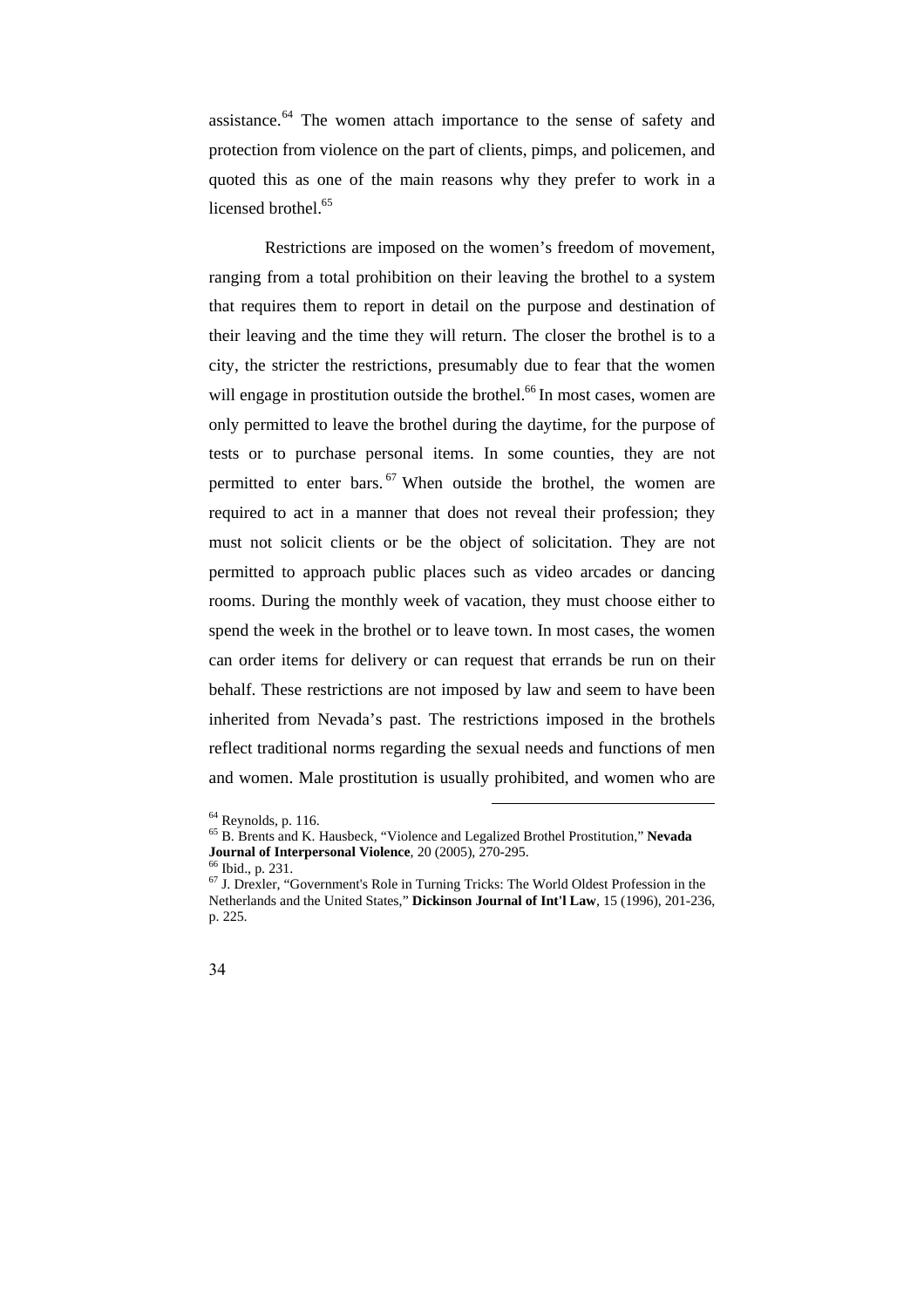not prostitutes are prohibited from entering the brothel. If a woman declines to serve a client she must explain herself to the manager, even though she willingly waived her share of the fee. $68$ 

The women are required to pay a tip, sometimes in the amount of \$18 a day, to the cleaners, barman, and cook who work in the brothel. Health checks are mandatory, but the brothel often interferes in the selection of the physician. One woman employed in a local brothel stated that the tests performed by the "in-house physician" were perfunctory but extremely expensive, and were sometimes accompanied by unpleasant comments.<sup>69</sup> Further instructions prohibit the women from getting drunk or from contacting a men they met in the brothel, in order to prevent independent solicitation or embarrassment to the client.<sup>70</sup> The woman's family is not permitted to live in the city in which she is employed in prostitution and details of her vehicle must be held by the police.<sup>71</sup> Some of these restrictions have been abolished in recent years, and others are now imposed as house rules rather than police provisions. This series of strict requirements explains why many women do not remain for more than three months in each brothel and frequently move from place to place. A woman who is dismissed must leave town within 24 hours. Grounds for dismissal include concealing earnings from the owner; contravening the rules of the house; or inability to get on with the other women. A dismissed woman who has broken the rules cannot work again in that city and may lose her worker's card.<sup>72</sup> A woman who wishes to

<sup>68</sup> L. Anderson, **Working in Nevada***,* available at: http://www.bayswan.org/Laura.html  $^{69}$  Ibid.

 $70$  Reynolds, p. 119

<sup>71</sup> Brents and Hausbeck, 2001 p. 325

 $72$  Reynolds, p. 92.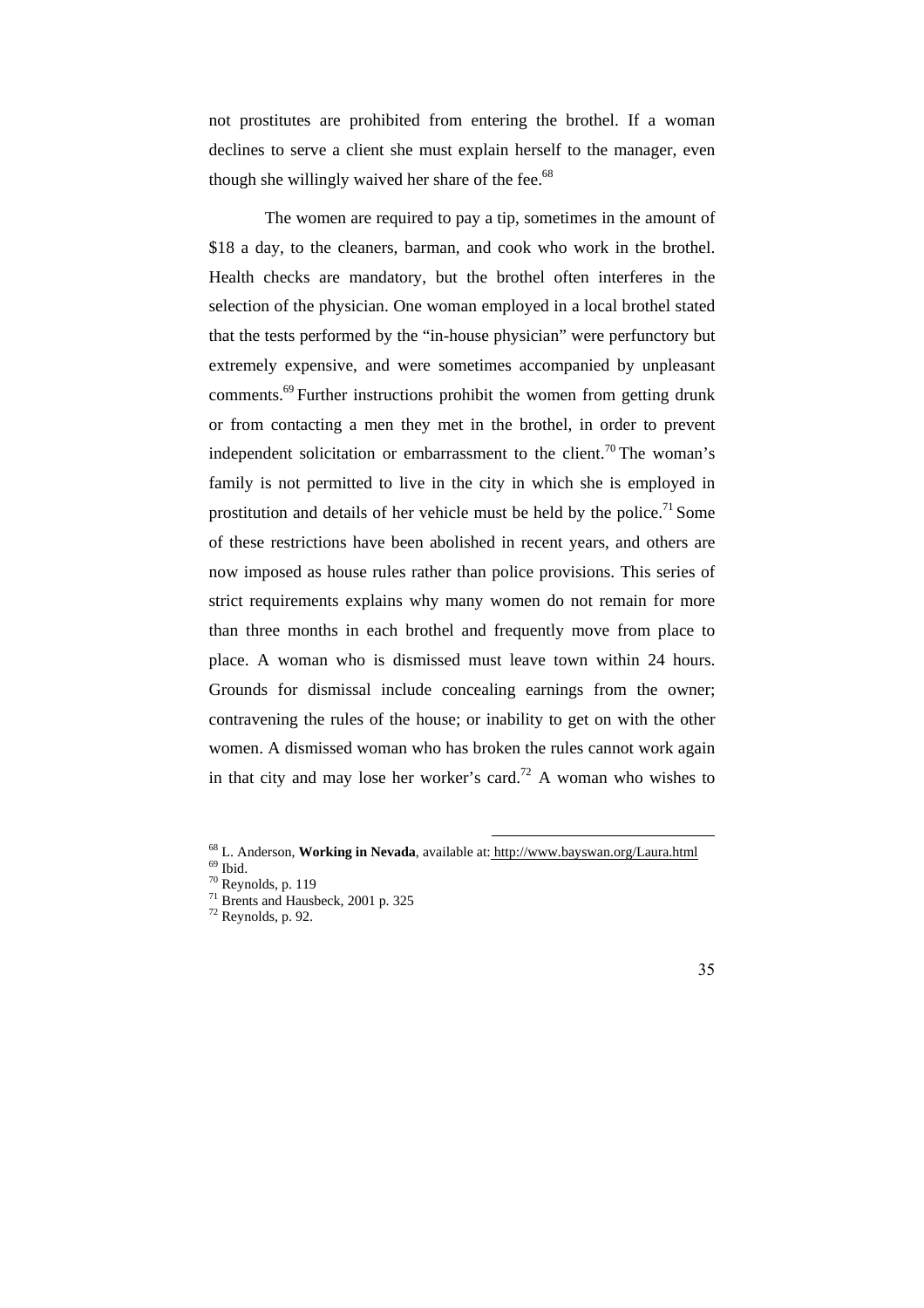move to another brothel must leave town for a "cooling-off" period of 30 days.

A fierce argument rages between the supporters and opponents of legalized prostitution on the subject of rape. Advocates of legalization argue that prostitution in general, and legalized prostitution in particular, reduces the occurrence of rape in a society. Opponents of legalization argue that prostitution, particularly if legalized, will lead to an increase in the number of cases of rape. The incidence of rape in Nevada is higher than in neighboring states,<sup>73</sup> but it would be wrong to rush to conclusions due to this fact. It is difficult to isolate the impact of prostitution and legalization from other social factors. On the other hand, the conclusions from data regarding the scope of legal and illegal prostitution are unequivocal. Despite the presence of legalized prostitution, the level of illegal prostitution in Nevada is high. While some 500 women are lawfully engaged in prostitution in Nevada, it is estimated that there are 3000 "illegal" prostitutes in Las Vegas alone. Reasons for this include the relatively remote location of the legal brothels. In addition, the strict restrictions imposed on the women mean that despite the sense of security offered by the licensed brothels, many of them prefer to work independently.<sup>74</sup> Trafficking in American women and girls for the purpose of prostitution occurs in Nevada,  $75$  but women from other countries are also brought to the state, particularly from Asia and Mexico. The number of victims located in Nevada is low; some attribute this to



<sup>73</sup> Reynolds, p. 103.

<sup>&</sup>lt;sup>74</sup> Email from Professor Barbara G. Brents of the Department of Sociology at the University of Nevada, Las Vegas, dated March 20, 2007.

<sup>75</sup> **United States v. Quinton Williams**, CR-S-03-0046-KJD(RJJ); **United States v. Cheryl Chadwick et al**. CR-S-03-0100-RLH(LRL); **United States v. Dennis Obey** CR-S-04-0017-LRH(RJJ)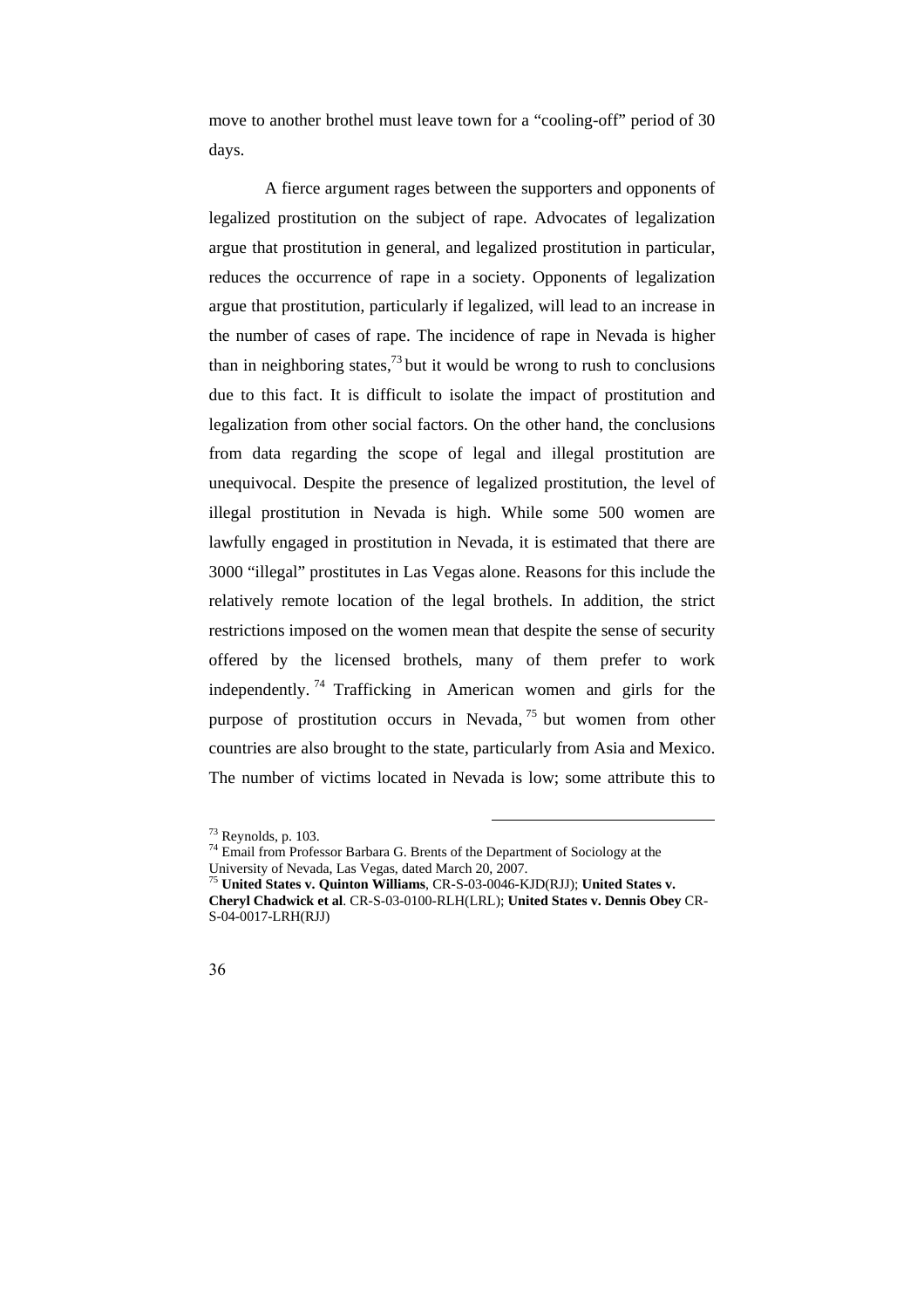difficulties in identification.<sup>76</sup> Since February 2007, a joint task force of government departments and human rights organizations (ATLAS – the Anti-Trafficking League Against Slavery) has worked in the state, attempting to improve the identification of victims and to eradicate the phenomenon of trafficking, particularly in the south of the state.<sup>77</sup>

#### **The Impact of Legalization on Brothel Owners**

As explained above, the existing rules state that an individual may request a license to open or manage a brothel in any county in Nevada with a population below 400,000. The applicant must pay a relatively high fee; the remaining conditions for receiving and holding a license are determined by each county. The contravening of the rules leads to the immediate revocation of the license. A committee appointed by the county may amend the rules, and usually does so, on the recommendation of the sheriff. A license may also be removed from a brothel that endangers public health; for example, one brothel was closed after the water on the premises was found to be unfit for consumption.<sup>78</sup> Various requirements apply regarding the identity of the owner and manger of a brothel. In some areas, the manager of the brothel must be a woman, in order to avoid sexual exploitation. Two counties do not permit

<sup>76</sup> **Police to Target Human Trafficking in Las Vegas**, Nov 28 2006, available at: http://www.klas-tv.com/Global/story.asp?S=5734951; **United States v. Stanley Chan**, et al. CR-S-00-0298-KJD(LRL); "Nevada Man Convicted on Charges Related to the Sex Trafficking of Minors", Department of Justice, 27.6.2006, available at: http://www.usdoj.gov/opa/pr/2006/June/06\_crm\_394.html

 $^{77}$ For further information, see: http://www.lvmpd.com/news/pdfs/2007/020207release.pdf. The task force was based on an earlier force founded in Nevada in 2004 to campaign against human trafficking and comprising enforcement agencies and welfare services. See: U.S Department of Justice, United State Attorney, District of Nevada Law Enforcement & Social Service Agencies form Working Group to Combat Human Trafficking. available at:

http://www.usdoj.gov/usao/nv/home/pressrelease/september2004/trafficking092804.htm;  $78$  Reynolds, p. 92.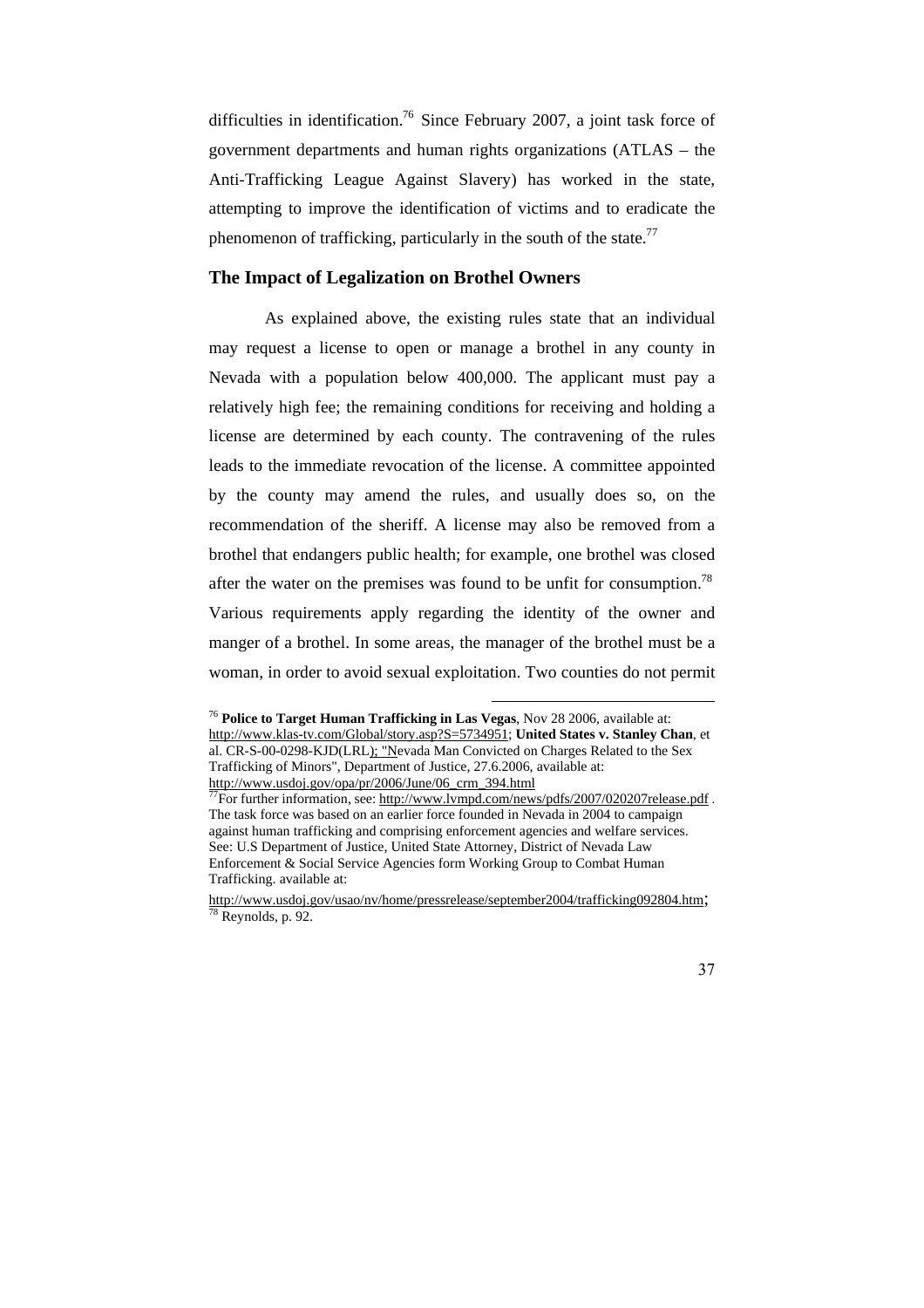corporations to own brothels, others confine ownership and management to residents of the country. To date, all applications relating to male prostitution, whether for homosexual or heterosexual purposes, have been rejected; in some counties, such prostitution is illegal. Applicants for licenses are asked about previous experience managing brothels and must explain their sources of financing.<sup>79</sup> Information is also collected regarding the applicant's family and criminal record. The license is granted to a specific individual and is not transferable.

As in the case of the women who work in the brothels, the owners of license brothels must also observe various rules, some of which are general while others vary from one county to another.  $80$ General rules include the requirement to place a sign on the entrance door requiring the use of condoms, ${}^{81}$  as well as a sign advertising the brothel, which must not be larger than 24 square meters and must include the words "brothel" or "house of prostitution." The brothel must not display more than three red lights outside, and each bulb must not be stronger than 200 Watts. $82$  Men may not be employed in a brothel, except as maintenance and repair workers. The brothel must confirm that clients are above the minimum age for paid sex (usually 18-21), and are liable toward their clients if the latter contract HIV. Brothel owners generally adopt further procedures enhancing the level of safety in the brothel, since this promotes their primary objective of maximizing their profits.

 $82$  Reynolds, p. 92.



<sup>79</sup> Brents and Hausbeck, 2001, 317. The cost of a brothel ranges from \$ 150,000 to \$ 4 million, depending on its proximity to a city.

 $80$  For example, one county states that linen and towels must be laundered after every use. Another requires the brothel owner to pay for the women's medical treatment. This requirement may not necessarily promote protection of the right to health; payment of health insurance by a person other than the beneficiary usually leads to the selection of a policy on the basis of its low price, resulting in partial and inadequate health services.  $81$  Brents and Hausbeck, 2000, p. 226.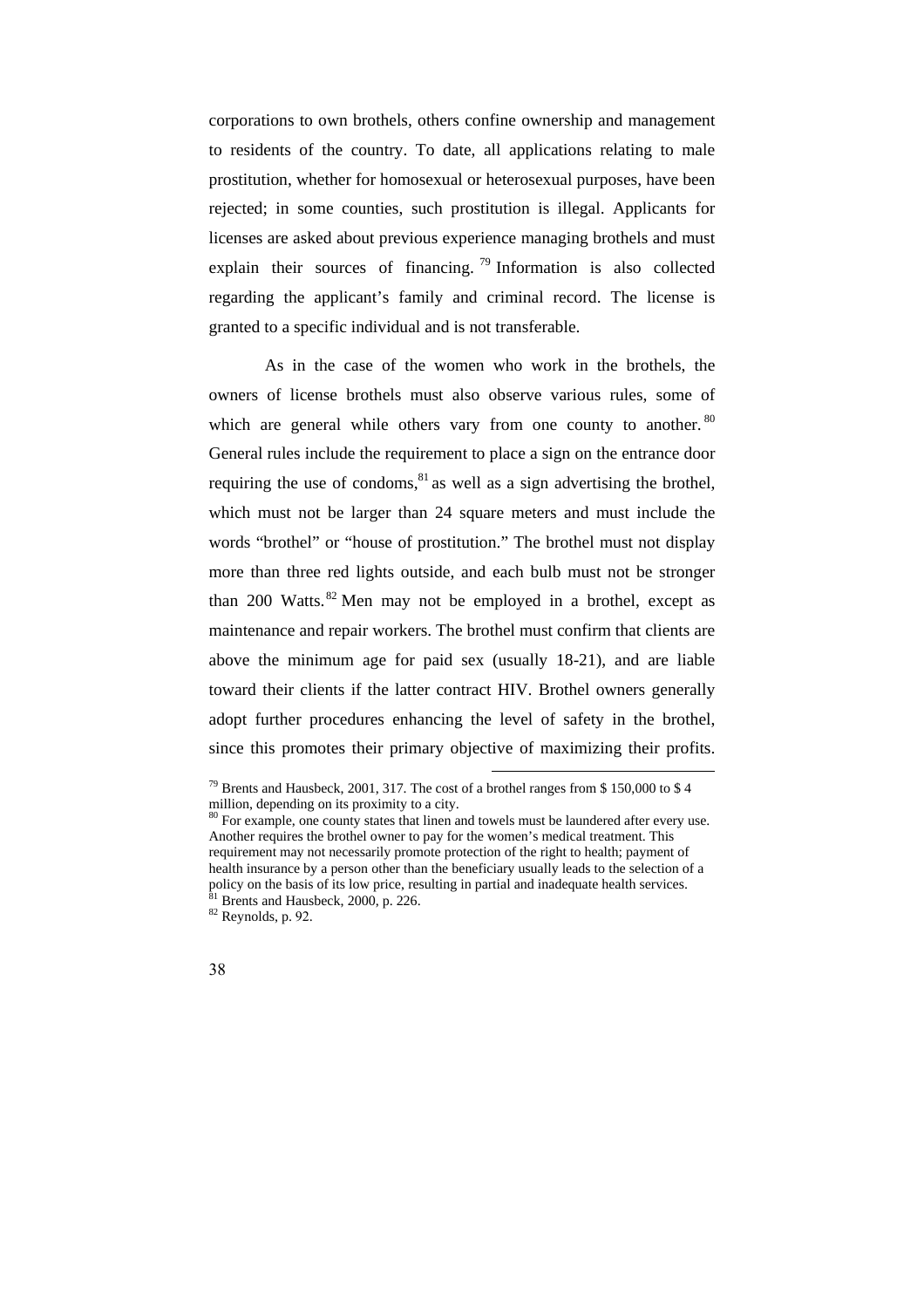An atmosphere of fear or danger could jeopardize this same objective. "House rules" establish a minimum fee, to which additions are made according to the client's particular requests. Bargaining over the price takes place directly between the woman and the client. Representatives of the management closely monitor the bargaining process by means of a wiretapping device.<sup>83</sup> Wiretapping is one the means used to protect the safety of the women; in other cases another woman listens outside the door, or the door is left ajar.

The number of brothels is fairly static. In 1973, there were 33 legal brothels, while in 1997 the number was 36. It is unclear why the rate of growth is so limited. It is possible that the government did not wish to expand the scale of legal prostitution; it may also be the result of lobbying efforts by brothel owners nervous of competition. An organization by the name of the Nevada Brothel Association exists to represent the brothels and promote their rights. The association was founded in 1984 for lobbying purposes and includes the managers of the permanent brothels in the state.<sup>84</sup> The women who work in prostitution are not represented in the organization, which attempts to maintain good relations with the community, as do the individual members. Brother owners award scholarships to schools and give jackets to firefighters; they participate in carnivals and local events, donate to the local community center, and so forth. The result is that some brothel owners have become respected members of their communities.

<sup>&</sup>lt;sup>83</sup> Brents and Hausbeck, 2005, p. 278

<sup>&</sup>lt;sup>84</sup> Brents and Hausbeck, 2001, p. 314

<sup>39</sup>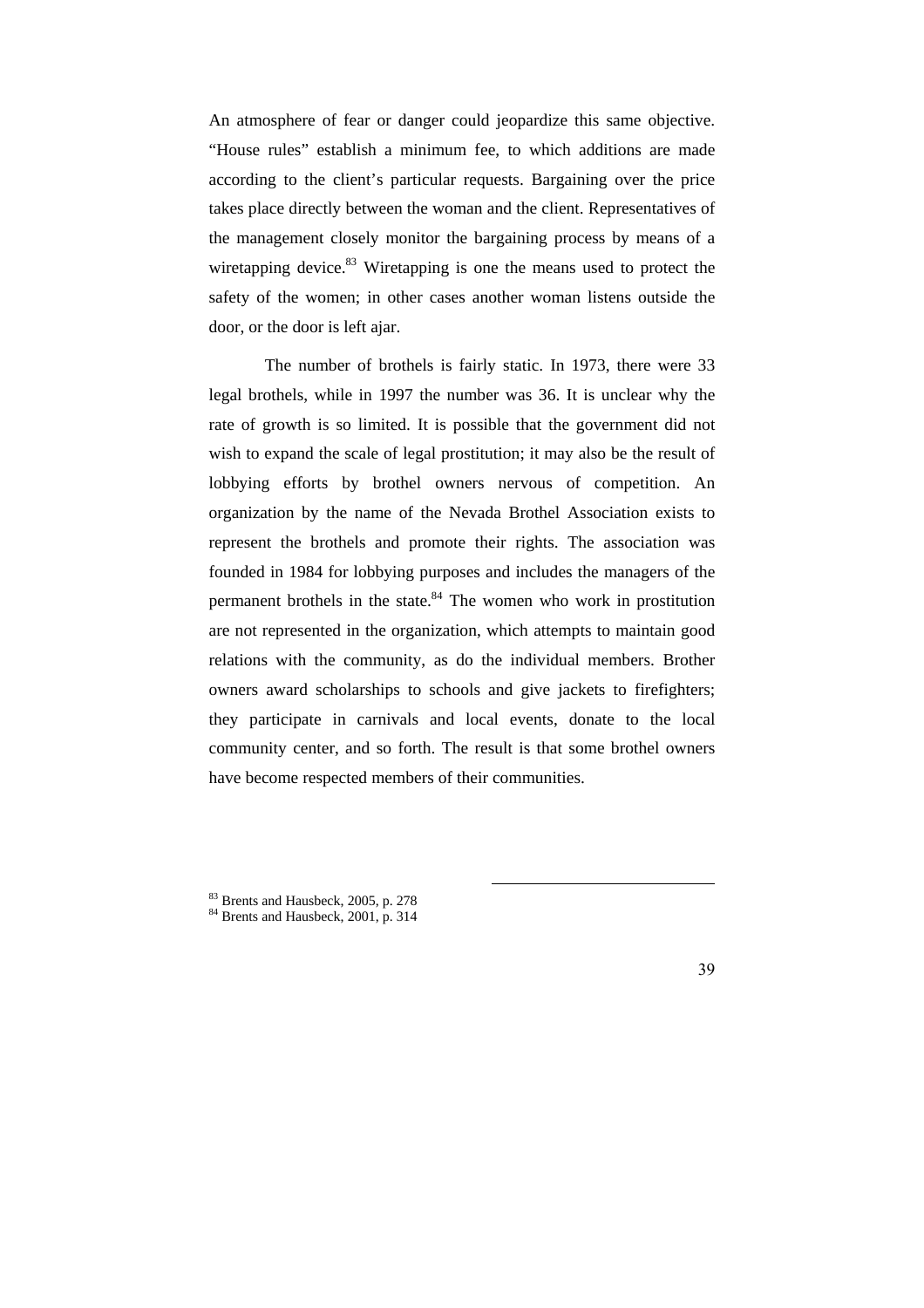### **The Economic Dimension of Legalization**

Federal income tax is imposed on prostitution in Nevada; the state confines itself mainly to the collection of license fees. The president of the Nevada Brothel Association estimated that the state of Nevada derives some ten million dollars a year from prostitution.<sup>85</sup> It is difficult to obtain precise figures on income in each county. In 1997, total income from the legal sex industry in Nevada included \$88,049 from worker's cards and \$522,322 from license fees and from tax on alcohol and rooms.

<sup>86</sup> These figures are not particularly high, while brothel directors apparently view such payments as a way of enhancing the legitimacy of the sex industry. Legitimacy is important for political reasons and in order to expand the circle of clients. $87$  In 2003, the state of Nevada faced a severe deficit; the possibility was raised of imposing a direct tax on brothels, but this was rejected.<sup>88</sup> In some counties, income from brothels constitutes a significant portion of local income, while in others it is of marginal importance.<sup>89</sup> A correlation may be seen between the economic situation of a county and the state of its brothels. In prosperous counties the brothels have a large number of clients and high income; equally, a prosperous brothel can itself contribute to the local economy.<sup>90</sup>

 $\overline{a}$ 

http://www.jour.unr.edu/outpost/community/archives/com.gormley.prostitute.html Brents and Hausbeck, 2000 p. 225, Table 13.1 Brothels in Nevada (1997).

 $89$  Sandowsky, p. 226.

 $90$  Reynolds, p. 108.



<sup>85</sup> L. Gormley "Prostitution Pumps Millions into Nevada's Economy," **Nevada Outpost**, Dec. 11, 1998, available at:

**Sex for Sale – Prostitution, Pornography and The Sex Industry**, Edited by Ronald Weitzer, 2000

<sup>&</sup>lt;sup>87</sup> K. Hennessey, "Nevada Brothels Lobby to be Taxed: State Turns Down Unusual Strategy to Secure Future," **The Washington Post***,* May 15, 2005.

<sup>88</sup>A. Goldman, "Brothel May Bear Budget Burden," **Las Vegas Review Journal**, Feb. 17, 2003.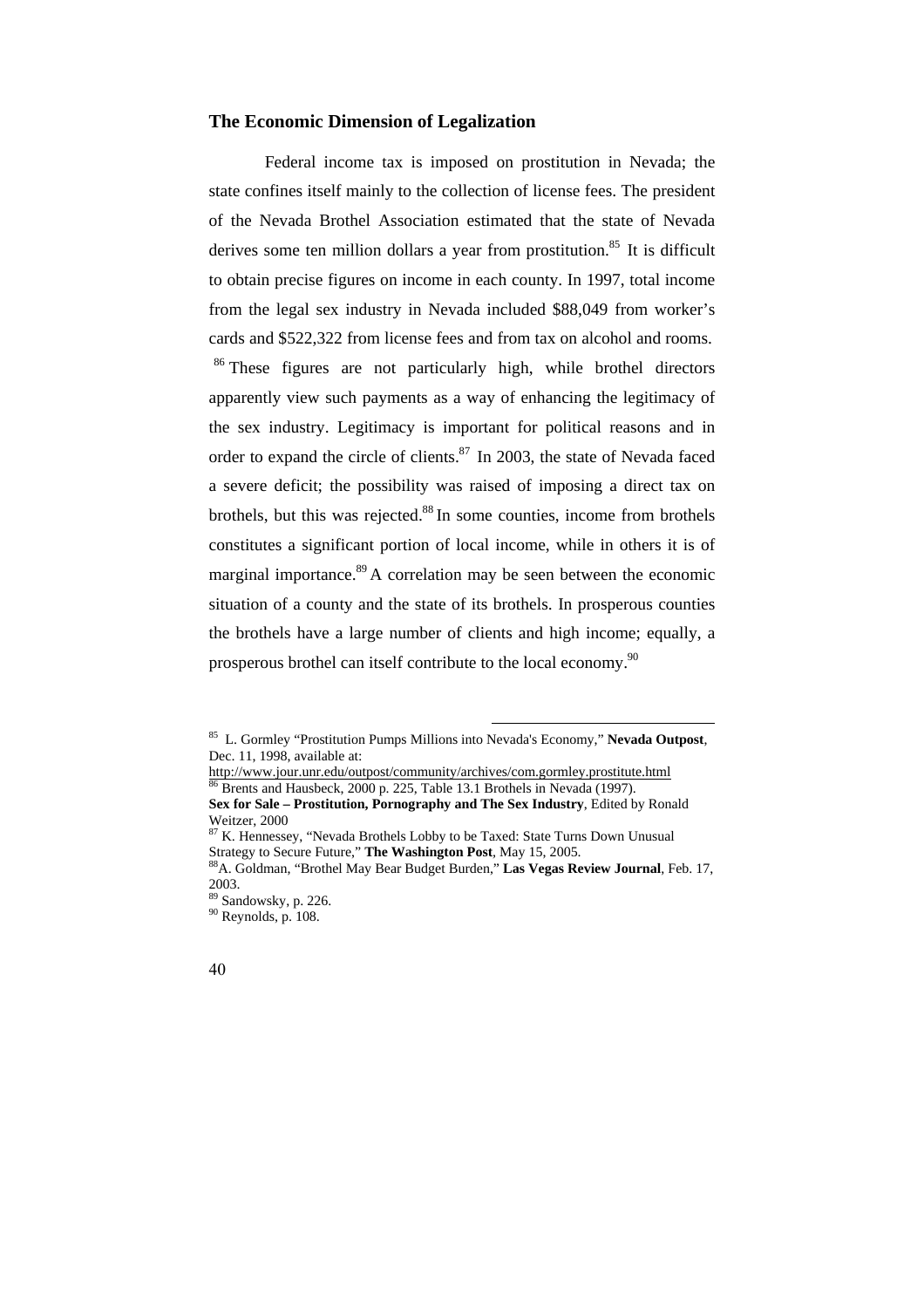# **The Legalization of Prostitution in Nevada – Interim Conclusions**

The manner in which prostitution has been legalized in Nevada shows that the process was intended mainly to confirm the legal status of a practice that had formed part of local history while securing income for the state. The capitalist-instrumentalist model of legalization that applies in Nevada was consonant with the accepted norms of the Wild West. This system maintained the rights of brothel owners and state profits. The rights of women as humans and as workers were marginalized and overlooked; where women benefited from institutionalization, this was by way of a by-product of the numerous obligations imposed on them. Legalization did not eradicate the social stigma attached to prostitution; rather, it perpetuated this, effectively condemning the women to social isolation and reducing their rights to a minimum.

# **THE LEGALIZATION OF PROSTITUTION IN GERMANY**

The number of women engaged in prostitution in Germany is estimated to be as many as  $400,000$ , $91$  although some organizations argue that is impossible to count "women who do not exist as far as the system is concerned," despite the fact that their work is not defined as illegal.  $92$ Although prostitution has never been criminalized in Germany, various restrictions were imposed; the level of enforcement varied from state to state within Germany. These restrictions also affected women who chose to work in prostitution. For example, women were forced to undergo tests for STDs, and the police was entitled to detain them for this purpose.



<sup>&</sup>lt;sup>91</sup> Response from Mr. M. Kinert of the Ministry of Family Affairs, Pensioners, Women, and Children, in an email dated December 28, 2006.

 $92$ Veronica Monk, Amnesty Germany, email dated March 12, 2007.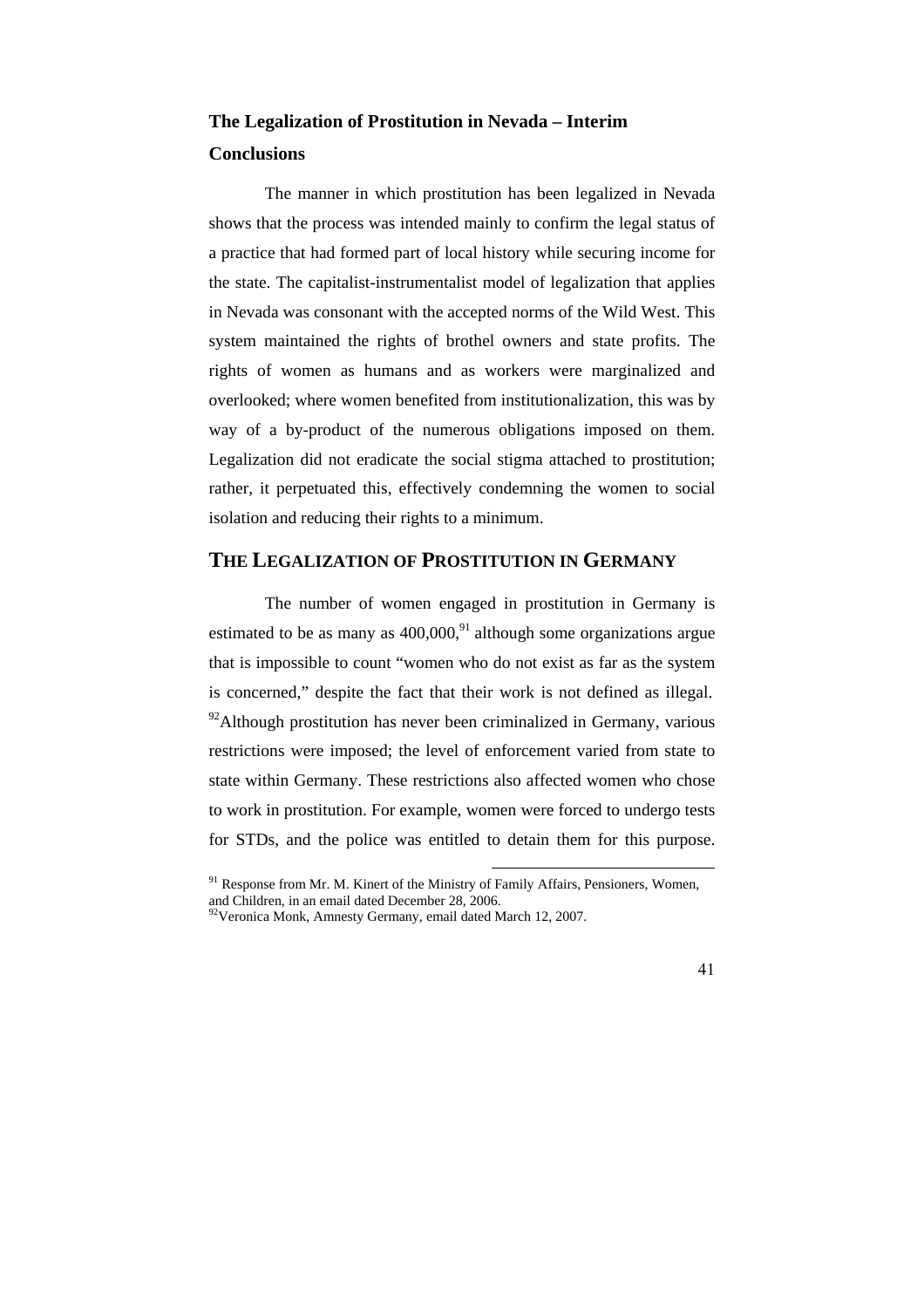Since prostitutes were not considered workers, they could not receive the benefits enjoyed by other workers. They were required to pay taxes, but due to the "immorality" of their profession they were not permitted to offset work-related expenses, such as makeup and clothing. They could not sue clients who failed to pay them since the contract between the parties was considered immoral and therefore void. <sup>93</sup> They could purchase private health insurance, but due to their profession the insurance companies demanded high premiums. In 2002, a law came into effect recognizing prostitution as a form of work, and seeking to ensure that various aspects of prostitution as it existed at the time enjoyed full legal recognition. Officials and NGOs agree that the primary purpose of the new law was to improve the conditions for people willingly working in prostitution. <sup>94</sup> This law effectively introduced the legalization of prostitution in Germany in accordance with the "democratic" model.

### **Legislative Goals in the Legalization Process**

Although the new law recognized the presence of other agents in the sex industry, particularly brothel owners, its central focus was concern for the women involved. The law granted these women access to the national insurance system, to unemployment benefit, pensions, and health insurance, and sought to eradicate criminal aspects of the profession and to enable those women who wish to do so to leave the world of prostitution. The law allowed women to choose whether to have the status of salaried employees or self-employed workers. An earlier law

<sup>&</sup>lt;sup>4</sup> E. Mitrovic, **Working in the Sex Industry: Social Change in Dealing with Prostitution Since the New Legislation Entry into Force in 1/1/2002***,* Report on the finding of a field research, 2004, p. 2.



<sup>93</sup> M. Von Galen, "Prostitution and the Law in Germany," **Cardozo Women's Law J***.* (1996), 349-376.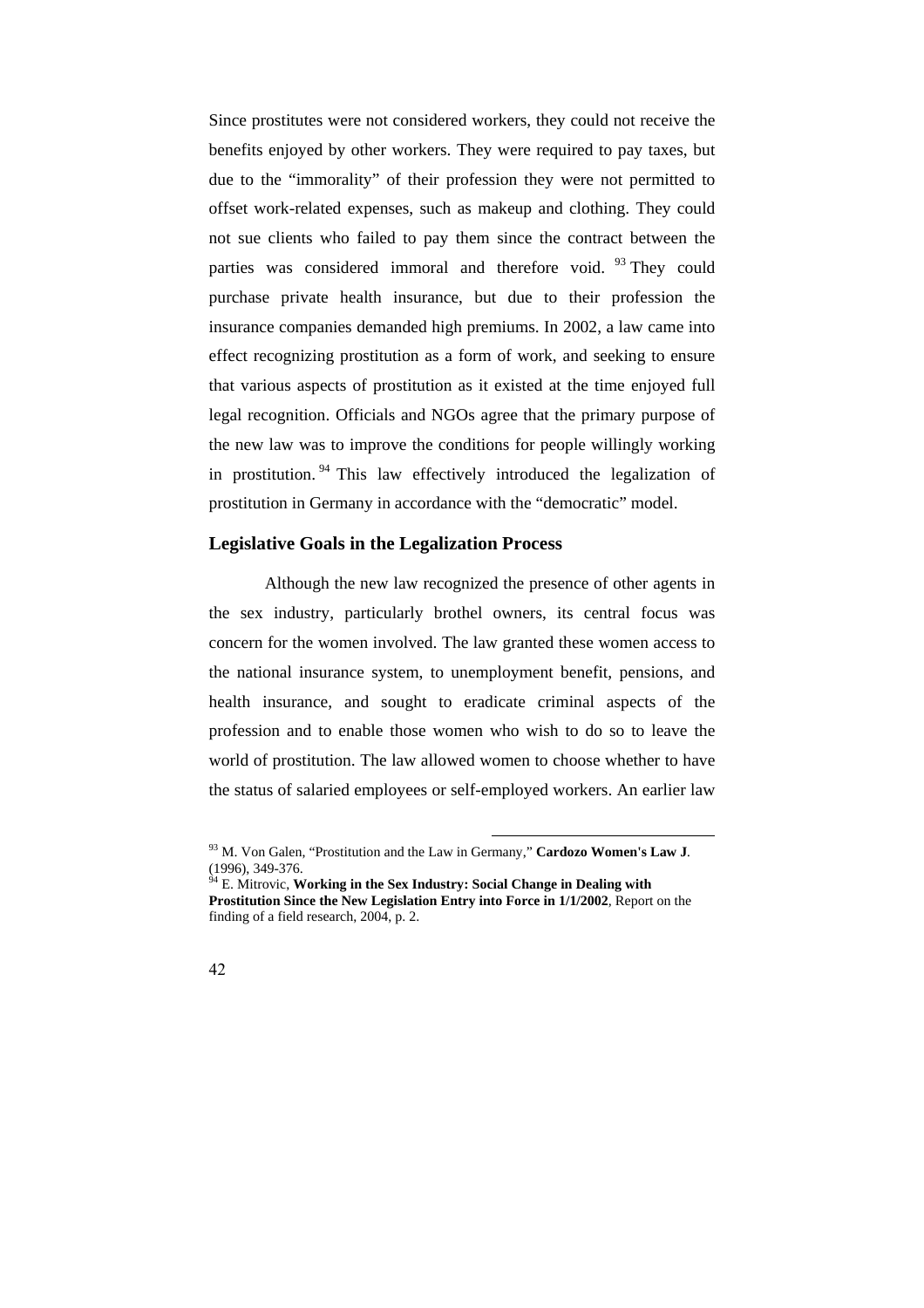passed in 2001 abolished the coercive imposition of health checks on women working in prostitution.<sup>95</sup> Clinics exist in Germany that provide counseling and anonymous testing for STDs and HIV. The tests and initial treatment are provided free of charge for all, regardless of legal status. Due to Germany's federal system of government, differences exist in the legislative provisions relating to prostitution in the different states; these differences are sometimes significant. Legislation defines specific areas of cities within which prostitution is permitted, and in what format (brothels or private apartments); sometimes specific hours are also established. In Berlin, for example, prostitution is permitted in most parts of the city, whereas in Hamburg it is restricted to a few streets, and to nighttime only. Stuttgart has prohibited prostitution, with the exception of a single brothel; the police launch raids on street prostitution and clients are also fined.<sup>96</sup>

### **The Impact of Legalization on Women's Rights**

The impact of the new pattern of legalization of prostitution introduced in 2002 on the state of women employed in prostitution in Germany varies significantly according to their legal status. Three groups may be distinguished: Women from European Union countries, including German citizens; women from the ten new European Union member states; and women from outside the European Union.

#### **Women from European Union countries, including Germany**,

 $\overline{a}$ 

are entitled to engage in prostitution as self-employed workers or as salaried employees. They need not register with the police, though they

The letters sent to the homes of clients are known as "Sweden lights;" since 1999, Swedish law has prohibited any consumption of sex for payment.



<sup>&</sup>lt;sup>95</sup> Transnational Aids/STD Prevention among Migrant Prostitutes in Europe Project (TAMPEP*)* 2004, p. 79; Mitrovic, p. 8.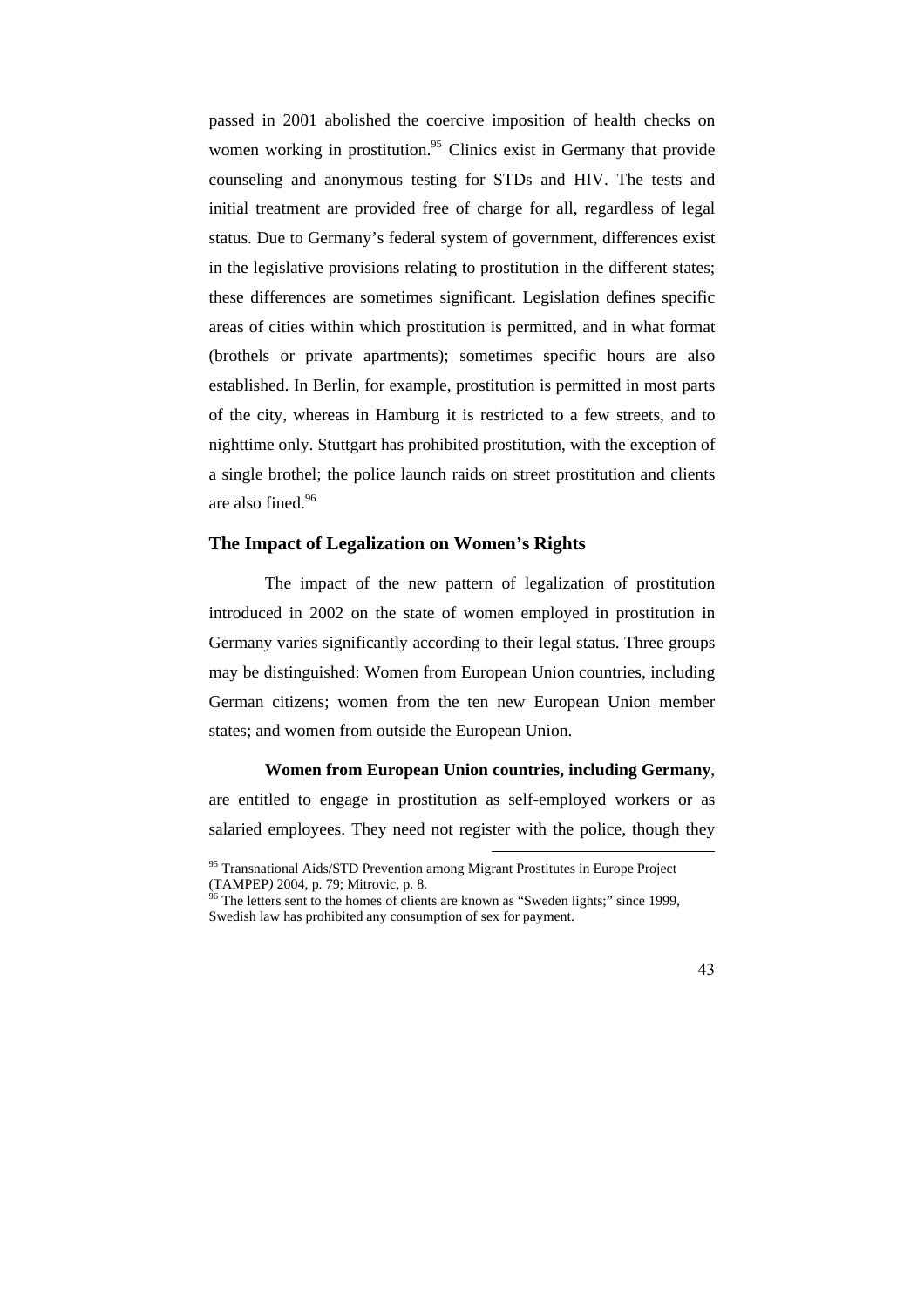must declare their work to the tax authorities.  $97$  As we shall see, the legalization arrangement has not significantly altered the situation of these women. The new law has led to a decline in street prostitution in Germany, and prostitution now takes place mainly in private apartments (36 percent), clubs and bars (22 percent), brothels (10 percent), and massage parlors (8 percent).<sup>98</sup> Prostitution in private apartments includes a single woman working in her apartment, as well as up to two or three women renting an apartment together. Most brothels include between four and ten women. Many women are employed in brothels, ostensibly as self-employed workers, renting a room for a daily fee or for a percentage of their takings. Women working in bars and clubs receive a percentage of takings from the sale of drinks to men, and often become alcoholics themselves; sex takes place in nearby hotels or apartments. In some cases, a building comprises a row of rooms down a long corridor; a woman works in each room, and the clients choose from the women whose door is open.<sup>99</sup> The price is set by the owner of the club, who shares the profits with the woman. The average monthly income of women working in prostitution is usually below 1500 euros, since most of the money they earn is used to pay expenses or is transferred to the pimp.<sup>100</sup>

Since the abolition of the law requiring women to undergo medical tests, women are tested less often; those who suffer most from this change are migrants and trafficking victims.  $^{101}$ The health authorities

<sup>&</sup>lt;sup>101</sup> Ibid, p. 9. Previously, when these women engaged in prostitution in visible settings and were subject to control, all women underwent testing.



<sup>97</sup> TAMPEP, 2004, p. 78.

<sup>98</sup> Ibid., 2004, p. 80.

<sup>99</sup> TAMPEP, 2006, p. 15.

<sup>100</sup> Mitrovic*,* p. 4.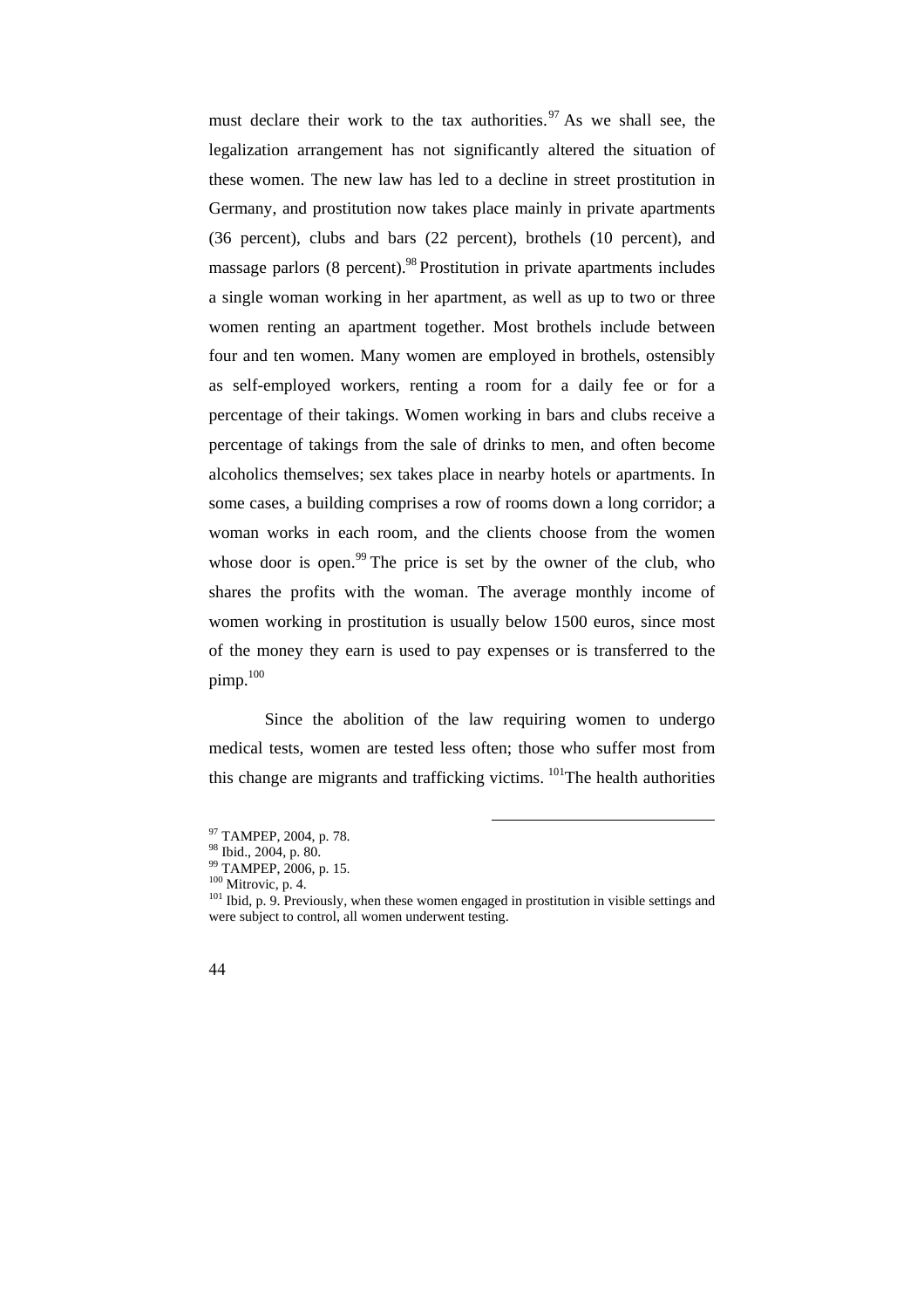claim that the new situation has also not favored German women working in prostitution, most of whom prefer not to register as prostitutes, due to the stigma involved, and purchase private medical insurance. Many women are unable to afford expensive policies, and thus use the services of public clinics, or confine themselves to securing treatment when a problem arises or when they are forced to do so by a brothel manager or pimp. The vital need for testing and treatment has increased in recent years due to a steep rise in the level of demand for unprotected sex. For example, oral sex often takes place without a condom and the level of awareness of the risk is low.<sup>102</sup> The demand by the health system to reinstate legislation requiring women engaged in prostitution to undergo testing has met with opposition. Although the new law recognizes prostitution as work, employment bureaus have not accepted applications to work in prostitution. Although current German legislation does not prohibit employment services from requiring women to work in prostitution, they do not offer such work for normative reasons; unlike other forms of work, grants are not provided for unemployed people who wish to work in prostitution.<sup>103</sup> Women working in prostitution have also been reluctant to claim their pension rights, although some of them have responded to rehabilitation and assistance programs that have helped them gain an education and profession and leave the sex industry.<sup>104</sup>

Since the new law came into effect, most German women employed in prostitution have not reported any improvement in their

<sup>&</sup>lt;sup>104</sup> The Pension Institute in Hamburg reported that not a single prostitute had applied to realize her rights in accordance with the new law; quoted in Mitrovic, 11.



 $102$  TAMPEP 2006, 22-3. It has been suggested that this situation is due to the increasing number of migrant women, leading to a reduction in prices in general, and increased supply of unsafe sex in particular.

Mitrovic, 6.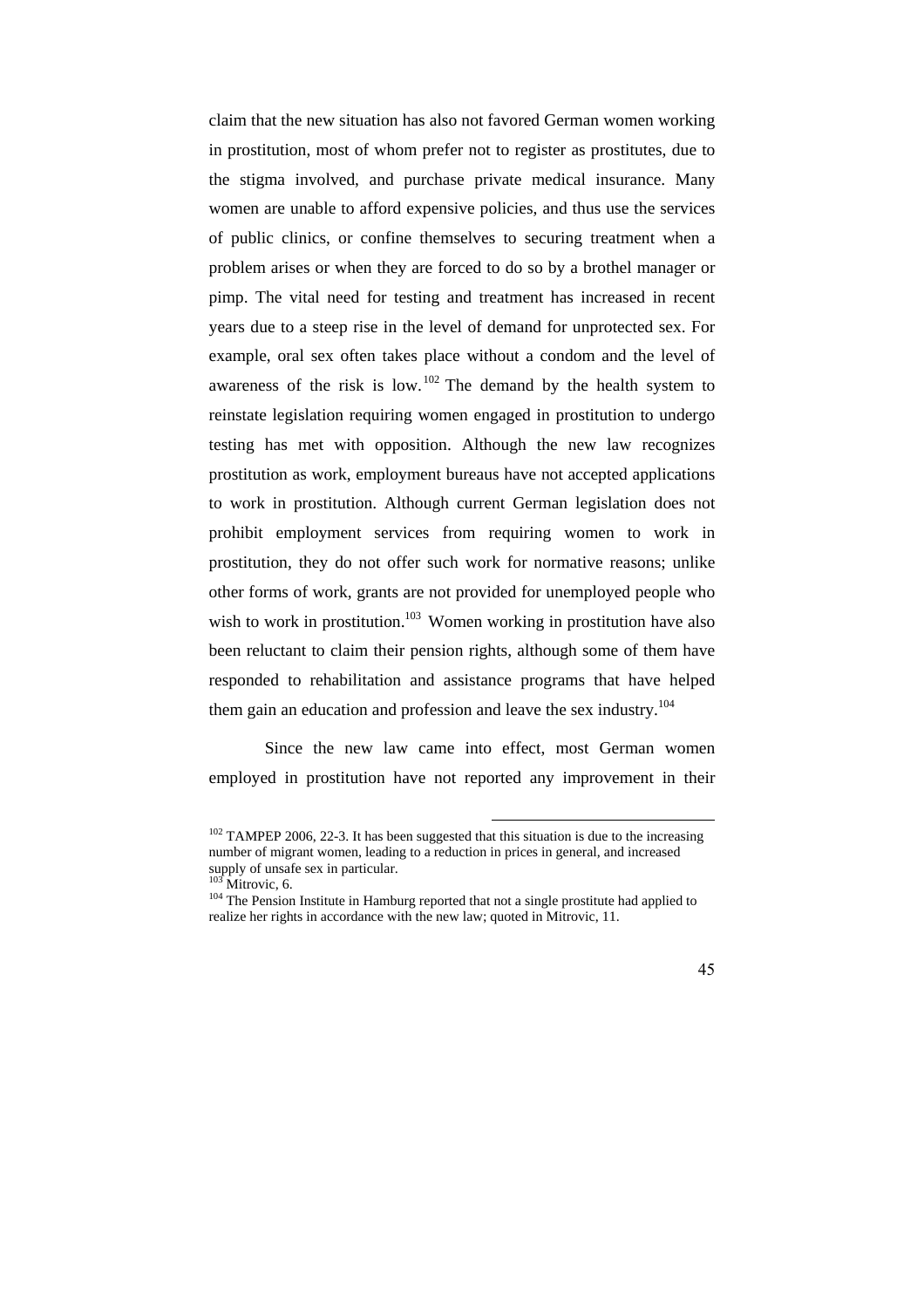situation. The law was unclear and failed to address the main problems faced by women: The lack of social recognition of their rights; poor working conditions; psychological and physical pressure, and so on. The law did not remove the stigma attached to prostitution; moreover, many women are unaware of the law or do not understand its significance. Rather than campaign openly for heir rights, most of them prefer to remain anonymous. <sup>105</sup> They do not consider prostitution to be a respectable profession, and share the generally accepted view that their occupation is less than respectable. This explains why many of them continue to live double lives, refraining from telling those around them of their occupation. Neither do they wish to pay income tax or national insurance; they work in prostitution on a part-time basis alongside normative employment. Efforts to organize women in the sex industry in a trade union have been hampered by their skeptical attitude. Women in the sex industry are also facing a growing wave of violence, both physical and emotional; this phenomenon does not only affect migrant women. Women still encounter difficulties when they seek to sue a client, due to the demand to produce witnesses to the agreement between the parties who can confirm that the agreement was implemented, with the exception of the payment.<sup>106</sup> Women also fear that filing a suit will expose them to demands to pay taxes. The new law has not only been a failure from the women's perspective; several German states refrain from enforcing its provisions.<sup>107</sup> Not everyone considers the law a failure, however; some

<sup>107</sup> R. Furlong, "German Prostitutes in Rights Plea," **BBC***,* June 24, 2005: http://news.bbc.co.uk/2/hi/europe/4111738.stm



<sup>105</sup> Ibid, p. 10.

<sup>106</sup> **Study on National Legislation on Prostitution and the Trafficking in Women and Children**, TRANSCRIME 2005, p. 111, available at:

http://www.europarl.europa.eu/comparl/femm/womensday/2006/transcrime\_final\_study\_  $\frac{\text{en.pdf}}{\frac{107}{10}}$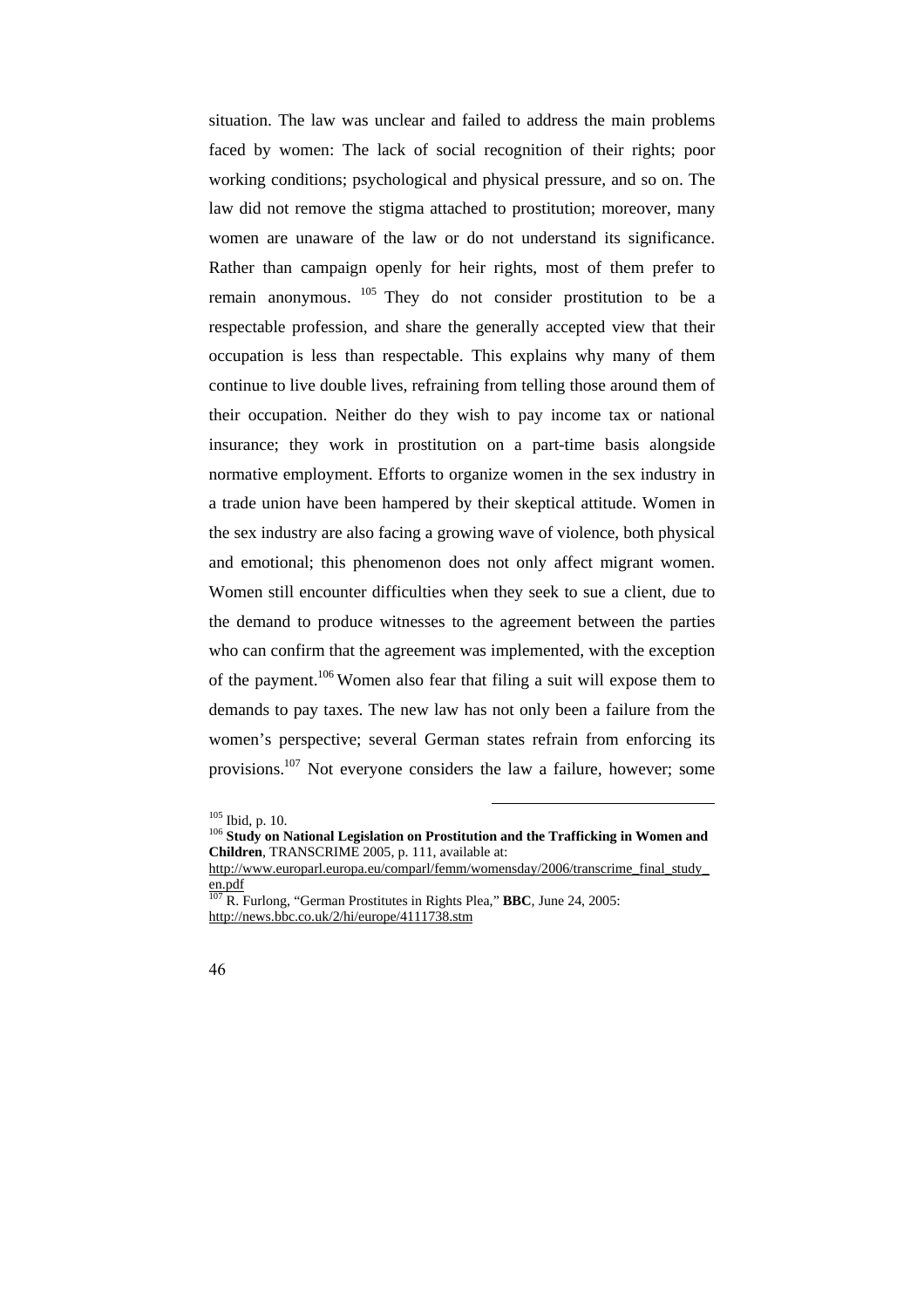NGOs claim that the law and its enforcement must be enhanced in order to secure the desired change.<sup>108</sup>

The group that seems to have been least harmed by the new arrangement for the legalization of prostitution, and even to have benefited in some respects, are **women from countries that have joined the European Union in recent years**. In 2004, ten countries joined the EU: Poland, Hungary, the Czech Republic, Slovakia, Lithuania, Latvia, Estonia, Malta, and Cyprus. In 2007, Bulgaria and Romania also joined. Women from these countries wishing to work in prostitution in Germany do not require a work visa. However, until 2009 they are only able to work on a self-employed basis, and in order to do so they must hold a work permit. In order to obtain a permit to work in prostitution on a selfemployed basis, the women must report to the immigration authorities with an identifying document, a document from a brothel owner or an accountant testifying that the woman ahs a monthly income of at least 600 euros, a health insurance certificate (from Germany or their country of origin), a bank account, and an income tax file number. The immigration authority can impose additional requirements after examining the documents. The woman receives a residency visa for three months; this may be extended for up to five years.

**Women who do not come from a EU country** do not have any status or rights in Germany, unless they are covered by a specific work agreement relating to a given profession and signed with a specific country.<sup>109</sup> Since there are no agreements relating to prostitution, the new

<sup>&</sup>lt;sup>109</sup> An example of such an agreement is one signed with South Korea regarding nurses.



<sup>&</sup>lt;sup>108</sup> Response to the questionnaire from Amnesty Germany, March 12, 2007; response to the questionnaire from Hydra, December 26, 2006.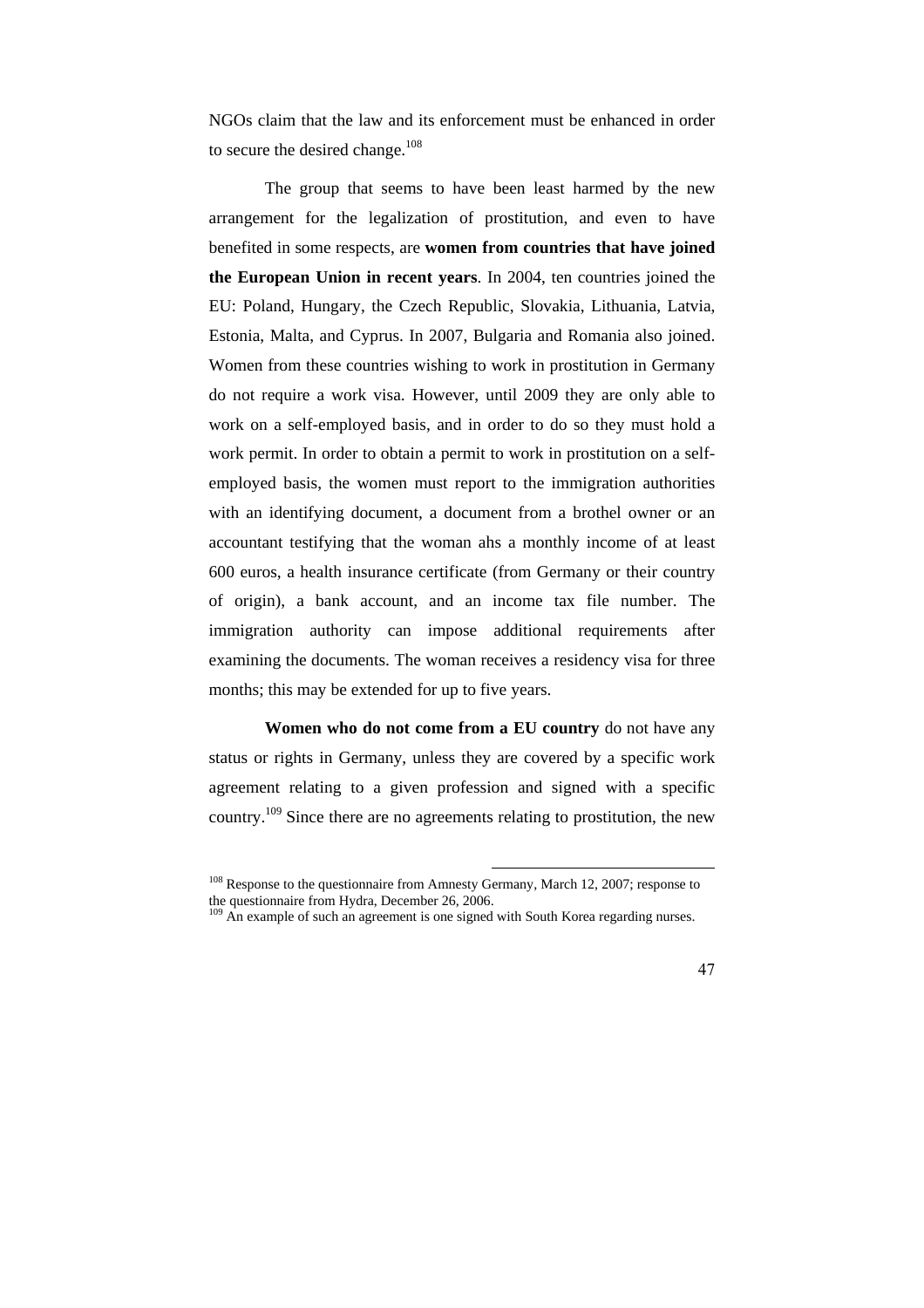law cannot improve the situation of these women, and in some respects it has even led to a further deterioration. Women migrants are vulnerably mainly because they cannot secure legal status; in addition, they lack adequate information on their rights and on services and organizations. Accordingly, the women are forced to rely on the very people who severely violate their rights, thus becoming easy targets for trafficking. As in other European countries, many of the women who work in prostitution are not German. The number of migrant women in the field has increased in recent years: approximately 13 percent are from Africa, 16 percent from Latin America, 21 percent from Asia, and 50 percent from Eastern Europe.<sup>110</sup> In addition to the economic situation in their countries of origin, and the discrimination they face, women also migrate due to the demand for foreign women among clients. Their lack of legal status exacerbates their dependence on the pimps and brothels; this situation facilitates their exploitation and encourages trafficking.<sup>111</sup> They are also reluctant to complain to the police, and are moved frequently from one place to another according to demand and the local enforcement situation. This further worsens their vulnerability and makes it harder for them to access information and medical treatment.

Germany is a key destination for women and girls from Eastern Europe, and also serves as a transit station for those heading to other countries.<sup>112</sup> German law prohibits human trafficking for the purpose of sexual exploitation and exploitation in work when these entail force

 $110$  During the 1990s, women from twelve countries worked in prostitution in Germany. In recent years, women from approximately 40 countries have been identified. TAMPEP 2004, pp. 17, 83; TAMPEP 2006, p. 16.

<sup>&</sup>lt;sup>111</sup> Sex for payment costs an average of 75 euros, of which the women themselves usually keep no more than one-third. Mitrovic, p. 3.

<sup>&</sup>lt;sup>112</sup> Trafficking in Person Report, 2006:

http://www.state.gov/g/tip/rls/tiprpt/2006/65988.htm

<sup>48</sup>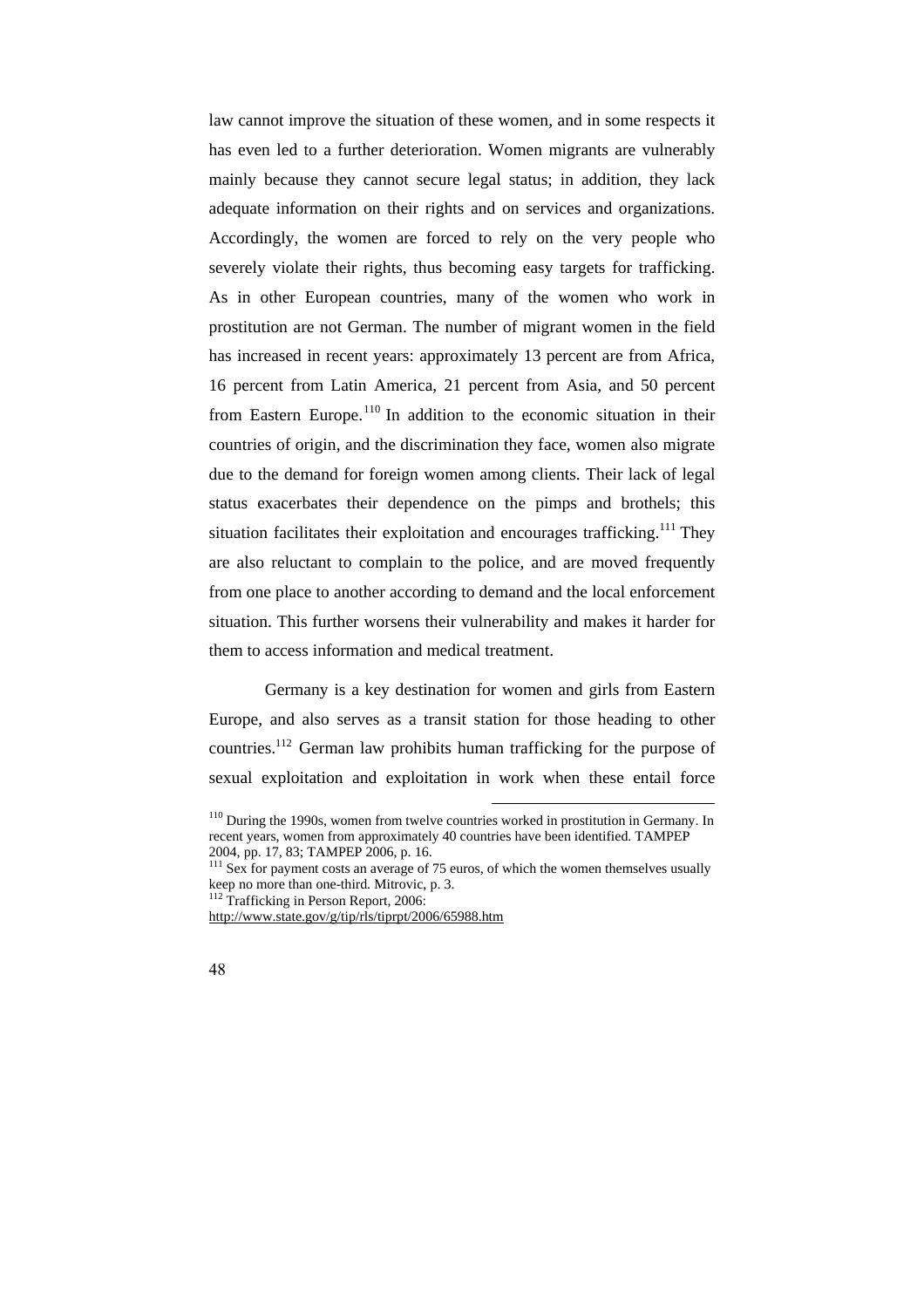and/or deception. In 2005, 317 preliminary proceedings took place in Germany in cases relating to human trafficking.<sup>113</sup> In the same year, the police identified 642 victims of trafficking, 18 percent of whom were German citizens – an increase of 5 percent over the previous year. Most of the women involved are foreigners, however, and the vast majority (86 percent) come from Eastern Europe, particularly Russia and Romania.<sup>114</sup> Since the introduction of the new legalization arrangement for prostitution, a decline has been seen in the number of trafficking victims identified in Germany. Although a slight increase was seen in the total number of victims in 2002 and 2003, the police attributed this to the fact that internal victims of trafficking began to be included in the figures in this period, alongside foreign victims, as required in accordance with the UN Protocol.

The fall in the number of trafficking victims located in Germany is due to numerous factors and cannot be attributed solely to the new law. The relatively small number of victims located is due to the restricted definition of the offense of trafficking. While deception and force are recognized as a component in trafficking, German law does not include the presence of debt as a factor.<sup>115</sup> Moreover, trafficking victims are

<sup>113</sup> **Report of the Federal Police on Human Trafficking***,* 2005, June 2006. The report was translated into English with the generous assistance of the Heinrich Böll Institute. <sup>114</sup> The number of victims of trafficking from Ukraine fell from 183 in 2004 to 20 in 2005. This decrease illustrates the fact the policy on prostitution in the destination country is not the only, or even the main, factor in trafficking operations. Other factors, including developments in the country of origin, may influence the number and source of the victims.

<sup>&</sup>lt;sup>115</sup> Thai women working in the German sex industry are exploited and work in harsh conditions. In addition to the burden of providing for their families in Thailand, most of the women have acquired serious debts. However, since these women were not the victims of force or deception, and knew that they would be working in prostitution, they are not considered victims of trafficking. See: . . P. Ruenkaew, 'The Transnational are not considered victims of trafficking. See: Prostitution of Thai Women to Germany: A Variety of Transnational Labour Migration',

<sup>49</sup>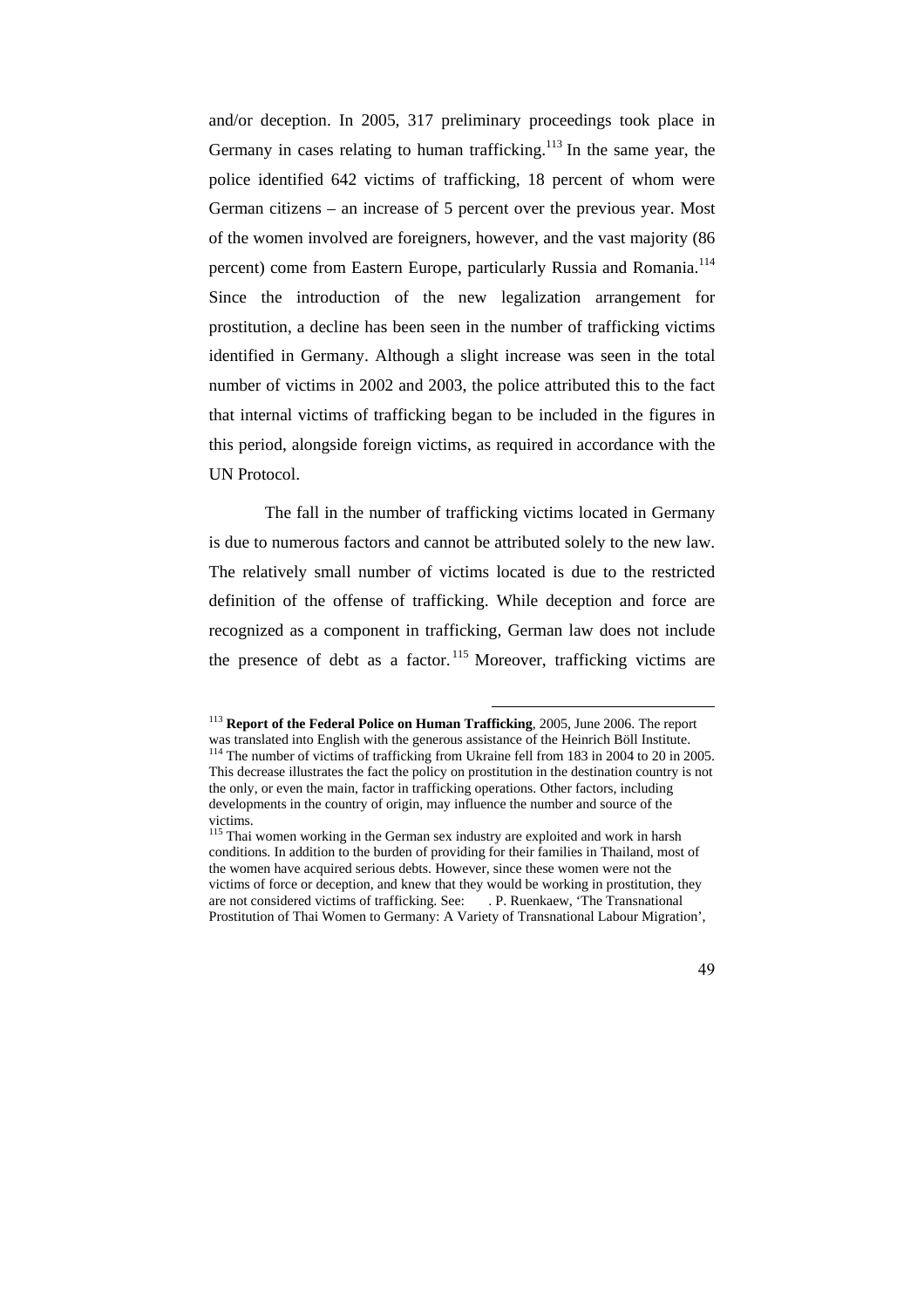afraid to complain and are not encouraged to do so by the authorities. Apart from a one-month period during which they can decide whether to not to testify, they do not enjoy any rights. If they decide to testify, they will be unable to work or study during the course of the trial. In 2004, victims of trafficking from the ten new EU member nations became eligible to work in prostitution on a self-employed basis, and additional cases emerged in this category.<sup>116</sup> Due to their registration, it is difficult to the police to identify such women as the victims of trafficking. Most of the located victims worked as prostitutes in bars, brothels, and private apartments; a minority, mainly in the largest cities, worked on the streets.<sup>117</sup> The concentration of prostitution in closed settings makes it harder to identify trafficking victims. Some organizations believe that trafficking is caused mainly by the lack of information about the target country among women who wish to migrate in order to work in prostitution; these women also lack personal and professional contacts. These organizations argue that trafficking in women may be cut if the state amends the legislation relating to these women and ensures that they are already aware of the situation pertaining in Germany when they are still in their country of origin. $118$ 

### **The Impact of Legalization on Pimps and Brothel Managers**

German law does not define any preliminary requirements that must be met in order to open a brothel; no license is required. The law prohibits prostitution under coercion, as well as the employment of illegal

<u>.</u>

in G. and A. Scambler eds. **Rethinking Prostitution,** 1997, pp. 69-85; TAMPEP 2006 43-46.

<sup>&</sup>lt;sup>116</sup> Report of the German Federal Police, 2005.

 $117$ Ibid.

<sup>&</sup>lt;sup>118</sup> The website femmigration.net attempts to fill this need, providing information for women who wish to work in prostitution in other countries.

<sup>50</sup>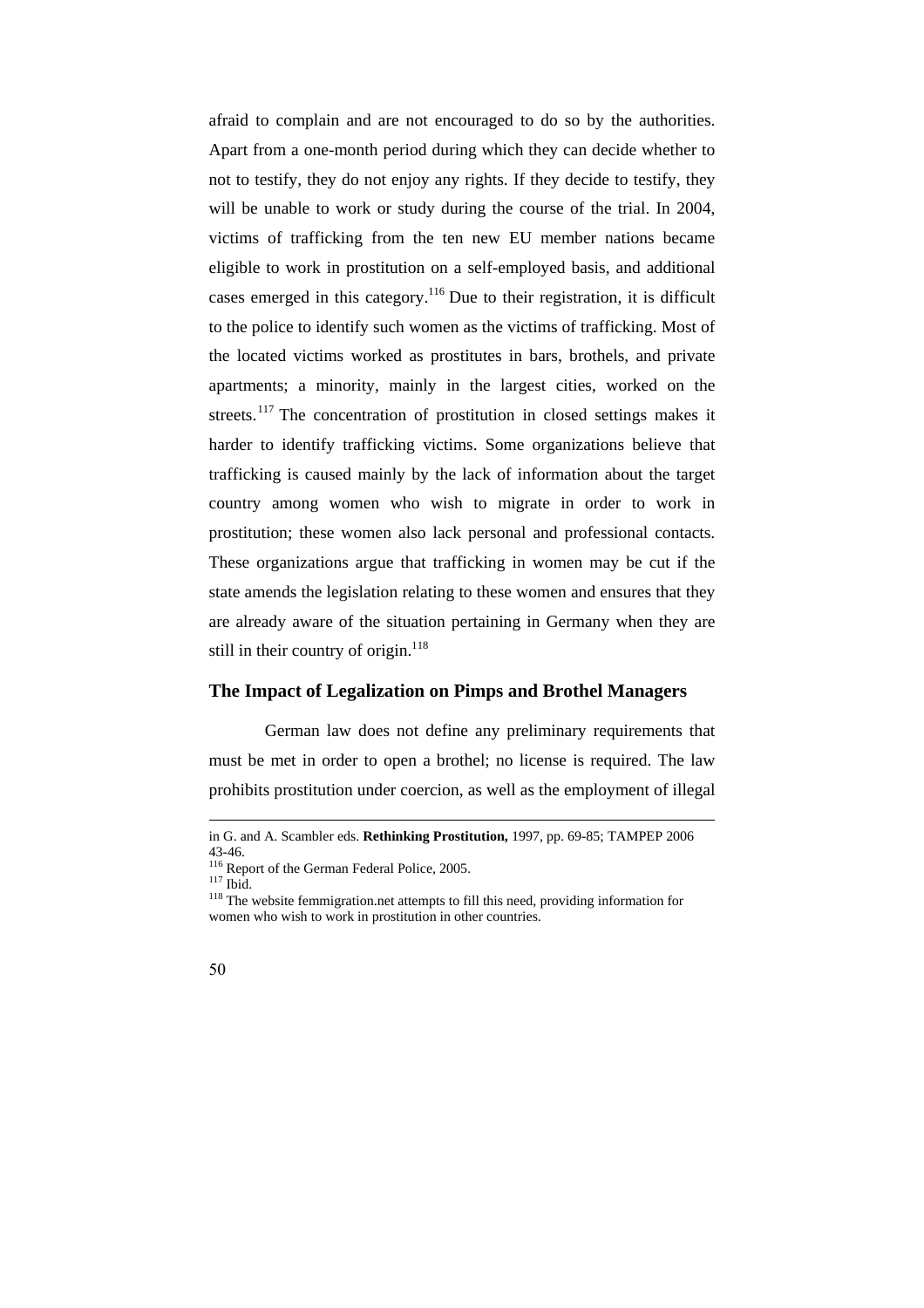aliens and minors; police raids on brothels are intended to identify such offenses. The new law attempted to create employer-employee relations in the sex industry, providing exemption from criminalization for pimps and brothel managers. However, some prosecution services in Germany still consider these contracts to be a form of procurement and hence indict those involved.<sup>119</sup> To date, the German authorities have refused to provide brothel owners with lists of women seeking work, and prostitution is not included in the list of potential occupations offered by employment bureaus. In one case, a brothel owner was not permitted to place an advertisement in a job bureau. He argued that newspaper advertisements were ineffective, and that the refusal by the state to publish his advertisement constituted "moralistic discrimination," since state law recognizes prostitution as analogous to any other type of employment.<sup>120</sup> This situation is a question of policy, however, and not of law, and no written provision prevents future changes. Another argument raised against the law institutionalizing prostitution is that brothel managers have used the law to justify cutting payments to women on the pretext that they must now pay tax to the state.<sup>121</sup>

## **The Economic Dimension of Prostitution**

Even prior to the enactment of the new law prostitution was considered a profession liable to taxation. As mentioned above, the new law legalized prostitution in Germany according to the "democratic institutionalization" model, which focuses on concern for the women involved. The rights provided in accordance with the law mean that this

 $\overline{a}$ 

 $121$  Ibid, p. 57.

51

<sup>119</sup> TAMPEP, 2004, p. 77.

<sup>&</sup>lt;sup>120</sup> D. Hughes, **The Demand for Victims of Sex Trafficking**, 2005, available at: http://www.uri.edu/artsci/wms/hughes/demand\_for\_victims.pdf, p. 58.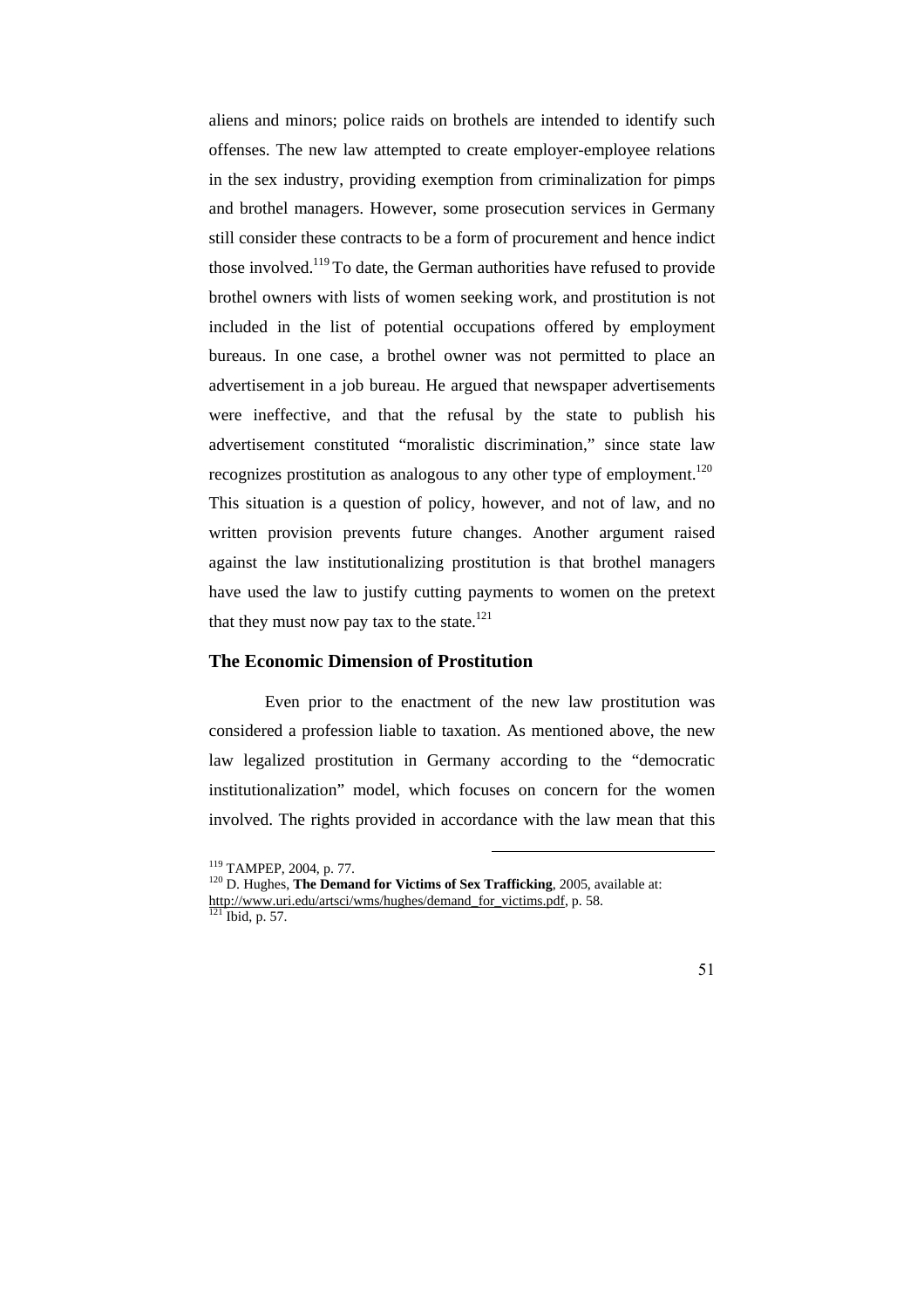model is relatively expensive, although the women themselves participate in financing its provisions through tax payments. Profit from prostitution in Germany is believed to be extremely high; estimates range from the relatively modest figure of some six million euros a year to an astonishing 14.5 billion euros. <sup>122</sup> The method and level of tax on prostitution various from region to region.<sup>123</sup> In Stuttgart, women pay a fixed tax of 20 euros a day; it has been proposed that this figure be raised to 30 euros. Since the introduction of the new law in 2002, the tax authorities have launched campaigns to collect tax from the women. The law did not specify the date from which tax was due to be paid, and the authorities have sometimes demanded retroactive payment for as much as ten years. The result was that many women were reluctant to register officially as engaged in prostitution, thus limiting their ability to complain against pimps or violent clients. Women with modest income find it difficult to cover high payments for health and national insurance, again creating doubts regarding the method of institutionalization.

### **Prostitution, Trafficking in Women, and the World Cup**

The 2006 football World Cup was held in Germany. It was suggested in certain circles that the presence of large numbers of fans would lead to an increase in prostitution and trafficking in women. This scenario did not materialize for various reasons.<sup>124</sup> A key factor was that informational campaigns were undertaken before the competition to raise public awareness. Before and during the World Cup, the police reinforced their presence in brothels and sex clubs. Police officers were briefed in

<sup>124</sup> J. Hennig et al, **Trafficking in Human Beings and the 2006 World Cup in Germany***,* IOM, 2006.



<sup>122</sup> Mitrovic, p. 3.

<sup>123</sup> Ibid, p. 7.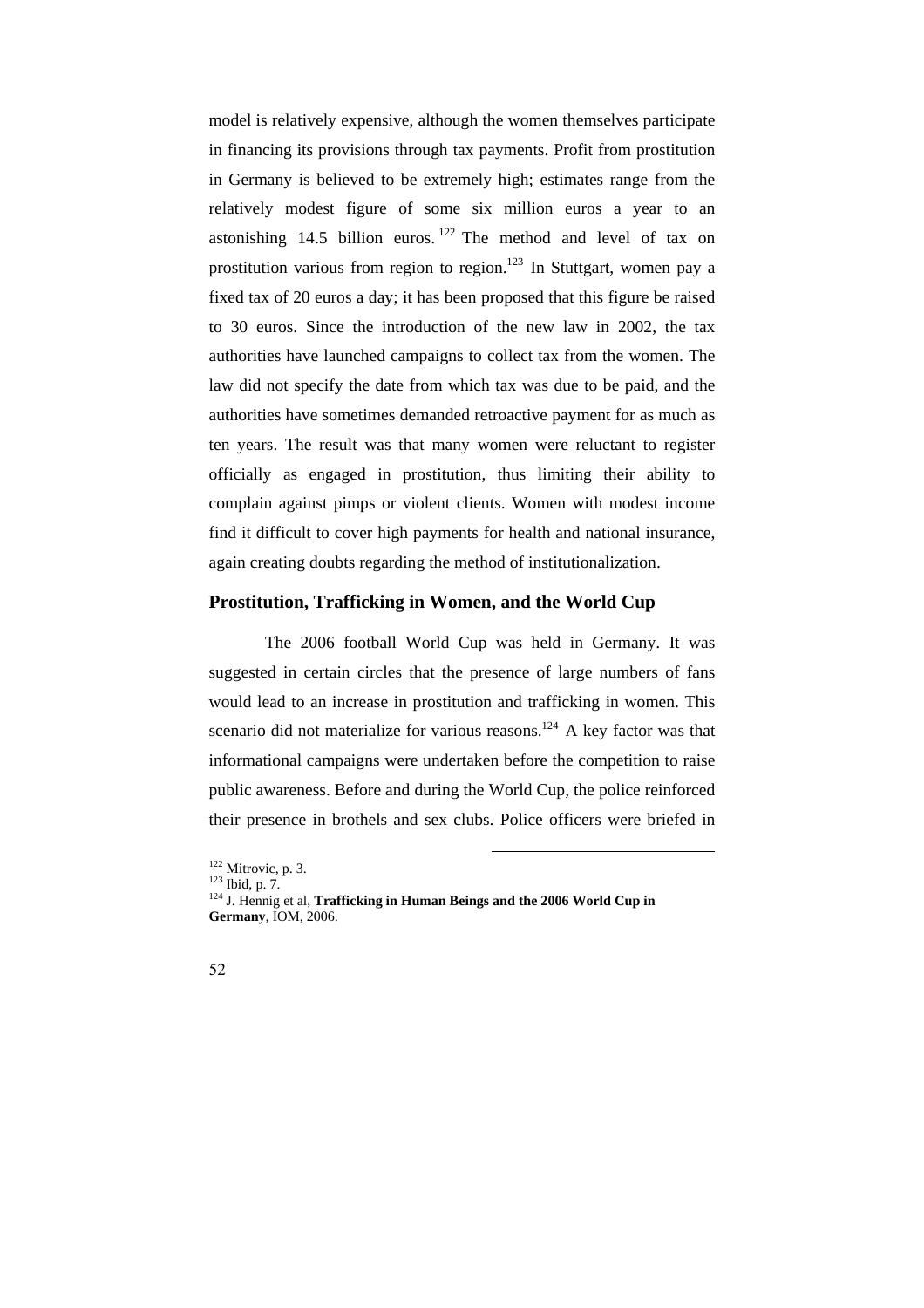identifying the victims of trafficking, and disguised themselves as clients in order to collect intelligence. Advertisements were also placed in newspapers, on the internet, and in hotels. Other countries cooperated in the information campaign: the British police distributed informational leaflets; the Swedish team promised that its players would not visit brothels; the coach of the French team condemned trafficking in women; and the Vatican deplored the rise in demand for prostitution during the World Cup.<sup>125</sup> NGOs also joined in; for example, the organization Context urged visitors to respect women and to make sure to have safe sex only. Condoms were distributed around the venues of the matches, together with postcards detailing ten "golden rules" for clients. Due to the enhanced enforcement and public panic on the subject, the German sex industry actually did worse during this period than in normal times; no significant change was seen in the number of women working in prostitution. It should be noted, however, that there were those who argued that the strict supervision merely resulted in an increase in underground prostitution, exacerbating risks and violence and thus harming women's interests.<sup>126</sup>

# **The Legalization of Prostitution in Germany – Interim Conclusions**

The new law adopted in 2002 was supported by 85 percent of women working in prostitution; by over 90 percent of brothel owners; by law enforcement agencies; and by the majority of government and nongovernmental organizations.<sup>127</sup> Opposition was limited to two NGOs and

 $125$  Ibid, p. 16.

<sup>126</sup> TAMPEP, 2006.

 $127$  Amnesty questionnaire, March 12, 2007.

<sup>53</sup>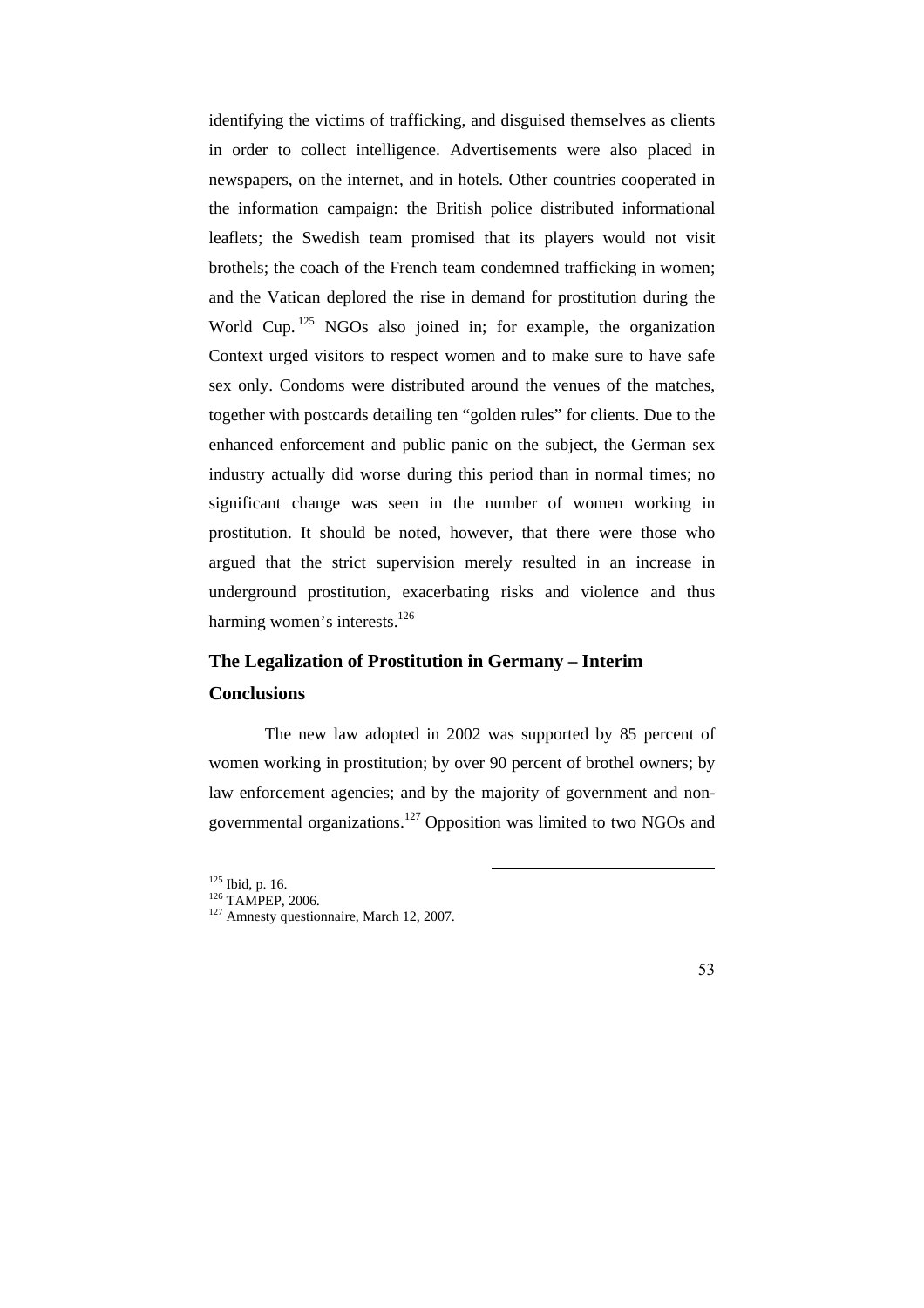to the Christian-Democratic party, which opposes the acceptance of prostitution as a form of work and advocates the revocation of the law.

 $128$ Organizations advancing the rights of women in prostitution as workers argue that the law has secured its objective, leading the public to recognize prostitution as work. However, changing the attitude toward prostitution is a gradual process; and NGO that support sex worker's right argue that there is a need to resolve ambiguities in the law regarding tax; to remove the restrictions on prostitution in the street; and to ensure that migrants working unlawfully in the sex industry enjoy the same rights as other women. Despite their support for the law, help organizations claim that it has not benefited most of the women involved, the majority of whom are illegal aliens. Meanwhile, most German women are reluctant to take advantage of the rights offered by the law, preferring to continue to live a double life. These women purchase private health insurance or register as workers in other fields in order to secure unemployment and other benefits. The impact of the new law on women from the new EU member states has been more significant; they can now migrate to Germany in order to work in prostitution without fear of deportation. The authorities now appear to be attempting to backtrack from the new arrangement for institutionalization. A report submitted in 2007 prioritized the field of helping women to leave prostitution; organizations advancing this goal will be prioritized in funding decisions. The possibility has also been considered of criminalizing the clients of victims of trafficking and to require brothels to obtain a license in order to strengthen police supervision. There are no proposals to change the



<sup>128</sup> Furlong, **BBC** June 2005: http://news.bbc.co.uk/2/hi/europe/4111738.stm; EMMA and SOLWODI, According to email from TERRE DES FEMMES, February 22, 2007. The opposing organizations were a feminist journal and a Catholic aid organization.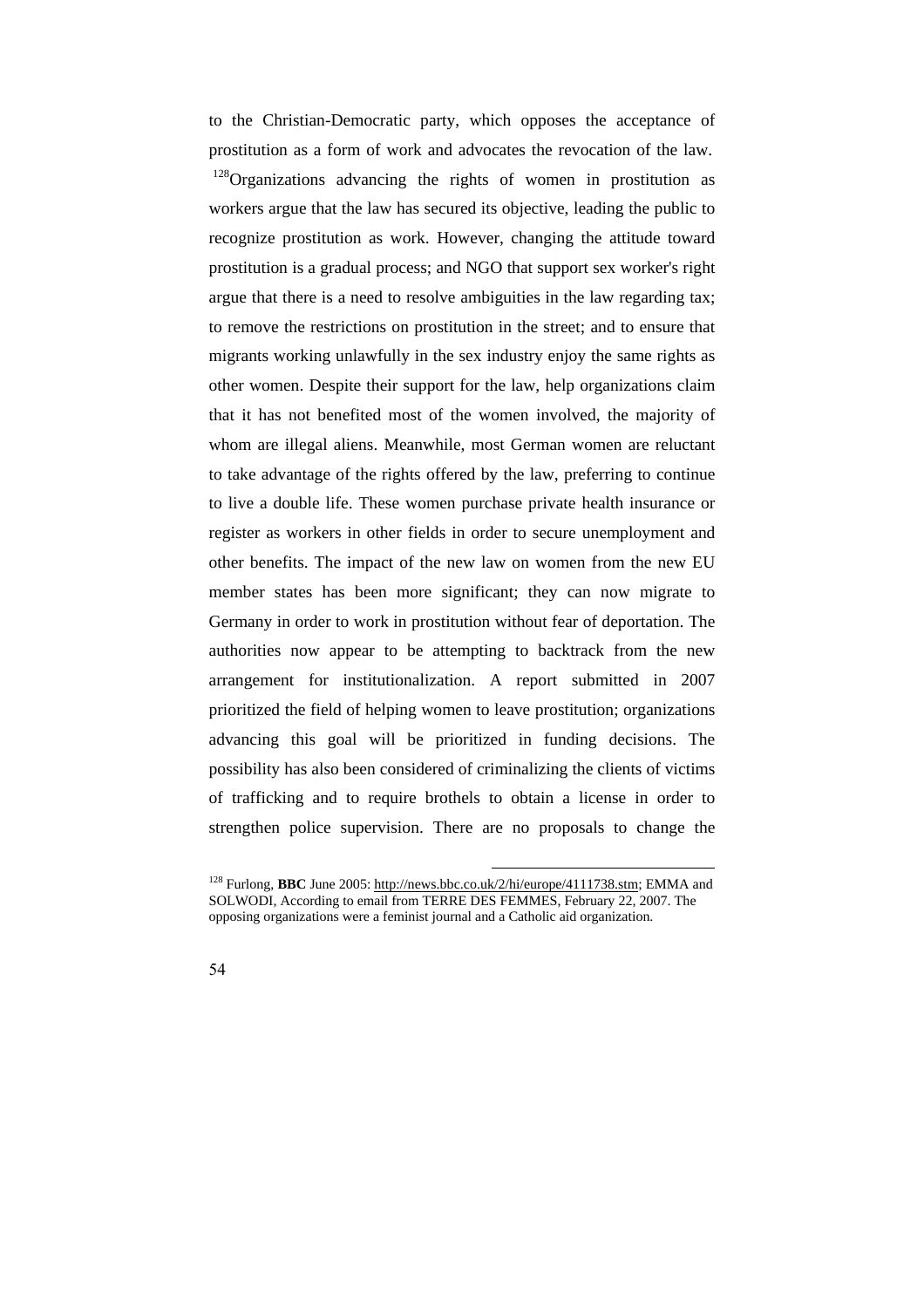policy regarding taxation or the attitude toward migrant women working in prostitution.

### **THE LEGALIZATION OF PROSTITUTION IN THE**

## **NETHERLANDS**

Prostitution in the Netherlands was legalized at the turn of the twentieth century. However, brothels and procurement were outlawed, in the hope that in their absence prostitution would disappear. Over the years the police implemented a policy based on "tolerance zones," refraining from enforcing the prohibition against procurement and brothels.<sup>129</sup> This approach explains the emergence of the red light areas in Amsterdam and other cities, which reduced the nuisance to the general public. During the 1970s, prostitution expanded in the Netherlands, entering residential areas. Street prostitution and the drug trade were also more evident than in the past. The police was forced to undertake arrests and women faced fines or prison sentences. Due to their fear of arrest the women became less careful about choosing their clients, and therefore more likely to be subjected to assault. This situation was criticized by many in the police force, particularly in the Vice Squad.<sup>130</sup> During the 1980s, feminist launched a campaign against the prohibition on brothels. They demanded that prostitution be recognized as a form of work; that those working in the profession receive the rights enjoyed by workers and improved conditions; that stricter penalties be imposed on those

<sup>&</sup>lt;sup>129</sup> J. Outshoorn, "Voluntary and Forced Prostitution: The 'Realistic Approach' of the Netherlands," in J. Outshoorn, ed, **The Politics of Prostitution - Women's Movement, Democratic States and the Globalisation of Sex Commerce**, 2004, p. 185. <sup>130</sup> M. van Doorninck, "A Business Like Any Other? Managing the Sex Industry in the Netherlands," in S. Thorbek and B. Pattanaik eds., **Transnational Prostitution - Changing Patterns in a Global Context**, 2002, p. 193-200.

<sup>55</sup>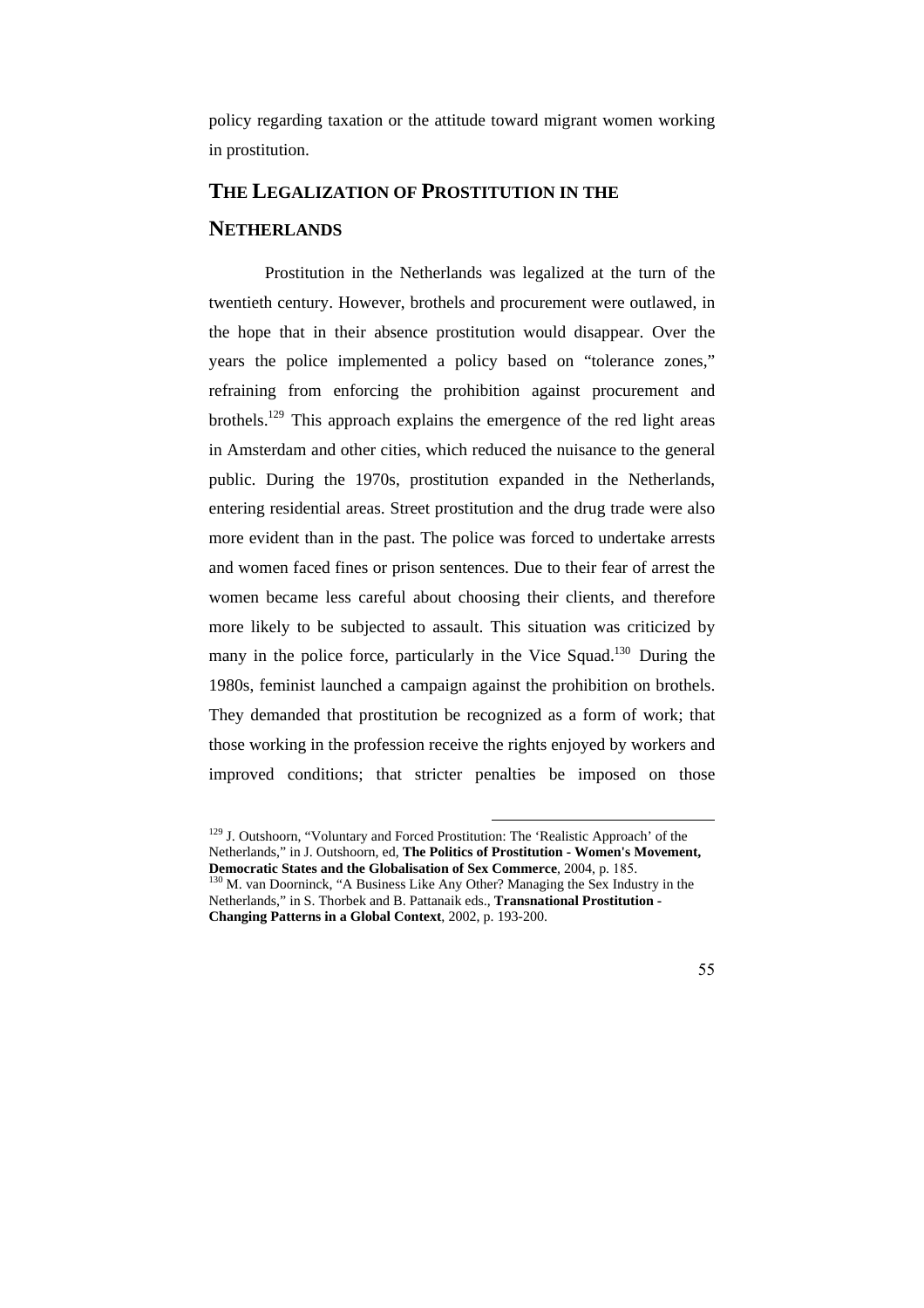trafficking in women; and that temporary visas be granted to the victims of trafficking. In the 1990s, as the phenomenon of trafficking in women increased, a public debate developed in the Netherlands regarding the policy that should be adopted relating to prostitution. The proposals raised were contradictory, ranging from the legalization of prostitution to criminalization. Despite the differences of opinion, however, many agreed that sex for payment between consenting adults does not injure human dignity.

### **Legislative Goals in the Legalization Process**

In October 2000 a legal amendment was adopted in the Netherlands removing the prohibition against the operation of brothels. This effectively marked the introduction of legalized prostitution in the Netherlands in accordance with the "democratic" model, focusing on the rights of women. In addition to a total prohibition against coerced prostitution, the local authorities retained the legislative power to regulate the sex industry. Most authorities adopted a policy that determines the number and location of brothels and mandates licensing.<sup>131</sup> Some local authorities require that women working in their own homes also secure a license. Local authorities can publish by-laws relating to hygiene, working conditions, and other aspects, but do not have the power to prohibit prostitution. In order to prevent excessive differences in terms of the conditions for licenses, the government has determined several provisions and established a body to coordinate between the local authorities.<sup>132</sup> Prostitution is restricted to women aged 18 and above who are citizens or who hold a legal residence permit, and is limited to



<sup>131</sup> **Trafficking in Human Beings**, Third report of the Dutch National Rapporteur, p. 87. <sup>132</sup> The Association of Netherlands Municipalities. See ibid, p. 14.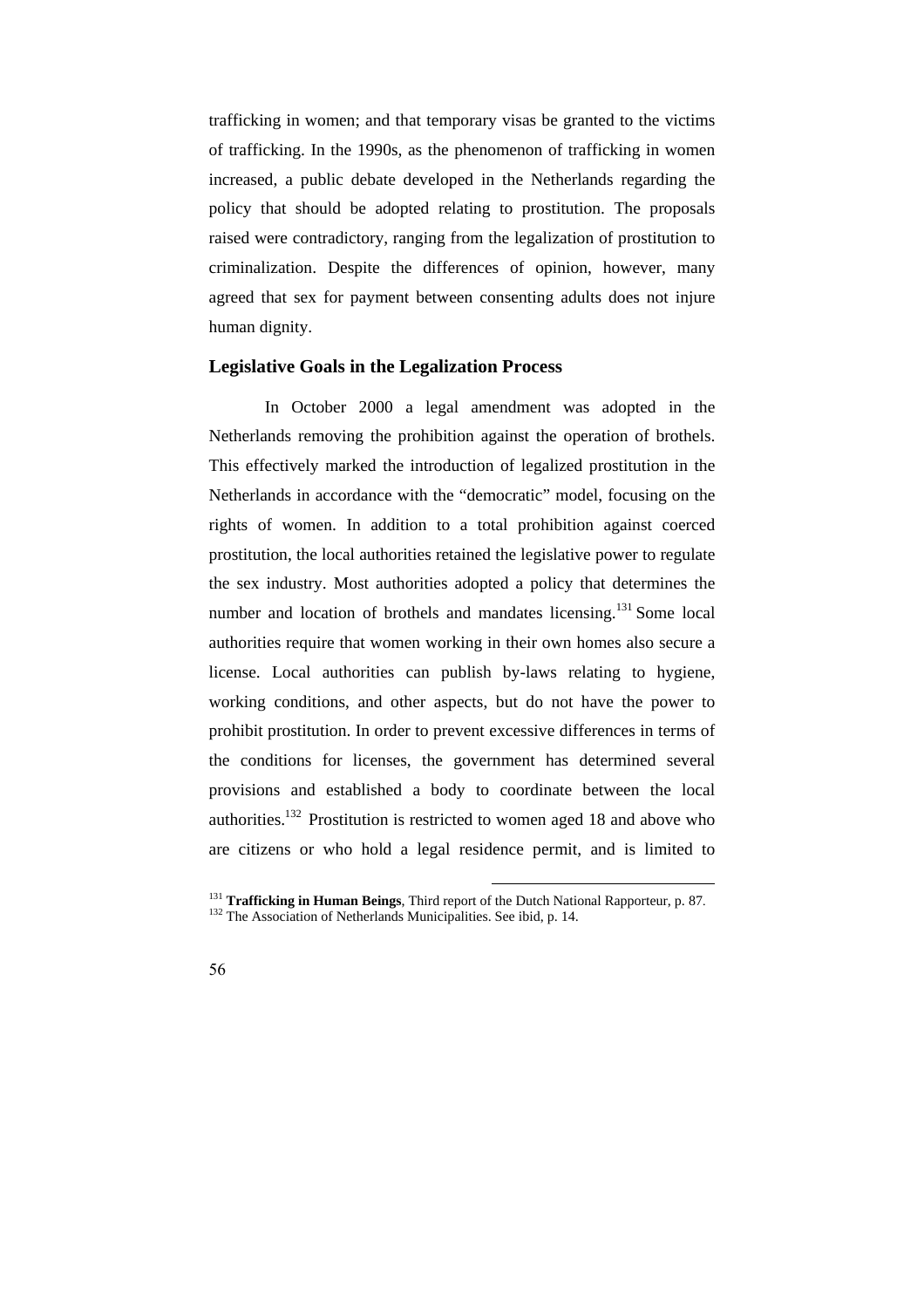brothels, certain clubs, and "windows." Prostitution on the street or in residential apartments has only been permitted in a small number of areas. Prostitution has been distanced from schools and churches, and is sometimes restricted to specific hours. The local authorities are not permitted to grant a license for the management of a brothel to people who have a criminal record, and must revoke the license of a brothel where illegal aliens or minors are found to be working. Women employed in prostitution must carry an identifying document and present it to official representatives; refusal to do so may be taken as implying that they do not have official status.

Legalization included the application of labor law to women working in prostitution. Women may choose whether to be self-employed or to receive a salary. A woman who wishes to work in prostitution must contact the local employment bureau; present a contract with a brothel owner; declare her expected income and expenses; and present a document confirming her status as a citizen or a legal alien.<sup>133</sup> If the woman chooses to work in prostitution on a self-employed basis, she must register with the tax authorities. If she is a salaried employee, she need only register with the national insurance; her employer will be responsible for contacts with the other authorities. Salaried employees are entitled to unemployment benefit, pension, national insurance, and health insurance. If their rights are violated they can file suit against their employers. However, prostitution was recognized not as an ordinary form of work, but as one that requires special skills, including emotional skills. The significance of this is that a person cannot be obliged to work in prostitution or be denied unemployment benefit. Employment bureaus do

 $\overline{a}$ 

<sup>133</sup> TAMPEP 2004, p. 139.

#### 57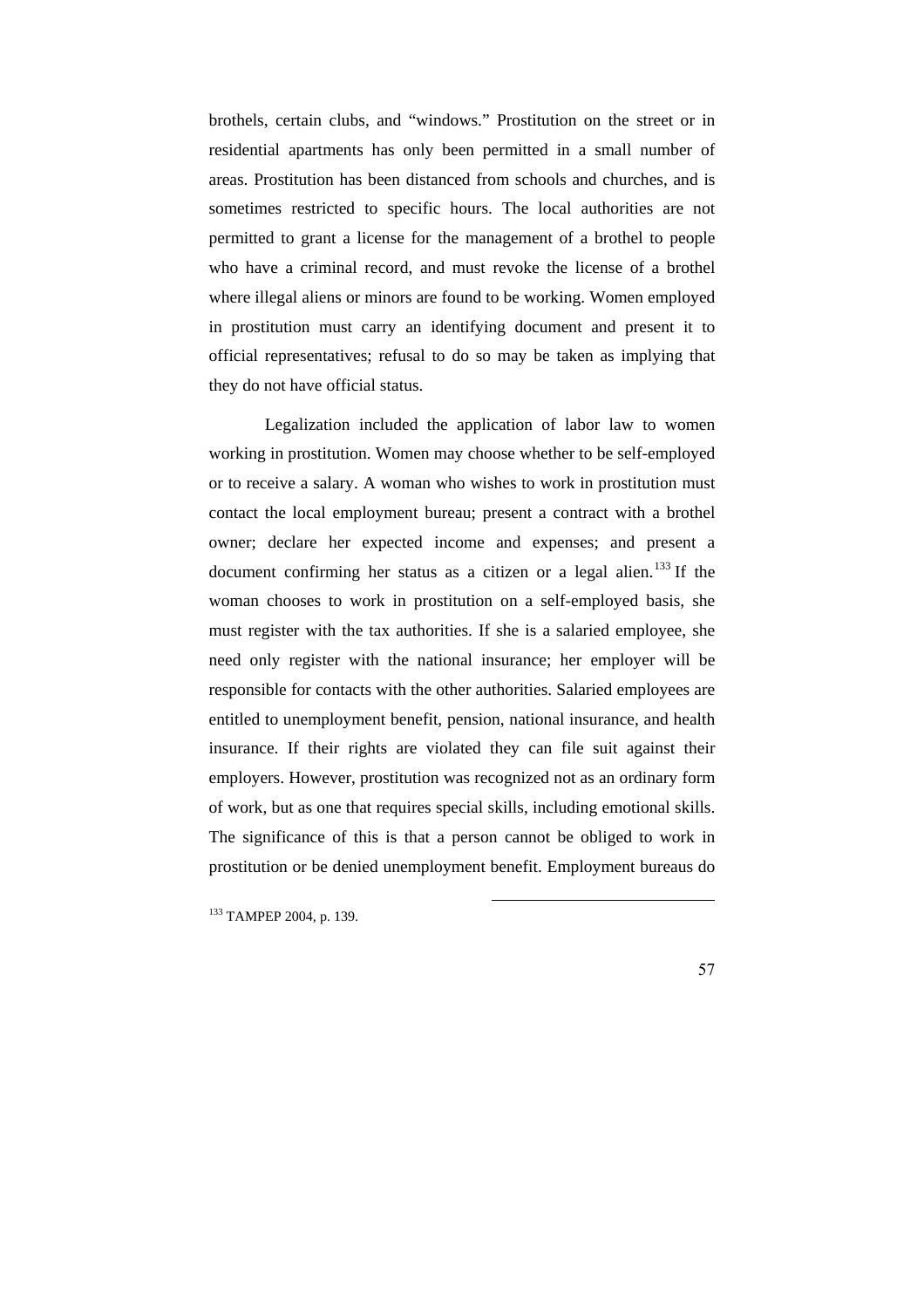not offer jobs in prostitution; <sup>134</sup> indeed, government bodies offer programs to help women who wish to leave prostitution.<sup>135</sup> After a special debate, the Dutch government decided not to permit women migrants interested in working in prostitution to enter the Netherlands. Women who are present in the country legally can work in prostitution, but they will not receive a visa for this purpose.<sup>136</sup> This decision was criticized on the grounds that it would make women wishing to migrate in order to work in prostitution more vulnerable to trafficking.<sup>137</sup>

The legalization of prostitution was by no means a revolution in terms of the attitude to prostitution in the Netherlands; at most, it narrowed the previously significant gap between the legal provisions and the de facto situation. Legalization reflected social tolerance and political pragmatism. <sup>138</sup> Prostitution has existed openly in the Netherlands for centuries, and tolerance reflected official and declared policy rather than merely the turning of a blind eye to the phenomenon.<sup>139</sup> It is estimated that in the 1990s approximately 25,000 women in the Netherlands were engaged in prostitution, at least half of whom were foreigners.<sup>140</sup> The objective of legalization was to address the reality of prostitution as a widespread phenomenon while protecting the rights of the women

<sup>&</sup>lt;sup>140</sup> The organization Scarlet Cord stated in an email dated December 18, 2007 that in just one week during 2006 its representatives met 230 women in brothels, only 38 of whom were Dutch citizens.



<sup>134</sup> Outshoorn, p. 198.

<sup>&</sup>lt;sup>135</sup>General Assembly WOM/1601/Rev.1 Committee on Elimination of Discrimination against Women Chamber B,  $767<sup>th</sup>$  &  $768<sup>th</sup>$  meeting Women's Anti Discrimination Committee Examines Netherlands' **Policies on Prostitution, Domestic Violence, Human Trafficking,** 24 January 2007.

<sup>136</sup> TAMPEP 2004, p. 137; Outshoorn, p. 198.

<sup>&</sup>lt;sup>137</sup> J. Bindman and J. Doezema, Redefining Prostitution as Sex Work on the

**International Agenda** http://www.walnet.org/csis/papers/redefining.html#3d, 1997 <sup>138</sup> Van Doorninck, p. 193.

<sup>139</sup> J. Kilvington et al. "Prostitution Policy in Europe: a Time of Change," **Feminist Rev***.* 67 (2001), p. 81.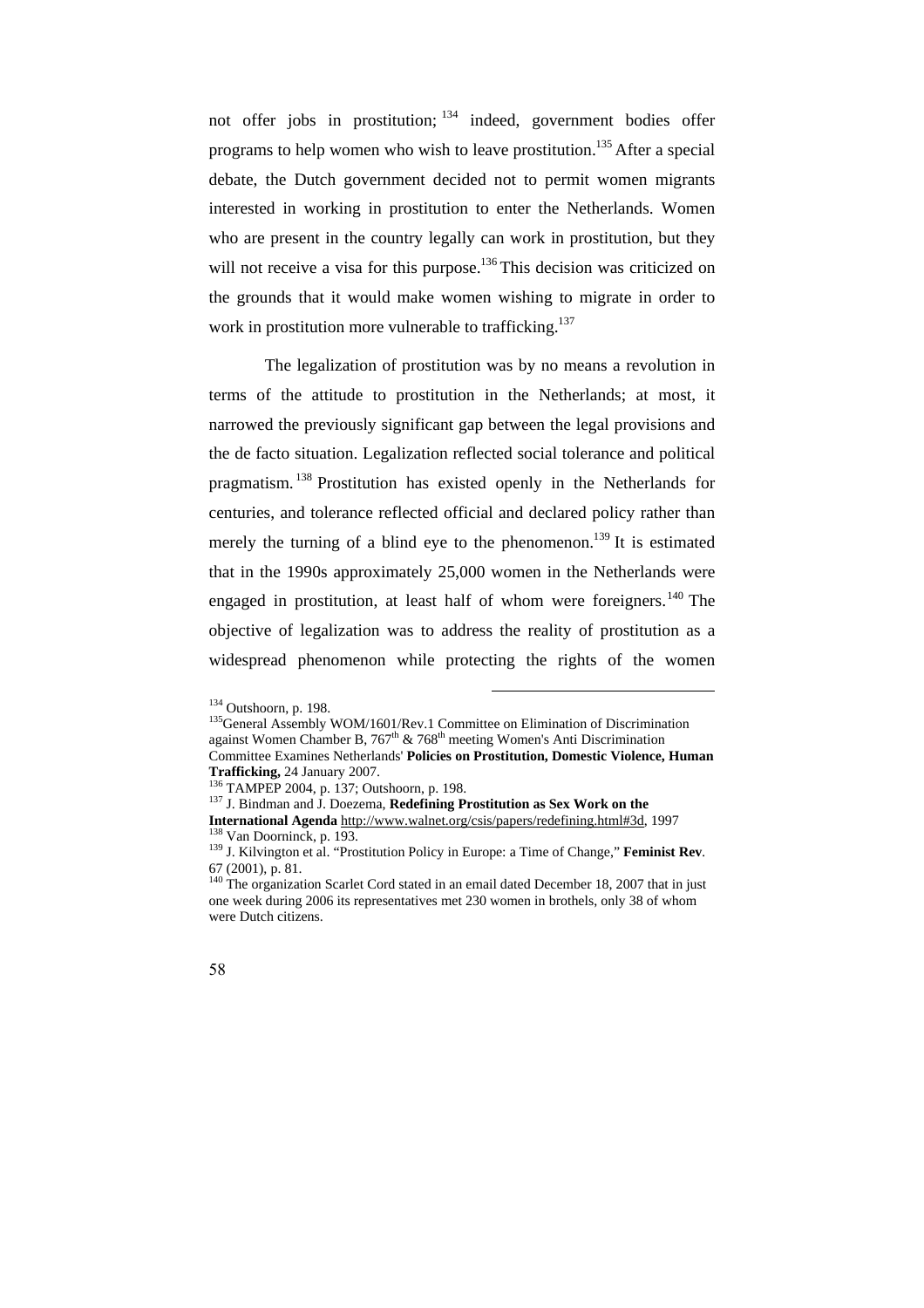involved, and to combat negative aspects such as coercion, prostitution by minors, and trafficking in women.<sup>141</sup> The government believed that a system of municipal licensing would regulate the sex industry; protect women working in prostitution; guard women and minors against coerced prostitution and sexual exploitation; reduce the number of foreign women engaged in prostitution unlawfully in the Netherlands; enable enhanced supervision of the sex industry in order to prevent the spread of crime; protect public health; and prevent nuisances to the public.<sup>142</sup> With these goals in mind, the Dutch legislature began to pass laws distinguishing between coerced prostitution and trafficking and women, which were to be combated fiercely, and prostitution by choice, which was recognized as a form of work entitling those who work in it to full and equal status and rights. Legalization in the Netherlands is a classic example of the "democratic" model, and it is therefore reasonable to ask why so few women working in prostitution bother to realize their rights.

# **The Impact of Legalization on the Rights of Women Working in Prostitution**

As in Germany, the impact of the legalization of prostitution on women who are citizens of Netherlands and the European Union has been very different from the impact on foreign women. In general, legalization has improved the situation of the former group but led to a further deterioration in the situation of foreign women. Citizens of the European Union are entitled to work in any form of employment in the Netherlands, including prostitution, without any special permit. In most cases, the law has granted the same rights to women from the new EU member states,

 $\overline{a}$ <sup>141</sup> Netherlands Office of Foreign Affairs, **Dutch Policy on Prostitution***,* 2005. <sup>142</sup> Van Doorninck, p. 196.

<sup>59</sup>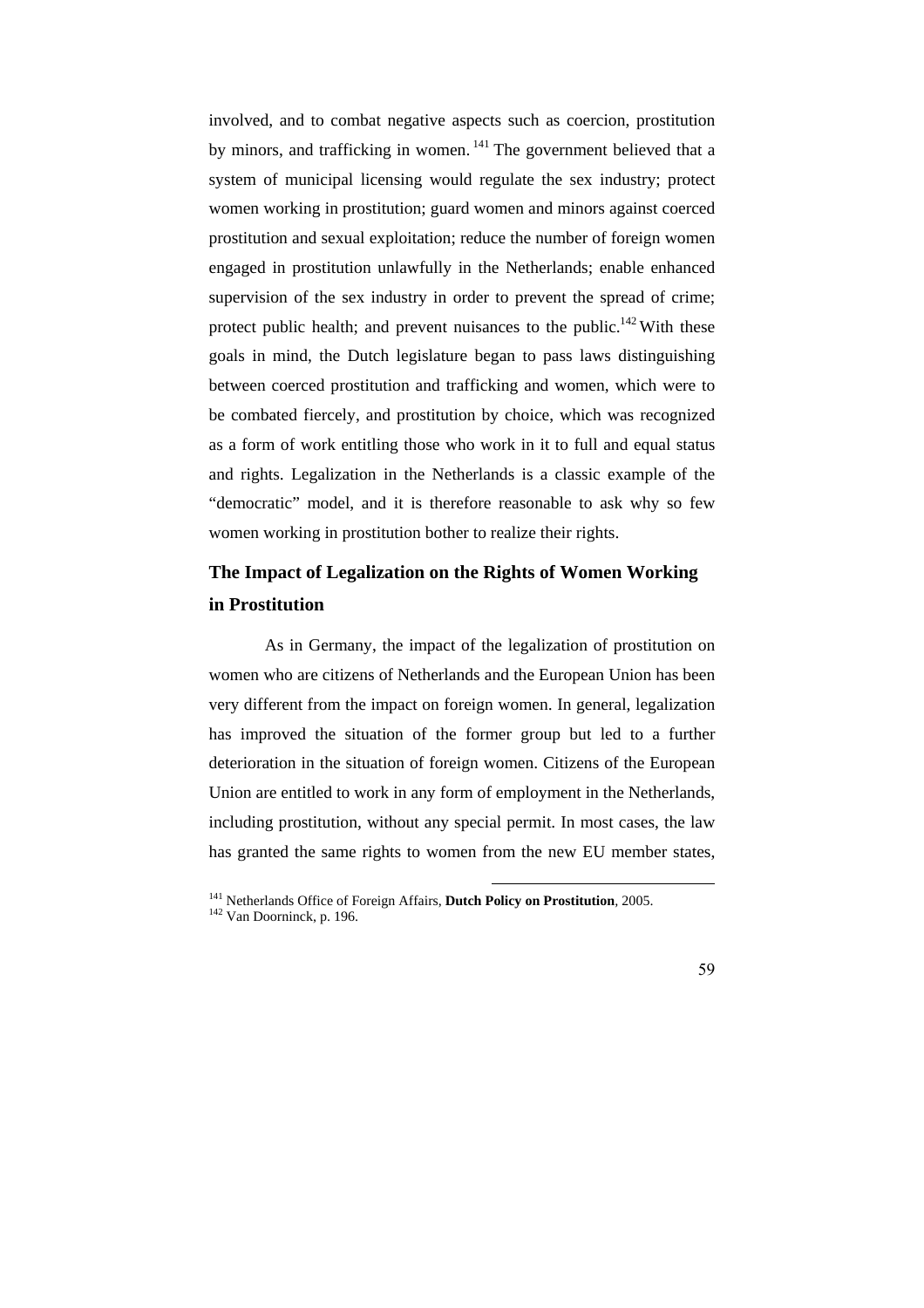although this has sometimes been introduced on a gradual basis.<sup>143</sup> The enactment of the new law in 2000 changed the status quo and significantly changed the map of prostitution in the Netherlands. Due to policy differences between the various local authorities, some of which adopted more lenient policies than others, many women were forced to leave the areas in which they had been working and to change the arrangements that had hitherto applied to their work. For example, some authorities required the women to work under the auspices of a body organizing their involvement in prostitution.<sup>144</sup> As mentioned above, most of the women working in prostitution at the time the law came into effect were foreigners present in the Netherlands unlawfully. These women were forced to leave the brothels since one of the conditions for obtaining a permit was to refrain from employing illegal aliens. The police also began to take action against people who rented rooms to illegal aliens working in prostitution. The conditions faced by these women deteriorated – not only were they classed as illegal aliens, but their work in prostitution was also unlawful. As a result, many of them were forced to go underground, losing their independence. In some areas these women began to work in prostitution on the street in tolerance zones originally created for drug addicts. Even here, though, they were often apprehended by the police and deported.

Legalization improved the level of supervision of the legal sex industry, but this industry shrank in size and new problems emerged. It is estimated that the number of women working in brothels and in

<sup>143</sup> TAMPEP 2004, p. 138. <sup>144</sup> Ibid., 2004, p. 134.

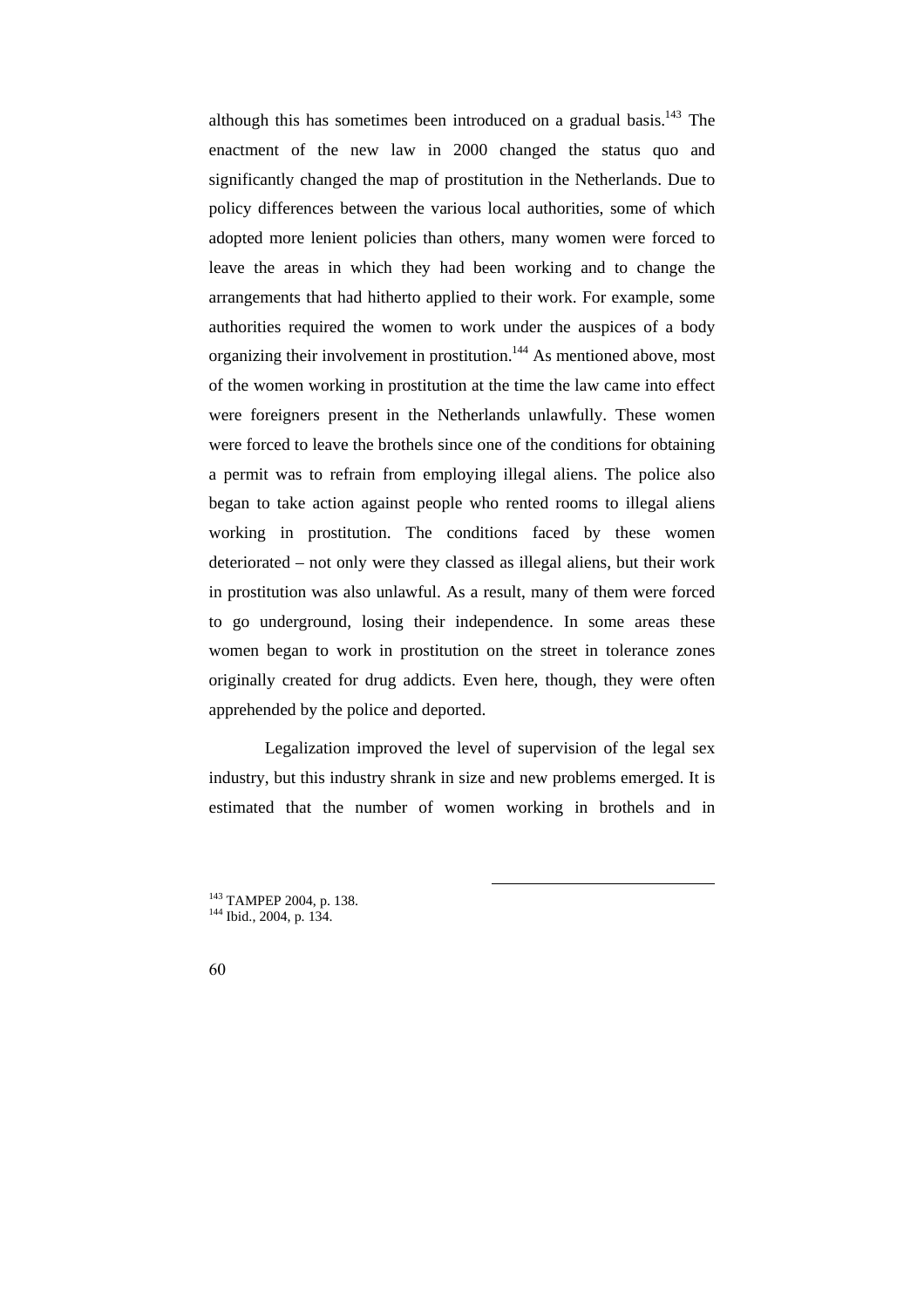authorized "windows" fell by about half following institutionalization.<sup>145</sup> There is no evidence to suggest that the sex industry as a whole shrank in size, and accordingly it can reasonably be assumed that illegal prostitution increased significantly. Since legalization there has been a sharp fall in the number of brothels, mirrored by a rise in the number of saunas and massage parlors; this may suggest the growth of the illegal sector.<sup>146</sup> On the one hand, this situation encourages conditions that generally lead to an increase in severe exploitation; on the other, it hampers police operations. For example, it has been claimed that the level of demand for harmful sex has increased. Although women employed legally in prostitution are better able to refuse clients and to protect themselves, some of them have signed worrying agreements requiring them to work a sixteen-hour day and denying them the right to refuse a client. Moreover, allegations are still heard of a disrespectful attitude by the police toward complaints made by women working legally in prostitution. <sup>147</sup> If these women face such problems, it is hardly unreasonable to assume that the situation of women in the illegal sector is even worse. Neither did legalization address the constant danger that women will be drawn into the illegal sector; no channels of supervision were created for this sector. As a result, some social workers claim that there has been an increase in the number of minors working in illegal prostitution, and that is now harder to locate them. Others, however, argue that it was just as difficult to locate minors working in prostitution before legalization and nothing has changed in this respect.<sup>148</sup>

<sup>&</sup>lt;sup>145</sup> Email from the Consulate of the Netherlands, October 2, 2005.

<sup>&</sup>lt;sup>146</sup> M. Stribosch, Radio Netherlands, October 31, 2006.

 $147$  STV (Foundation against Women Trafficking), email dated November 2, 2005.

<sup>148</sup> **Trafficking in Human beings**, Fourth report of the Dutch National Rapporteur, p. 49.

<sup>61</sup>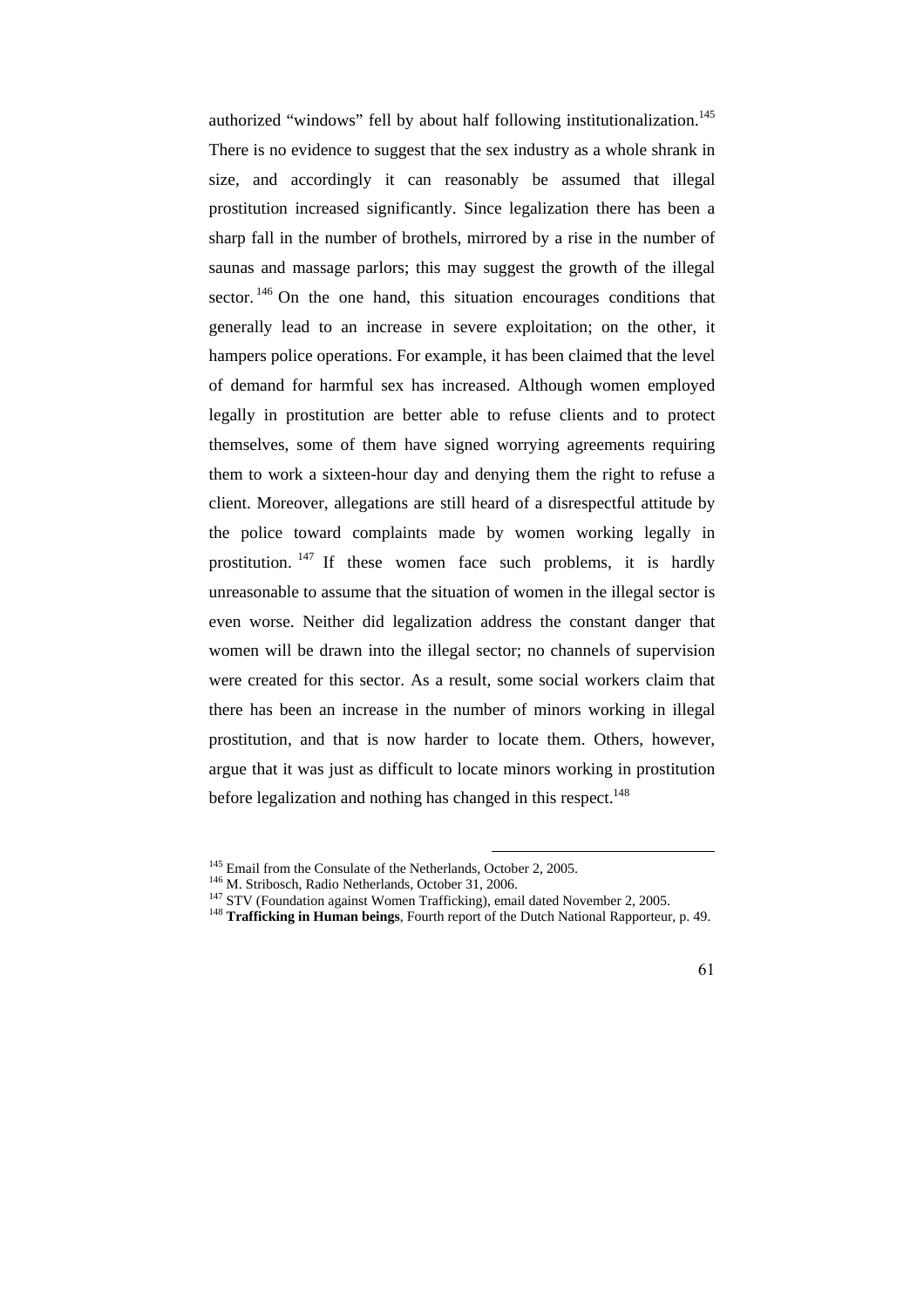After legalization organizations were established to represent women working in prostitution. In 2002, the Dutch Union of Sex Workers was established, securing the support of the largest labor federation in the Netherlands as well as a government grant. On the whole, however, the union has had limited success. Employers have refused to negotiate with the women, and the union has only one hundred paying members, and represents only registered (i.e. legal) sex workers, who account for just ten percent of the total number of women in the industry.<sup>149</sup> This fact reflects the failure to overcome the desire of women to maintain their anonymity. One of the reasons for this is that if the women report their occupation, insurance companies will define them as "high risk" and they will be required to pay a higher premium for health insurance.<sup>150</sup> Women from diverse backgrounds are currently employed in the Dutch sex industry: Self-employed Dutch women; Dutch women recruited by "boyfriends" who won their trust and then pimped and trafficked in them; <sup>151</sup> victims of trafficking from Africa, Asia, and Europe; and women migrants who came to the Netherlands for the purpose of working in prostitution after their home countries joined the European Union. Some women are present in the Netherlands but are illegally employed in prostitution; some women in the industry are asylum seekers whose applications have been rejected.<sup>152</sup> The women are employed in legal and illegal brothels; in "escort" services, most of which operate underground; and on the streets.

<sup>151</sup> **Trafficking in Human beings**, Fourth report of the Dutch National Rapporteur, p. 50. <sup>152</sup> Ibid, p 55; "Human Trafficking in Holland," **The Amsterdam Times**, December 1, 2006 p. 7.



<sup>149</sup> G. Gregor, **Sex Worker Union Organizing: an International Study***,* 2006, pp. 132- 140.

<sup>&</sup>lt;sup>150</sup> Telephone conversation with the organization BLIN, May 30, 2007.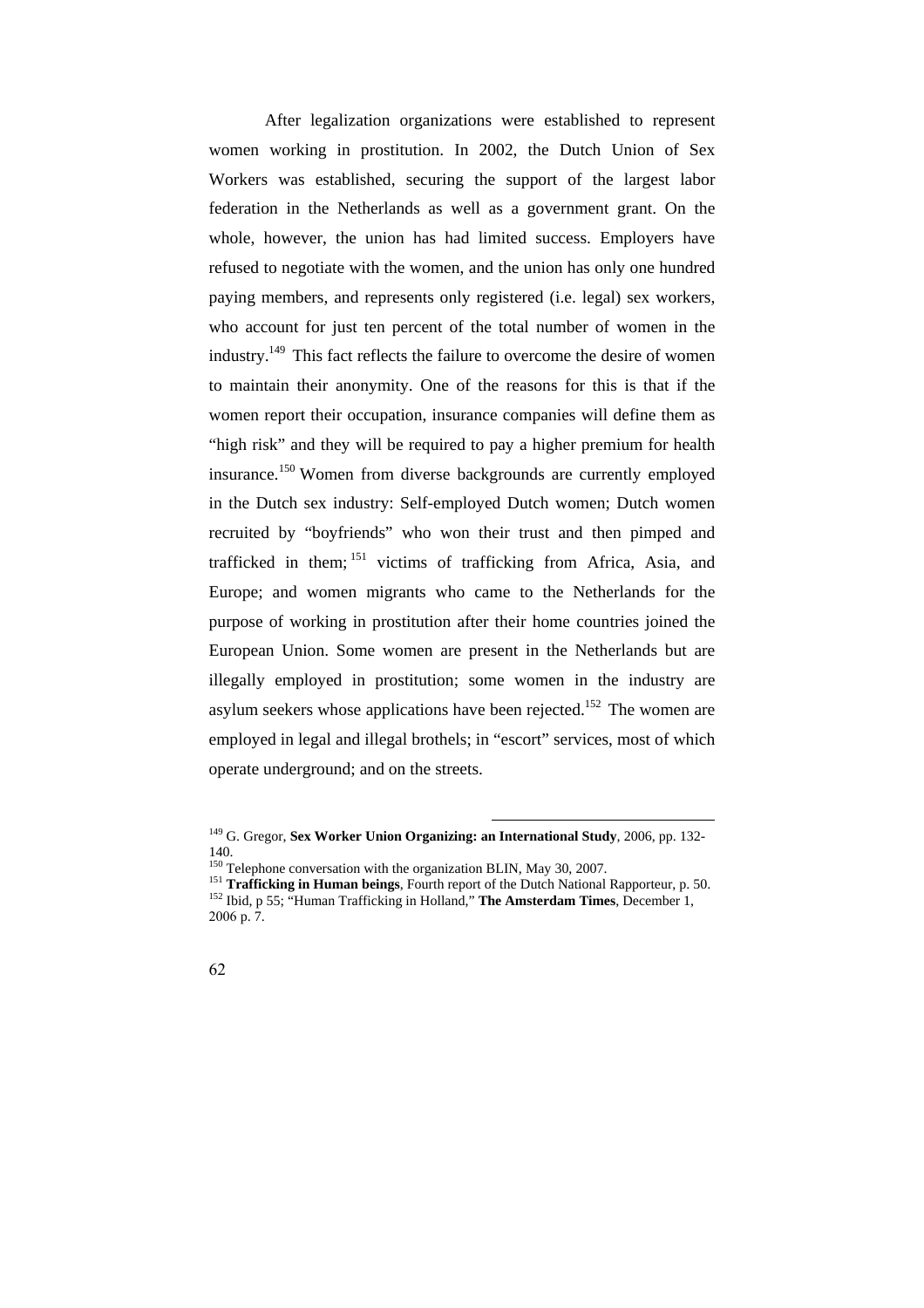The complex situation in the Netherlands illustrates the enormous difficulty in defining the contours of the offense of human trafficking and in distinguishing the blurred and shifting boundaries between migration, prostitution, and trafficking. As noted, legalization in the Netherlands led to the growth of illegal prostitution and created conditions in which human trafficking flourished – mainly, though not only, in foreign women. An increase has been seen in the number of victims of trafficking located, from 257 in 2003 to 405 in 2004 and 424 in 2005. Although the Dutch police stated to the US TIP Report in 2005 that there had been a fall in the total scope of trafficking in women, 17.5 percent of the victims of trafficking located in that year were from the legal prostitution sector, including Dutch women and girls.<sup>153</sup> Trafficking in women is not a new phenomenon in the Netherlands. In the 1970s women from Thailand and the Philippines came to work in the Dutch sex industry; they were followed by women from Latin America and the Caribbean in the 1980s, and women from Africa and Central and Eastern Europe in the 1990s. Many of these women were the victims of trafficking. The Netherlands has been a destination for trafficking in women for prostitution and for other purposes, and has also served as a transit station for women heading elsewhere. Opinions are divided on this matter, however. The US TIP Report believes that many of the 25,000 women currently employed in prostitution in the Netherlands are the victims of trafficking.<sup>154</sup> The Dutch government has appointed a Special Rapporteur on human trafficking;

<sup>&</sup>lt;sup>153</sup>M. Hageman, Office of the Public Prosecutor; telephone interview, November 12, 2006.

<sup>&</sup>lt;sup>154</sup>See the US Trade Report on the Netherlands:

http://www.state.gov/g/tip/rls/tiprpt/2006/65989.htm

<sup>63</sup>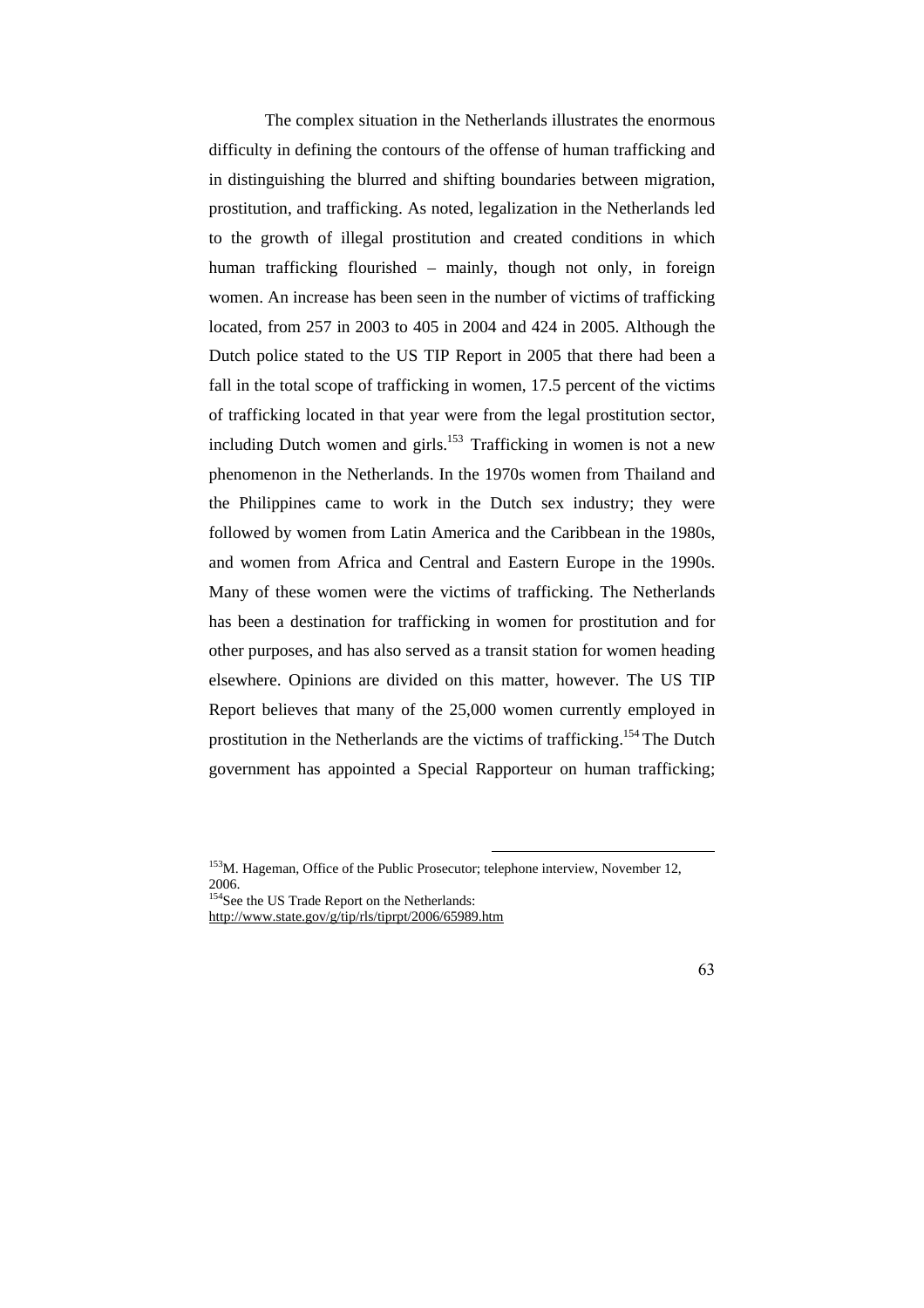she claims that many cases involve migration for the purpose of work in the sex industry rather than trafficking.<sup>155</sup>

Dutch law prohibits trafficking in humans for the purposes of prostitution, trade in organs, and work. Those violating the law are liable to up to six years' imprisonment, and more in exacerbating circumstances. According to the Human Trafficking Report issued by the US State Department, 220 suspects were interrogated in the Netherlands in 2006; 253 were prosecuted and 136 were convicted. Prison sentences imposed ranged from three months to four years. <sup>156</sup> These lenient sentences create an atmosphere that encourages the activities of traffickers in women. Accordingly, even if an increase had been seen in the number of victims of trafficking (as noted, the police claim that the trend is in the opposite direction), this might be attributed to the light penalties rather than to the legalization of prostitution. The government reported that it has intensified efforts to locate trafficking victims in the field of legalized prostitution and undertakes careful checks relating to applicants for licenses to work in the field, in part in order to combat trafficking. However, reports suggest that victims of trafficking can be found working in the red light district in Amsterdam, and the police admit that it is difficult to supervise non-legalized prostitution. In September 2005, the Dutch Ministry of Justice signed an agreement with the country's union of journalists to prevent advertisements for unauthorized brothels. Traffickers are increasingly using advertisements for their purposes; prohibiting such publicity is perceived as a preventative measure. A public information campaign was also launched in 2006 to



<sup>155</sup> **Trafficking in Human Beings**, Fourth report of the Dutch National Rapporteur, p. 140. <sup>156</sup> http://www.state.gov/g/tip/rls/tiprpt/2006/65989.htm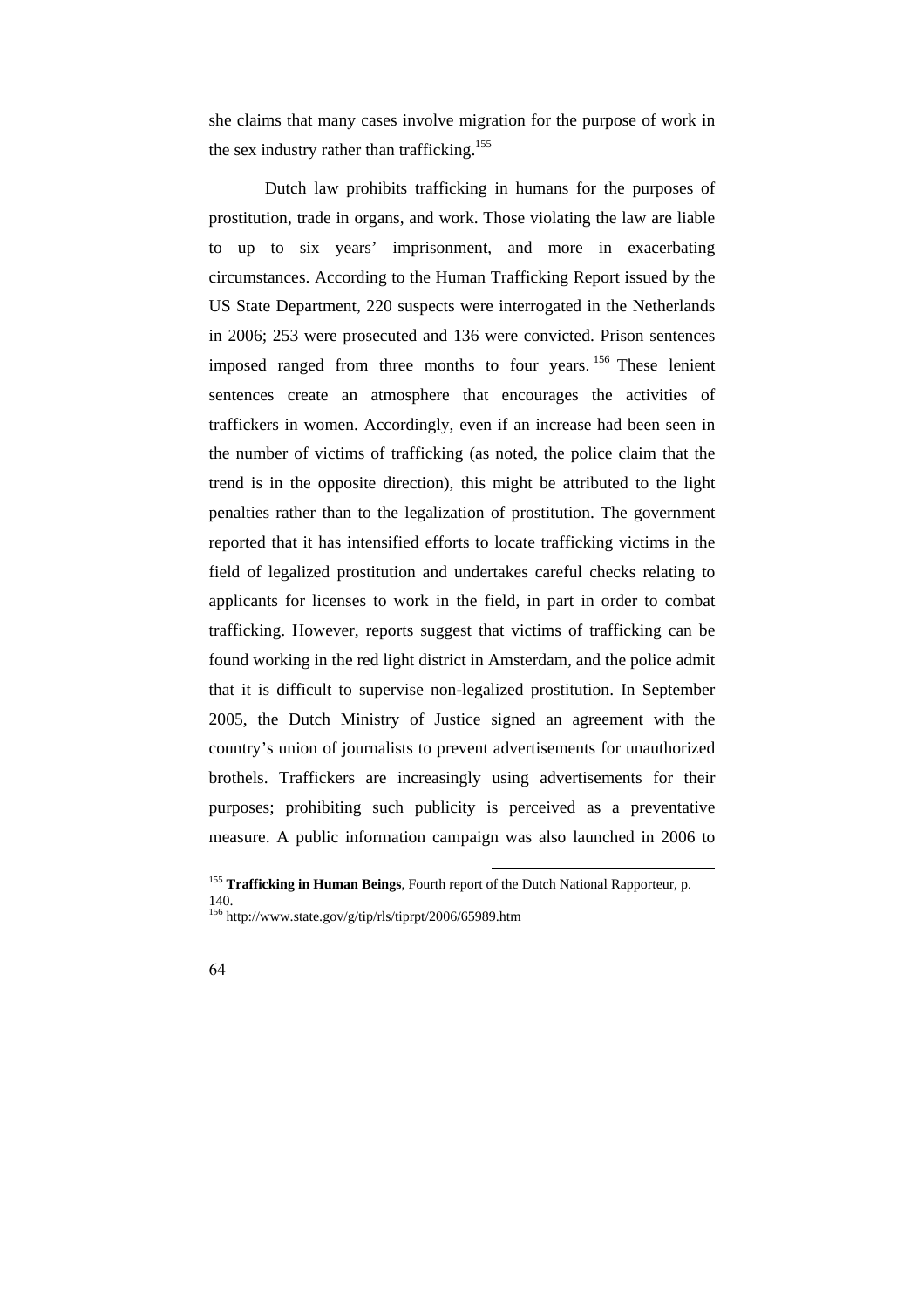combat trafficking in women for the purpose of employment in prostitution; the campaign was directed both at clients and at the general public.

### **The Impact of Legalization on Pimps and Traffickers**

As already mentioned, the new law allowed local authorities to develop their own policy regarding prostitution. Approximately twelve percent of the local authorities in the Netherlands initially decided not to permit brothels in their area. However, the Dutch minister of justice ruled that a total prohibition on brothels violated freedom of vocation; accordingly, local authorities were not permitted to apply a sweeping ban.<sup>157</sup> On the other hand, the government imposed strict requirements on applicants for a license to run a brothel; the owners are effectively responsible for everything that happens in the institution. Inspection is undertaken by a variety of public bodies, including the fire department, inspection and building units, hygiene, income tax and, of course, the police. The police undertake surprise inspections as well as scheduled visits. A range of sanctions is available to the authorities when the rules are broken: warnings; restrictions on the opening hours of the brothel; temporary or permanent closure; prosecution; and revocation of the license.<sup>158</sup> The police claim that it is easier to close a brothel than to prosecute its manager.<sup>159</sup> The level of enforcement also varies from one local authority to another. In The Hague, five applications were rejected and two licenses were revoked due to substantive concern regarding

<sup>158</sup> **Trafficking in Human beings***,* Third report of the Dutch National Rapporteur,, p. 15.  $159$  Van Doorninck, p. 196.



<sup>157</sup> Coalition Against Trafficking in Women, **NGO Shadow Report on the Netherlands**, Convention on the Elimination of All Forms of Discrimination Against Women, s7th CEDAW Session, 2007, p. 5.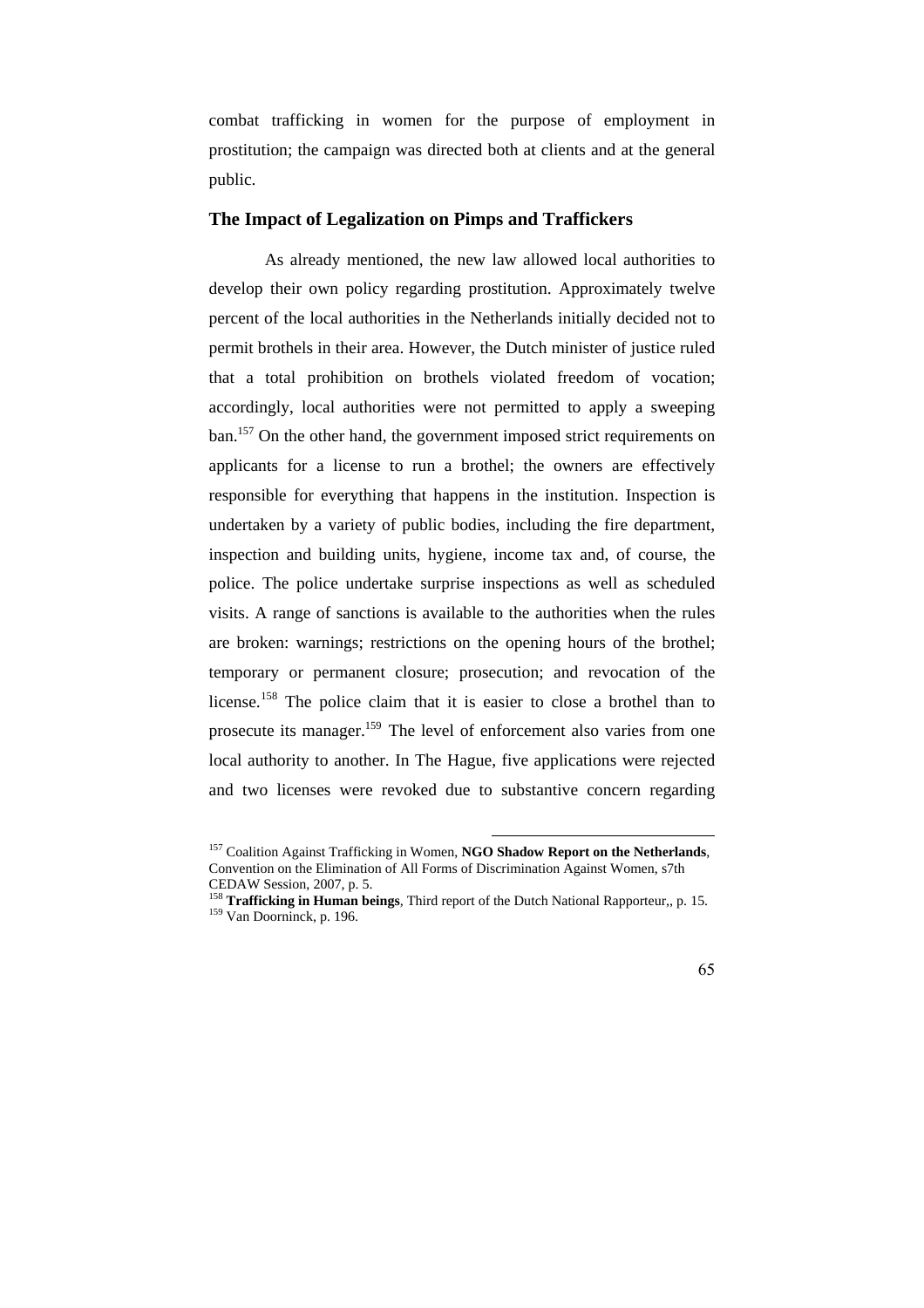involvement in illegal activities, including trafficking.<sup>160</sup> The police have recently instituted monthly checks on brothels in Amsterdam; these revealed that 37 brothels were violating the law, and the local authorities have begun proceedings to revoke their licenses.

In contrast to the tightening of supervision in the legal sector, illegal prostitution operates without any monitoring or supervision. This situation clearly encourages illegal activities and removes any incentive for pimps to move over to the legal sector. In practice, the attraction is in the opposite direction, encouraging those in the legal sector to engage in illegal operations in order to secure an advantage given the constant competition between the two sectors.<sup>161</sup> Those involved in the business combine operations in both sectors in order to legitimize unlawful activities, relying on forged documents and fictitious marriages. Brothels have tended to migrate to areas where supervision is lax in order to avoid police inspections. <sup>162</sup> Moreover, there has been an increase in recent years in the number of "escort services" that send women to private homes or hotels on demand. The main advantage of this arrangement for those who trade in the women is that they do not always require a license; it is also harder to inspect such operations.<sup>163</sup> In an effort to ascertain whether the women involved are migrants or minors, police officers pretend to be clients and book women through the telephone numbers that appear in newspaper advertisements. The police also attempt to uncover illegal brothels functioning in the guise of cafes or hairdressing saloons.

<sup>&</sup>lt;sup>160</sup>Report of the US State Department, The Netherlands, 2005.

<sup>161</sup> **Trafficking in Human Beings**, Third report, 2004 p. 94.

<sup>162</sup> Ibid, p. 90.

<sup>163</sup> "Human Trafficking in Holland," **The Amsterdam Times** , p. 7.

<sup>66</sup>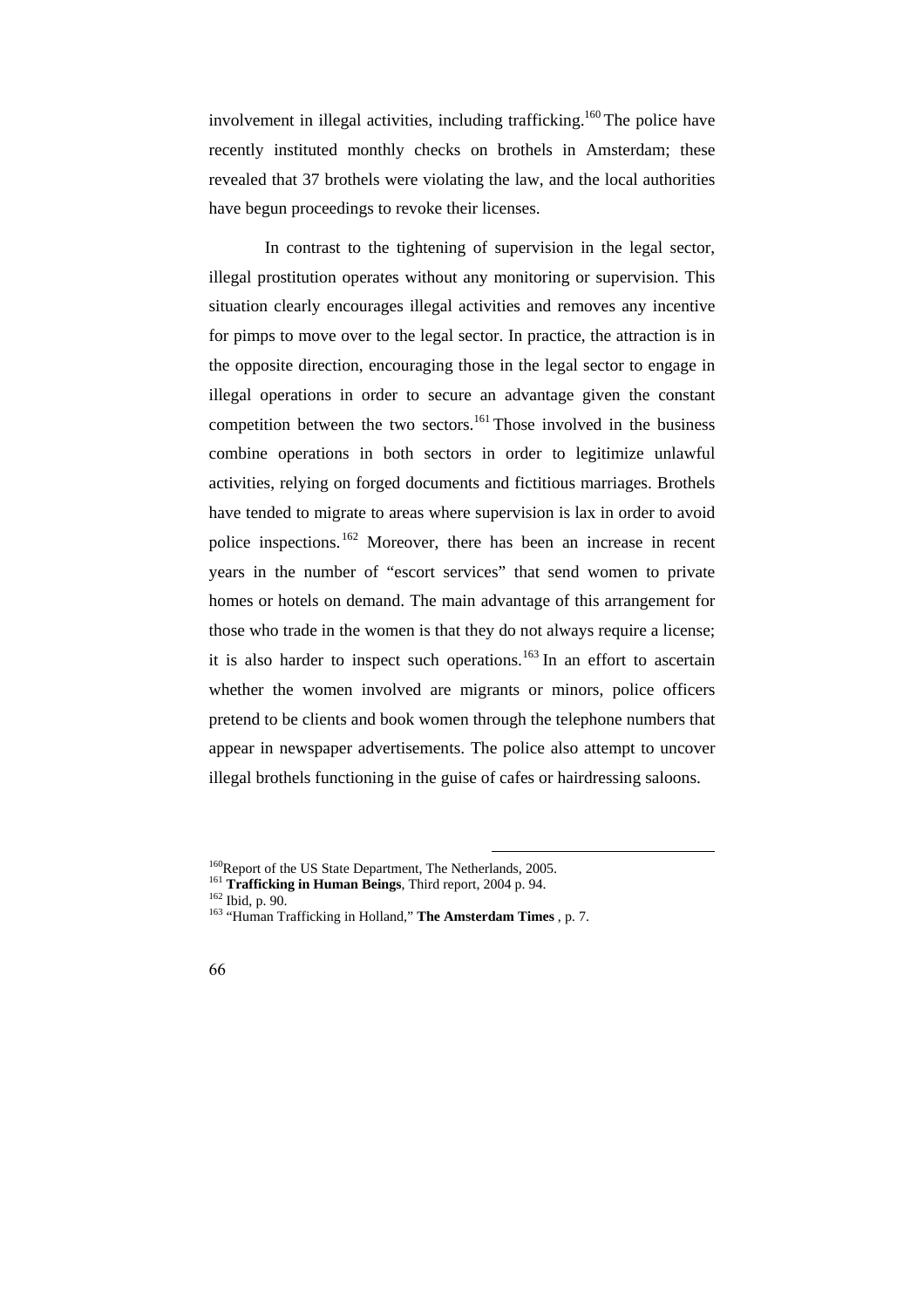As noted above, trafficking for prostitution was a problem in the Netherlands long before it was legalized, and it has continued to be a problem following institutionalization. Of 666 people detained during the period 1998-2002 on suspicion of involvement in human trafficking, 64 were owners of brothels in the legal sector.<sup>164</sup> Within the group of brothel owners detained on suspicion of trafficking in women, three sub-groups may be observed: Owners who were unaware that they were employing the victims of trafficking (39 percent); owners who were aware of this, but were not themselves involved in trafficking (59 percent); and owners who played an active role in trafficking (2 percent). The latter group generally secured the highest level of profit from the women.<sup>165</sup> The managers of legal brothels report that traffickers continue to offer them victims for sale.<sup>166</sup> There is a flourishing industry in forgeries that enable trafficking victims and migrants to work in the legal sector; in response, the police have been forced to gain expertise and work creatively in order to identify skilful forgeries.<sup>167</sup> Traffickers sometimes send women to legal brothels, warning them not to tell their clients or the brothel managers about their true status. One of the main problems relating to traffickers and brothel owners is that the authorities have not developed a general data base of brothel owners; someone who is convicted in one district can move elsewhere and receive a license.

 $\overline{a}$ 

Trafficking in Human Beings, Third report, 2004, p. 90.

<sup>164</sup> Ibid, p. 107.

<sup>&</sup>lt;sup>165</sup> Ibid, p. 108. In Israeli law, the employment of a victim of trafficking is in itself defined as part of the chain of trafficking – CAC (TA) 1064/02, **State of Israel v Badian et al.** (supplementary verdict regarding Defendant 3), *Tak-Meh* 2002 (3) 4839; CA 1609/03, **Borrisov et al. v State of Israel,** Tak-El 2003(2), 1919.

<sup>&</sup>lt;sup>167</sup> Ibid., pp. 91, 94. The police also use the services of interpreters to ascertain whether the woman understands the language of the country appearing in her documents.

<sup>67</sup>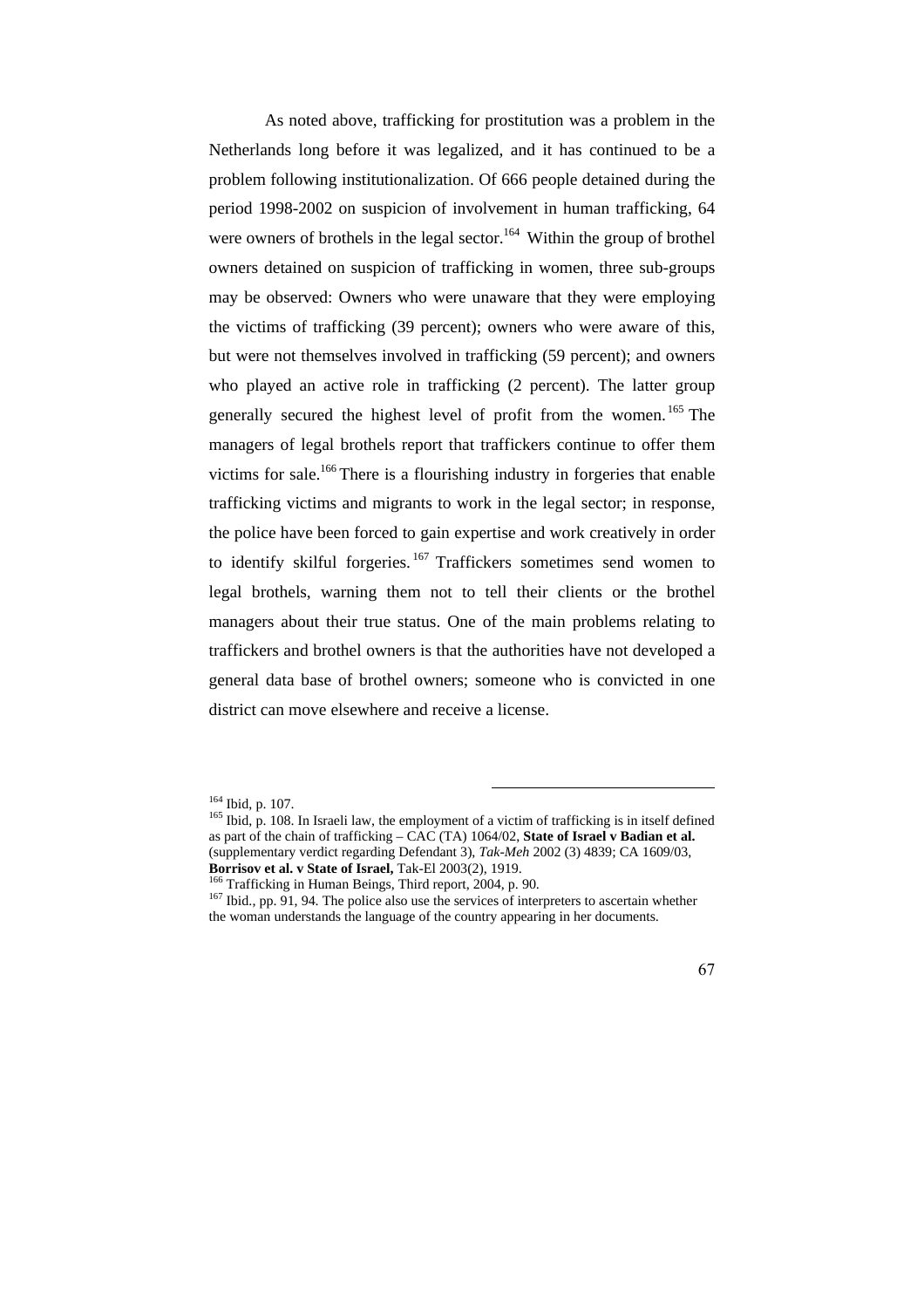Regarding the **economic dimension of institutionalization**, it is doubtful whether the legalization of prostitution has dramatically changed the state's income. The existence of the red light district in Amsterdam as a tourist attraction has constituted a major source of income for the Netherlands for many years. This income has now been supplemented by license fees and taxes on brothels, in addition to the taxes imposed on self-employed women working in prostitution.

# **The Legalization of Prostitution in the Netherlands – Interim Conclusions**

The legalization of prostitution in the Netherlands is too recent to permit a full evaluation of its ramifications. Nevertheless, it is already apparent that it has by no means secured the desired outcomes. There has been an improvement in the conditions of employment of women working legally in prostitution; if they work as salaried employees, they receive health insurance, unemployment payments, and other benefits. However, it is estimated that only some ten percent of all women working in the sex industry are employed on a legal basis.<sup>168</sup> Most of the women in the industry are illegal aliens who do not enjoy the benefits of institutionalization; some are victims of trafficking. Trafficking in women continues even in the legal sector, and doubt has been expressed in the Netherlands as to whether the legalization of prostitution has contributed to the campaign against trafficking.<sup>169</sup> The vast majority of illegal aliens working in prostitution in the Netherlands have been forced to go underground, where organized crime has a stronger influence.



<sup>&</sup>lt;sup>168</sup> Email from the Consulate of the Netherlands in Israel, October 2, 2005. <sup>169</sup> Marleen Hageman from the public prosecution service emphasized that this is her personal position, and does not necessarily reflect the position of the service.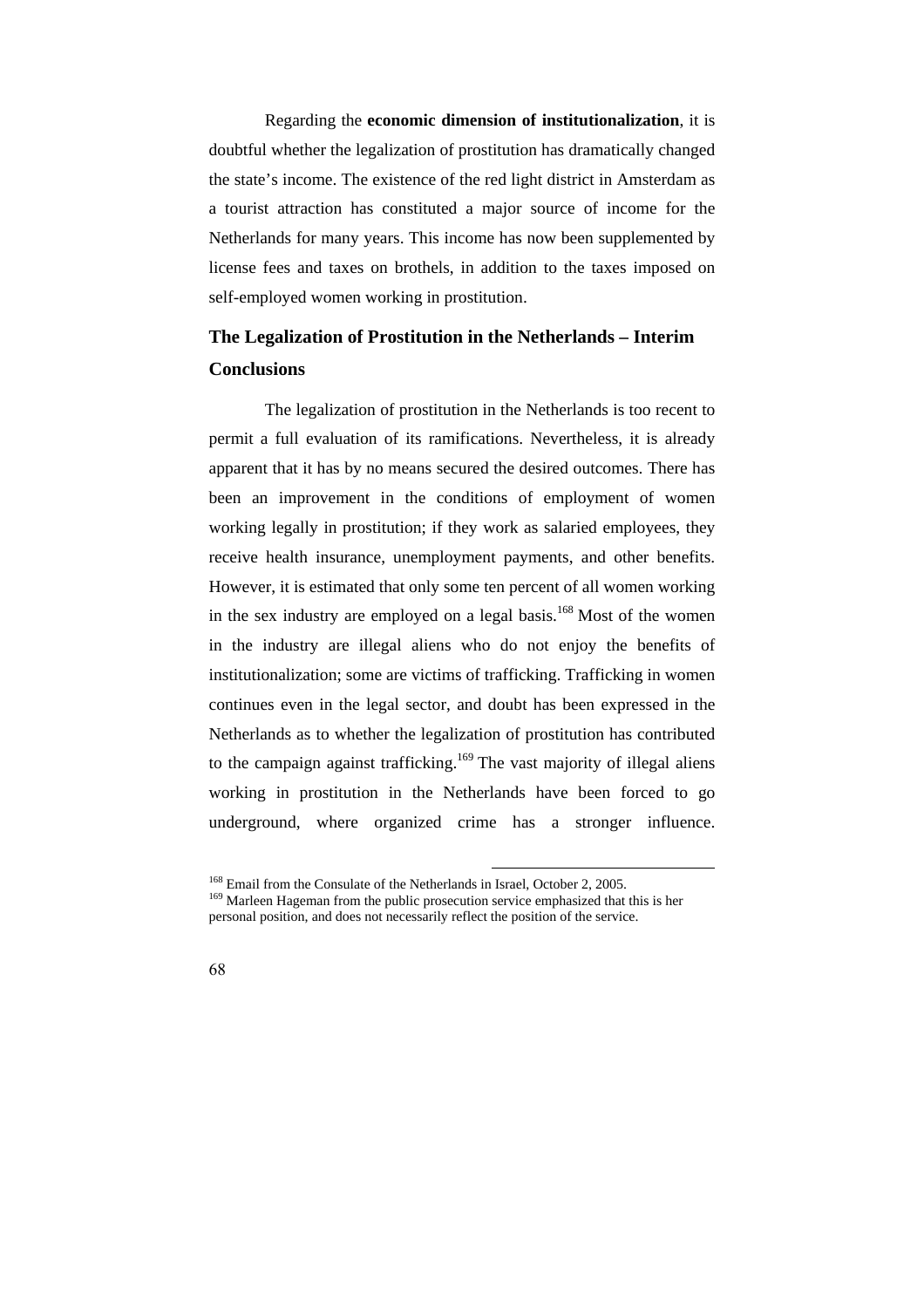Legalization has not ended the stigmatization of prostitution, and may even have perpetuated existing prejudices by confining prostitution to specific areas and defining minimum distances between prostitution and "respectable" institutions such as schools and churches.<sup>170</sup> From another angle, the fact that at least half of the payments received by women are collected by the brothel owners suggests that their status continues to be weak relative to that of their employers. Various proposals have been raised in order to rectify the situation. Organizations promoting the perception of prostitution as a regular form of work argue that granting visas to migrant women to work in prostitution will prevent trafficking. These organizations also support the imposition of liability on clients who collaborate with those who exploit women, including fines for clients who fail to report women who are being held against their will or in other unacceptable conditions. As elsewhere, legalization in the Netherlands has again proved the need for appropriate enforcement in order to confirm the absence of coercive prostitution and trafficking in the legal brothels. The level of enforcement in the Netherlands is good, but it seems that this is still inadequate.

## **THE LEGALIZATION OF PROSTITUTION IN AUSTRALIA**

Over the past 25 years a process of legalization of prostitution has been seen in some of the states and territories that comprise the Commonwealth of Australia: Victoria in 1984; Queensland in 1990; the Australian Capital Territory in 1992; and New South Wales in 1995.<sup>171</sup> As in many other parts of the former British Empire, Australia inherited its

<sup>&</sup>lt;sup>170</sup> Bindman and Doezema.

<sup>&</sup>lt;sup>171</sup> B. Sullivan, "The Women's Movement and Prostitution Politics in Australia," in J. Outsborn ed., **The Politics of Prostitution**, 2004, p. 21.

<sup>69</sup>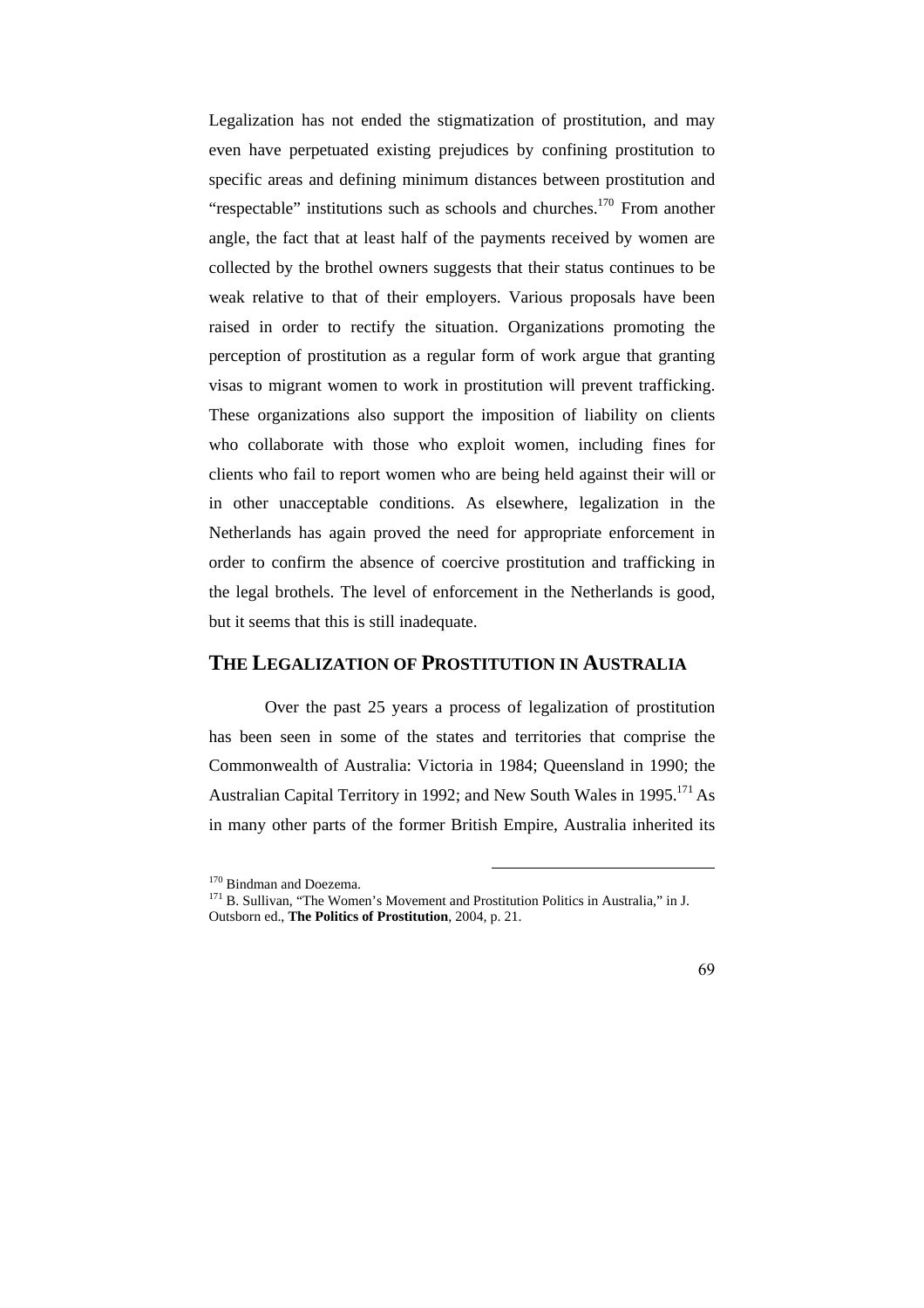laws from the Mother Country; accordingly, ancillary activities relating to prostitution such as the management of a brothel, soliciting, and making a living from prostitution were criminalized, although prostitution itself was not. In the late 1970s new approaches began to emerge, ultimately paving the way for legislative amendments and a process of institutionalization. The status quo regarding prostitution was criticized from different, and sometimes contradictory, angles. To one side, some women's movements argued that prostitution is a form of work, and demanded that the status of women be changed from prostitutes to sex workers. To the other, there were those who argued that any type of restrictive legislation relating to prostitution constitutes a violation of personal liberty. Legalization was preceded by debates in each state as well as on the national level. The Labour Party, which won the 1992 elections, promoted an approach that considers prostitution to be a private matter between responsible adults; it accepted that argument that the prevailing prostitution laws constituted a further form of abuse of an already-oppressed population. Some considered prostitution a victimless crime, while others saw it as an integral part of human society.<sup>172</sup>

In 1985, as part of the attempt to reexamine policy in the field, the Neave Report was published. This comprehensive document examined the economic, social, legal, and health-related aspects of prostitution.<sup>173</sup> The authors of the report heard testimony from police officers, officials, women working in prostitution, and brothel owners. The report recommended the adoption of policy based on the elimination of most of the offenses relating to prostitution; the regulation of zones for

 $\overline{a}$ 

<sup>172</sup> Ibid., p. 24. <sup>173</sup> Ibid., p. 31.

70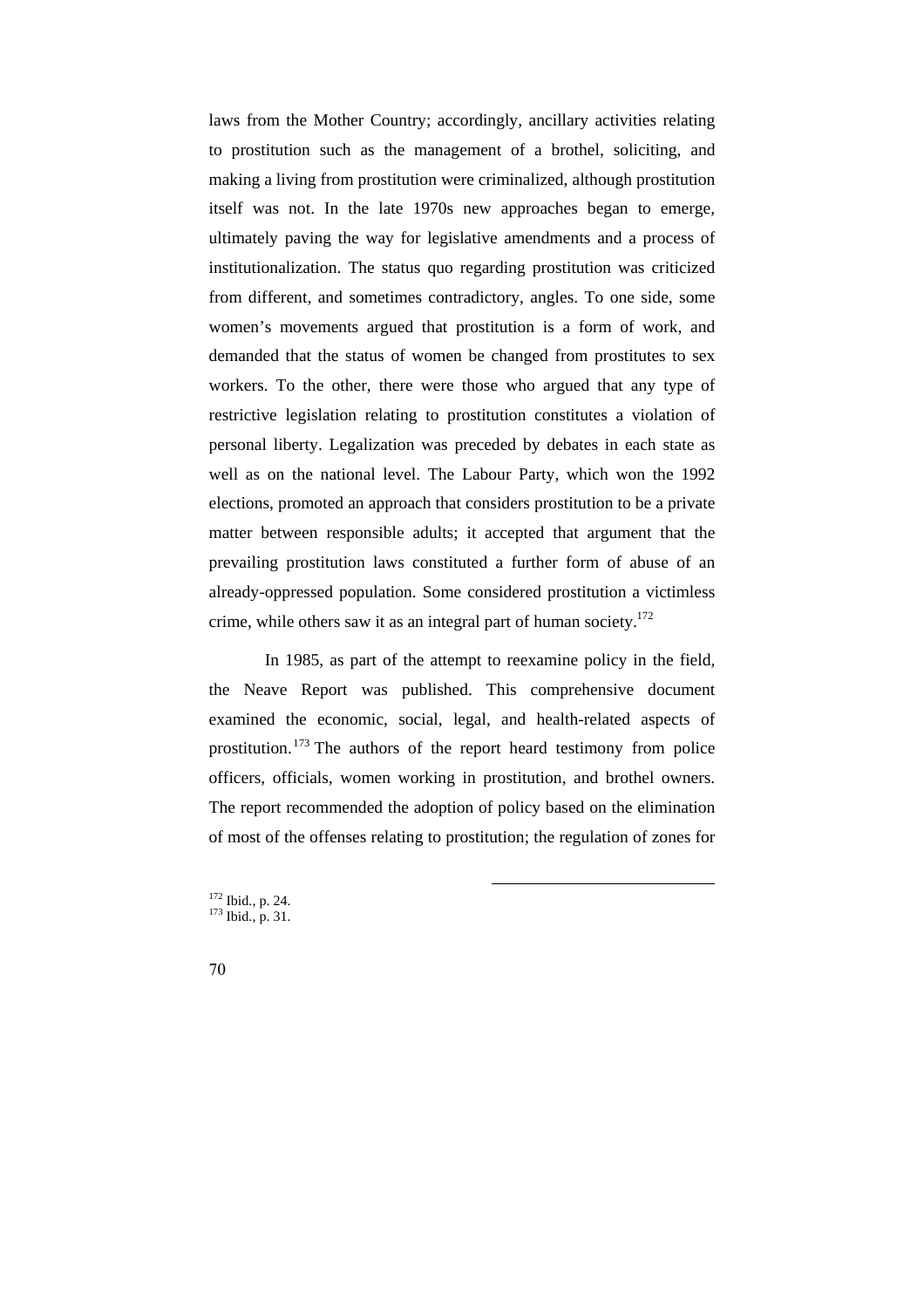brothels and street prostitution; and a refusal to grant licenses to run a brothel to persons convicted of serious offenses. The objective of this policy was to protect women from exploitation and to protect the public from nuisance. The report claimed that criminal enforcement cannot negate the negative aspects of prostitution. The report also recommended that laws be enacted increasing the amount of control enjoyed by women working in prostitution and enabling them to oppose coercion by pimps and clients. The report emphasized that the roots of prostitution lie in gender inequality; the idea that it is "inevitable" should be abandoned. Women should be enabled to leave prostitution, particularly by adopting a policy of economic equality between men and women. With the exception of the proposal to allocate zones for street prostitution, the government accepted the recommendations in the report. However, debate on the issue continued on the local level, and each state and territory adopted a distinct approach.

### **Legislative Goals in the Legalization Process**

Despite the differences between the policies adopted by the various states, a number of common guiding principles may be identified, although these were prioritized differently in each jurisdiction. The common principles are the demand that women working in prostitution should not be subject to unsafe and discriminatory living conditions; the desire to protect the public from the various nuisances that accompany prostitution, such as drugs, organized crime, and prostitution in residential areas; and concern for public health, particularly in view of the HIV epidemic. In some cases the emphasis was on ensuring that the legalization controlled the sex industry rather than on supporting women working in prostitution. An additional argument was later raised that

71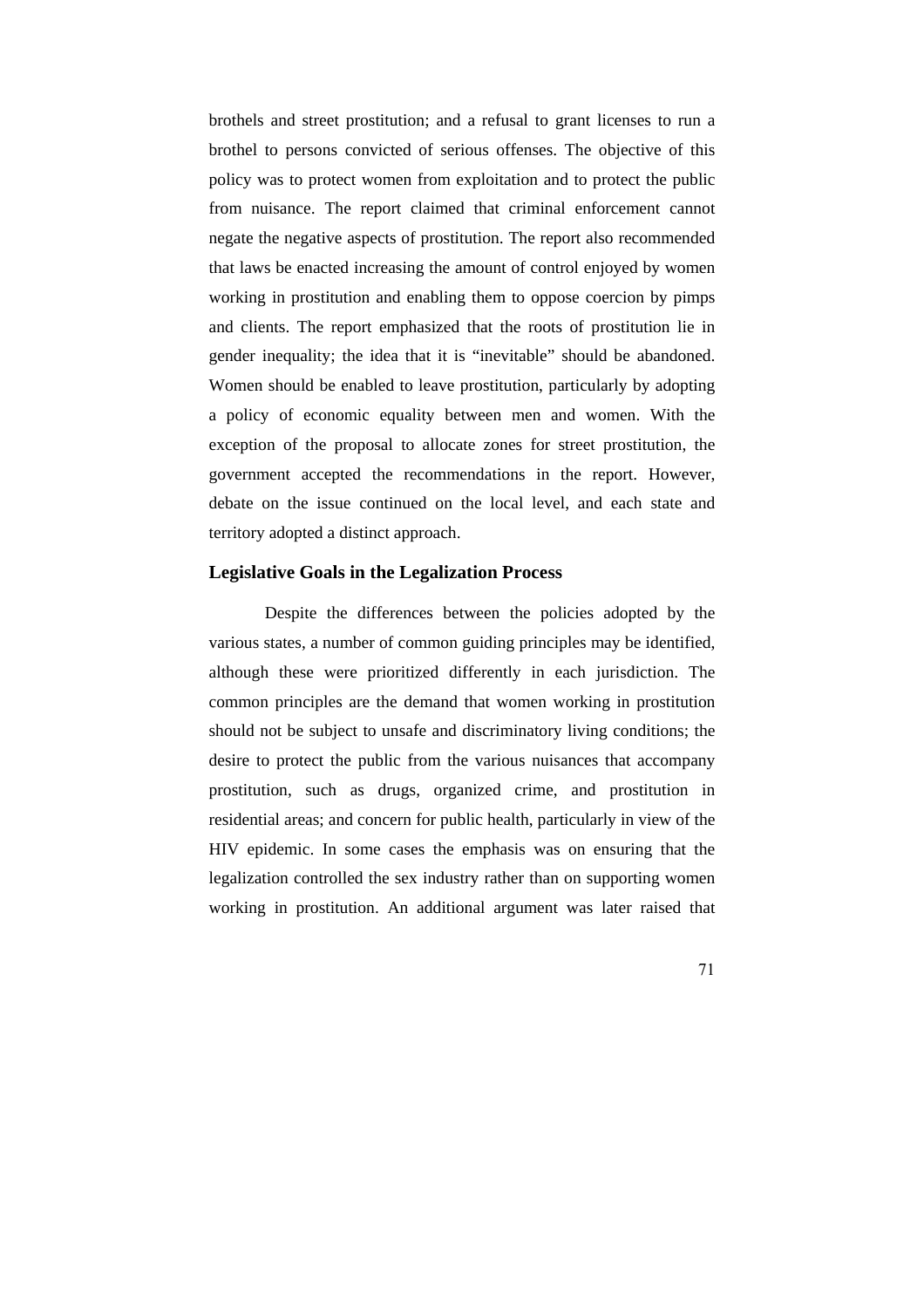legalization was intended to remove prostitution from the areas of responsibility of the police due to rampant corruption.<sup>174</sup> In Victoria, the first Australian state to legalize prostitution, the process was intended to ensure control and supervision of prostitution; to protect children from sexual exploitation; to protect the community; to prevent the involvement of criminal; to ensure that brothels would not be established in residential areas; and to improve protection against STDs. The lowest priorities were to promote the health of women working in prostitution and to protect them from violence and exploitation. This objective was reflected in the legal requirement in Victoria that prohibited the humiliating treatment of women.

Just as the objectives of prostitution varied from one part of Australia to another, so the methods used to introduce legalization also varied, from the stringent approach adopted in Victoria to the more lenient arrangements in the Australian Capital Territory. Most states have required brothels and their managers to register and/or obtain a license, though in the most lenient arrangement the process and cost of registration are largely symbolic. In Victoria and Queensland, the institutionalizing legislation included the establishment of a special authority with responsibility for prostitution. This authority grants licenses to brothels and ensures that they operate in accordance with the laws and complies with the conditions of their licenses, for example on health and safety aspects, or in terms of the zones in which they are

http://www.parliament.nsw.gov.au/prod/parlment/publications.nsf/0/87ABAC8FFF20946 FCA256ECF0009F848



<sup>&</sup>lt;sup>174</sup> S. Smith, "The Regulation of Prostitution: A Review of Recent Developments," 1999, Paper 21/99, available at: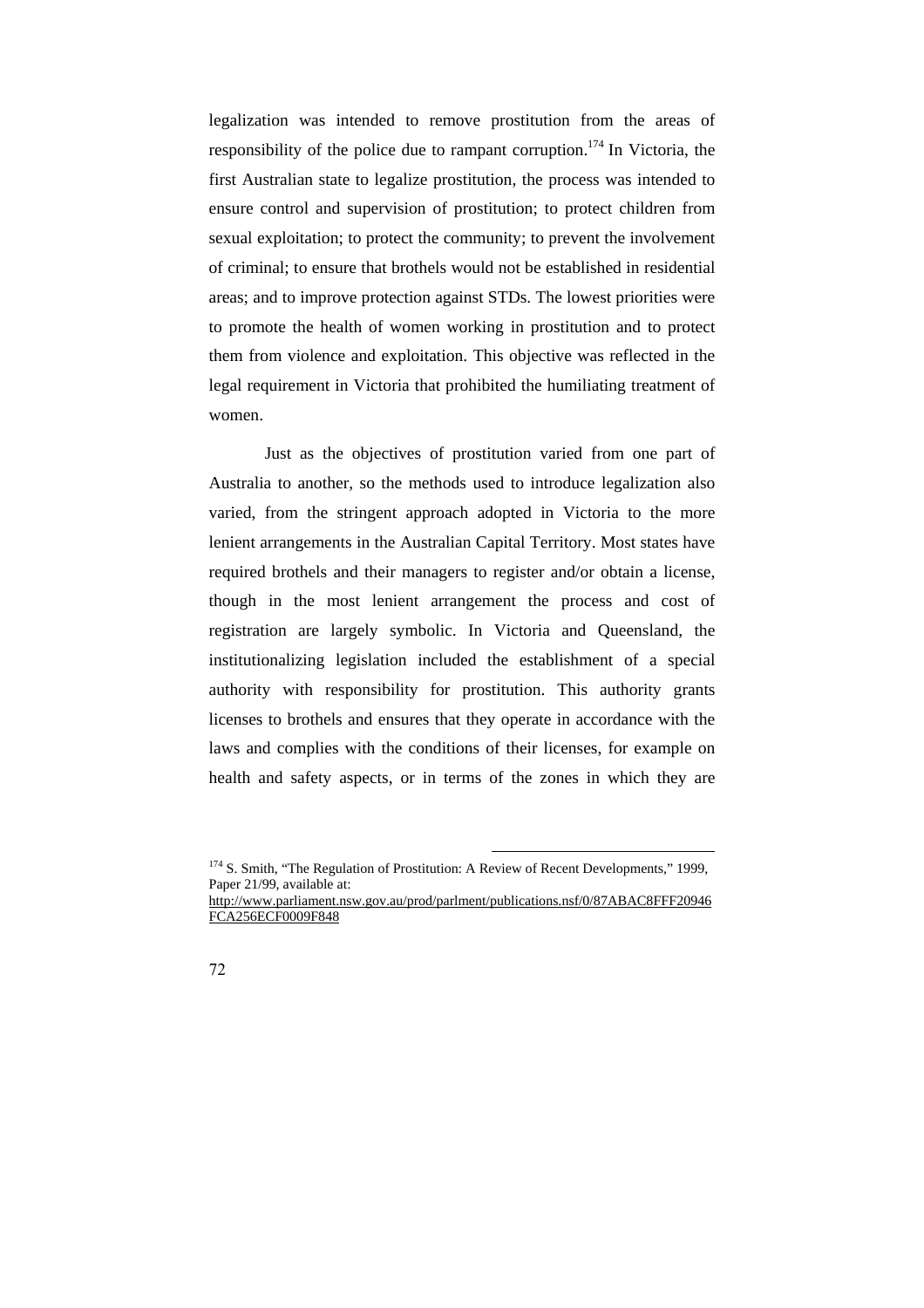permitted to operate.<sup>175</sup>The attitude toward street prostitution and solicitation varies; in some cases, these forms of prostitution are completely prohibited. In Victoria, clients involved in street prostitution are also criminalized. In Queensland, solicitation is illegal unless it takes place in an authorized brothel and away from public view. <sup>176</sup> The legalization laws permit women aged eighteen and above to engage in prostitution. Women are not required to register in all states. Women working in prostitution have the right to refuse to have sex with a client. The woman and her employers are both liable to penalties if she continues to work while she is sick. By contrast clients are not required to undergo testing. In some states the use of condoms is compulsory, including in the case of oral sex.<sup>177</sup> The models of legalization introduced in Australia are diverse. Victoria has followed a similar model to that of Nevada, while New South Wales is a clear example of the "democratic" model.

# **The Impact of Legalization on the Rights of Women Working in Prostitution**

It is estimated that approximately 20,000 women are currently employed in prostitution in Australia: 2 percent on the street, 40 percent on a self-employed basis, and the remainder in brothels.<sup>178</sup> Some of these women are of Asian origin and secured Australian citizenship by way of

<sup>175</sup> Prostitution Control Act (Victoria) 1994, Article 28; The Prostitution Act (Queensland) 1999, Article 100.

<sup>&</sup>lt;sup>176</sup> Prostitution Control Act (Queensland) 1999, Article. 73-74.

<sup>&</sup>lt;sup>177</sup> M. L. Sullivan, "Can Prostitution be safe? Applying Occupational Health and Safety Codes to Australia's Legalized Brothel Prostitution," in C. Stark and R. Whisnant eds., **Not for Sale – Feminists Resisting Prostitution and Pornography**, 2004, pp. 252-268.  $178$  Reply to the questionnaire from the Scarlet Alliance Organization, May 30, 2006.

<sup>73</sup>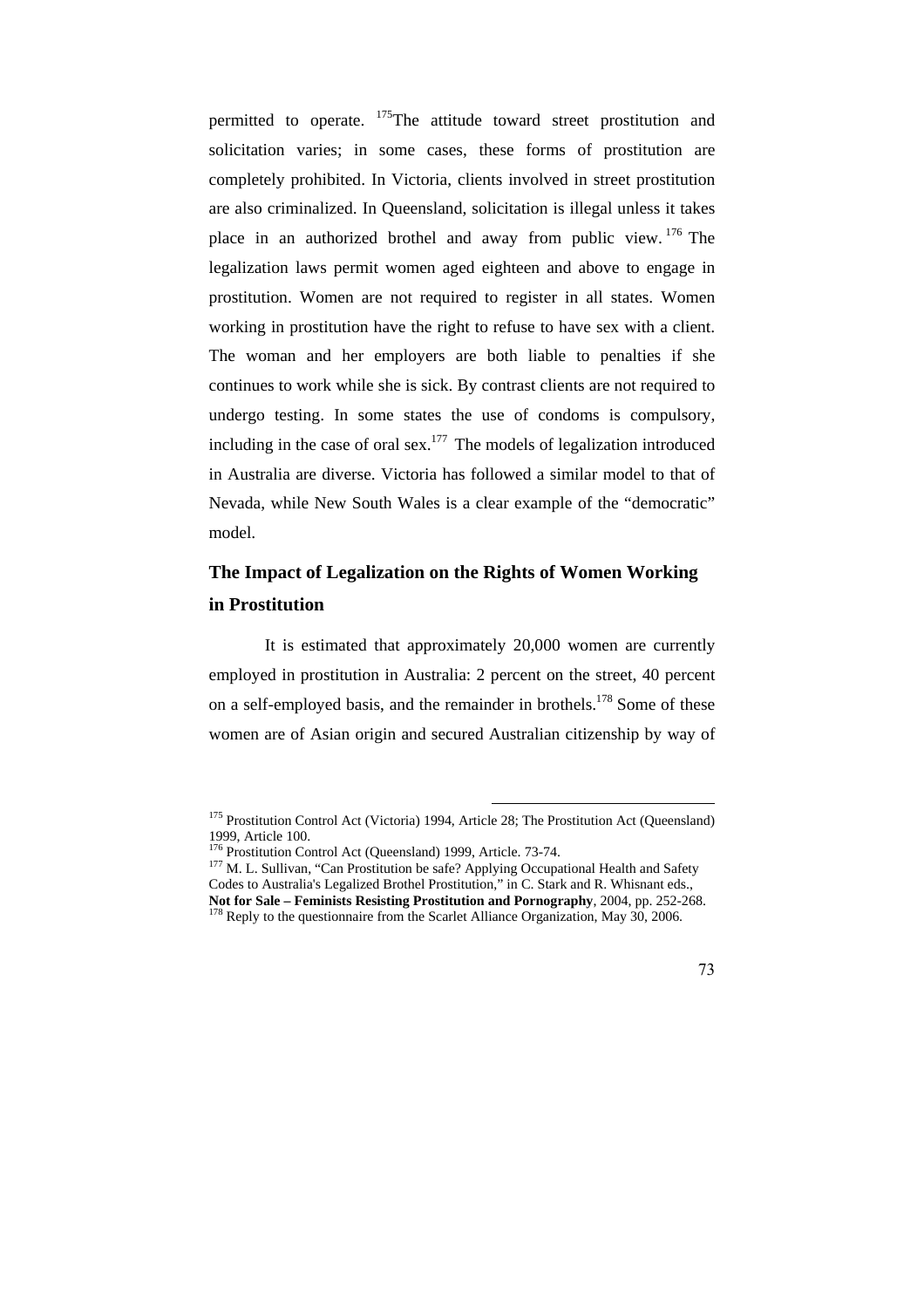marriage.<sup>179</sup> Australia is a destination for trafficking in women for the purpose of employment in prostitution, and internal trafficking also occurs. Most of the women come from South East Asia and enter Australia after marrying Australian men; in some cases the marriage is genuine and in other fictitious.<sup>180</sup> Many of these women know that they will be employed in prostitution after arriving in the country. When pimps wish to get rid of a woman, they report her to the immigration authorities who arrest and deport her.  $^{181}$  The number of victims of trafficking in Australia is estimated at one thousand;<sup>182</sup> several victims have been found working in legal brothels in Victoria.<sup>183</sup> To date, the number of people in Australia prosecuted for trafficking in women is small. <sup>184</sup> The maximum penalty for trafficking offenses is 25 years imprisonment.

The different legalization arrangements introduced in each jurisdiction are reflected in the different impact the process has had on women working in prostitution. The policy adopted in Victoria is considered the strictest and has had a negative impact on the rights of

<sup>&</sup>lt;sup>184</sup> For example, see **The Queen V. Wei Tang** Case No CR-04-01316, 9 June 2006. All the Thai women involved in this case had worked in prostitution in the past and were aware that they would do so in Australia. They were required to see 900 men over a period of four to six months, or to pay \$ 45,000. The women were required to work in prostitution from 6 o'clock in the evening until two o'clock in the morning. Their passports and flight tickets were withheld.



 $179$  L. Meaker, "A Social Response to Transnational Prostitution in Queensland," in S. Thorbek and B. Pattanaik eds., **Transnational Prostitution-Changing Patterns in a Global Context***,* 2002, p. 63.

 $180$  Meaker, p. 63.

<sup>&</sup>lt;sup>181</sup> Reply to the questionnaire from Project Respect, May 30, 2006.

<sup>182</sup> Project Respect.

<sup>&</sup>lt;sup>183</sup>K. Maltzhan, **Combating Trafficking in Women: Where to Now**? Available at: http://www.brisinst.org.au/resources/maltzhan\_kathleen\_traffic.html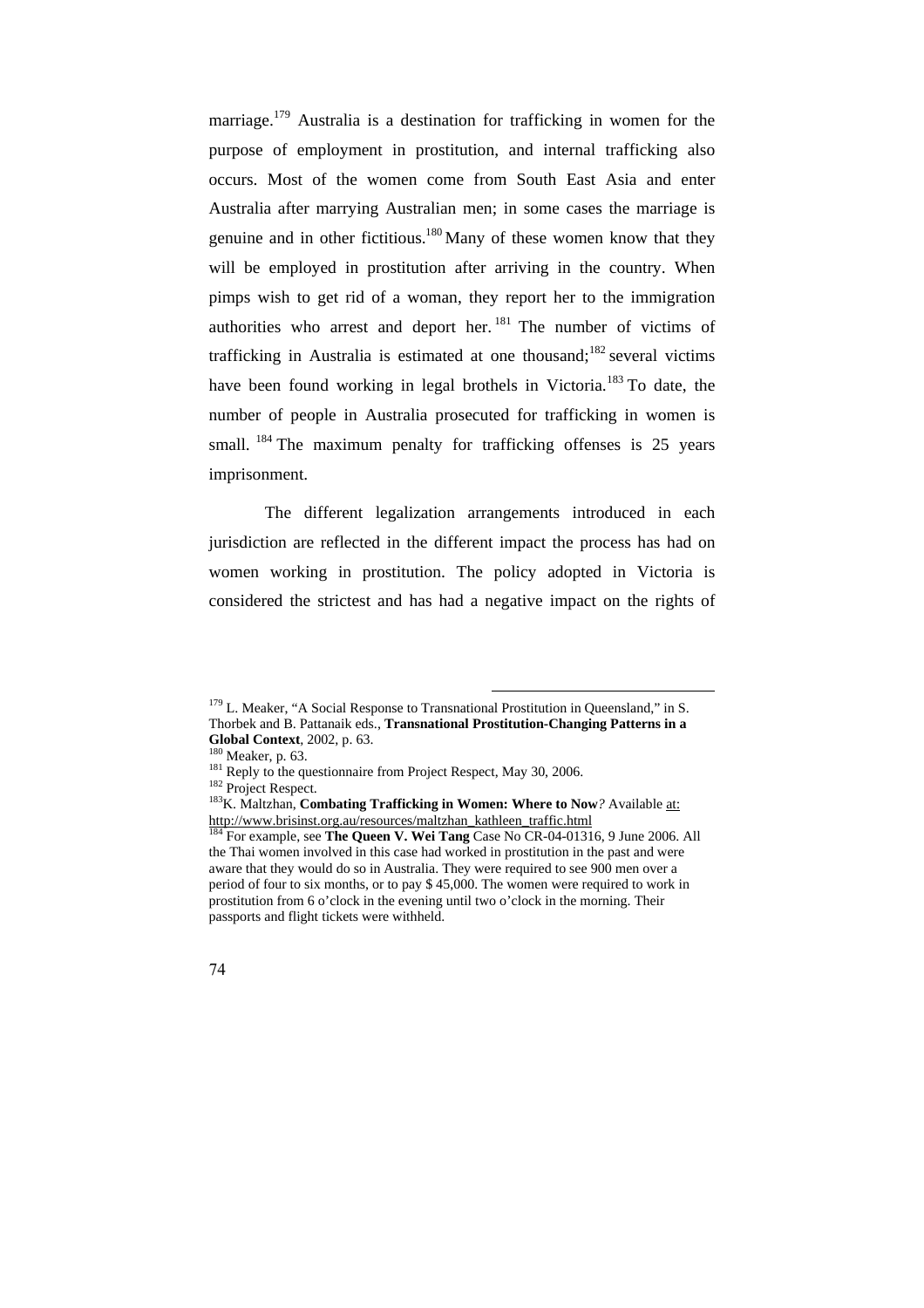women in the field.<sup>185</sup> It is not easy to obtain a license for a brothel, and most women continue to work in the illegal sector, engaging in prostitution in their homes or on the street. <sup>186</sup> Alongside institutionalization, however, Victoria also introduced stricter legislation against women engaging in illegal prostitution. As a result, these women are more vulnerable than in the past to harassment, arrest, imprisonment, and to acts of corruption on the part of police officers and pimps. The surfeit of demand over supply for legal jobs in prostitution has increased the control enjoyed by brothel owners over women and worsened the women's working conditions. Women employed in brothels must pay a high percentage of their income to the brothel, sometimes in advance. They are often fined for petty matters such as arriving late or failing to shave their legs.  $^{187}$  They are subject to violence, and also to STDs since many of their clients prefer unsafe sex. If they fail to meet their clients' demands they run the risk of losing their already precarious position in the brothel. The brothel owners tend to place a large number of women in each shift, increasing competition and reducing the women's earnings.

The stringent arrangements for the legalization of prostitution introduced in Victoria led to deterioration in the conditions of women working in the legal sector, and to the flourishing of illegal prostitution. In the Australian Capital Territory, however, where the arrangements for

<sup>&</sup>lt;sup>187</sup> S. Davis, "Prostitution in Canada: The Invisible Menace or the Menace of **Invisibility**?" 1994, available at: http://www.walnet.org/csis/papers/sdavis.html



<sup>&</sup>lt;sup>185</sup> However, opinions vary regarding the root cause of the problem. Project Respect believes that the problem is the legitimacy granted to brothels, and the conditions imposed on the women by brothel owners under this system. Conversely, women in the Urban Realists organization argue that the problem is the small number of brothels which leads to a surfeit of demand over supply for work places in the field. In this situation, brothel managers can force women to accept exploitative conditions.

<sup>186</sup> B. Sullivan, "Prostitution Law Reform in Australia, A Preliminary Evaluation," **Social Alternatives**, 18/3 (1999), p. 9.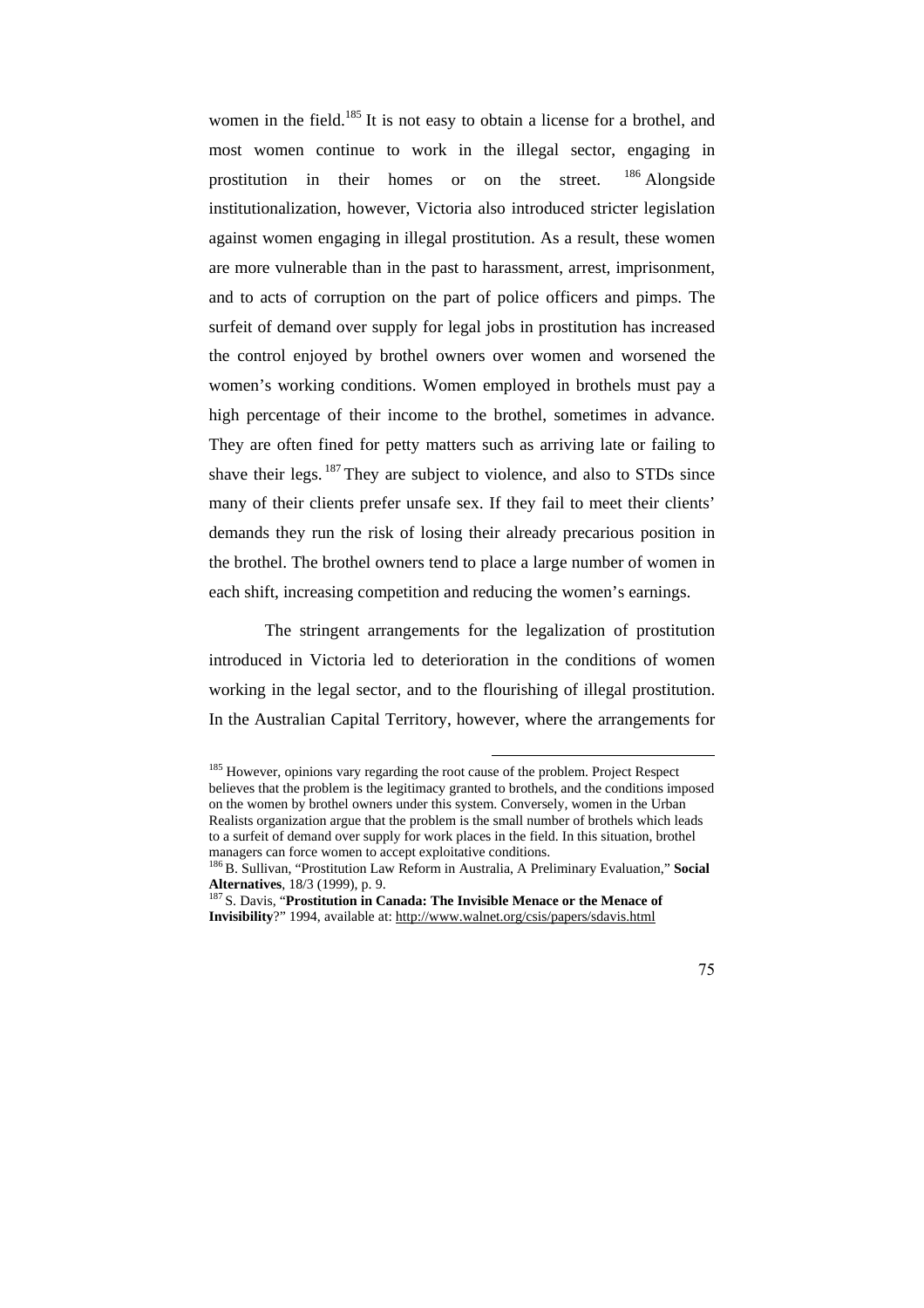legalization are considered lenient, the situation is completely different. Women working in prostitution can register easily and the illegal sector is relatively small. Women in the sex industry and the authorities engage in cooperation, and a body representing women working in prostitution meets regularly with a government official in order to offer advice on ways to improve the sex industry. When problems emerge these are usually resolved through cooperation between the women and official bodies, including the police. Women employed in prostitution are protected against discrimination on the grounds of their employment. Their employers are required by law to ensure that the women enjoy conditions that protect their safety, such as alert buttons in their rooms. The law permits the women to refuse a particular client or a particular sex act. New South Wales has also introduced lenient arrangements for institutionalization, and women in the field argue that this has improved their situation. The conditions in the brothels are good, in part in order to dissuade them from leaving. Despite this, many women continue to work illegally on the street or on a private basis without a permit. Reasons for this include the desire to avoid tax payments and an effort to overcome the negative stigma that still accompanies prostitution.

The situation in terms of health and work is also complex. The women in some brothels are inspected by a physician hired by the owner; in other areas, the state finances sex-related health services. Inspectors visit the authorized brothels in order to run sex health education programs and prevent the women being treated improperly. However, many men do not insist on safe sex. Indeed, some clients specifically demand to have sex without using a condom, and women have sometimes been beaten after refusing to engage in unsafe sex. Despite institutionalization, at least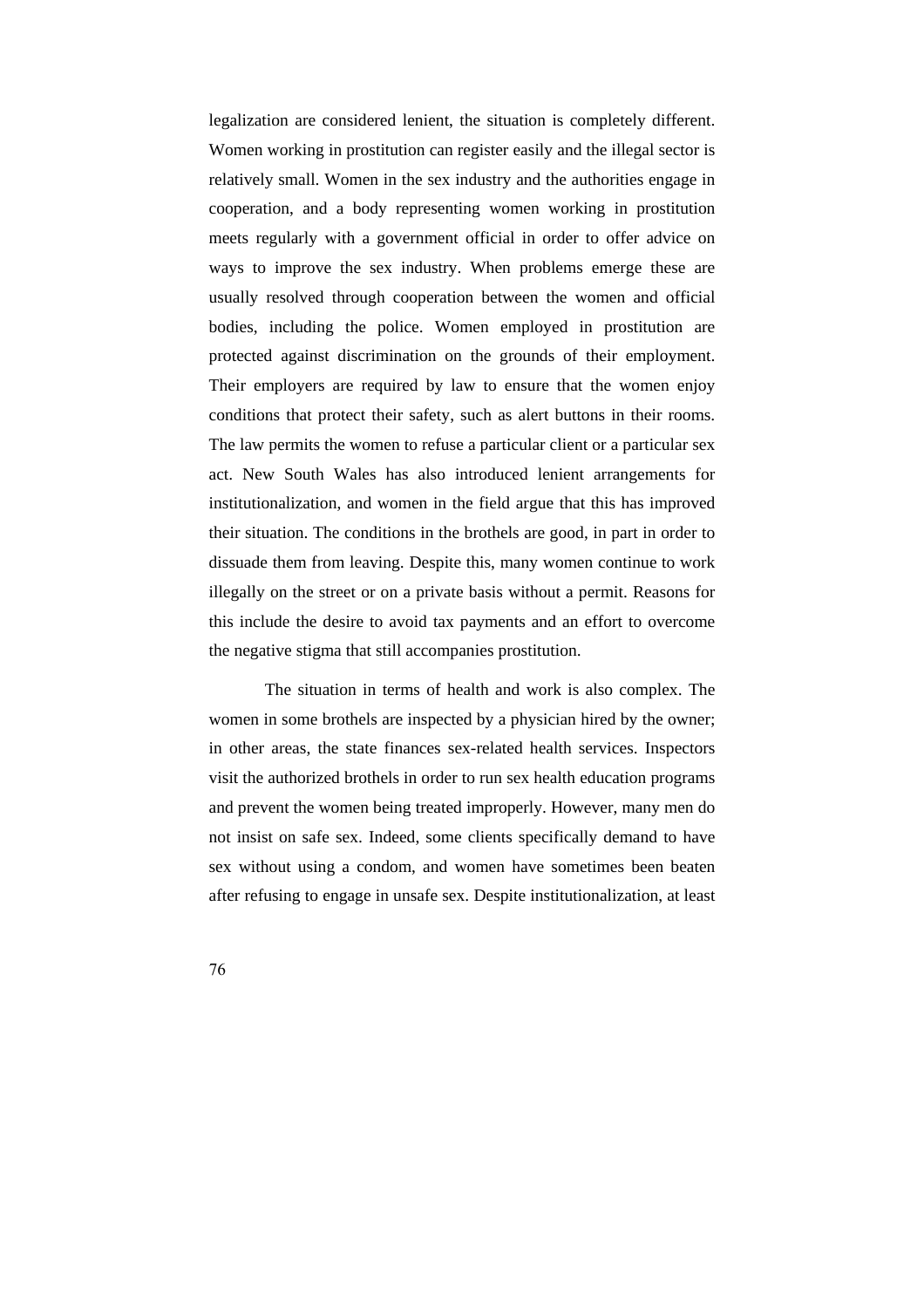one-fifth of all sex acts are still unsafe. <sup>188</sup> Women employed in prostitution in Australia are entitled to sue their employers, but rarely do so in practice due to their fear that a law suit will attract unwanted attention. Women also fear that judges and juries will be influenced by stereotypes relating to their profession.<sup>189</sup> Over the past decade, labor organizations in Australia have begun to represent women employed in prostitution and to negotiate on their behalf over such issues as delays in paying salaries, fines, coercive sex with brothel owners, and dismissal.

 $190$ However, the number of women who are union members is still small, partly due to their desire to protect their anonymity and avoid taxation. Cooperation on the part of the employers has also been partial. The union has struggled to secure recognition of the women as workers, and has managed to ensure that some of them enjoy sick pay, annual paid vacation, pregnancy leave, dismissal compensation, and pension rights. Among other achievements, the union managed to ensure that women in several brothels are paid an hourly rate, regardless of the number of clients they see.<sup>191</sup>

## **The Impact of Legalization on Pimps and Brothel Owners**

As we have seen, the differing arrangements for legalization have had a varying affect on all those involved. One common feature, however, is an emphasis on ensuring that the authorities have access to brothels for the purpose of inspection. In Victoria every brothel requires a license, also small businesses (employing one or two women) pay a reduced fee for the license. Conditions for receiving a license include the



<sup>188</sup> M. Sullivan, p. 263.

<sup>189</sup> Ibíd., p. 265. The exception is **Phillipa V Carmel** (1996) WI 2523 PERTH.

<sup>190</sup> G. Gall, **Sex Worker Union Organizing**, 2006, pp. 124-32.

<sup>&</sup>lt;sup>191</sup> Gregor, pp. 124-32.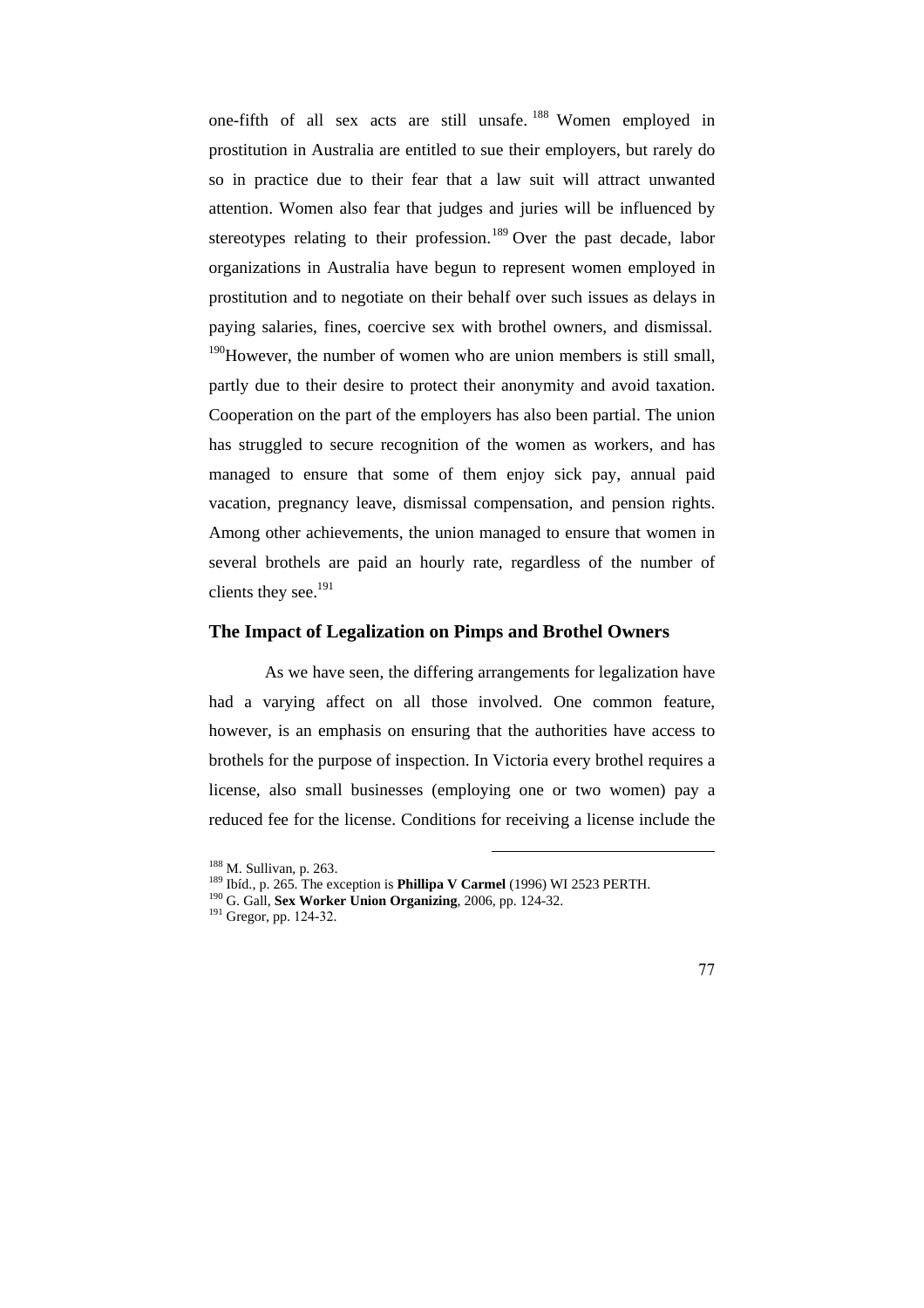provision of personal details relating to the owner and manager, who must be above the age of eighteen and must provide fingerprints. An applicant for a license must publish his application in the press. Brothel owners and managers are subject to special business legislation, such as the requirement to ensure that women in the brothel undergo regular tests and do not have  $STDs$ <sup>192</sup> They are also subject to general provisions, such as the obligation to provide a protected working environment for their employees. In Queensland, a special statutory authority has been established to examine applications for licenses to run brothels. The authority decides whether the applicant will receive a license and monitors the activities of the brothels. All those working in a brothel and all clients must be above the age of eighteen, and every brothel must have staff member trained in providing first aid. The authorities issued a special book of instructions for brothel managers detailing the women's rights and recommending that women who are new to prostitution or who do not speak English should receive special treatment. The instructions include guidance on how to cope with violent clients and what to do if a client is suspected of having an STD. The guide details the method of disposal of clinical waste such as condoms, and requires brothels to launder towels and sheets after each client.<sup>193</sup>

In New South Wales, legislation applying to all places of work, including brothels, requires employers to consult with their employees on all policy issues that affect their health and well-being and to develop safe working methods. Here, too, a guidebook was published detailing,



<sup>192</sup> Prostitution Control Act, 1994, Article 19.

<sup>&</sup>lt;sup>193</sup> Handbook for Approved Managers of Licensed Brothels, 2005, available at: http://www.pla.qld.gov.au/Resources/PLA/reportsPublications/handbook/documents/man agersHandbook2005.pdf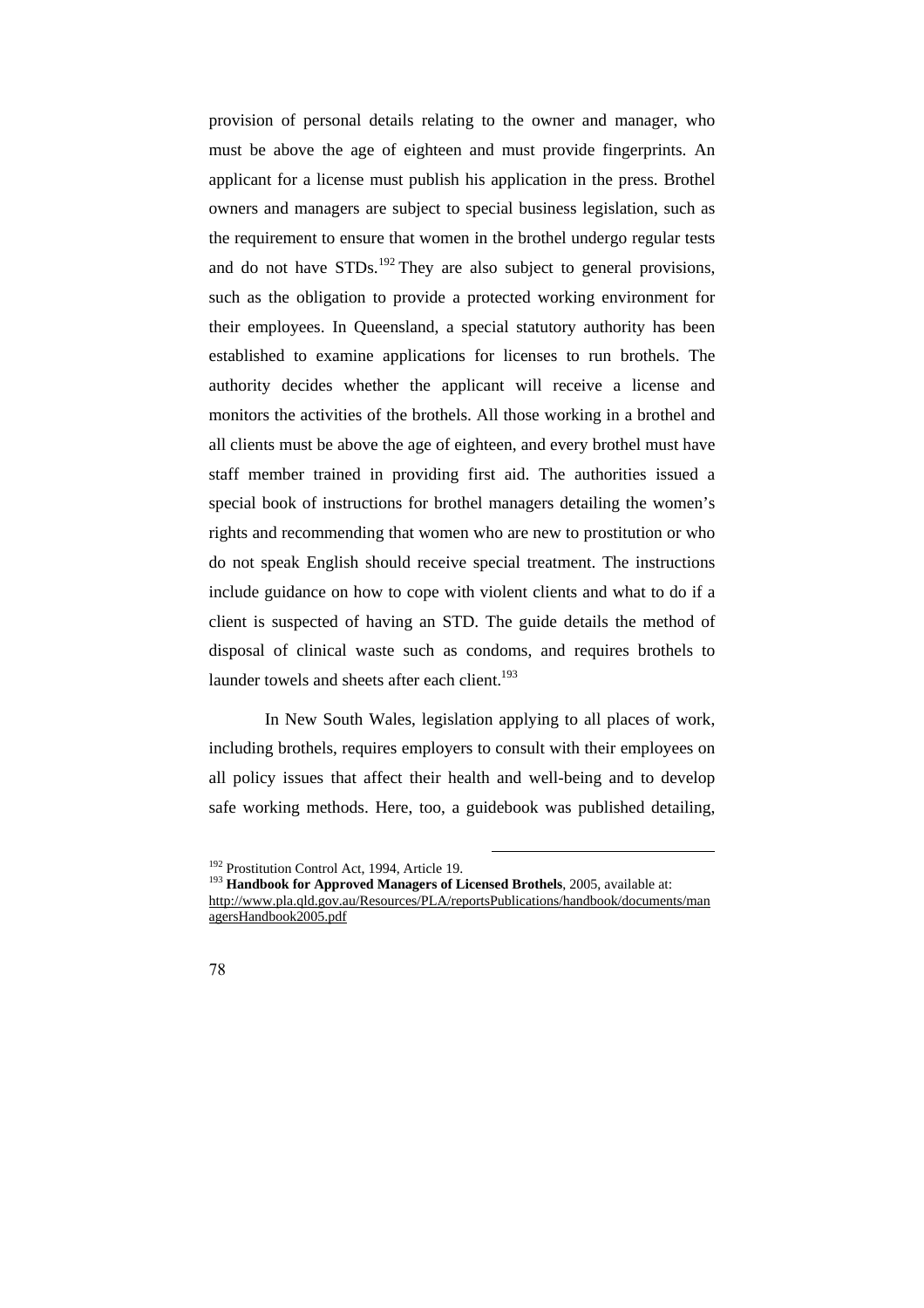for example, the length of shifts and meal breaks, and mandating the installation of special light bulbs to detect whether clients are carrying certain STDs. The employer must provide the women with condoms conforming to the Australian standard and must show consideration for pregnant women, for example by giving them shorter shifts and moving them to smoke-free areas.<sup>194</sup>It is difficult, if not impossible, to estimate what impact legalization has had on the scale of the sex industry, both legal and illegal, since the available data is partial and contradictory. For example, while the number of authorized brothels in Queensland almost doubled between 2004 and 2006, a decline of sixteen percent was reported in the number of people registered as engaged in prostitution over the same period.<sup>195</sup> Part of the growth in Queensland is due to a deliberate effort on the part of the authorities to increase the number of legal brothels and reduce the illegal sector. The decline in the number of people registered as engaged in prostitution reflects the opposite trend, however, as women move from legal prostitution to the illegal sector. It may be concluded that at least to date, the legalization processes in Australia have not made the sex industry more transparent in a manner that can permit substantiated research rather than speculation.

## **The Economic Aspect of the Legalization of Prostitution**

Following the legalization of prostitution, the tax authorities and others began to receive money from the sex industry. In 2006, for example, the profits of the authority responsible for the supervision of

<sup>194</sup> **Health and Safety Guidelines for Brothels***,* 2001, NSW available at:

http://www.workcover.nsw.gov.au/NR/rdonlyres/BFFA4789-E98E-478E-B110-

C86A1EA6402E/0/guide\_wc\_brothels\_1201e.pdf

<sup>&</sup>lt;sup>195</sup> In Touch Newsletter, Issue no.8, October 2004. available at:

http://www.pla.qld.gov.au/Resources/PLA/reportsPublications/newsletters/documents/08. pdf

<sup>79</sup>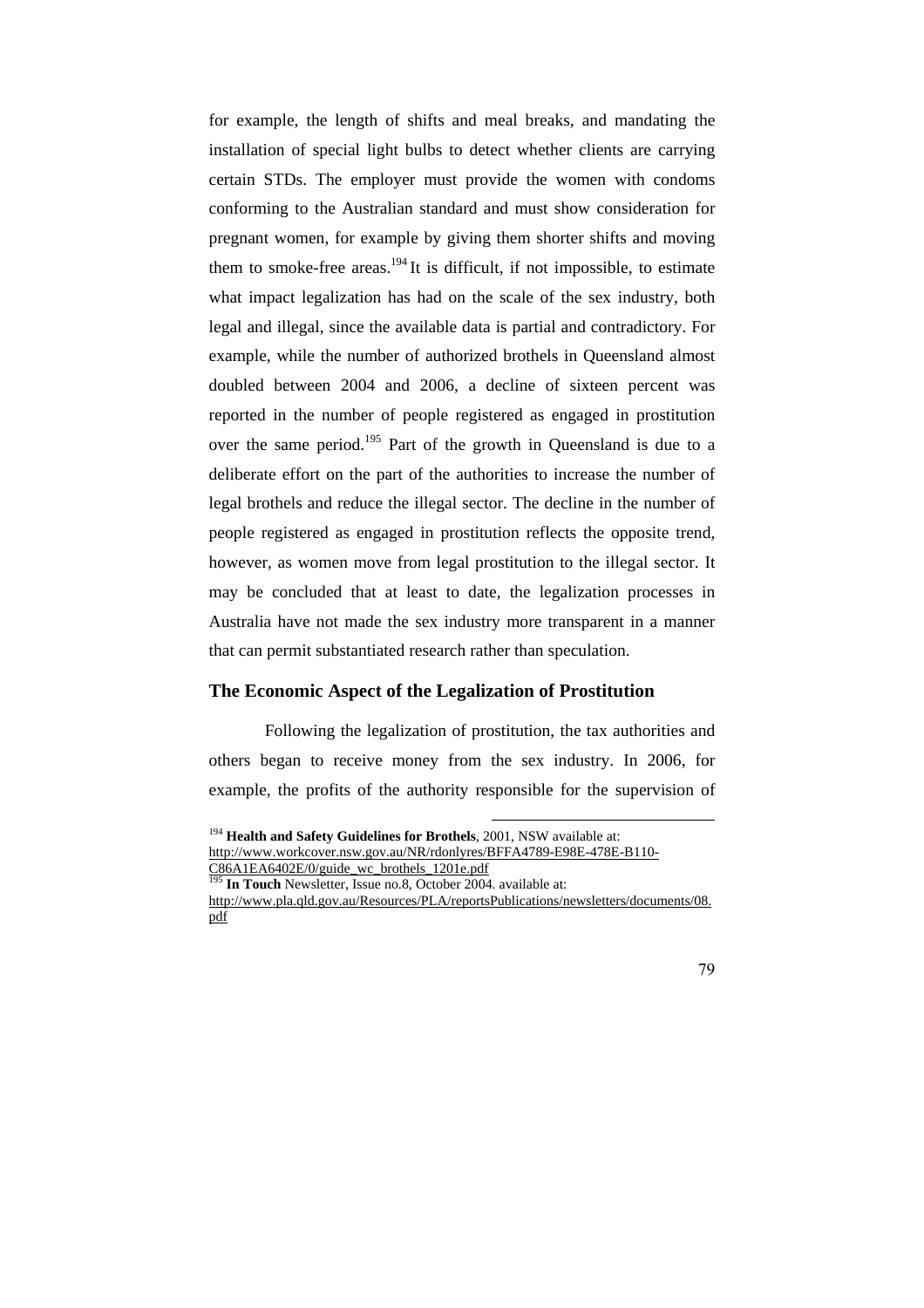brothels in Queensland totaled  $$380,733$ . <sup>196</sup> However, the money received by the authorities is almost certainly no more than the tip of the iceberg, since many brothels and women do not report all their income.<sup>197</sup> According to unsubstantiated figures, a local newspaper stated that 60,000 men spend a total of \$ 7 million a week on prostitution in Victoria, and that the legalized sex industry secures profit of \$ 360 million a year – yet between 1995 and 1998, the State of Victoria secured just  $$ 991,000$  from licenses.<sup>198</sup> It was also reported that one brothel was issued on the stock exchange in order to raise \$ 12 million for investment in a second brothel, strip clubs, and companies producing pornographic movies; the managers of the brothel are considering international expansion. The directors of the company claimed that profit margins in the sex industry are as large as  $60$  percent.<sup>199</sup> As noted, however, the authorities secure only a small fraction of these sums.

# **The Legalization of Prostitution in Australia – Interim Conclusions**

The diverse nature of the arrangements introduced in Australia for the legalization of prostitution makes it difficult to draw general conclusions. At least in theory, legalization seems to have created a potential basket of rights for women working in the sex industry, including their rights as workers. Once again, however, the gap between theory and practice is considerable. For example, improved access to the

<sup>199</sup> R. Gluyas, "Brothel Arouses Market Interest", *The Australian*, 2.5.2003; J. Madslien "Australian Brothel Set to Float", *BBC*: http://news.bbc.co.uk/1/hi/business/2143912.stm



<sup>&</sup>lt;sup>196</sup> Prostitution Licensing Authority, Annual Report 2005-2006, Queensland Government <sup>197</sup> Reply to the questionnaire from Project Respect, May 30, 2006.

<sup>&</sup>lt;sup>198</sup> M. Sullivan and S. Jeffreys, "Legalising Prostitution Is Not the Answer: The Example of Victoria, Australia", p. 4, available at:

http://action.web.ca/home/catw/readingroom.shtml?x=6573&AA\_EX\_Session=4833c0dd <u>fadd3bbac2f70a6911e79e7d</u>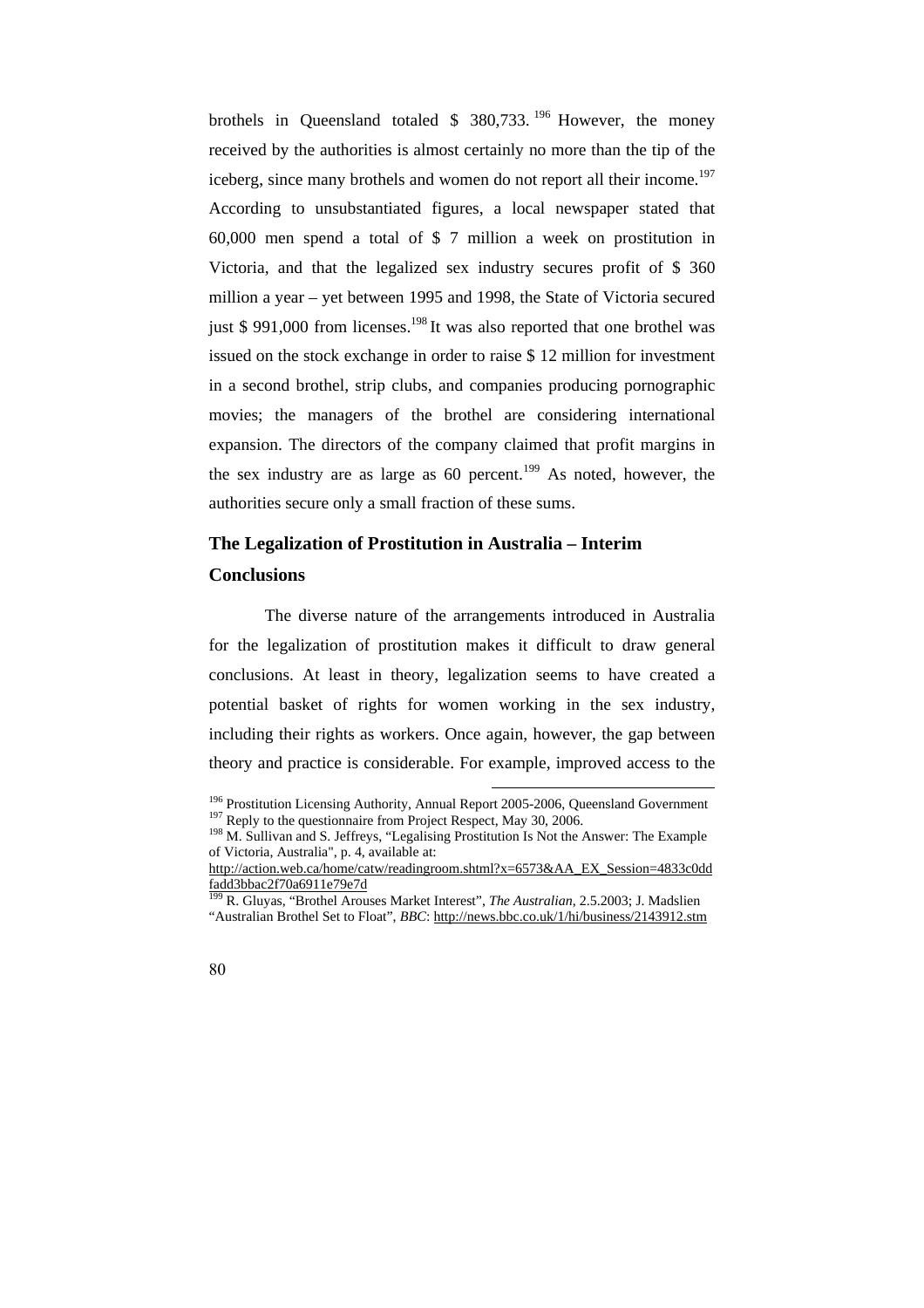courts has only been utilized in a small number of cases; stereotypes have deterred women from turning to the courts and enjoying an impartial response. Those who support the eradication of prostitution argue that legalization has not solved the typical problems that accompany this phenomenon. Accordingly, they suggest that consideration should be given to adopting the Swedish approach, which criminalizes clients. They claim that legalization has increased the level of demand for prostitution, exacerbating the phenomenon of trafficking in women. The supporters of legalization completely reject these claims. They define the foreign women who work in prostitution as migrant workers and refuse to see them as trafficking victims. They urge a reduction in the restrictions imposed on prostitution and argue that women should be permitted to work in the industry without permits or restrictive frameworks. However, they too are unable to explain the general impression that despite the diverse models of legalization introduced in Australia, the process has not met any of its declared goals.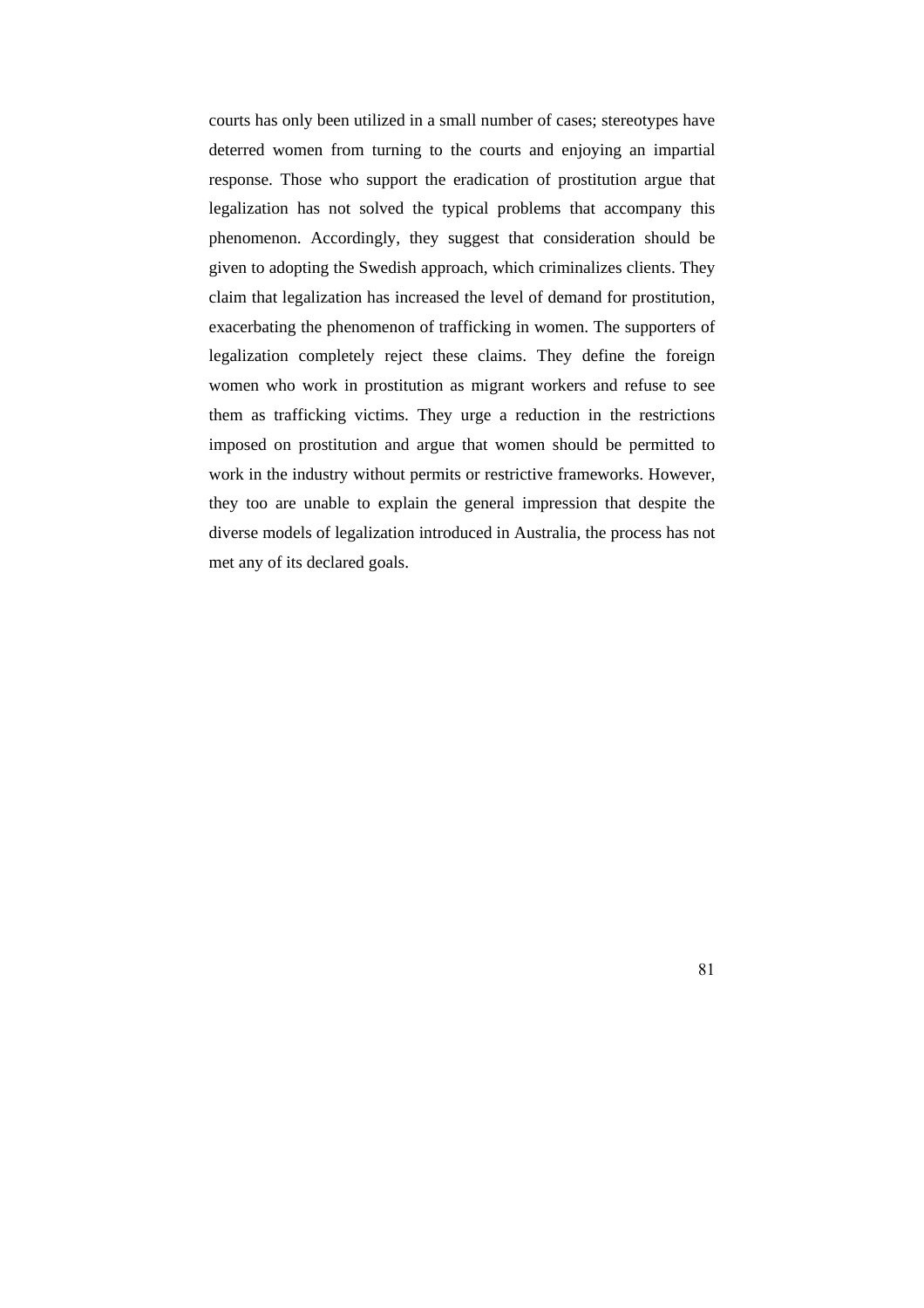# **THE LEGALIZATION OF PROSTITUTION: IS IT THE SOLUTION?**

Our review of the situation in Nevada, Germany, the Netherlands, and Australia has highlighted the different forms of legalization that have developed in each jurisdiction. Legalization has not achieved all its goals, or its principal goals, in any of these jurisdictions. If we take into account that the areas that introduced legalization were ones that had a high level of acceptance of prostitution even prior to institutionalization, its achievements seem extremely modest. It is unclear whether legalization has made any contribution to fostering social tolerance of prostitution. In each jurisdiction, legalization has left a substantial sector of illegal prostitution, probably on a larger scale than that of the legal sector. There are many reasons for this reality. Legalization has not altered the stigma attached to prostitution; together with a reluctance to pay taxes, this stigma is one of the main factors deterring women from registering as workers in prostitution. A further factor deterring women from engaging in legalized prostitution are the minimum requirements, particularly in terms of health and non-use of drugs. It is true that in most cases women working in a legalized brothel enjoy better protection from violence. However, they are sometimes subject to pressure to engage in sex without using condoms, or to receive a client they do not wish to have sex with. Equally, clients do not confine themselves to authorized brothels, and continue to contact women working illegally in prostitution. Their reasons for doing so include lower prices; greater supply; and the fact that many men are not interested in safe sex or do not wish to be subject to supervision or restrictions in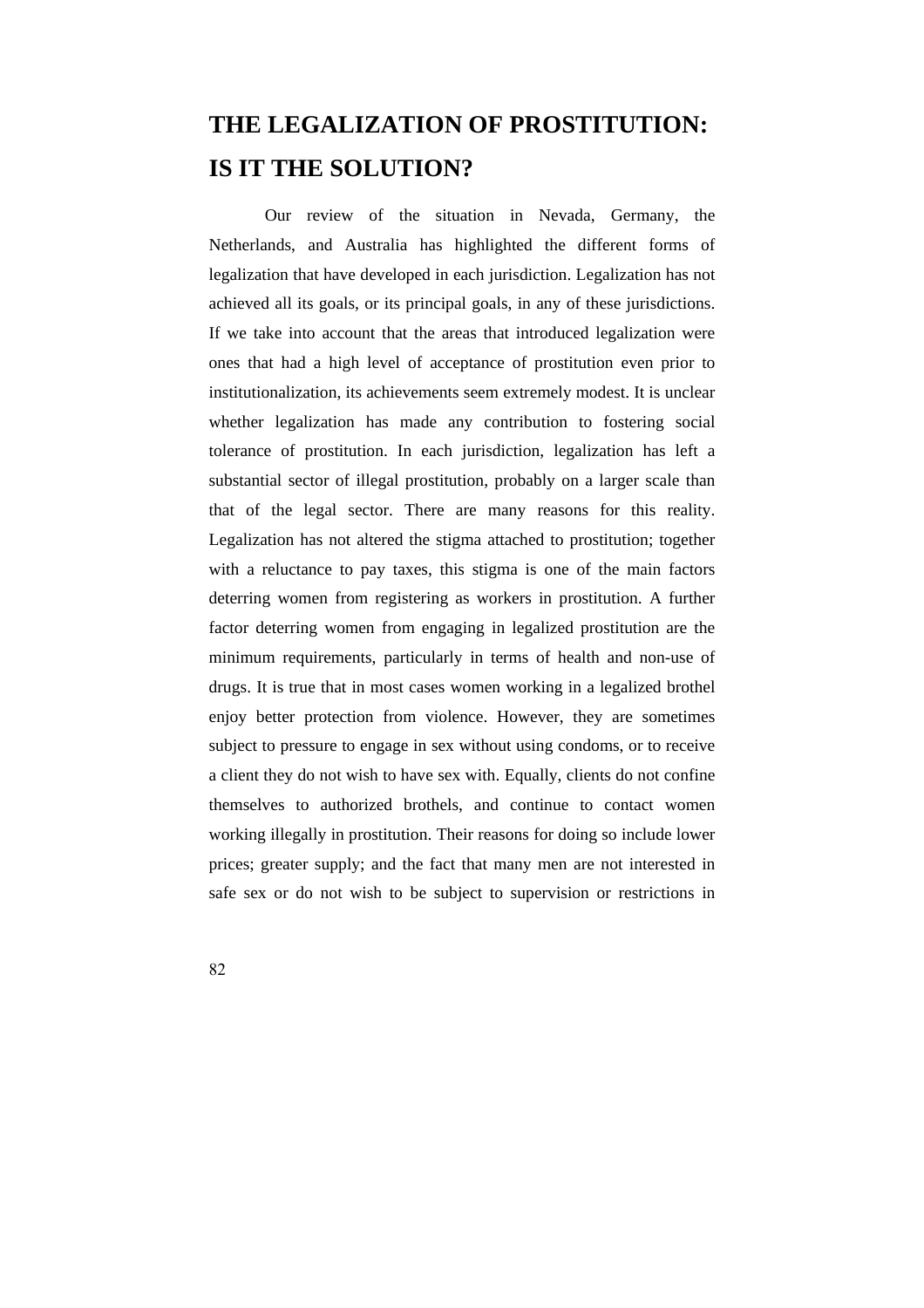terms of what they do to the women they meet (including injury to them). Such behavior is more difficult in legalized brothels, if only due to the presence of alarm buttons.

Pimps have also been reluctant to accept legalization on the basis of considerations of cost-benefit. While legalization removes the criminal label attached to their activities, and reduces the risk of arrest and prosecution, this is offset by the economic price of institutionalization. The profit margin in a legalized brothel is smaller; moreover, taxes must be paid and women employed on a salaried basis must be granted social rights. Illegal prostitution also entails costs due to the need to conceal the operations, pay bail charges, and so on, but the profit margin means that these can rapidly be recouped. The owners of small brothels sometimes prefer to continue to run the brothel illegally rather than make the expensive changes that are required in order to secure a license. The jurisdictions that have legalized prostitution have not managed to prevent criminal elements entering the sex industry, despite precautionary measures such as examining the criminal record of applicants for licenses. In many cases, forged documents have been used to overcome the hurdles created by institutionalization, and in all the jurisdictions we examined trafficking victims have been found working in authorized, legal brothels.<sup>200</sup> A key factor in the effectiveness of legalization and in nurturing the legal prostitution sector is the quality of enforcement. In cases when enforcement was lax prior to institutionalization, has the process led to more dynamic and effective action? The cases examined above suggest that in most cases legalization did not lead to any dramatic

<sup>200</sup> Kathleen Maltzhan, **Combating Trafficking in Women***,* 2004, available at: http://www.brisinst.org.au/resources/maltzhan\_kathleen\_traffic.html

<sup>83</sup>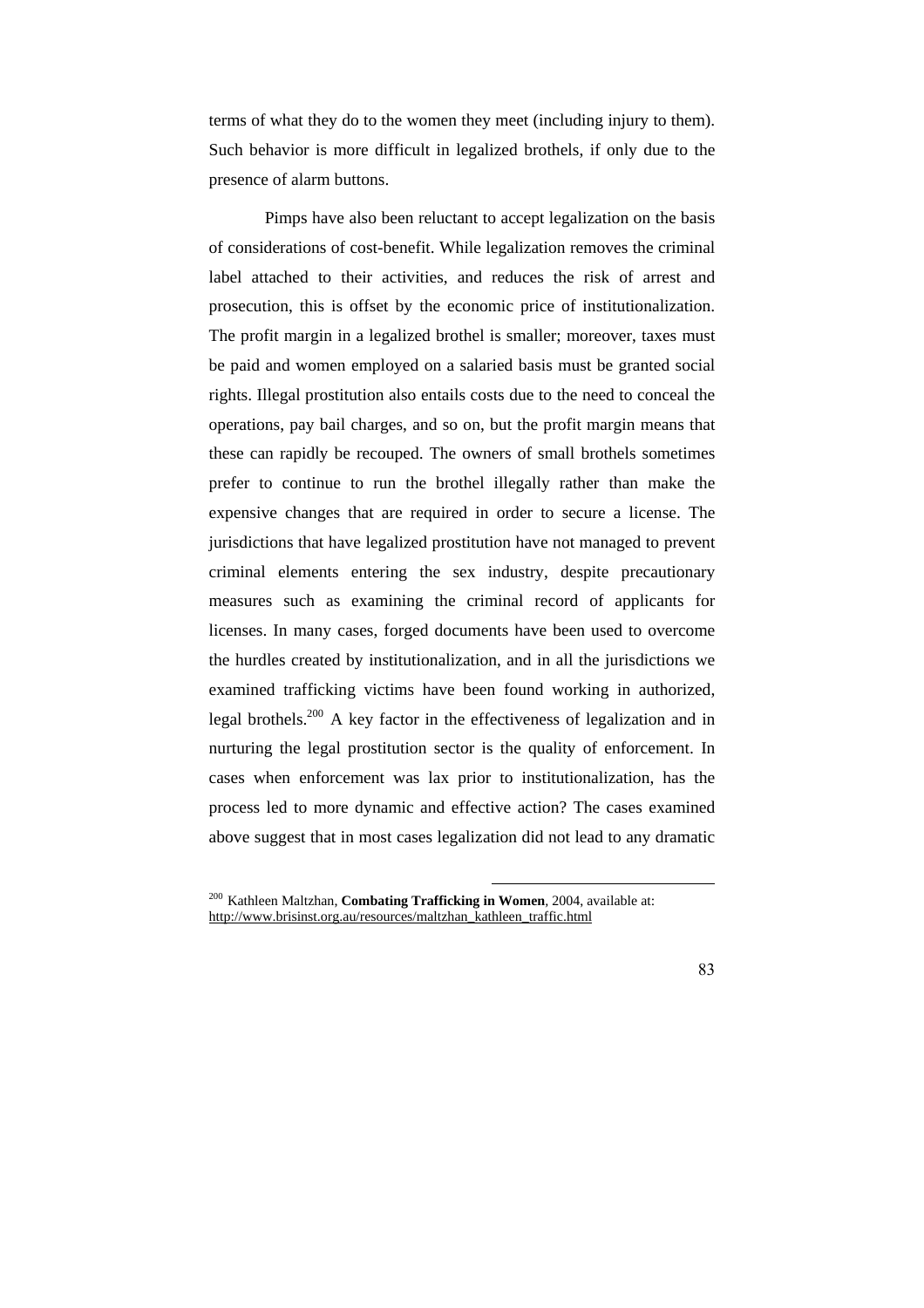change in the quality of enforcement. Neither did legalization remove the nuisance to the general public created by prostitution. Street prostitution continued to exist, if only because many women were excluded from the legal sector – drug addicts, those with diseases, minors, trafficking victims, and illegal aliens. Even when the police was more active against street prostitution it was unable to eradicate the phenomenon, and the women involved suffered most from police operations.

Legalization has not changed prevailing negative prejudices regarding prostitution. In all the jurisdictions that have introduced institutionalization, prostitution has been prohibited in the vicinity of schools and churches. The stigmas relating to this phenomenon have deep historical roots and it is unrealistic to expect that a few years of legalization can change this. In terms of access by women to the courts, too, no significant improvement has been seen. In Germany not a single woman has sued an employer or client, and in Australia and the Netherlands the number of cases is very small. Again, this is due to prevailing stigmas regarding prostitution, not only on the part of the authorities but also among women working in the field. Even when prostitution has secured legal recognition as work, no improvement has been seen in terms of the use of the courts, suggesting that legalization has not even managed to encourage the women themselves to view their work as more legitimate. Access by women to the courts is not only important in terms of the ability to sue employers or clients. It has broader ramifications, such as claims for damages and, above all, providing women with the practical possibility to file suit. In terms of health, too, there is no evidence of any tangible improvement following institutionalization. In theory, women are certainly more able to secure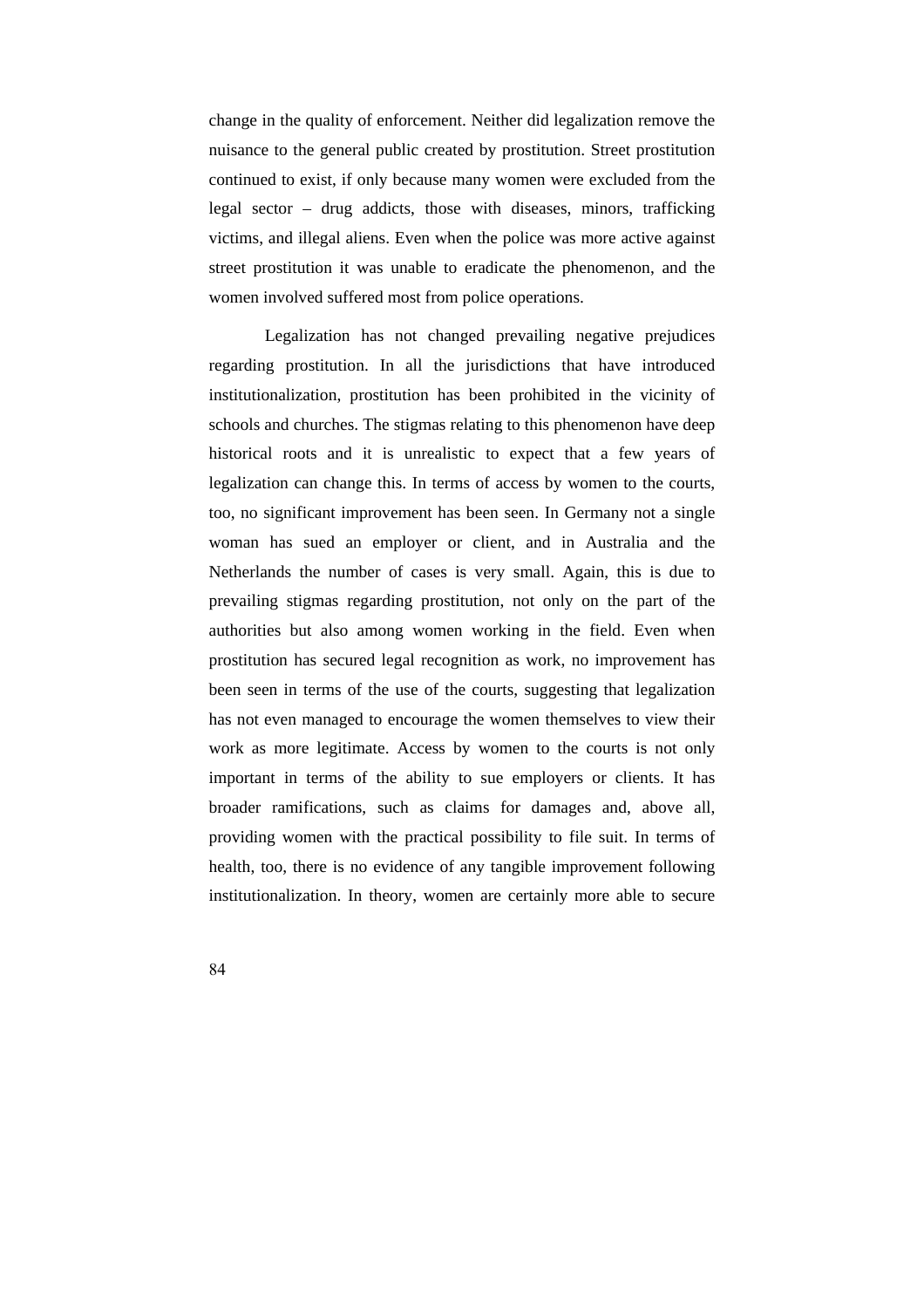protection than in the illegal sector. However, many cases of unsafe sex or sex in which the woman is an unwilling partner continue to occur; at best, the number of such cases may have been reduced.

# **CAN LEGALIZATION OF PROSTITUTION BE A SOLUTION IN ISRAEL? IF SO – FOR WHOM?**

The experience of other countries in the legalization of prostitution is extremely important. Nevertheless, when considering the possibility of introducing legalization in Israel the first step should be to examine the unique social, economic, and political circumstances in this country; to define the character of the sex industry that has developed over recent decades; to examine who is promoting the idea of legalization and why; and to define its goals. The following sections examine the various goals of legalization and consider whether it will indeed be able to promote these goals.

**Promoting the rights of women as workers**: If the goal of legalization is to improve the working conditions of women in prostitution and improve their rights, it is doubtful whether any such benefit will materialize. In the current situation, in which prostitution is not considered a criminal offense, women working in the field are entitled to various rights but they rarely take advantage of this. Indeed, it is very doubtful whether most women in the sex industry are aware that they have the right to sue their employer in the labor courts or through damages proceedings. The vast majority of suits against traffickers and pimps in Israel have been possible thanks to the support of the legal aid provided for trafficking victims by the state. Such assistance is not available to Israeli women working in prostitution who are not victims of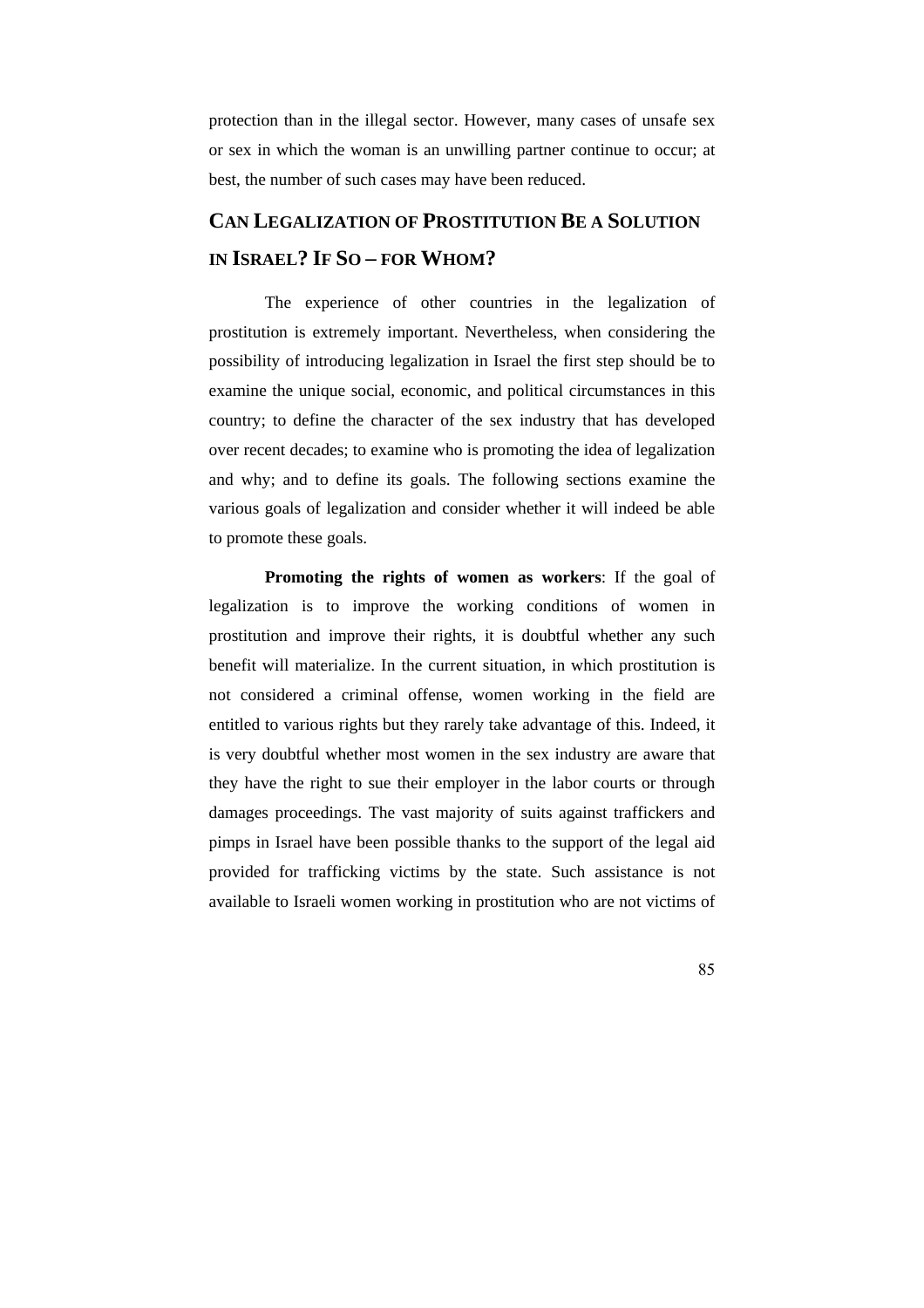trafficking. Why have so few women working in prostitution turned to the labor courts or filed suit for damages against those who have injured them, and could the legalization of prostitution enhance their access to the courts? We have seen quite clearly that the legalization of prostitution has not improved the access to the courts enjoyed by women in any of the jurisdictions examined. The main key to improving their situation lies not in the legalization of prostitution, but in ensuring that all women employed in prostitution, rather than just the victims of trafficking, enjoy legal assistance, even if their income level means that they are not entitled to legal aid in accordance with the usual criteria established by law.

An additional factor limiting the prospects that the legalization of prostitution in Israel will lead to any improvement in the position of the women involved is the high proportion of victims of trafficking, new Jewish immigrants, and drug addicts working in the local sex industry. Accordingly, even if prostitution is legalized, the large number of women present in Israel illegally would not benefit from the change. The only people who would benefit would be the pimps, whose businesses would become legitimate. Moreover, Israel has never seen the emergence of a trade union representing women working in prostitution or of organizations advocating their rights as workers. This is further evidence of the weak population groups involved in the Israeli sex industry; most of the women involved do not meet the model of women who choose to work in prostitution as a way of life, are willing to announce their profession publicly, and to engage in a social and political struggle to secure their rights. It is difficult to avoid comparisons between the situation of women working in prostitution in Israel and that of migrant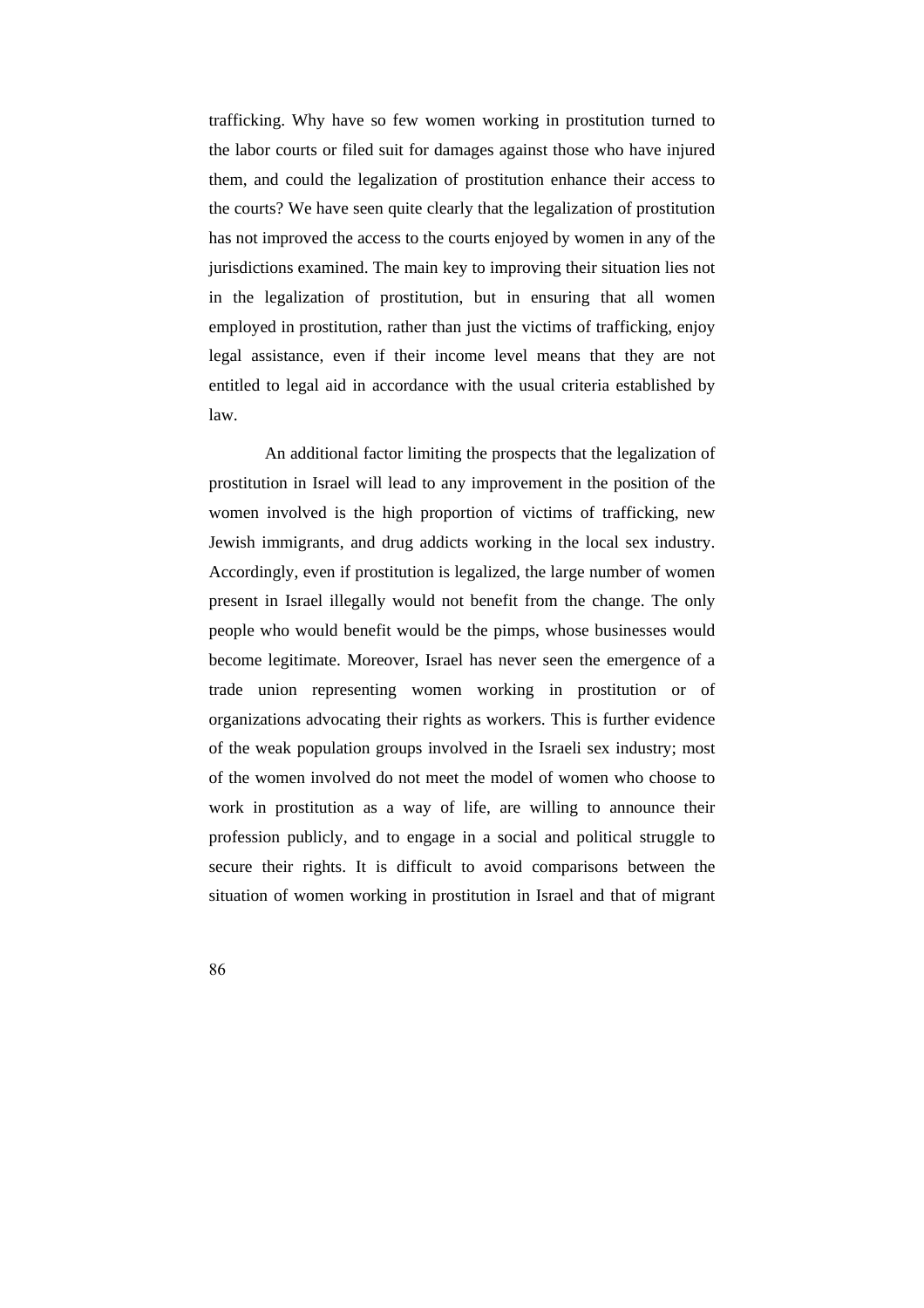workers in the country. Migrant workers began to arrive in Israel in the 1990s. The State of Israel allowed them to come, but refused to accept responsibility for them. Employers were given full authority regarding migrant workers, with the exception of the arrest and expulsion of illegal workers. The "chaining policy," as it became known, severely violated the rights of migrants as humans and as workers. Their passports were confiscated; they were required to work long hours; and, in most cases, they received less than the minimum wage. Some migrant workers were abused by their employers, and some women (particularly those caring for the old and infirm) were subjected to sexual abuse.

Many migrant workers remained with their employers, even when these were abusive, due to their fear of losing their legal status and risking expulsion. However, many workers did break free of their employers. In most cases, they secured higher salaries and improved working conditions. Migrant workers are entitled to the full protection of Israeli labor law, including the minimum wage. In practice, however, few of them enjoy these benefits. The reason is that the employers to whom they are "chained" exploit their unfamiliarity with Israel and their weak position. Similarly, women working in prostitution are also vulnerable, in part due to ingrained prejudice and the harsh economic and emotional circumstances of their lives; they, too, are often exploited. Accordingly, it is reasonable to assume that women will be unable to utilize the rights granted to them if prostitution is legalized. A similar situation already exists – women in prostitution are entitled to workers' rights, but in practice do not enjoy them. What is important is not just the letter of the law, but the prospects that the law will be implemented. Official declarations about the rights of weakened populations do very little to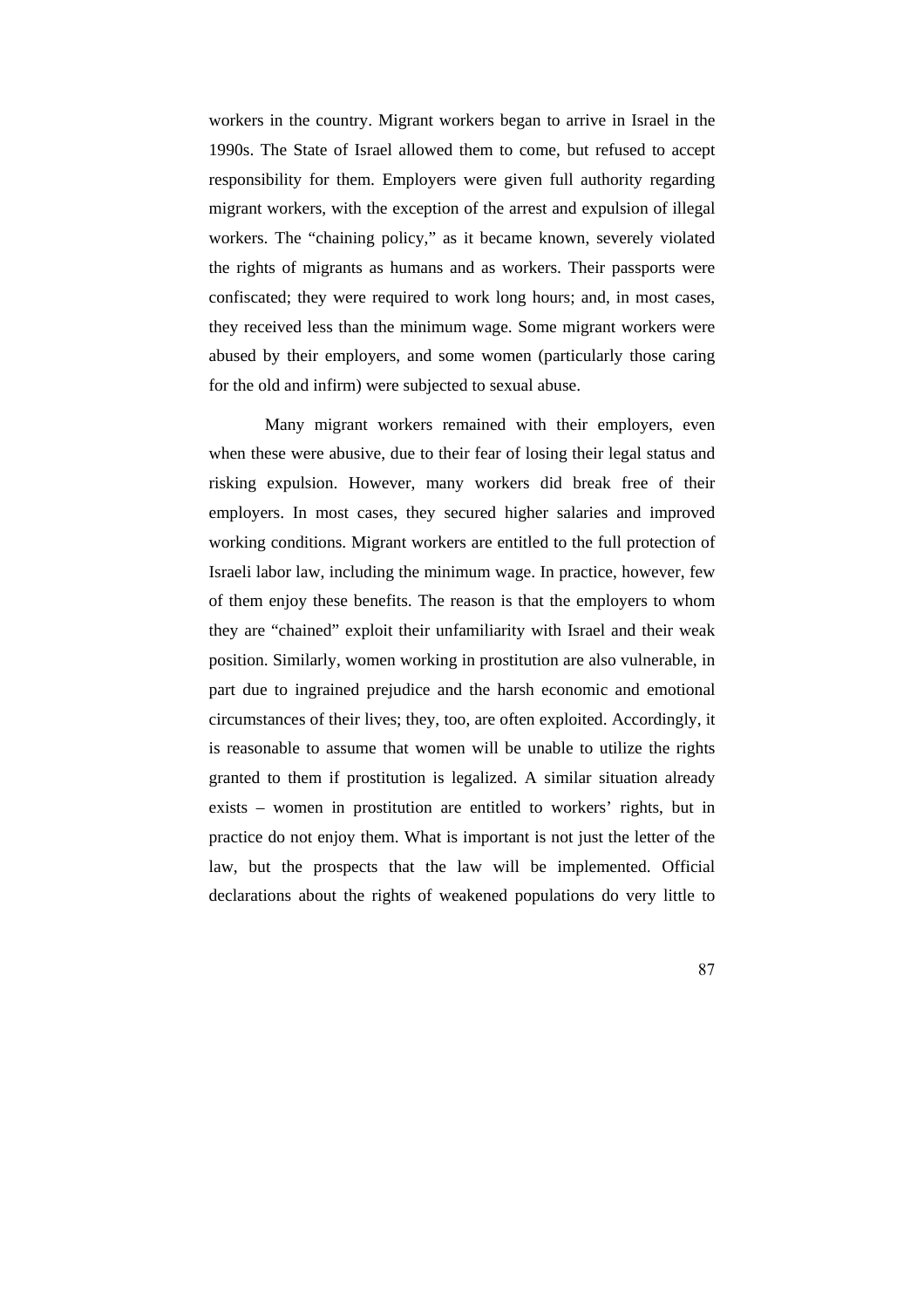protect their rights in practical terms. The declaration of rights is not a miracle cure and does not mean that rights have been granted in practice. The difference between the two is significant. Legalization may be likened to a declaration of rights, but is does not guarantee that rights will actually be granted in practice. Realizing rights does not necessarily accrue from institutionalization, and it would be possible to realize these rights under Israeli law without institutionalization.

**The economic aspect**: Every jurisdiction that has legalized prostitution has imposed taxation on the legal sex industry. It must be doubted whether legalization encouraged pimps to manage all their businesses legally and to pay their full tax liability. Moreover, although the payment of taxes is a legal obligation in Israel, there are many who avoid paying tax in full. Legalization will not create any new obligation to pay tax, but will merely grant certain rights to pimps. Will these rights constitute an incentive to pay tax? It must be recalled that profit in the legal sector is lower, and in addition to tax payments brothel owners will also be required to pay national insurance, health insurance, pensions, and so on. We have seen that in Germany legalization discouraged women from pursuing their other rights. In addition, it is difficult to ignore the moral dimension of this subject, and to ask whether income tax (and the public in Israel) is entitled to benefit from a tax that is raised on the back of a weakened population (in more than one sense of the phrase) and in such harsh conditions.

**Eliminating the social stigma**: In the survey by Mina Zemah in 2004, the respondents were asked how they would react if a job applicant who was qualified for the position mentioned during the interview that she had worked in the past as a prostitute. Thirty four percent were sure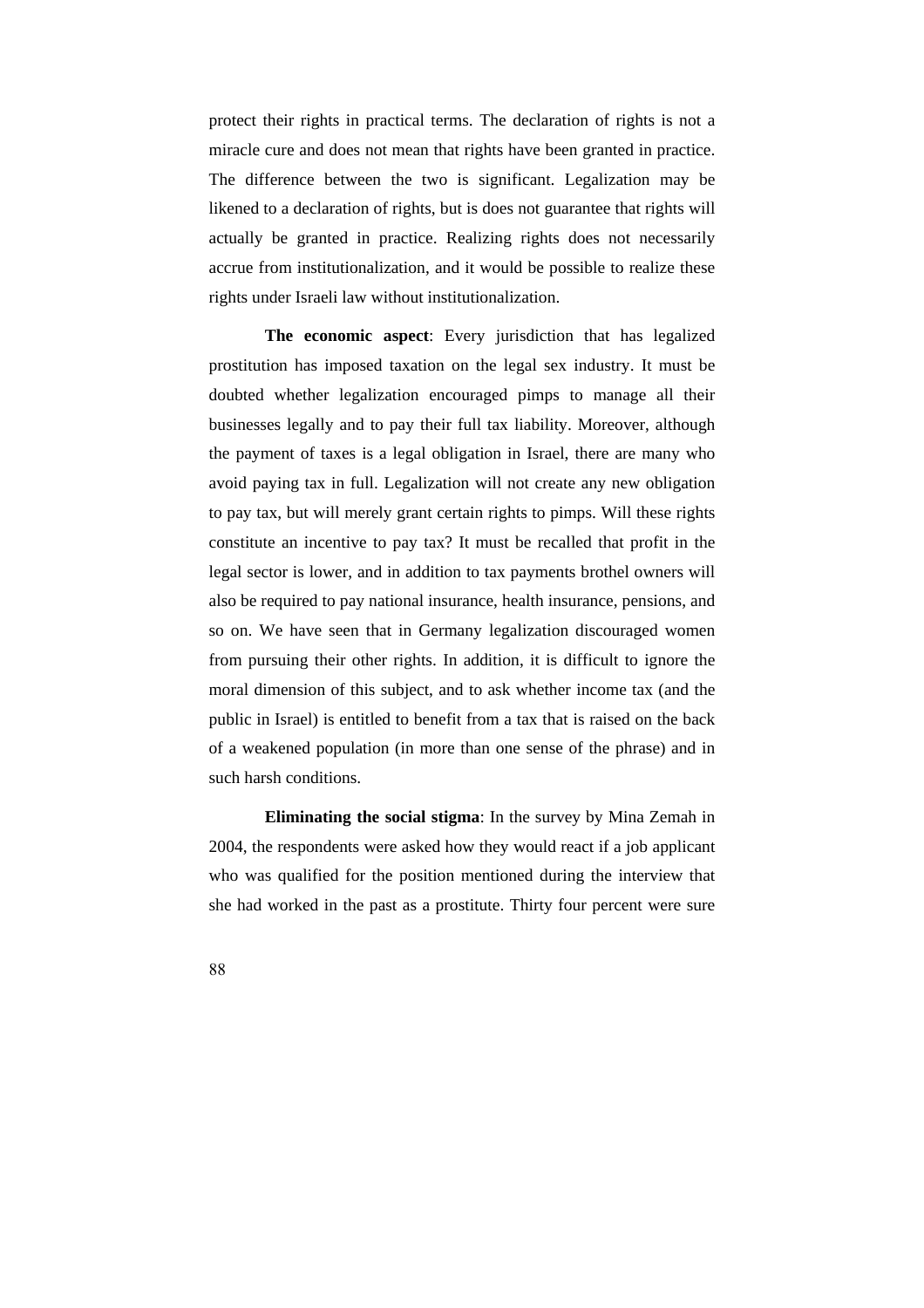that they would accept the woman; 26 percent thought they would probably accept her; 12 percent thought they would probably reject the woman; and 22 percent were sure that they would do so.<sup>201</sup> Israeli society condemns prostitution, despite the fact that it has not been criminalized by law. Stigmas and stereotypes have accompanied prostitution since ancient times, and it is doubtful whether its declaration as an official "profession" will change such deeply ingrained feelings. The experience of the countries examined above suggests that the legalization of prostitution has not solved this problem and has not helped women to claim their rights within society.

**Public health**: In theory, legalization grants women working in prostitution the power to demand that their clients engage in safe sex. As we have seen, however, they are not always able to exercise this power in practice. The argument in favor of legalization based on the desire to help women to protect their health is only partially accurate. Public concern focuses not on the health of the women but on that of the clients, since it is the latter who pass on STDs to their partners. Surveys have shown that contrary to the accepted myth that the clients of the sex industry are lonely young men, most of those consuming sex for payment are married men, or single men who have sex with a large number of women, that majority of whom are not women working in prostitution.<sup>202</sup> The public is not concerned about the danger facing a prostitute who has AIDS, but

<sup>&</sup>lt;sup>201</sup> Meeting of the Knesset Committee for the Struggle against Trafficking in Women and the Knesset Committee for Advancing the Status of Women held on July 19, 2005, Minutes No. 9.

<sup>&</sup>lt;sup>202</sup> B. Anderson and J. O'Connell, "Is Trafficking in Human Beings Demand Driven? A Multi-Country Pilot Study," **Migration Research Series**, 15 (2003); D. Hughes, **Best Practices to Address the Demand Side of Sex Trafficking**:

www.uri.edu/artsci/wms/hughes/demand\_sex\_trafficking.pdf; See H. Ward et al. "Who Pays for Sex? An Analysis of the Increasing Prevalence of Female Commercial Sex Contacts among Men in Britain," **Sex Transmitted Infections***,* 81 (2005), pp. 467-71.

<sup>89</sup>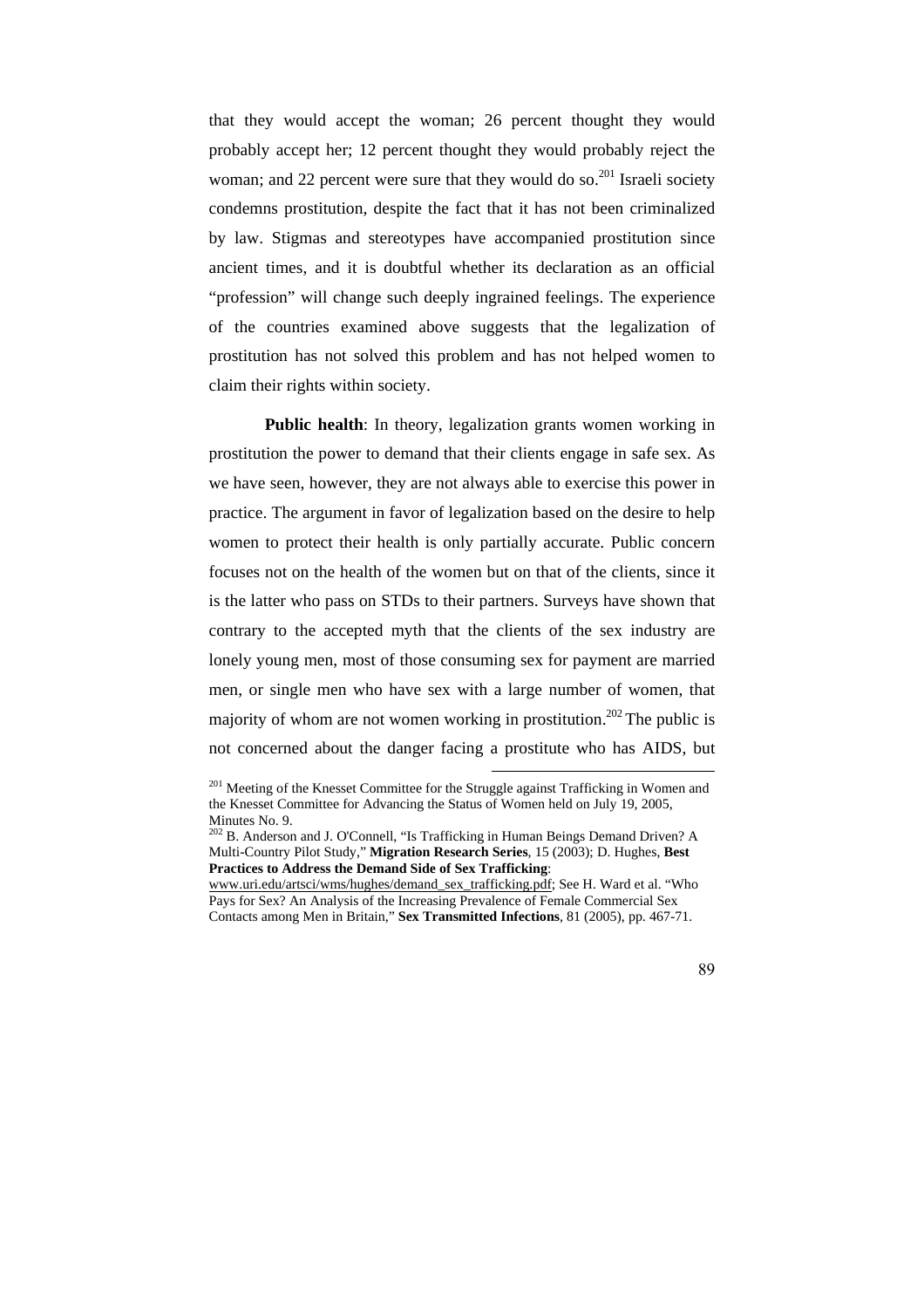about the danger she poses to the public. Panic occasionally ensues when the public learns that women who have AIDS are working in prostitution.  $203$  None of this is novel or surprising. It is only to be expected that women who have sexual relations with a large number of men, and are not always able to protect themselves, will contract STDs. The question is whether they alone should be held to blame for this situation while their clients are released of responsibility?

It is also important to recall the enormous difference between women working in prostitution out of choice and those coerced into the profession. Women coerced into prostitution cannot control their conditions of employment and are not always free to decide whether to have safe sex or whether to seek out testing or treatment. They come to the world of prostitution from disadvantaged social backgrounds, suffering from poverty and lack of education; their level of knowledge about STDs and methods of protection is minimal. Women who are not coerced into prostitution are more aware of the dangers involved in the sex industry. They have a higher level of awareness of STDs and are more likely to undergo testing of their own initiative and to protect themselves through the use of condoms. A high rate of STDs among women working in prostitution reflects less on the women themselves and more on the sickness of the society in which they live. The demand to legalize prostitution so that it will be possible to inspect the women



<sup>&</sup>lt;sup>203</sup> Minutes No. 308 of the Twelfth Knesset, June 12, 1991; E. Kortz, "Loads of Prostitutes Have AIDS and Do Not Know It," **Iton Tel Aviv**, October 27, 2006; http://ww.tam.co.il/27\_10\_2006/chdashot3.htm; H. Alroi De-Bar, "Ten Prostitutes Have AIDS," **NRG***,* October 25, 2006, http://www.nrg.co.il/online/43/ART1/496/240.html; E. Ben-David, "Dangerous Sex – Consider Yourselves Warned," **NRG**, January 24, 2006, http://hot.nrg.co.il/online/1/ART1/038/282.html; E. Glickman, "Soldiers Found Out Too Late: The Escort Is an HIV Carrier," **YNET**, November 27, 2002, http://www.ynet.co.il/articles/1,7340,L-2276855,00.html.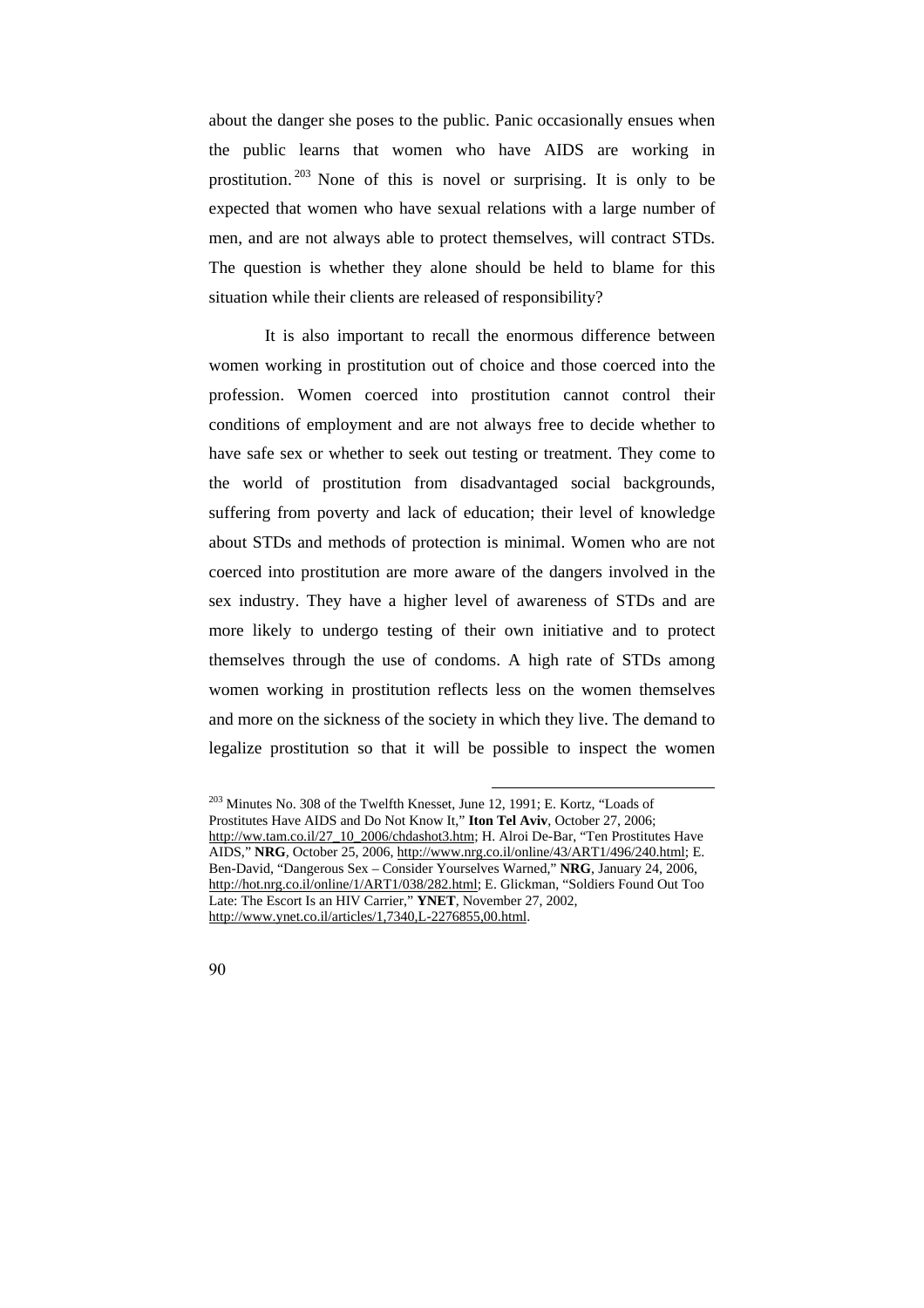working in the field perpetuates an approach that releases the client of responsibility for having safe sex and imposes this obligation solely on the women. A client is always free to demand unprotected sex, and women are not always free to refuse.<sup>204</sup> Requiring women to undergo testing may even threaten their well-being, since clients who know that they are tested may be encouraged to demand unprotected sex. Pimps may exploit testing to market "their girls." After the Israeli Ministry of Health ran tests in the past, one Israeli brothel published an advertisement proclaiming: "Our girls have been tested and found free of AIDS. Authorizations from the Ministry of Health are available."<sup>205</sup>

**Transparency preventing criminals entering prostitution**: Experience shows that a legal prostitution sector does not eliminate the parallel presence of illegal prostitution, and may not even reduce the latter phenomenon. The illegal sector relies on such mechanisms as forged documents and concealed brothels – methods that are already employed. In February 2006, the Israeli public was horrified by footage screened on the television investigative program *"***Uvda***"*, showing women hiding in special spaces built into the walls of a brothel. Another method already used in Israel are "cover agents" who manage the contacts with the authorities in place of the brothel owner.<sup>206</sup> Since involvement in prostitution is a field that is rife with possibilities for exploitation, and since the women employed in the field are weak and can

<sup>&</sup>lt;sup>204</sup> It should also be noted that women contract HIV more easily than men and are at greater risk than their clients when engaging in unprotected sex.

N. Levenkron and Y. Dahan, **Women as Commodities**, p 72.

<sup>206</sup> At a Knesset session, a representative of income tax explained: "When we launch investigations into massage parlors we never get to the top guy… There are always monkeys [sic] in the massage parlors who are willing to take the rap… He says, 'We only opened this year, I only began to work this year.' The girls back up his story." See: Minutes of a Meeting of the Subcommittee of the Constitution, Law and Justice Committee for the Struggle against Trafficking in Women, January 18, 2005.

<sup>91</sup>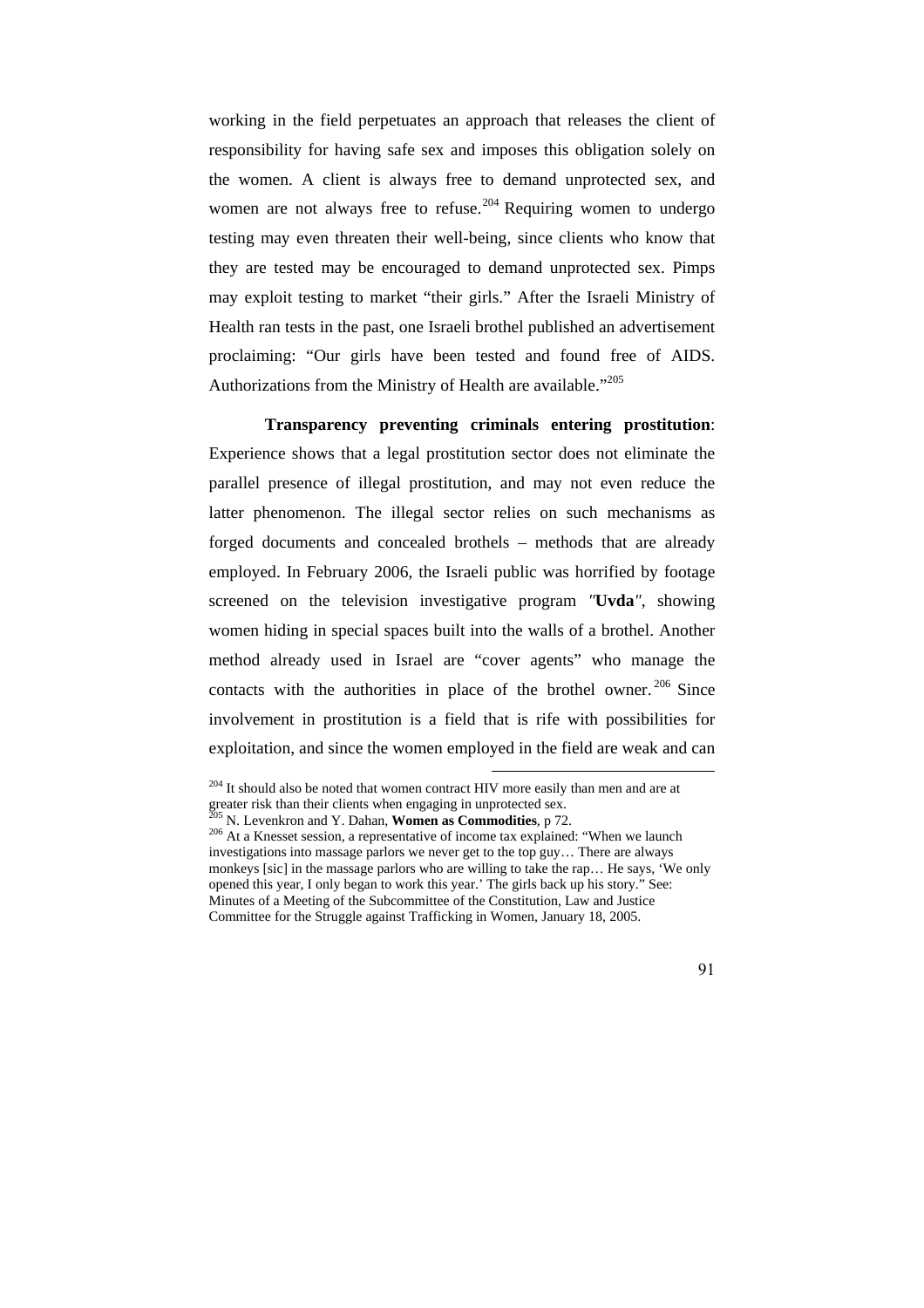easily be exploited, there are grounds to fear that even people with no previous criminal record may engage in exploitation. This is exactly what happened with migrant workers, who were grossly exploited by lawful and reputable personnel companies that ostensibly meet all the legal requirements, except the requirement to respect their employees' rights.<sup>207</sup>

To sum up, it may be argued that prostitution in the State of Israel has already been legalized, albeit in a surreptitious and gradual manner. This legalization is guided by the state and serves the interests of all those involved, with the exception of the women involved in prostitution, whose rights come last on the list of priorities. "Tolerance zones" regarding prostitution operate freely. Police policy, as reflected in the guidelines of the State Prosecutor's Office, is to inspect the sex industry but to refrain from interfering unless other provisions of the penal code are being violated. The National Insurance Institute, which in the past paid supplementary income to women working in the sex industry, recently demanded tens of thousands of shekels in repayments, based on assumed profit of NIS  $350$  a day.<sup>208</sup> At the very least the covert legalization of prostitution should be balanced by steps guaranteeing the rights of women working in the field. For example, women should get help getting out of prostitution and should be permitted to work in prostitution in their own homes. This will improve their ability to defend themselves from assault and violence and reduce their dependence on

tv.com/CivilGuard/Default.aspx



<sup>207</sup> An example is the **Binyamin** case in which the defendants, employees of Y. Zarfati Ltd., were convicted of assault in aggravated circumstances, including attacking employees with a wooden plank with nails on, threats, etc. (C 2116/03, **State of Israel v Binyamin** (ruling dated September 22, 2005)); LA 1218/02, **Xue Bin v A. Dory – Engineering Works Company Ltd**. (ruling dated March 20, 2003).<br><sup>208</sup> "Hamisha" M. Company Ltd. (ruling dated March 20, 2003). "Hamishmar Haezrachi", 17.5.2007, available at: http://www.keshet-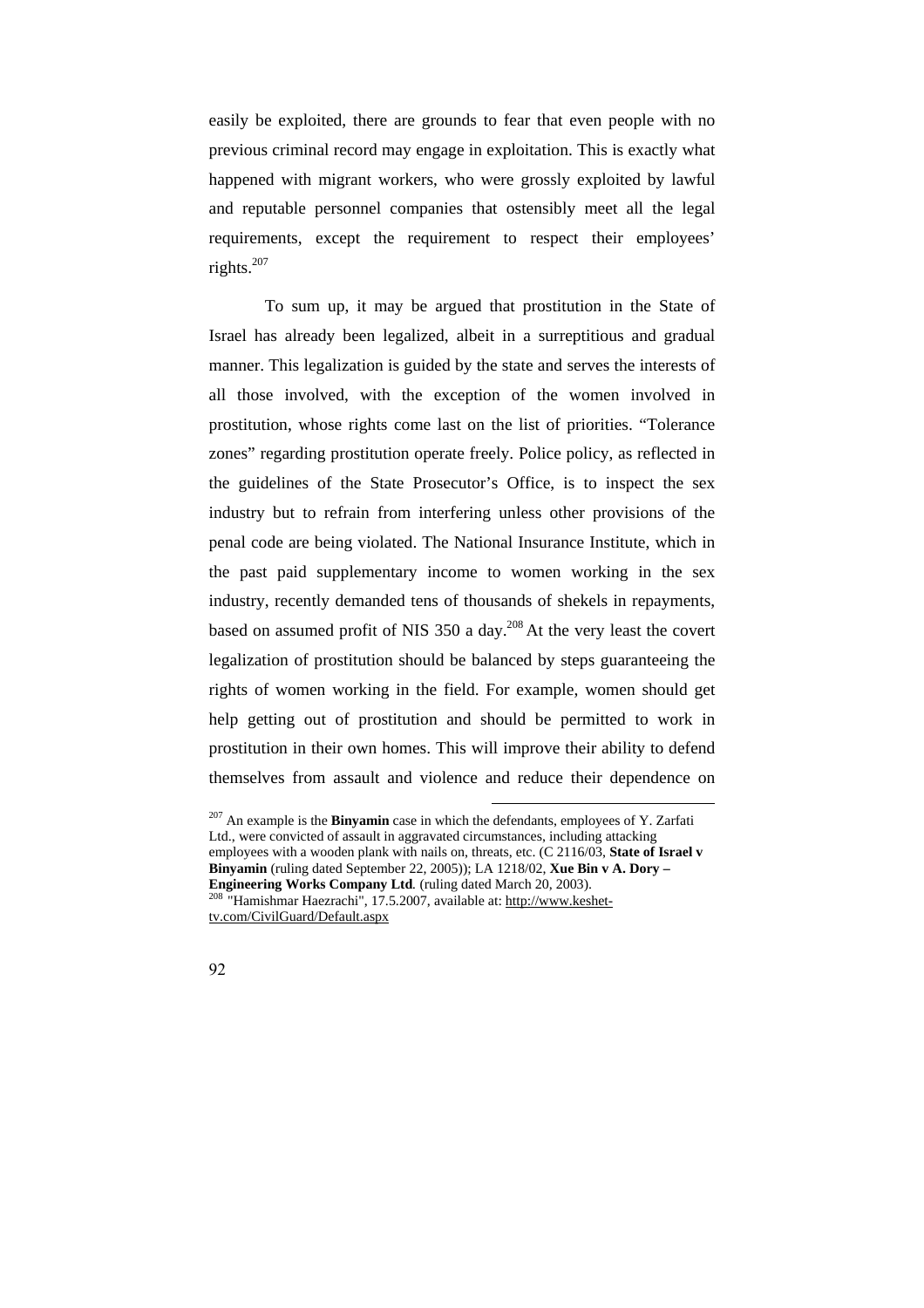pimps and brothels, which currently operate in full view of the law, which prefers to turn its gaze elsewhere. Introducing measures to recognize and guarantee the rights of women is not tantamount to furthering the legalization of prostitution. Rather, such measures seek to correct the imbalance inherent in the one-sided form of legalization that currently applies, the main outcome of which is the legalization of pimps and brothels.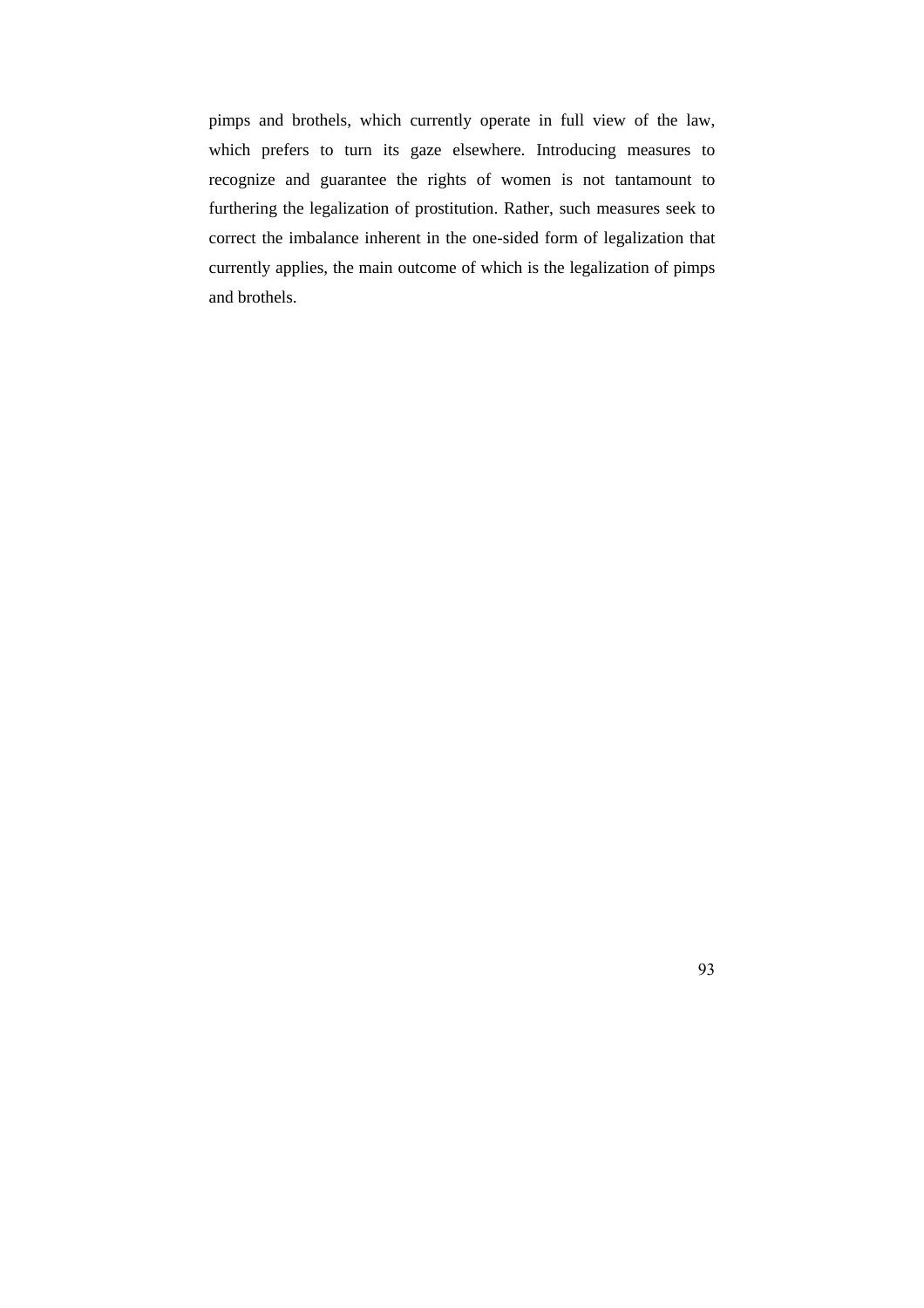# **CONCLUSION**

An examination of the practical ramifications of the legalization of prostitution in a number of jurisdictions shows that the main objectives of this process – the elimination of trafficking in women, improving their health, and ensuring they enjoy rights – have totally failed or, at best, have been only a very partial success. Legalization has been shown to provide only limited protection for women, and generally only for those women who choose to work in prostitution of their own free will. In Israel, the main supporters of legalization are traffickers in women and those who speak on their behalf, as well as police officials and Members of Knesset. No such demand has come from the women themselves. Accordingly, it may be assumed that such a process of legalization will concentrate on securing profit for the state and improving its supervisory powers, rather than on protecting the rights of women working in prostitution. In light of the experience elsewhere, there can be no certainty that the legalization of prostitution will indeed benefit the public exchequer. However, it will certainly prove financially rewarding for the pimps. If prostitution is legalized, the State of Israel will be even less involved in the field than at present. Responsibility for the fate of the women whose rights it has never respected will be transferred to "franchisees" – those pimps who meet the conditions of its "tenders." At present, procuring is a criminal offense; although this offense is not enforced, it at least gives the women a chance to complain, even though they rarely use this opportunity. The legalization of pimps and brothels will transform a criminal complaint into a purely civil proceeding between the women and their "legitimate" employer. It is doubtful whether women will enter into such proceedings.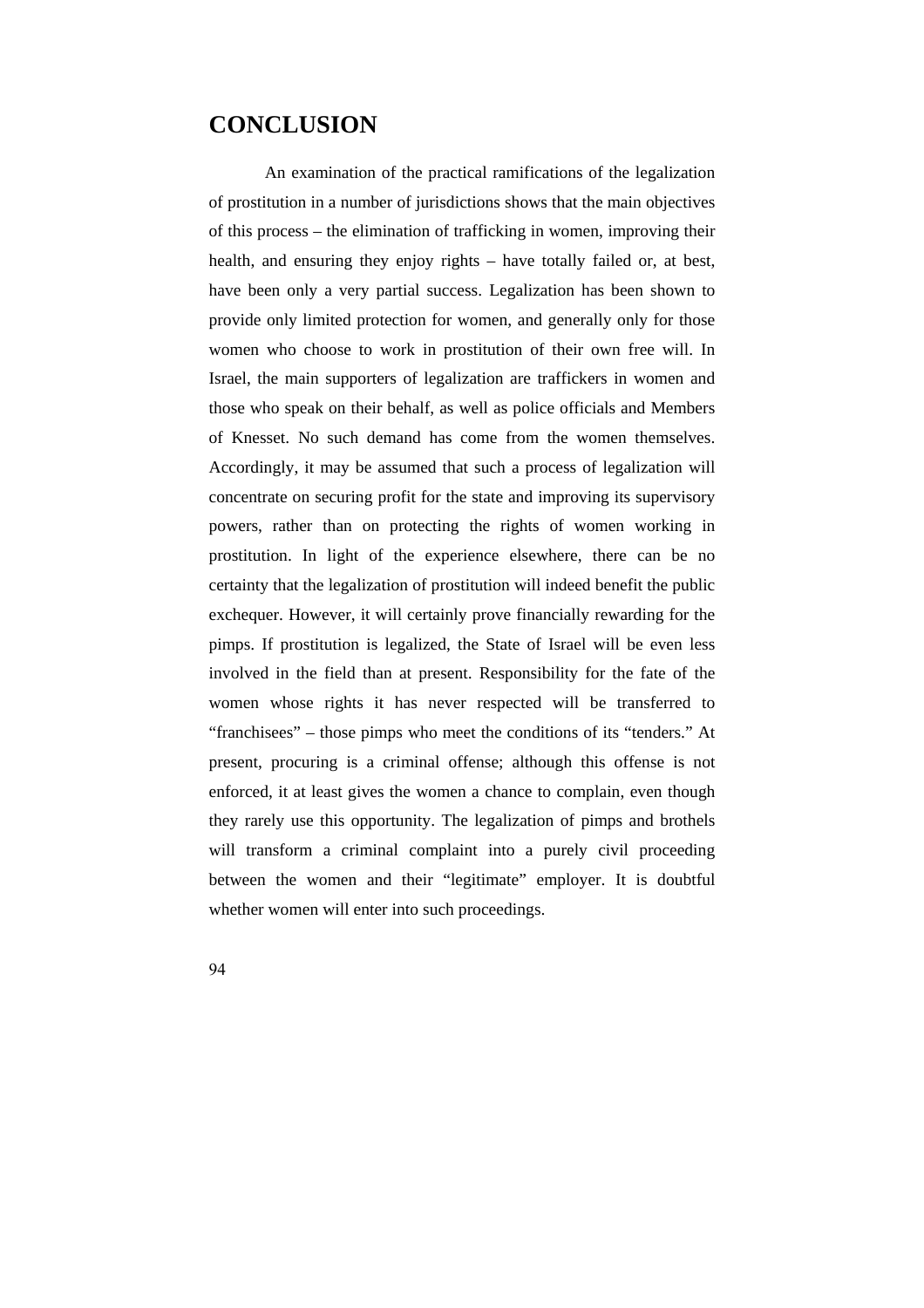In recent years, Israel has concentrated on actions relating to the offense of trafficking in women, while continuing to ignore the phenomenon of domestic prostitution, which often faces quite similar problems. Although the struggle against trafficking is important, it has done nothing to help the situation of Israeli women drawn into the sex industry in increasing numbers. Fundamental change is needed in this respect. Israel must develop comprehensive policy relating both to Israeli women and to women who are the victims of trafficking. In developing such policy it must be recalled that while official policy cannot completely transform the sex industry, it can influence changes in the ways it operates. The adopted policy must include support programs for women working in prostitution who wish to leave the sex industry; the establishment of shelters for women; raising the women's awareness of their rights to receive health services; informing them of their right to complain to the police when they are the victims of offenses and to sue their pimps and traffickers. The problem of prostitution will not disappear in the near future – not because it is the "oldest profession," as is sometimes claimed, but because too many people make a living from prostitution and are unable and unwilling to permit it to disappear. Despite this, women working in prostitution can be helped without legitimizing traffickers, pimps, and the sex industry as a whole. Wherever there is prostitution there is exploitation, to a lesser or greater extent, even when it occurs under the auspices of the state and even when "market forces" are allowed to act freely. Accordingly, any legal solution to the problem of prostitution will be limited, and must be accompanied by educational efforts to prevent the consumption of sex for payment, alongside an emphasis on education to equality. Great care must be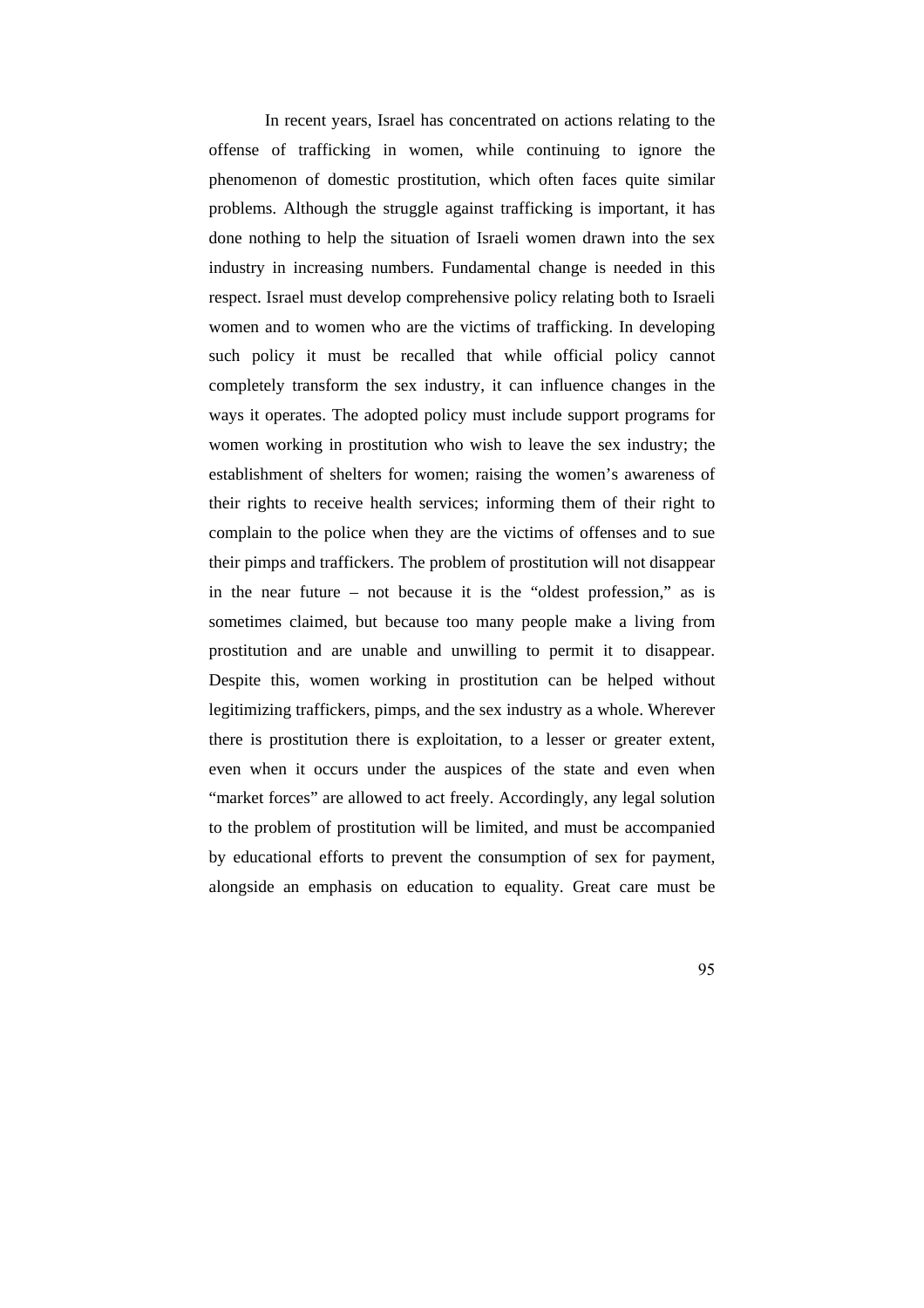exercised when developing policy on prostitution, since the lives of so many women hang in the balance. The experience of other countries in this field must be constantly examined. As the Israeli authorities develop policy on institutionalization, they should recall that the sex industry will always be more powerful than the women it traps.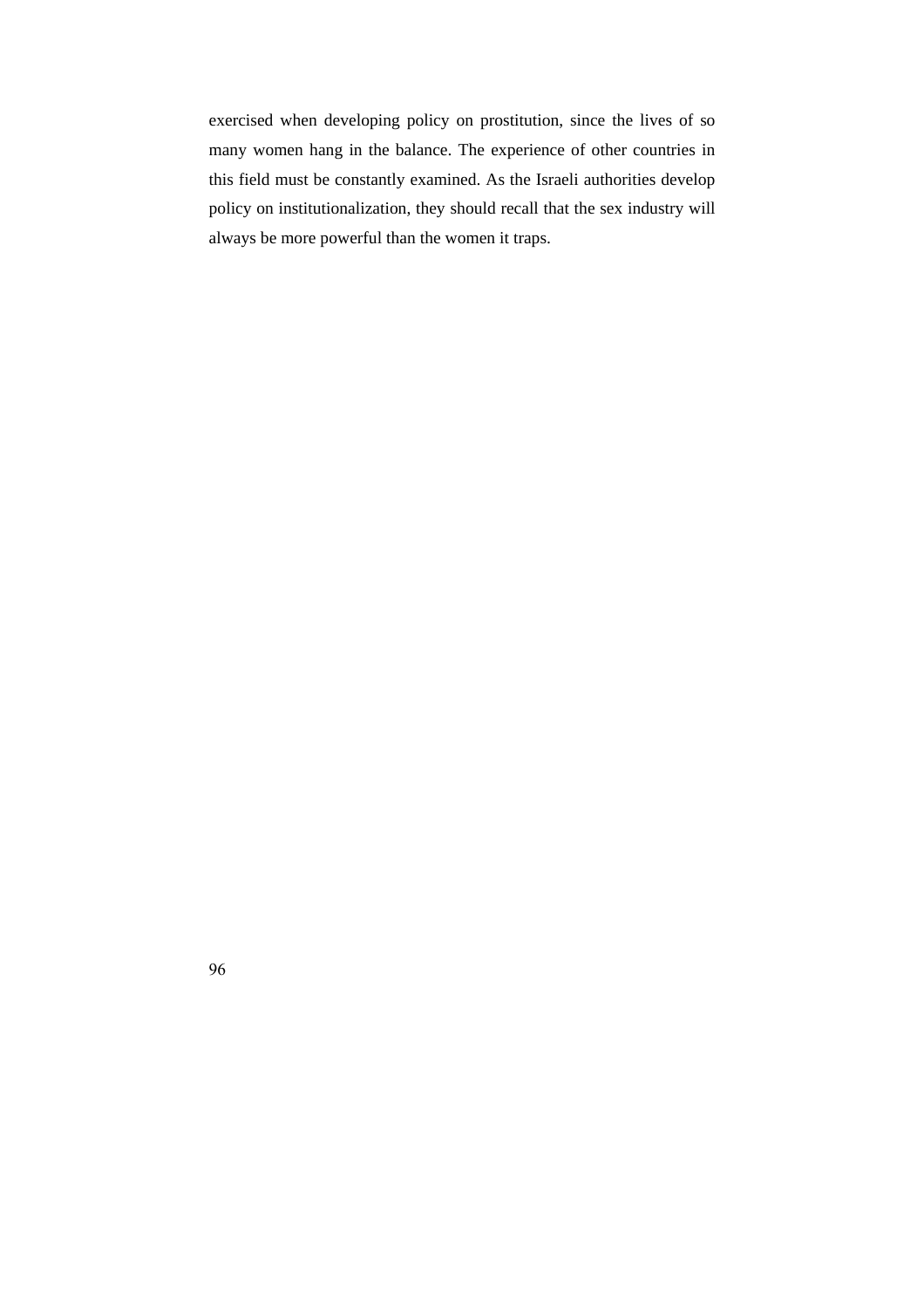# **BIBLIOGRAPHY**

#### **Books**

Albert, A., **Brothel Mustang Ranch and Its Women**, 2001.

Barry, K., **Female Sexual Slavery**, 1979.

Barry, K., **The Prostitution of Sexuality**, 1995.

Gregor, G., **Sex Worker Union Organizing: an International Study**, 2006.

**Prostitution, Trafficking and Traumatic Stress**, ed. M. Farley, 2003.

Reynolds, H., **The Economics of Prostitution**, 1986.

**The Politics of Prostitution - Women's Movement, Democratic States and the Globalisation of Sex Commerce**, ed. Outshoorn . J., 2004.

## **Articles**

Agustin, L. 'Migrants in the Mistress's House: Other Voices in the "Trafficking" Debate', **Social Politics: International Studies in Gender, State and Society World Charter for Prostitutes' Rights**, (2005), 96-117.

Alexander, P., 'Feminism, Sex Worker, and Human Rights', in J. Nagle ed. **Whores and Other Feminists**, 1997, pp. 83-97.

Anderson, B. and Davidson J. 'Is Trafficking in Human Beings Demand Driven? A Multi-Country Pilot Study', **Migration Research Series,** 12 (2003).

Bindman, J. and Doezema J. **Redefining Prostitution as Sex Work on the International Agenda***,* 1997.

Bingham, N., 'Nevada Sex Trade: a Gamble for the Workers', **Yale Journal of Law and Feminism**, 10 (1998), 69-99.

Brents B. and Hausbeck, K. 'State – Sanctioned Sex: Negotiating Formal and Informal Regulatory Practices in Nevada Brothels', **Sociological Perspectives**, 44, (2001), 307-332.

Brents B. and Hausbeck, K. 'Violence and Legalized Brothel Prostitution', **Nevada Journal of Interpersonal Violence**, 20 (2005), 270-295.

Byoungwook P. 'Comfort Women During WWII: Are U.S Courts a Final Resort for Justice?', **American University International Law Review** 17 (2002), 403- 428.

Davis, S. **Prostitution in Canada: The Invisible Menace or the Menace of Invisibility?** (1994).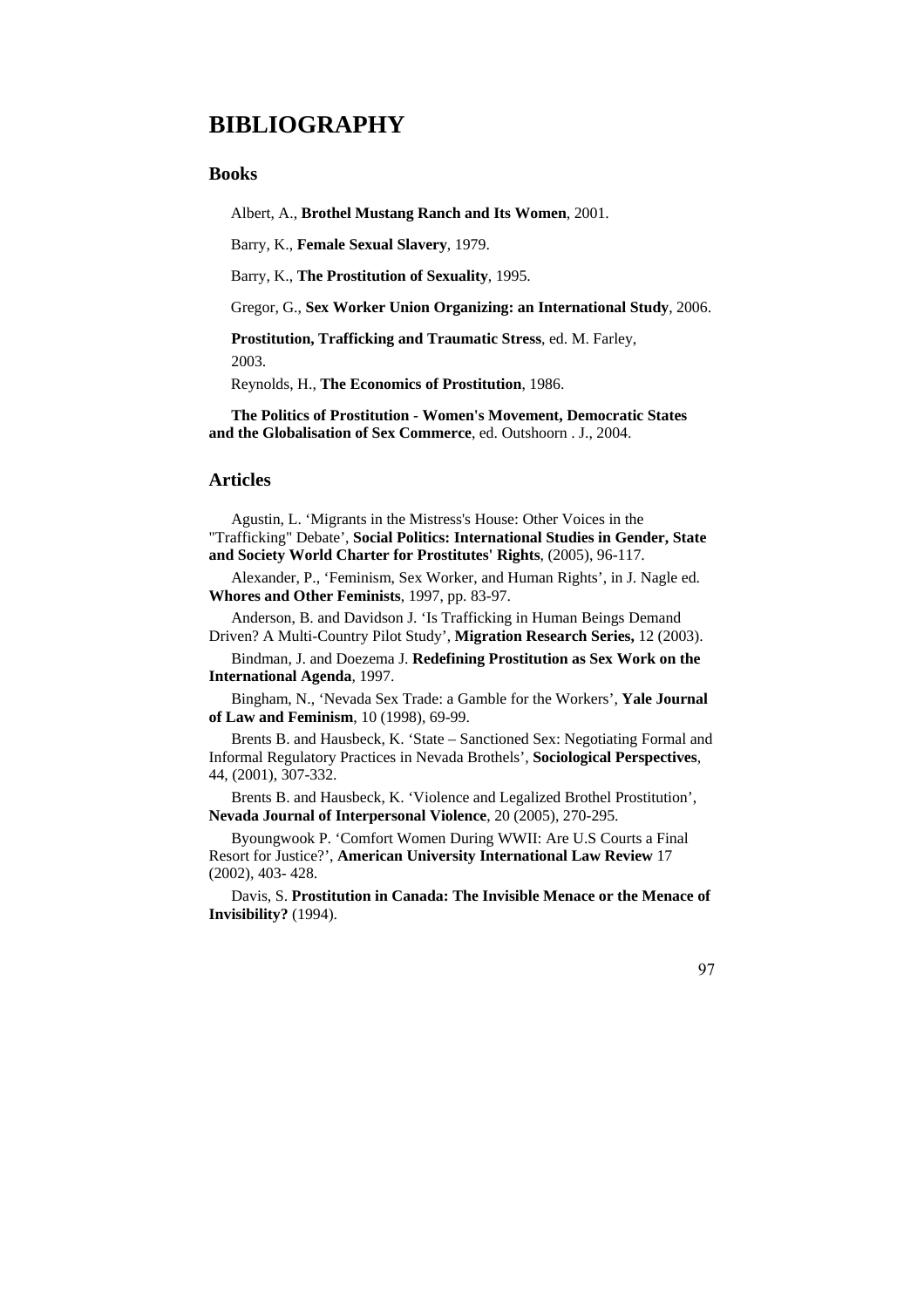Drexler, N. 'Government's Role in Turning Tricks: The World Oldest Profession in the Netherlands and the United States', **Dickinson J. of Int'l Law** (1996), 201-236.

Dworkin, A. 'Prostitution and Male Supremacy', **Michigan Journal of Gender & Law**, (1993), 1-12.

Farley M. and Barkan H. 'Prostitution, Violence Against Women, and Posttraumatic Stress Disorder', **Women and Health**; 27 (1998), 37-49.

Fiona, D. 'Human Smuggling and Trafficking: An Overview of the Response at the Federal Level', **Australian Institute of Criminology** 2000.

Freeman, J. 'The Feminist Debate Over Prostitution Reform: Prostitute's Rights Groups, Radical Feminist and the (Im)possibility of Consent', **Berkley Women's Law Journal** 5 (1989-1990), 75- 109.

Gallin D. **Note on the International Sex Workers' Movement Global Labour Institute,** 2003

Gur A: "My pimp didn't have to teach me anything – my dad already taught me it all at home." "Incest as a Key Factor in the Decline of Women and Girls into Prostitution, Drugs, and Crime," **Breaking the Secret: Issues in Incest**, eds. Z. Seligman and Z. Solomon, pp. 457-482

Halley, J. et al, 'From the International to the Local in Feminist Legal Responses to Rape, Prostitution/Sex Work, and Sex Trafficking: Four Studies in Contemporary Governance Feminism', **Harvard J. of Law & Gender** 29, (2006), 335-423.

Hausbeck, K. and Brents, B. 'Inside Nevada's Brothel Industry', in ed. R. Weitzer, **Sex for Sale – Prostitution, Pornography and the Sex Industry,** 2000, pp. 217- 244.

Hughes, D. **Best Practices to Address the Demand Side of Sex Trafficking,** 2004,

Hughes, D. **The Demand for Victims of Sex Trafficking**, 2005.

Hunter, S. 'Prostitution is Cruelty and Abuse to Women and Children', **Michigan Journal of Gender and Law** (1994), 1-14.

Jenkins-Vanderweert, S. 'Seeking Justice for Comfort women', North **Carolina Journal of International Law & Commercial Regulation** 27 (2001), 141-183.

Jennings M. 'The Victim as Criminal: A Consideration of California's Prostitution Law', **California Law Review** 64 (1976), 1235- 1284.

Kantrowitz, L. "Wayward and Trafficked," epilogue to the Hebrew-language edition of Nicky Roberts, **Whores Making History**, 2006, pp. 408-423.

Kilvington J. et al, 'Prostitution Policy in Europe: A Time of Change? **Feminist Review** 67, (2001), 78-93.

Law A. 'Commercial Sex: Beyond Decriminalization', **Southern California Law Review**, 73 (2000), 523- 610.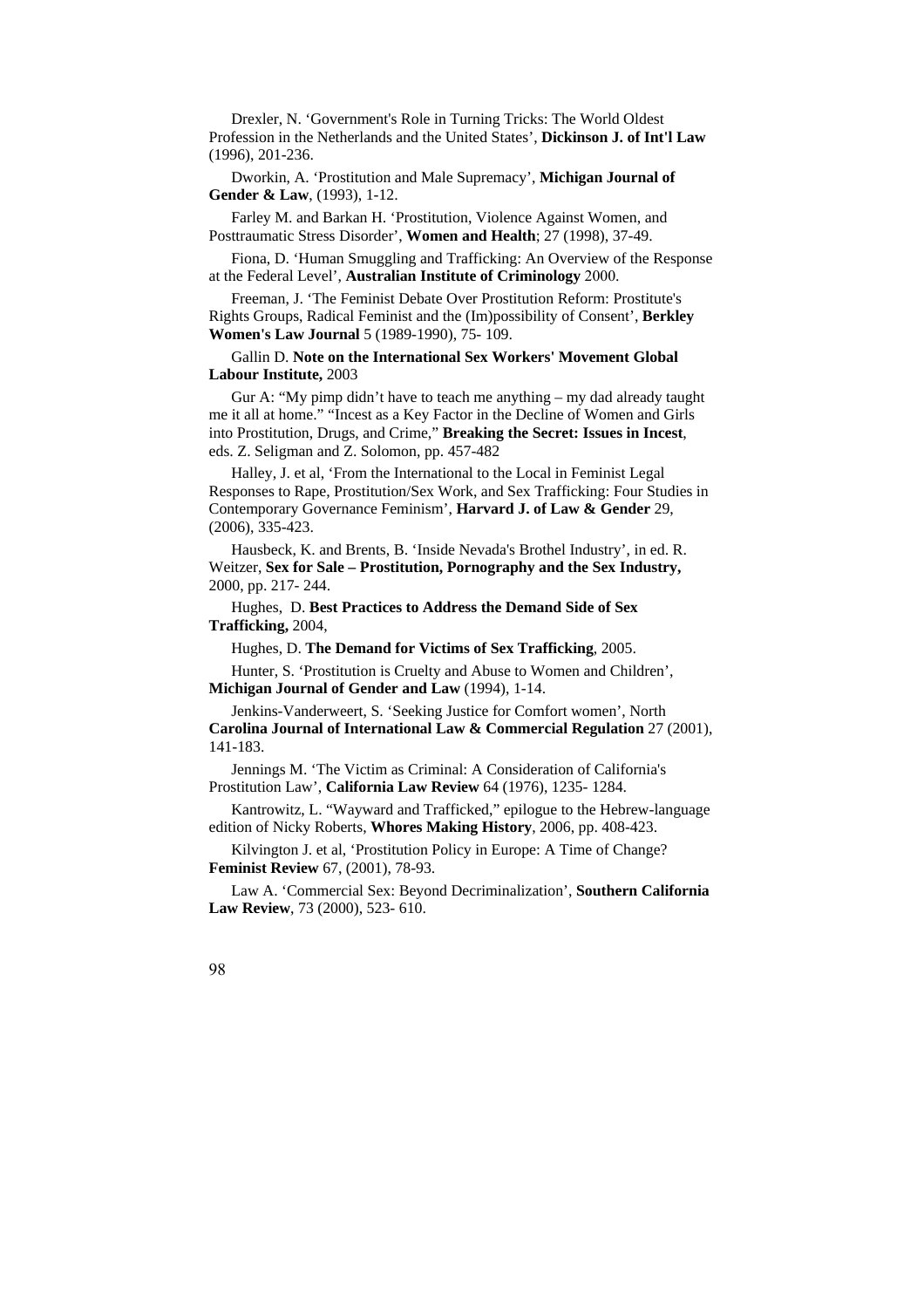Maltzhan, K. **Combating trafficking in women: where to now?** 2004.

Meaker, L. 'A Social Response to Transnational Prostitution in Queensland, Australia', in eds. S. Thorbek and B. Pattanaik, **Transnational Prostitution - Changing Patterns in a Global Context,** 2002, pp. 59-68.

Millbank, A. 'A Seasonal Guest-Worker Program for Australia?' **Social Policy Section**, 2006

Miller, C. and N. Haltiwanger, 'Prostitution and Legalization/ Decriminalization Debate', **Georgetown Journal Gender & Law** (2004), 207- 242.

Minouche, K. 'Whores in Court: Judicial Processing of Prostitutes in the Boston Municipal Court in 1990', **Yale J. of Law & Feminism** 4 (1991-1992), 329 -352.

Ostergren, P. 'Sex workers Critique of Swedish Prostitution Policy', 2004

Park, S. 'Broken Silence: Redressing the Mass Rape and Sexual Enslavement of Asian Women by the Japanese Government in an Appropriate Forum', **Asian-Pacific Law & Policy Journal,** 3(2002), 22- 55.

Raymond, J. **'Ten Reasons for Not Legalizing Prostitution and a Legal Response to the Demand to Prostitution', in M. Farley ed.** Prostitution, Trafficking and Traumatic Stress, **2003, pp. 315-332.** 

Ruenkaew, P. 'The Transnational Prostitution of Thai Women to Germany: A Variety of Transnational Labour Migration', in G. Scambler and A. Scambler eds. **Rethinking Prostitution,** 1997, pp. 69-85.

Silbert M. and Pines, A. 'Early Sexual Exploitation as an Influence in Prostitution', **Social Work**, 28 (1983), 285-289.

Sullivan, B., 'Prostitution Law Reform in Australia, A Preliminary Evaluation', **Social Alternatives**, 18 (1999), 9-14.

Sullivan, M. 'Can Prostitution Be Safe? Applying Occupational Health and Safety Codes to Australia's Legalized Brothel Prostitution', in Stark and Whisnant eds. **Not for Sale – Feminists Resisting Prostitution and Pornography,** 2004, pp. 252-268.

van Doorninck, M. 'A Business Like Any Other? Managing the Sex Industry in the Netherlands', in Thorbek S. and Pattanaik B. eds. **Transnational Prostitution** - **Changing Patterns in a Global Context,** 2002, pp. 193-200.

Ward, C. et al, 'Who Pays for Sex? Analysis of the Increasing Prevalence of Female Commercial Sex Contacts Among Men in Britain', **Sex Transmitted Infections**, 81 (2005), 467-471.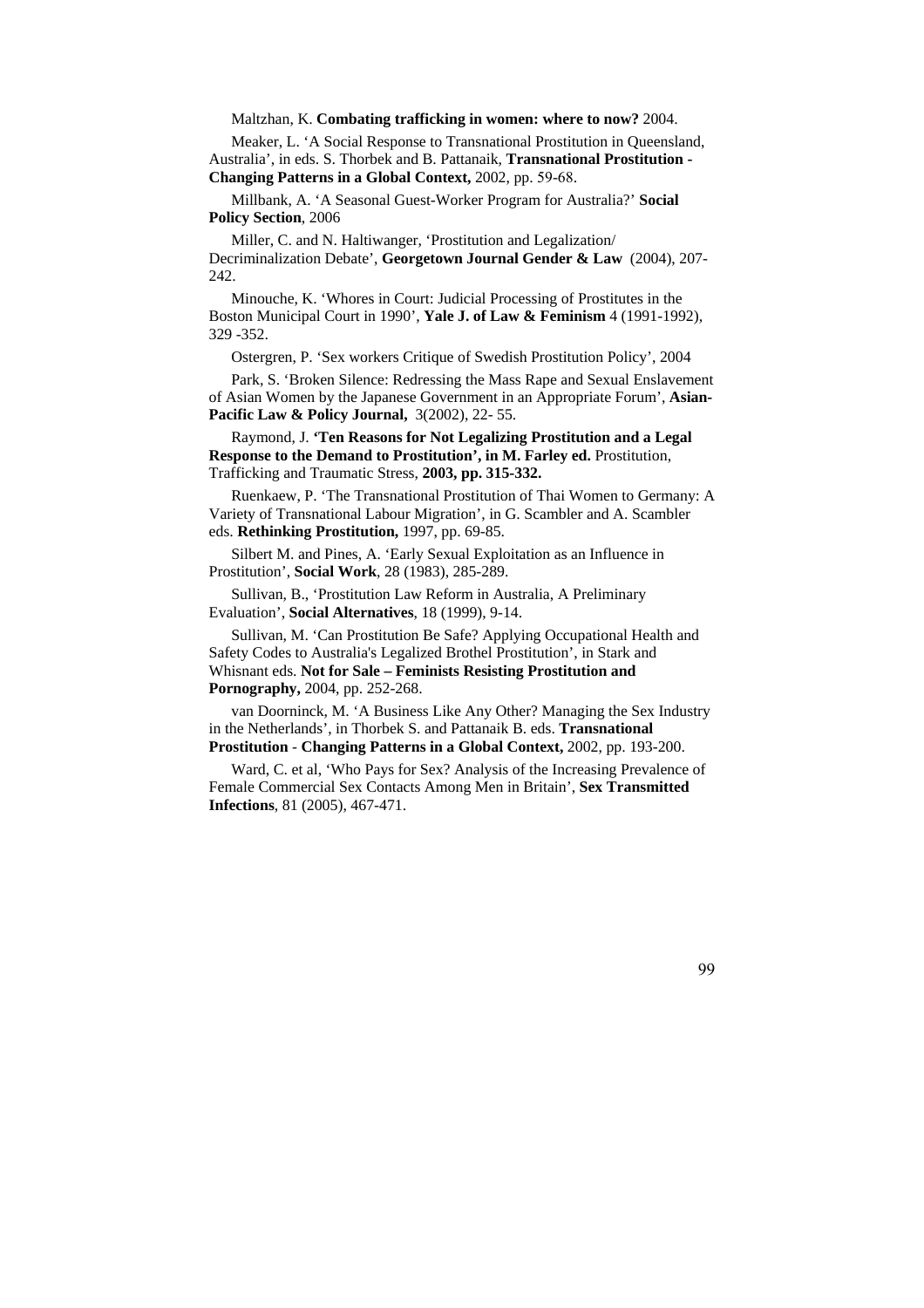## **International Conventions**

**Protocol to Prevent, Suppress and Punish Trafficking in Persons, Especially Women and Children**; Supplementing the United Nation Convention against Transnational Organized Crime (2000).

World Charter for Prostitutes' Rights, 2005

#### **Case References**

AMH (TA-Jaffa) 923/62, **Wasserman v. Assessing Officer***,* Piskei Mehozi 38 377

CA 361/63, **Belgali v Attorney-General**, 18(3) 61.

CA 94/65, **Turgeman v Attorney-General**, 19(3) 57

CA 2885/93, **Tomer v State of Israel**, 48(1) 635

LC (Beers heva) 56 180-3, **Ben-Ammi v Galitzansky**, Piskei Din Avoda 37 755

Criminal Applications 291/01, **Rivai v State of Israel**, Pador (unpublished) 3(1)01, p. 3

CAC (TA) 1064/02, **State of Israel v. Badian et al***.* (supplementary verdict regarding Defendant 3), Tak-Meh 2002 (3) 4839

LA 1218/02, **Xue Bin v. A. Dory – Engineering Works Company Ltd***.*  (ruling dated March 20, 2003).

CA 1609/03, **Borrisov et al. v. State of Israel**, Tak-El 2003(2), 1919.

C 2116/03, **State of Israel v. Binyamin**, September 22, 2005.

IA 4634/03, **Moldonova v. Salsaravsky et al***.* July 11, 2005.

IA 5307/04, **Raro v. Cochik**, January 8, 2007

**The Queen V. Wei Tang** Case No CR-04-01316, June 9, 2006.

**Phillipa V Carmel** (1996) WI 2523 PERTH.

**United States v. Quinton Williams**, CR-S-03-0046-KJD(RJJ).

**United States v. Cheryl Chadwick** et al. CR-S-03-0100-RLH(LRL).

**United States v. Dennis Obey** CR-S-04-0017-LRH(RJJ).

**United States v. Stanley Chan**, et al. CR-S-00-0298-KJD(LRL).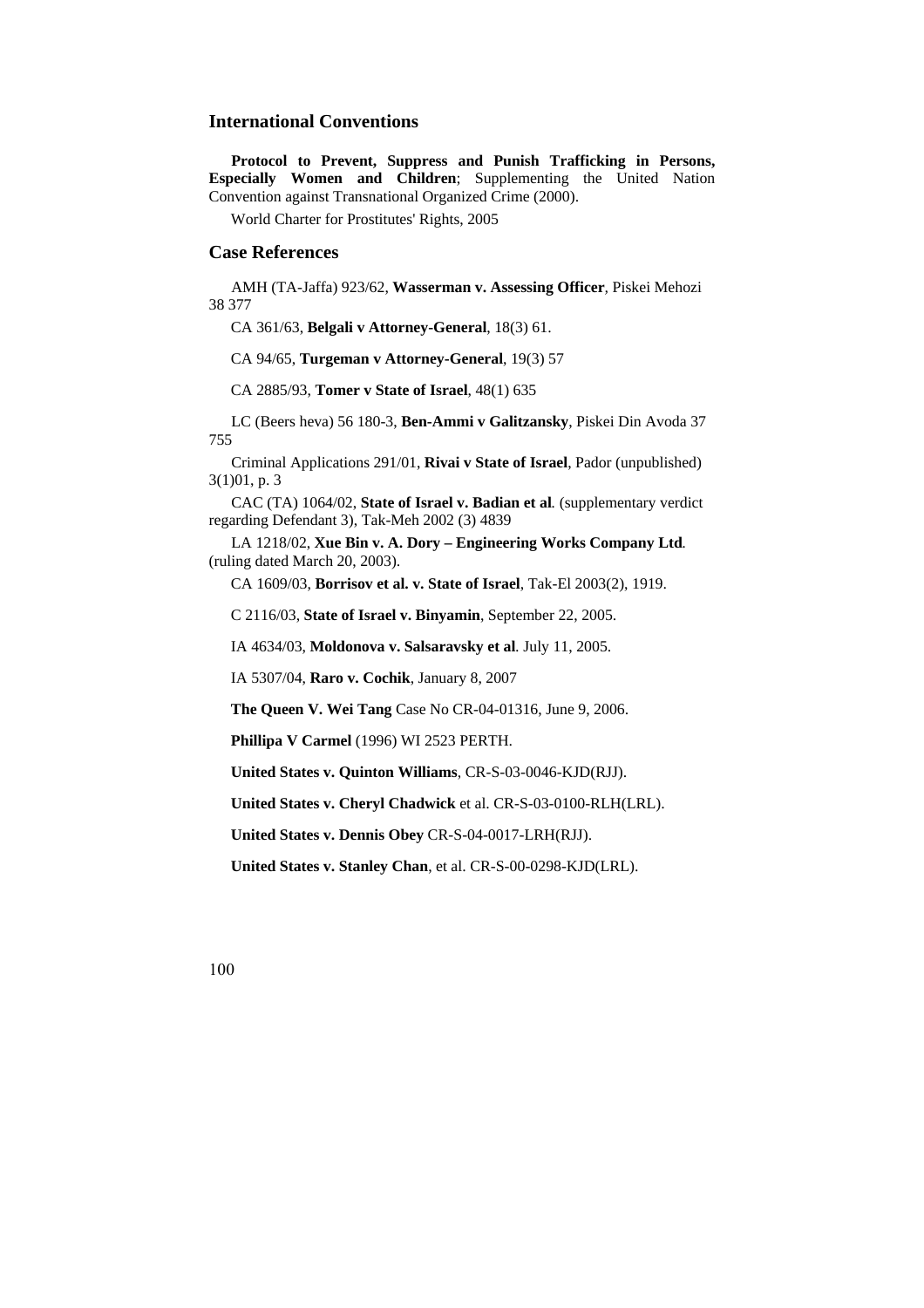#### **Press**

'Human Trafficking in Holland', **The Amsterdam Times**, December 1, 2006, p. 7.

Alroi De-Bar H. "Ten Prostitutes Have AIDS," **NRG***,* October 25, 2006,

Ben-David, E. "Dangerous Sex – Consider Yourselves Warned," **NRG**, January 24, 2006.

Furlong, R. 'German Prostitutes in Rights Pleaw, **BBC**, June 24, 2005,

Glickman, E. "Soldiers Found Out Too Late: The Escort Is an HIV Carrier,"

**YNET**, November 27, 2002.

Gluyas, R. 'Brothel Arouses Market Interest', **The Australian**, May 2, 2003.

Goldman, A. 'Brothel May Bear Budget Burden', **Las Vegas Rev. J.**,

February 17, 2003.

Gormley, L. 'Prostitution Pumps Millions into Nevada's Economy', **Nevada** 

**Outpost**, December 11, 1998,

Hennessey, K. 'Nevada Brothels Lobby to be Taxed: State Turns Down

Unusual Strategy to Secure Future', **The Washington Post,** May 15,2005.

Kortz, E. "Loads of Prostitutes Have AIDS and Do Not Know It," **Iton Tel Aviv**, October 27, 2006.

Madslien, J. 'Australian Brothel Set to Float', **BBC**, July 22, 2002.

Shavit, U. "The Bordello Is Over," **Musaf Ha'aretz**, November 2, 2001, p.  $24$ 

Tanner, A. 'Nevada's Legal Brothels Given Timid Embrace', **The Washington Post,** March 12, 2006.

Wurgaft, G. "Workers of the Sex Industry in Israel – Unite," **Ha'aretz**, June 30, 2002.

### **Reports**

Ben Israel H. and Levenkron, N. T**he Missing Factor- Clients of Trafficked Women in Israel's Sex Industry**, Hotline for Migrant Workers and Hebrew University, 2005.

Levnkron N. Dahan Y. **Women as Commodities 2003**.

Livnat, Y. **The Involvement of the State in Human Trafficking**, Kav La'oved, 2004.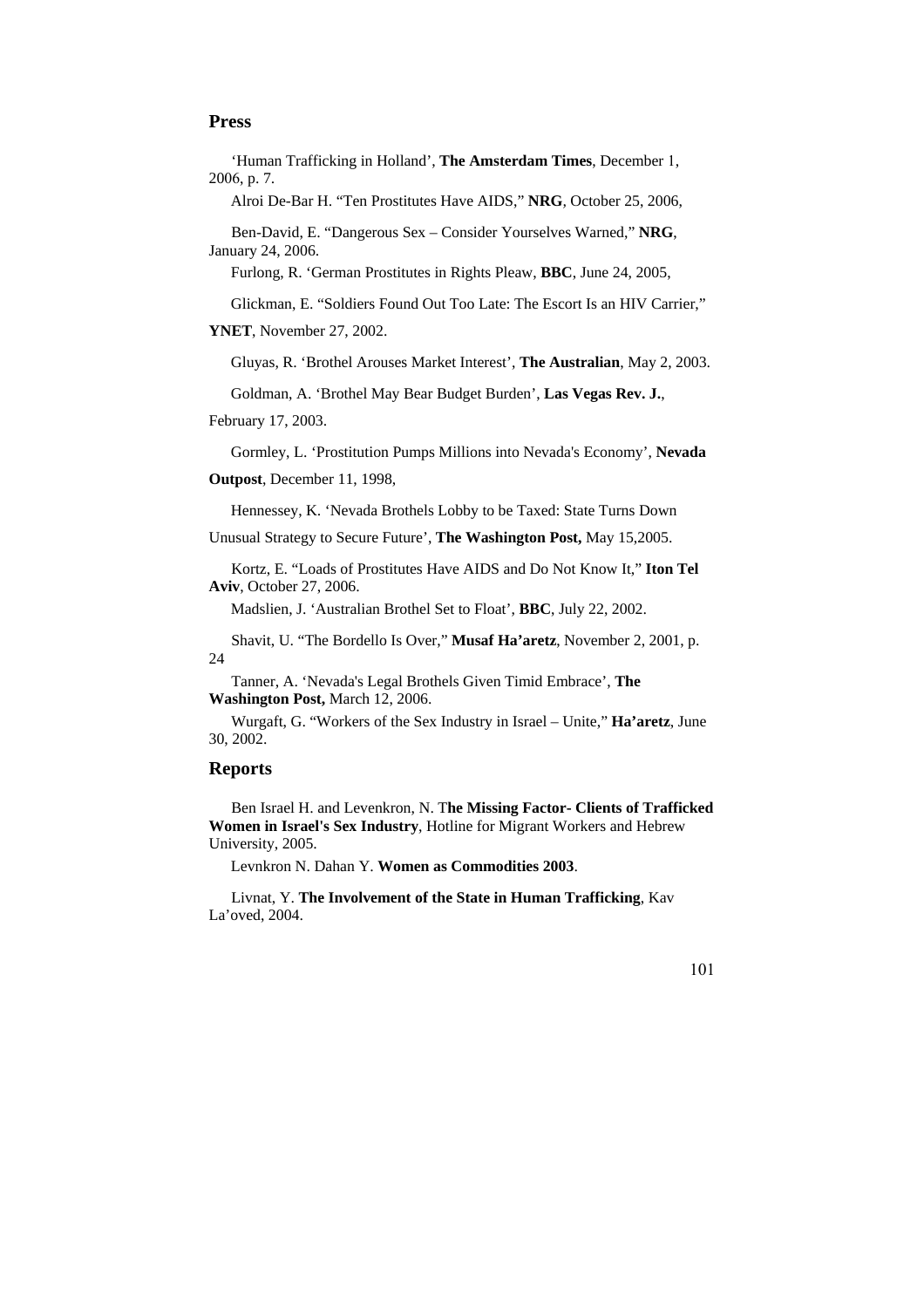Ministry of Justice, **Report of the Committee for the Examination of the Problems of Prostitution**, 1977

Mitrovic, E. **Working in the Sex Industry**: **Report on the Finding of a Field Research "Social Change in Dealing with Prostitution Since the New Legislation Entry into Force on 1.1.2002"**, 2004.

Netherlands Office of Foreign Affairs, **Dutch Policy on Prostitution***,* 2005.

**NGO Shadow Report on the Netherlands**, Convention on the Elimination of All Forms of Discrimination against Women, s7th CEDAW Session, Prepared by Coalition against Trafficking in Women, 2007.

**Study on National Legislation on Prostitution and the Trafficking in Women and Children**, TRANSCRIME 2005,

Raviv, T. and Levenkron, N. **Visas for the Victims of Human Trafficking in Israel: Vision and Reality**, Hotline for Migrant workers, 2006.

TAMPEP 6 **Transnational Aids/STD Prevention among Migrant Prostitutes in Europe** June 2002- June 2004, 2004.

TAMPEP 7 **European Network for HIV/STD Prevention and Health Promotion among Migrant Sex Workers**, January 2005 – December 2006, 2006.

**Trafficking in Human Beings**, Fourth report of the Dutch National Rapporteur, 2005.

**Trafficking in Human Beings**, Third report of the Dutch National Rapporteur , 2004

### **Knesset Sessions**

Minutes No. 153<sup>rd</sup> of the Twelfth Knesset, February 19, 1990

Minutes No. 308 of the Twelfth Knesset, June 12, 1991.

Minutes of the 420<sup>th</sup> session of the Thirteenth Knesset on February 12, 1996.

### **Minutes of the Parliamentary Commission of Enquiry into**

### **Trafficking in Women**

Minutes No. 7, June 5, 2001. Minutes No. 27, May 5, 2002. Minutes No. 29, June 6, 2002. Minutes No. 9, November 26, 2003.